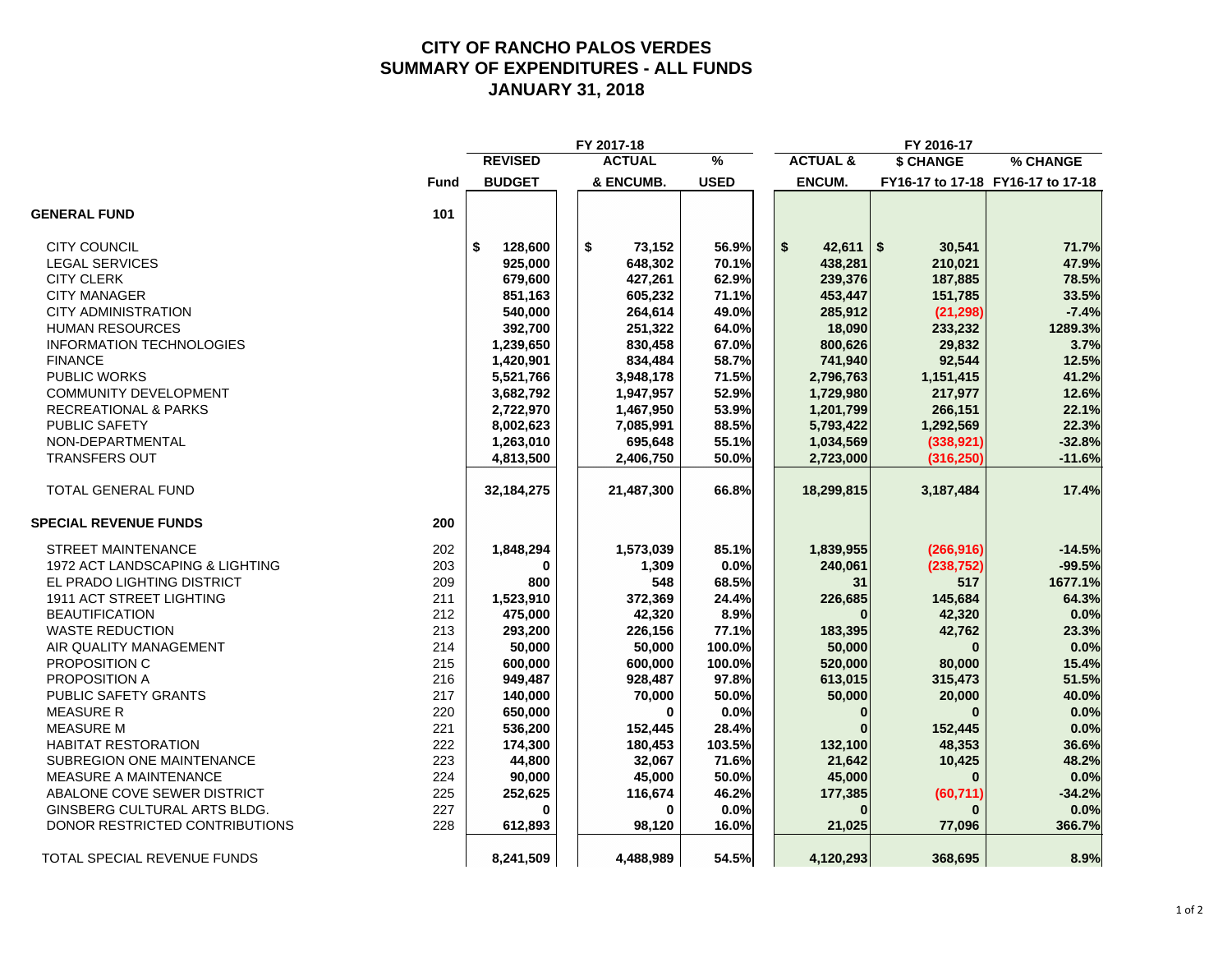#### **CITY OF RANCHO PALOS VERDES SUMMARY OF EXPENDITURES - ALL FUNDS JANUARY 31, 2018**

|             |                                                      | FY 2017-18                                                                                        |                                                          |                                                                           | FY 2016-17                        |                                                                                                |
|-------------|------------------------------------------------------|---------------------------------------------------------------------------------------------------|----------------------------------------------------------|---------------------------------------------------------------------------|-----------------------------------|------------------------------------------------------------------------------------------------|
|             | <b>REVISED</b>                                       | <b>ACTUAL</b>                                                                                     | $\frac{9}{6}$                                            | <b>ACTUAL &amp;</b>                                                       | \$ CHANGE                         | % CHANGE                                                                                       |
| <b>Fund</b> | <b>BUDGET</b>                                        | & ENCUMB.                                                                                         | <b>USED</b>                                              | ENCUM.                                                                    |                                   | FY16-17 to 17-18 FY16-17 to 17-18                                                              |
| 300         |                                                      |                                                                                                   |                                                          |                                                                           |                                   |                                                                                                |
| 310         | 305,060                                              | 237,850                                                                                           | 78.0%                                                    | 161,060                                                                   | 76,790                            | 47.7%                                                                                          |
| 330         |                                                      |                                                                                                   |                                                          |                                                                           |                                   | 16.1%                                                                                          |
| 331         |                                                      | $\mathbf 0$                                                                                       |                                                          | $\bf{0}$                                                                  | $\mathbf{0}$                      | 0.0%                                                                                           |
|             |                                                      | $\bf{0}$                                                                                          |                                                          | $\Omega$                                                                  | $\bf{0}$                          | 0.0%                                                                                           |
|             |                                                      |                                                                                                   |                                                          |                                                                           |                                   | 0.0%                                                                                           |
|             |                                                      |                                                                                                   |                                                          |                                                                           |                                   | 0.0%                                                                                           |
|             |                                                      |                                                                                                   |                                                          |                                                                           |                                   | 0.0%                                                                                           |
|             |                                                      |                                                                                                   |                                                          |                                                                           |                                   | 0.0%                                                                                           |
| 340         | 82,500                                               | 37,681                                                                                            | 45.7%                                                    | $\bf{0}$                                                                  | 37,681                            | 0.0%                                                                                           |
|             | 14,390,884                                           | 10,770,543                                                                                        | 74.8%                                                    | 8,245,661                                                                 | 2,524,883                         | 30.6%                                                                                          |
|             |                                                      |                                                                                                   |                                                          |                                                                           |                                   |                                                                                                |
|             |                                                      |                                                                                                   |                                                          |                                                                           |                                   | 144.0%                                                                                         |
|             |                                                      |                                                                                                   |                                                          |                                                                           |                                   |                                                                                                |
|             | 4,130,566                                            | 4,210,185                                                                                         | 101.9%                                                   | 1,725,428                                                                 | 2,484,757                         | 144.0%                                                                                         |
| 600         |                                                      |                                                                                                   |                                                          |                                                                           |                                   |                                                                                                |
|             |                                                      |                                                                                                   |                                                          |                                                                           |                                   | $-26.9%$                                                                                       |
| 685         | 0                                                    | 0                                                                                                 | 0.0%                                                     | 532,057                                                                   | (532,057)                         | $-100.0%$                                                                                      |
|             | 2,103,365                                            | 324,546                                                                                           | 15.4%                                                    | 975,924                                                                   | (651, 378)                        | $-66.7%$                                                                                       |
|             |                                                      |                                                                                                   |                                                          |                                                                           |                                   |                                                                                                |
|             | 0                                                    | 12,110                                                                                            | 0.0%                                                     | 22,750                                                                    | (10, 640)                         | $-46.8%$                                                                                       |
| 701         | $\mathbf 0$                                          | 12,110                                                                                            | 0.0%                                                     | 22,750                                                                    | (10, 640)                         | $-46.8%$                                                                                       |
|             |                                                      |                                                                                                   |                                                          |                                                                           |                                   |                                                                                                |
| 285         | 155,720                                              | 108,447                                                                                           | 69.6%                                                    | 82,055                                                                    | 26,392                            | 32.2%                                                                                          |
| 795         | 92,100                                               | 44,241                                                                                            | 48.0%                                                    | 52,167                                                                    | (7, 926)                          | $-15.2%$                                                                                       |
|             | 247,820                                              | 152,688                                                                                           | 61.6%                                                    | 134,222                                                                   | 18,466                            | 13.8%                                                                                          |
|             | \$61,298,419                                         | 41,446,361<br>s.                                                                                  | 67.6%                                                    |                                                                           | 7,922,267                         | 23.6%                                                                                          |
|             | 332<br>334<br>336<br>337<br>338<br>500<br>501<br>681 | 10,119,518<br>1,131,300<br>1,086,369<br>1,666,136<br>0<br>$\bf{0}$<br>O<br>4,130,566<br>2,103,365 | 9,383,401<br>1,111,611<br>0<br>0<br>4,210,185<br>324,546 | 92.7%<br>0.0%<br>0.0%<br>66.7%<br>0.0%<br>0.0%<br>0.0%<br>101.9%<br>15.4% | 8,084,601<br>1,725,428<br>443,868 | 1,298,800<br>1,111,611<br>$\bf{0}$<br>$\bf{0}$<br>2,484,757<br>(119, 322)<br>$$33,524,094$ \\$ |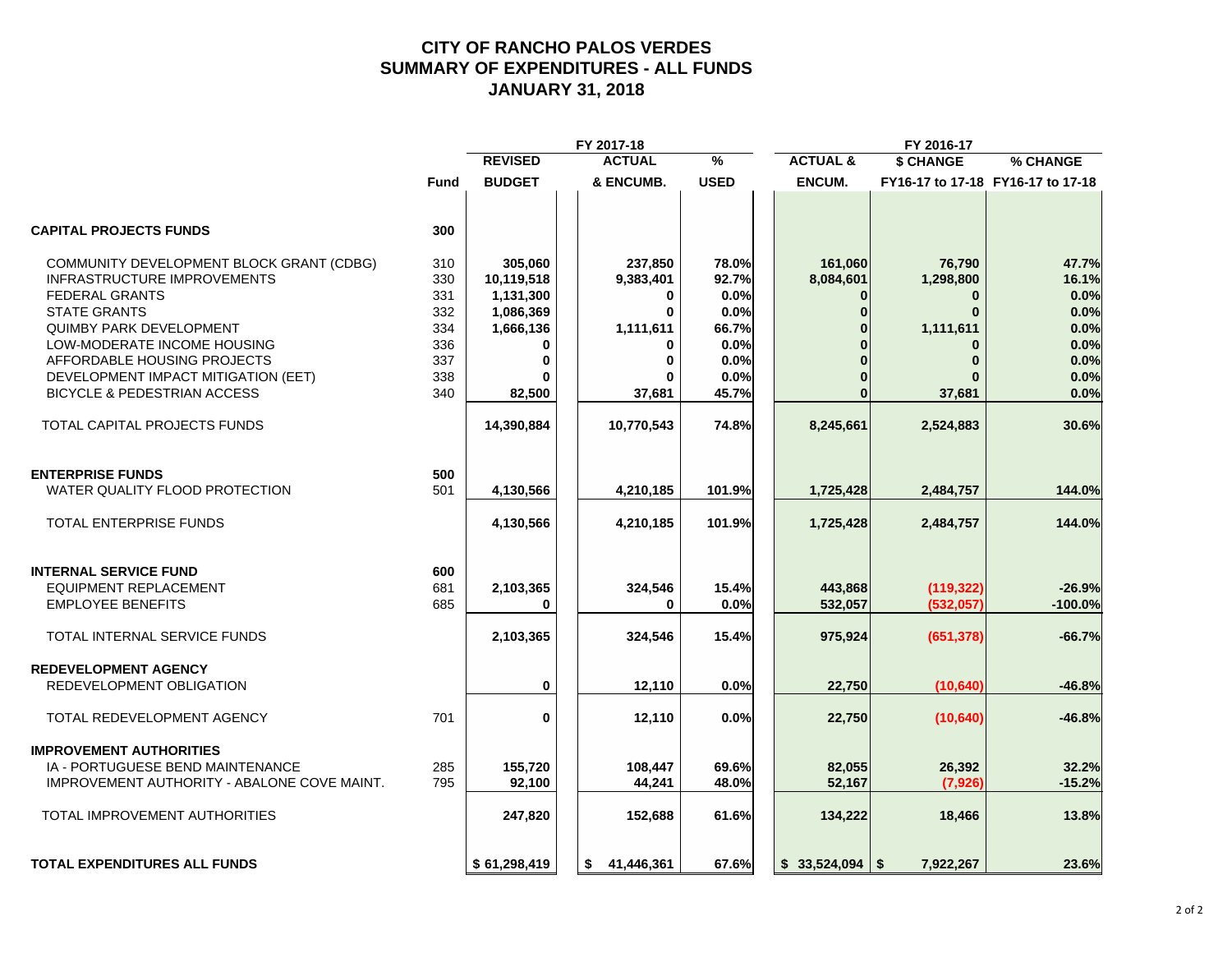| Account<br><b>Number</b> | <b>Account Desc</b>                                                      | 2017-18 Revised<br><b>Budget</b> | Jan. 2018<br><b>Actuals</b> | Jan. 2018<br><b>Encumbrances</b> | <b>YTD Actuals</b>    | <b>YTD</b><br><b>Encumbrances</b> | vailable Budget        | % Used             | FY 2016-17<br><b>Revised Budget</b> | Jan. 2017<br><b>Actuals</b> | Jan. 2017<br><b>Encumbrances</b> | <b>2016 YTD</b><br><b>Actuals</b> | 2016 YTD<br><b>Encumbrances</b> | <b>Changes to</b><br><b>Actuals</b> | <b>Changes to</b><br>Encum. |
|--------------------------|--------------------------------------------------------------------------|----------------------------------|-----------------------------|----------------------------------|-----------------------|-----------------------------------|------------------------|--------------------|-------------------------------------|-----------------------------|----------------------------------|-----------------------------------|---------------------------------|-------------------------------------|-----------------------------|
| 101                      | <b>GENERAL FUND</b>                                                      | 32, 184, 275. 29                 | 573,281.44                  | (561, 109.57)                    | 15,519,754.44         | 5,967,545.09                      | 10,696,975.76          | 66.46%             | 30,626,322.00                       | 1,565,825.19                | (290, 827.24)                    | 12,777,741.79                     | 5,522,073.45                    | (992, 543.75)                       | (270, 282.33)               |
| 0000                     | <b>UNASSIGNED</b>                                                        | 4,813,500.00                     | 0.00                        | 0.00                             | 2,406,750.00          | 0.00                              | 2,406,750.00           | 50.00%             | 5,446,000.00                        | 0.00                        | 0.00                             | 2,723,000.00                      | 0.00                            | 0.00                                | 0.00                        |
| 9222                     | <b>TRANSFER - HABITAT RESTORATION</b>                                    | 0.00                             | 0.00                        | 0.00                             | 0.00                  | 0.00                              | 0.00                   | 0.00%              | 0.00                                | 0.00                        | 0.00                             | 0.00                              | 0.00                            | 0.00                                | 0.00                        |
| 9223                     | <b>TRANSFER - SUBREGION 1 MAINT</b>                                      | 41,500.00                        | 0.00                        | 0.00                             | 20,750.00             | 0.00                              | 20,750.00              | 50.00 %            | 0.00                                | 0.00                        | 0.00                             | 0.00                              | 0.00                            | 0.00                                | 0.00                        |
| 9225                     | <b>TRANSFER - ABALONE COVE SEWER</b>                                     | 208,000.00                       | 0.00                        | 0.00                             | 104,000.00            | 0.00                              | 104,000.00             | 50.00%             | 208,000.00                          | 0.00                        | 0.00                             | 104,000.00                        | 0.00                            | 0.00                                | 0.00                        |
| 9285<br>9310             | <b>TRANSFER - IA PORTUGUESE BEND</b><br><b>TRANSFER - CDBG</b>           | 0.00<br>0.00                     | 0.00<br>0.00                | 0.00<br>0.00                     | 0.00<br>0.00          | 0.00<br>0.00                      | 0.00<br>0.00           | 0.00%<br>0.00%     | 0.00<br>0.00                        | 0.00<br>0.00                | 0.00<br>0.00                     | 0.00<br>0.00                      | 0.00<br>0.00                    | 0.00<br>0.00                        | 0.00<br>0.00                |
| 9330                     | <b>TRANSFER - INFRASTRUCTURE</b>                                         | 4,526,000.00                     | 0.00                        | 0.00                             | 2,263,000.00          | 0.00                              | 2,263,000.00           | 50.00%             | 5,200,000.00                        | 0.00                        | 0.00                             | 2,600,000.00                      | 0.00                            | 0.00                                | 0.00                        |
| 9795                     | TRANSFER - IA ABALONE COVE                                               | 38,000.00                        | 0.00                        | 0.00                             | 19,000.00             | 0.00                              | 19,000.00              | 50.00 %            | 38,000.00                           | 0.00                        | 0.00                             | 19,000.00                         | 0.00                            | 0.00                                | 0.00                        |
| 9999                     | <b>CAL-CARD HOLDING EXPENSE</b>                                          | 0.00                             | 0.00                        | 0.00                             | 0.00                  | 0.00                              | 0.00                   | 0.00%              | 0.00                                | 0.00                        | 0.00                             | 0.00                              | 0.00                            | 0.00                                | 0.00                        |
| 1110                     | CITY COUNCIL                                                             | 128,600.00                       | 2.081.68                    | 56.00                            | 72,050.68             | 1.101.00                          | 55,448.32              | 56.88%             | 126,500.00                          | 10,892.27                   | 0.00                             | 42.611.02                         | 0.00                            | (8,810.59)                          | 56.00                       |
| 4102                     | <b>PART-TIME SALARIES</b>                                                | 24,000.00                        | (3,975.83)                  | 0.00                             | 15,190.50             | 0.00                              | 8,809.50               | 63.29 %            | 24,000.00                           | 1.846.20                    | 0.00                             | 13.477.26                         | 0.00                            | (5,822.03)                          | 0.00                        |
| 4200                     | <b>EMPLOYEE BENEFITS</b>                                                 | 0.00                             | 0.00                        | 0.00                             | 0.00                  | 0.00                              | 0.00                   | 0.00%              | 0.00                                | 0.00                        | 0.00                             | 0.00                              | 0.00                            | 0.00                                | 0.00                        |
| 4201                     | HEALTH/DENTAL/VISION INSURANCE                                           | 50,900.00                        | 1.314.98                    | 0.00                             | 37,376.96             | 0.00                              | 13,523.04              | 73.43%             | 53,200.00                           | 336.00<br>0.00              | 0.00<br>0.00                     | 4,164.00                          | 0.00                            | 978.98                              | 0.00                        |
| 4202<br>4204             | <b>FICA/MEDICARE</b><br><b>WORKERS' COMPENSATION</b>                     | 500.00<br>600.00                 | 231.80<br>46.74             | 0.00<br>0.00                     | 1,055.88<br>307.95    | 0.00<br>0.00                      | (555.88)<br>292.05     | 211.20%<br>51.33%  | 0.00<br>0.00                        | 0.00                        | 0.00                             | 0.00<br>0.00                      | 0.00<br>0.00                    | 231.80<br>46.74                     | 0.00<br>0.00                |
| 4205                     | <b>OTHER BENEFITS</b>                                                    | 4,100.00                         | 8.37                        | 0.00                             | 53.83                 | 0.00                              | 4,046.17               | 1.32%              | 800.00                              | 105.93                      | 0.00                             | 920.32                            | 0.00                            | (97.56)                             | 0.00                        |
| 4206                     | <b>H.S.A. CONTRIBUTION</b>                                               | 15,000.00                        | 230.76                      | 0.00                             | 7.269.60              | 0.00                              | 7,730.40               | 48.47%             | 15.000.00                           | 7,730.46                    | 0.00                             | 22.730.76                         | 0.00                            | (7,499.70)                          | 0.00                        |
| 4310                     | <b>OPERATING MATERIALS &amp; SUPPLIES</b>                                | 3,500.00                         | 544.00                      | 56.00                            | 544.00                | 56.00                             | 2,900.00               | 17.14 %            | 3.500.00                            | 0.00                        | 0.00                             | 0.00                              | 0.00                            | 544.00                              | 56.00                       |
| 4311                     | POSTAGE                                                                  | 0.00                             | 0.00                        | 0.00                             | 0.00                  | 0.00                              | 0.00                   | 0.00%              | 0.00                                | 0.00                        | 0.00                             | 0.00                              | 0.00                            | 0.00                                | 0.00                        |
| 4601                     | <b>DUES &amp; MEMBERSHIPS</b>                                            | 0.00                             | 0.00                        | 0.00                             | 0.00                  | 0.00                              | 0.00                   | 0.00%              | 0.00                                | 0.00                        | 0.00                             | 0.00                              | 0.00                            | 0.00                                | 0.00                        |
| 4701                     | <b>INSURANCE PREMIUM</b>                                                 | 0.00                             | 0.00                        | 0.00                             | 0.00                  | 0.00                              | 0.00                   | 0.00%              | 0.00                                | 0.00                        | 0.00                             | 0.00                              | 0.00                            | 0.00                                | 0.00                        |
| 4901                     | <b>MISC. EXPENSES</b>                                                    | 0.00                             | 0.00                        | 0.00                             | 0.00                  | 0.00                              | 0.00                   | 0.00%              | 0.00                                | 0.00                        | 0.00                             | 0.00                              | 0.00                            | 0.00                                | 0.00                        |
| 5101<br>5102             | PROFESSIONAL/TECHNICAL SERVICE<br><b>ADVERTISING</b>                     | 0.00<br>0.00                     | 0.00<br>0.00                | 0.00<br>0.00                     | 0.00<br>0.00          | 0.00<br>0.00                      | 0.00<br>0.00           | 0.00%<br>0.00%     | 0.00<br>0.00                        | 0.00<br>0.00                | 0.00<br>0.00                     | 0.00<br>0.00                      | 0.00<br>0.00                    | 0.00<br>0.00                        | 0.00<br>0.00                |
| 5103                     | <b>PRINTING/BINDING</b>                                                  | 0.00                             | 0.00                        | 0.00                             | 0.00                  | 0.00                              | 0.00                   | 0.00%              | 0.00                                | 0.00                        | 0.00                             | 0.00                              | 0.00                            | 0.00                                | 0.00                        |
| 6001                     | <b>MEETINGS &amp; CONFERENCES</b>                                        | 30.000.00                        | 3.680.86                    | 0.00                             | 10.251.96             | 1.045.00                          | 18.703.04              | 37.66%             | 30.000.00                           | 873.68                      | 0.00                             | 1.318.68                          | 0.00                            | 2.807.18                            | 0.00                        |
| 6002                     | <b>TRAVEL/MILEAGE REIMBURSEMENT</b>                                      | 0.00                             | 0.00                        | 0.00                             | 0.00                  | 0.00                              | 0.00                   | 0.00%              | 0.00                                | 0.00                        | 0.00                             | 0.00                              | 0.00                            | 0.00                                | 0.00                        |
| 6101                     | <b>TRAINING</b>                                                          | 0.00                             | 0.00                        | 0.00                             | 0.00                  | 0.00                              | 0.00                   | 0.00%              | 0.00                                | 0.00                        | 0.00                             | 0.00                              | 0.00                            | 0.00                                | 0.00                        |
| 6102                     | PUBLICATIONS/JOURNALS                                                    | 0.00                             | 0.00                        | 0.00                             | 0.00                  | 0.00                              | 0.00                   | 0.00%              | 0.00                                | 0.00                        | 0.00                             | 0.00                              | 0.00                            | 0.00                                | 0.00                        |
| 1210                     | <b>LEGAL SERVICES - CITY ADMIN</b>                                       | 925,000.00                       | (110, 789.58)               | 1,000.00                         | 647,302.42            | 1.000.00                          | 276,697.58             | 70.09%             | 940,000.00                          | (1,360.10)                  | 0.00                             | 438.280.97                        | 0.00                            | (109, 429.48)                       | 1,000.00                    |
| 5101                     | PROFESSIONAL/TECHNICAL SERVICE                                           | 0.00                             | 0.20                        | 0.00                             | 12.437.87             | 0.00                              | (12, 437.87)           | 100.00%            | 0.00                                | 777.98                      | 0.00                             | 5.988.77                          | 0.00                            | (777.78)                            | 0.00                        |
| 5107                     | <b>LEGAL SERVICES - GENERAL</b>                                          | 750,000.00                       | (92, 291.00)                | 0.00                             | 541,606.21            | 0.00                              | 208,393.79             | 72.21 %            | 610,000.00                          | (2, 138.08)                 | 0.00                             | 382,163.89                        | 0.00                            | (90, 152.92)                        | 0.00                        |
| 5108<br>5109             | <b>LEGAL SERVICES - LABOR NEG.</b><br><b>LEGAL SERVICES - LITIGATION</b> | 60,000.00<br>55,000.00           | (1, 290.00)<br>(6,815.50)   | 0.00<br>1,000.00                 | 709.50<br>34,183.70   | 0.00<br>1,000.00                  | 59,290.50<br>19,816.30 | 1.18%<br>63.97%    | 60,000.00<br>245,000.00             | 0.00<br>0.00                | 0.00<br>0.00                     | 5.912.50<br>32,948.74             | 0.00<br>0.00                    | (1,290.00)<br>(6,815.50)            | 0.00<br>1,000.00            |
| 5110                     | <b>LEGAL SERVICES - CODE ENFORCE</b>                                     | 60,000,00                        | (10, 393.28)                | 0.00                             | 58,365.14             | 0.00                              | 1,634.86               | 97.28%             | 25,000.00                           | 0.00                        | 0.00                             | 11,267.07                         | 0.00                            | (10, 393.28)                        | 0.00                        |
| 1310                     | <b>CITY CLERK ADMINISTRATION</b>                                         | 549,600.00                       | 26.975.97                   | 1.348.68                         | 295.134.08            | 3.803.58                          | 250.662.34             | 54.39%             | 575,900.00                          | 21.346.77                   | (437.64)                         | 230.930.79                        | 8,445.20                        | 5.629.20                            | 1,786.32                    |
| 4101                     | <b>FULL-TIME SALARIES</b>                                                | 345,000.00                       | 18,902.70                   | 0.00                             | 191,906.85            | 0.00                              | 153,093.15             | 55.63%             | 329,300.00                          | 17,751.64                   | 0.00                             | 144,540.53                        | 0.00                            | 1,151.06                            | 0.00                        |
| 4102                     | <b>PART-TIME SALARIES</b>                                                | 0.00                             | 0.00                        | 0.00                             | 880.56                | 0.00                              | (880.56)               | 100.00%            | 0.00                                | 0.00                        | 0.00                             | 0.00                              | 0.00                            | 0.00                                | 0.00                        |
| 4103                     | <b>OVER-TIME SALARIES</b>                                                | 0.00                             | 236.39                      | 0.00                             | 4,375.12              | 0.00                              | (4,375.12)             | 100.00%            | 2,400.00                            | 0.00                        | 0.00                             | 0.00                              | 0.00                            | 236.39                              | 0.00                        |
| 4104                     | <b>EMPLOYEE BONUSES</b>                                                  | 0.00                             | 0.00                        | 0.00                             | 0.00                  | 0.00                              | 0.00                   | 0.00%              | 0.00                                | 0.00                        | 0.00                             | 0.00                              | 0.00                            | 0.00                                | 0.00                        |
| 4200                     | <b>EMPLOYEE BENEFITS</b>                                                 | 0.00                             | 0.00                        | 0.00                             | 0.00                  | 0.00                              | 0.00                   | 0.00%              | 0.00                                | 0.00                        | 0.00                             | 0.00                              | 0.00                            | 0.00                                | 0.00                        |
| 4201<br>4202             | HEALTH/DENTAL/VISION INSURANCE<br><b>FICA/MEDICARE</b>                   | 50.000.00<br>5.000.00            | 2,727.93<br>245.37          | 0.00<br>0.00                     | 28,324.27<br>2.495.08 | 0.00<br>0.00                      | 21,675.73<br>2,504.92  | 56.65 %<br>49.90 % | 52,100.00<br>0.00                   | 0.00<br>0.00                | 0.00<br>0.00                     | 0.00<br>0.00                      | 0.00<br>0.00                    | 2.727.93<br>245.37                  | 0.00<br>0.00                |
| 4203                     | <b>CALPERS RETIREMENT</b>                                                | 31,500.00                        | 1,705.50                    | 0.00                             | 17,448.37             | 0.00                              | 14,051.63              | 55.39%             | 61,400.00                           | 1,673.78                    | 0.00                             | 14,519.18                         | 0.00                            | 31.72                               | 0.00                        |
| 4204                     | <b>WORKERS' COMPENSATION</b>                                             | 7.500.00                         | 440.21                      | 0.00                             | 4.370.57              | 0.00                              | 3.129.43               | 58.28%             | 0.00                                | 0.00                        | 0.00                             | 3.799.66                          | 0.00                            | 440.21                              | 0.00                        |
| 4205                     | <b>OTHER BENEFITS</b>                                                    | 12,500.00                        | 616.73                      | 0.00                             | 9.731.33              | 0.00                              | 2,768.67               | 77.85%             | 18.200.00                           | 1.190.08                    | 0.00                             | 14.248.67                         | 0.00                            | (573.35)                            | 0.00                        |
| 4206                     | <b>H.S.A. CONTRIBUTION</b>                                               | 17.700.00                        | 819.82                      | 0.00                             | 3.969.52              | 0.00                              | 13,730.48              | 22.43%             | 17.700.00                           | 0.00                        | 0.00                             | 7,500.00                          | 0.00                            | 819.82                              | 0.00                        |
| 4207                     | <b>CALPERS UNFUNDED LIABILITIES</b>                                      | 28.100.00                        | 0.00                        | 0.00                             | 28.100.00             | 0.00                              | 0.00                   | 100.00%            | 0.00                                | 0.00                        | 0.00                             | 41.427.63                         | 0.00                            | 0.00                                | 0.00                        |
| 4310                     | <b>OPERATING MATERIALS &amp; SUPPLIES</b>                                | 1,500.00                         | 0.00                        | 0.00                             | 450.28                | 414.38                            | 635.34                 | 57.67%             | 1,500.00                            | 63.14                       | (63.14)                          | 898.68                            | 740.08                          | (63.14)                             | 63.14                       |
| 4311                     | <b>POSTAGE</b>                                                           | 0.00                             | 0.00                        | 0.00                             | 0.00                  | 0.00                              | 0.00                   | 0.00%              | 0.00                                | 0.00                        | 0.00                             | 0.00                              | 0.00                            | 0.00                                | 0.00                        |
| 4601<br>4701             | <b>DUES &amp; MEMBERSHIPS</b><br><b>INSURANCE PREMIUM</b>                | 1,300.00<br>0.00                 | 130.00                      | 0.00                             | 711.18                | 0.00                              | 588.82                 | 54.69%             | 600.00                              | 240.00                      | 0.00<br>0.00                     | 720.00                            | 0.00                            | (110.00)                            | 0.00<br>0.00                |
| 4901                     | <b>MISC. EXPENSES</b>                                                    | 0.00                             | 0.00<br>0.00                | 0.00<br>0.00                     | 0.00<br>0.00          | 0.00<br>0.00                      | 0.00<br>0.00           | 0.00%<br>0.00%     | 0.00<br>0.00                        | 0.00<br>0.00                | 0.00                             | 0.00<br>0.00                      | 0.00<br>0.00                    | 0.00<br>0.00                        | 0.00                        |
| 5101                     | PROFESSIONAL/TECHNICAL SERVICE                                           | 20,000.00                        | 0.00                        | 0.00                             | (2,960.00)            | 0.00                              | 22,960.00              | $-14.80%$          | 65,000.00                           | 53.63                       | 0.00                             | 143.43                            | 1,000.00                        | (53.63)                             | 0.00                        |
| 5102                     | <b>ADVERTISING</b>                                                       | 6.000.00                         | 1,151.32                    | 1,348.68                         | 1,151.32              | 1.348.68                          | 3.500.00               | 41.67%             | 5.500.00                            | 374.50                      | (374.50)                         | 1,065.91                          | 2.060.54                        | 776.82                              | 1,723.18                    |
| 5103                     | PRINTING/RINDING                                                         | 1,000.00                         | 0.00                        | 0.00                             | 274.70                | 270.30                            | 455.00                 | 54.50 %            | 1,000.00                            | 0.00                        | 0.00                             | 65.40                             | 177.67                          | 0.00                                | 0.00                        |
| 6001                     | <b>MEETINGS &amp; CONFERENCES</b>                                        | 3,000.00                         | 0.00                        | 0.00                             | 0.00                  | 0.00                              | 3,000.00               | 0.00%              | 3,000.00                            | 0.00                        | 0.00                             | 666.00                            | 0.00                            | 0.00                                | 0.00                        |
| 6002                     | TRAVEL/MILEAGE REIMBURSEMENT                                             | 600.00                           | 0.00                        | 0.00                             | 0.00                  | 0.00                              | 600.00                 | 0.00%              | 600.00                              | 0.00                        | 0.00                             | 33.19                             | 0.00                            | 0.00                                | 0.00                        |
| 6101                     | <b>TRAINING</b>                                                          | 7,000.00                         | 0.00                        | 0.00                             | 0.00                  | 0.00                              | 7,000.00               | 0.00%              | 7,000.00                            | 0.00                        | 0.00                             | 216.50                            | 2.300.00                        | 0.00                                | 0.00                        |
| 6102                     | <b>PUBLICATIONS/JOURNALS</b>                                             | 5.500.00                         | 0.00                        | 0.00                             | 704.93                | 1,770.22                          | 3.024.85               | 45.00%             | 5.000.00                            | 0.00                        | 0.00                             | 1.086.01                          | 2,166.91                        | 0.00                                | 0.00                        |
| 6201<br>8101             | <b>EQUIPMENT REPLACEMENT CHARGES</b><br><b>EQUIPMENT &amp; FURNITURE</b> | 6.400.00<br>0.00                 | 0.00<br>0.00                | 0.00<br>0.00                     | 3,200.00<br>0.00      | 0.00<br>0.00                      | 3.200.00<br>0.00       | 50.00 %<br>0.00%   | 5,600.00<br>0.00                    | 0.00<br>0.00                | 0.00<br>0.00                     | 0.00<br>0.00                      | 0.00<br>0.00                    | 0.00<br>0.00                        | 0.00<br>0.00                |
| 1311                     | <b>CITY CLERK ELECTION</b>                                               | 130,000.00                       | 3,645.87                    | 0.00                             | 125,573.72            | 2,749.93                          | 1,676.35               | 98.71%             | 0.00                                | 0.00                        | 0.00                             | 0.00                              | 0.00                            | 3,645.87                            | 0.00                        |
| 4311                     | <b>POSTAGE</b>                                                           | 0.00                             | 0.00                        | 0.00                             | 0.00                  | 0.00                              | 0.00                   | 0.00%              | 0.00                                | 0.00                        | 0.00                             | 0.00                              | 0.00                            | 0.00                                | 0.00                        |
| 5101                     | PROFESSIONAL/TECHNICAL SERVICE                                           | 130,000.00                       | 3,645.87                    | 0.00                             | 122,549.79            | 147.24                            | 7,302.97               | 94.38%             | 0.00                                | 0.00                        | 0.00                             | 0.00                              | 0.00                            | 3,645.87                            | 0.00                        |
| 5102                     | <b>ADVERTISING</b>                                                       | 0.00                             | 0.00                        | 0.00                             | 3.023.93              | 2.602.69                          | (5,626.62)             | 100.00%            | 0.00                                | 0.00                        | 0.00                             | 0.00                              | 0.00                            | 0.00                                | 0.00                        |
| 1410                     | <b>CITY MANAGER</b>                                                      | 851.162.50                       | (52,828.37)                 | (4,598.90)                       | 514,938.63            | 90,293.26                         | 245,930.61             | 71.11 %            | 795.700.00                          | 53.078.14                   | (1,940.00)                       | 416,883.94                        | 36,562.90                       | (105, 906.51)                       | (2,658.90)                  |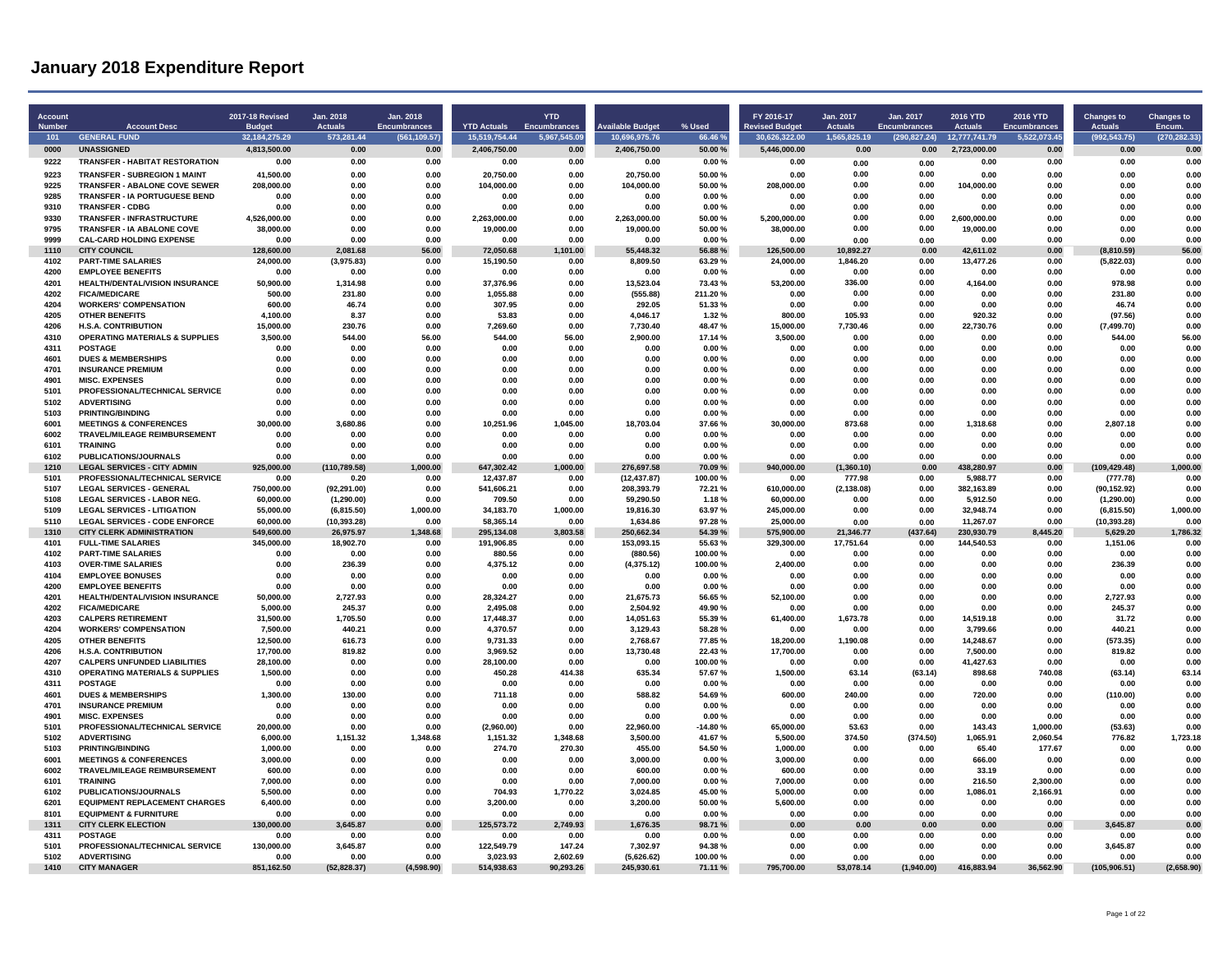| Account<br>Number | <b>Account Desc</b>                                                              | 2017-18 Revised<br><b>Budget</b> | Jan. 2018<br><b>Actuals</b> | Jan. 2018<br>Encumbrances | <b>YTD Actuals</b>  | <b>YTD</b><br>Encumbrances | <b>Available Budget</b> | % Used             | FY 2016-17<br><b>Revised Budget</b> | Jan. 2017<br><b>Actuals</b> | Jan. 2017<br>Encumbrances | 2016 YTD<br><b>Actuals</b> | 2016 YTD<br><b>Encumbrances</b> | <b>Changes to</b><br><b>Actuals</b> | <b>Changes to</b><br><b>Encum</b> |
|-------------------|----------------------------------------------------------------------------------|----------------------------------|-----------------------------|---------------------------|---------------------|----------------------------|-------------------------|--------------------|-------------------------------------|-----------------------------|---------------------------|----------------------------|---------------------------------|-------------------------------------|-----------------------------------|
| 4101              | <b>FULL-TIME SALARIES</b>                                                        | 561,700.00                       | (70, 294.36)                | 0.00                      | 333.242.25          | 0.00                       | 228.457.75              | 59.33%             | 555,500.00                          | 43,300.70                   | 0.00                      | 310,031.18                 | 0.00                            | (113, 595.06)                       | 0.00                              |
| 4102              | <b>PART-TIME SALARIES</b>                                                        | 0.00                             | 0.00                        | 0.00                      | 0.00                | 0.00                       | 0.00                    | 0.00%              | 0.00                                | 0.00                        | 0.00                      | 0.00                       | 0.00                            | 0.00                                | 0.00                              |
| 4103<br>4104      | <b>OVER-TIME SALARIES</b><br><b>EMPLOYEE BONUSES</b>                             | 0.00<br>0.00                     | 0.00<br>0.00                | 0.00<br>0.00              | 0.00<br>0.00        | 0.00<br>0.00               | 0.00<br>0.00            | 0.00%<br>0.00%     | 1,000.00<br>0.00                    | 0.00<br>0.00                | 0.00<br>0.00              | 0.00<br>0.00               | 0.00<br>0.00                    | 0.00<br>0.00                        | 0.00<br>0.00                      |
| 4200              | <b>EMPLOYEE BENEFITS</b>                                                         | 0.00                             | 0.00                        | 0.00                      | 0.00                | 0.00                       | 0.00                    | 0.00%              | 0.00                                | 0.00                        | 0.00                      | 0.00                       | 0.00                            | 0.00                                | 0.00                              |
| 4201              | HEALTH/DENTAL/VISION INSURANCE                                                   | 56,700.00                        | 3,973.32                    | 0.00                      | 34,742.24           | 0.00                       | 21,957.76               | 61.27%             | 51,000.00                           | 0.00                        | 0.00                      | 1,914.00                   | 0.00                            | 3,973.32                            | 0.00                              |
| 4202              | <b>FICA/MEDICARE</b>                                                             | 8.100.00                         | 411.64                      | 0.00                      | 4,236.33            | 0.00                       | 3.863.67                | 52.30%             | 0.00                                | 0.00                        | 0.00                      | 0.00                       | 0.00                            | 411.64                              | 0.00                              |
| 4203              | <b>CALPERS RETIREMENT</b>                                                        | 43.500.00                        | 2,369.08                    | 0.00                      | 25,510.37           | 0.00                       | 17,989.63               | 58.64%             | 57,800.00                           | 3,274.49                    | 0.00                      | 24,889.99                  | 0.00                            | (905.41)                            | 0.00                              |
| 4204              | <b>WORKERS' COMPENSATION</b>                                                     | 12.400.00                        | 691.89                      | 0.00                      | 7.301.37            | 0.00                       | 5.098.63                | 58.88%             | 0.00                                | 0.00                        | 0.00                      | 6.349.42                   | 0.00                            | 691.89                              | 0.00                              |
| 4205              | <b>OTHER BENEFITS</b>                                                            | 14.200.00                        | 873.58                      | 0.00                      | 10.605.10           | 0.00                       | 3.594.90                | 74.68%             | 28,000.00                           | 1.258.85                    | 0.00                      | 9.795.15                   | 0.00                            | (385.27)                            | 0.00                              |
| 4206              | <b>H.S.A. CONTRIBUTION</b>                                                       | 19,800.00                        | 680.05                      | 0.00                      | 9.992.85            | 0.00                       | 9,807.15                | 50.47%             | 13,800.00                           | 461.52                      | 0.00                      | 15.692.76                  | 0.00                            | 218.53                              | 0.00                              |
| 4207<br>4310      | <b>CALPERS UNFUNDED LIABILITIES</b><br><b>OPERATING MATERIALS &amp; SUPPLIES</b> | 16,000.00<br>10,000.00           | 0.00<br>126.30              | 0.00<br>(73.90)           | 16,000.00<br>391.80 | 0.00<br>4,660.60           | 0.00<br>4,947.60        | 100.00%<br>50.52%  | 0.00<br>10,000.00                   | 0.00<br>0.00                | 0.00<br>0.00              | 21,498.74<br>69.86         | 0.00<br>4,930.14                | 0.00<br>126.30                      | 0.00<br>(73.90)                   |
| 4311              | <b>POSTAGE</b>                                                                   | 100.00                           | 0.00                        | 0.00                      | 0.00                | 0.00                       | 100.00                  | 0.00%              | 100.00                              | 0.00                        | 0.00                      | 0.00                       | 0.00                            | 0.00                                | 0.00                              |
| 4601              | <b>DUES &amp; MEMBERSHIPS</b>                                                    | 3,600.00                         | 0.00                        | 0.00                      | 7,610.00            | 0.00                       | (4,010.00)              | 211.39%            | 3,600.00                            | 0.00                        | 0.00                      | 425.00                     | 0.00                            | 0.00                                | 0.00                              |
| 4701              | <b>INSURANCE PREMIUM</b>                                                         | 15,300.00                        | 0.00                        | 0.00                      | 0.00                | 0.00                       | 15.300.00               | 0.00%              | 0.00                                | 0.00                        | 0.00                      | 0.00                       | 0.00                            | 0.00                                | 0.00                              |
| 4901              | <b>MISC. EXPENSES</b>                                                            | 0.00                             | 0.00                        | 0.00                      | 0.00                | 0.00                       | 0.00                    | 0.00%              | 0.00                                | 0.00                        | 0.00                      | 0.00                       | 0.00                            | 0.00                                | 0.00                              |
| 5100              | PROFESSIONAL/TECHNICAL SERVICE                                                   | 0.00                             | 0.00                        | 0.00                      | 0.00                | 0.00                       | 0.00                    | 0.00%              | 0.00                                | 0.00                        | 0.00                      | 0.00                       | 0.00                            | 0.00                                | 0.00                              |
| 5101              | PROFESSIONAL/TECHNICAL SERVICE                                                   | 59,062.50                        | 5,125.00                    | (5, 125.00)               | 48,451.76           | 84,610.74                  | (74,000.00)             | 225.29%            | 50,000.00                           | 1,940.00                    | (1,940.00)                | 20,396.74                  | 31,632.76                       | 3,185.00                            | (3, 185.00)                       |
| 5102              | <b>ADVERTISING</b>                                                               | 0.00                             | 0.00                        | 0.00                      | 37.53               | 0.00                       | (37.53)                 | 100.00%            | 0.00                                | 0.00                        | 0.00                      | 0.00                       | 0.00                            | 0.00                                | 0.00                              |
| 5103              | <b>PRINTING/BINDING</b>                                                          | 600.00                           | 0.00                        | 0.00                      | 178.08              | 421.92                     | 0.00                    | 100.00%            | 600.00                              | 0.00                        | 0.00                      | 0.00                       | 0.00                            | 0.00                                | 0.00                              |
| 5301<br>6001      | <b>TELEPHONE</b><br><b>MEETINGS &amp; CONFERENCES</b>                            | 0.00<br>15,000.00                | 0.00<br>3.153.46            | 0.00<br>600.00            | 0.00<br>8.984.53    | 0.00<br>600.00             | 0.00<br>5.415.47        | 0.00%<br>63.90%    | 0.00<br>15.000.00                   | 0.00<br>2.842.58            | 0.00<br>0.00              | 38.01<br>5.725.05          | 0.00<br>0.00                    | 0.00<br>310.88                      | 0.00<br>600.00                    |
| 6002              | TRAVEL/MILEAGE REIMBURSEMENT                                                     | 500.00                           | 61.67                       | 0.00                      | 243.75              | 0.00                       | 256.25                  | 48.80%             | 500.00                              | 0.00                        | 0.00                      | 58.04                      | 0.00                            | 61.67                               | 0.00                              |
| 6101              | <b>TRAINING</b>                                                                  | 0.00                             | 0.00                        | 0.00                      | 0.00                | 0.00                       | 0.00                    | 0.00%              | 0.00                                | 0.00                        | 0.00                      | 0.00                       | 0.00                            | 0.00                                | 0.00                              |
| 6102              | PUBLICATIONS/JOURNALS                                                            | 400.00                           | 0.00                        | 0.00                      | 310.67              | 0.00                       | 89.33                   | 77.75%             | 400.00                              | 0.00                        | 0.00                      | 0.00                       | 0.00                            | 0.00                                | 0.00                              |
| 6201              | <b>EQUIPMENT REPLACEMENT CHARGES</b>                                             | 14.200.00                        | 0.00                        | 0.00                      | 7.100.00            | 0.00                       | 7.100.00                | 50.00%             | 8.400.00                            | 0.00                        | 0.00                      | 0.00                       | 0.00                            | 0.00                                | 0.00                              |
| 8803              | LAND                                                                             | 0.00                             | 0.00                        | 0.00                      | 0.00                | 0.00                       | 0.00                    | 0.00%              | 0.00                                | 0.00                        | 0.00                      | 0.00                       | 0.00                            | 0.00                                | 0.00                              |
| 1420              | <b>COMMUNITY OUTREACH</b>                                                        | 87,500.00                        | 4,629.34                    | (1,966.51)                | 36,815.48           | 10,586.93                  | 40,097.59               | 54.17%             | 81,500.00                           | 30,764.94                   | (499.86)                  | 61,526.64                  | 7,462.52                        | (26, 135.60)                        | (1,466.65)                        |
| 4101<br>4102      | <b>FULL-TIME SALARIES</b><br><b>PART-TIME SALARIES</b>                           | 0.00<br>0.00                     | 0.00<br>0.00                | 0.00<br>0.00              | 0.00<br>0.00        | 0.00<br>0.00               | 0.00<br>0.00            | 0.00%<br>0.00%     | 0.00<br>0.00                        | 0.00<br>0.00                | 0.00<br>0.00              | 0.00<br>0.00               | 0.00<br>0.00                    | 0.00<br>0.00                        | 0.00<br>0.00                      |
| 4103              | <b>OVER-TIME SALARIES</b>                                                        | 0.00                             | 0.00                        | 0.00                      | 0.00                | 0.00                       | 0.00                    | 0.00%              | 0.00                                | 0.00                        | 0.00                      | 0.00                       | 0.00                            | 0.00                                | 0.00                              |
| 4200              | <b>EMPLOYEE BENEFITS</b>                                                         | 0.00                             | 0.00                        | 0.00                      | 0.00                | 0.00                       | 0.00                    | 0.00%              | 0.00                                | 0.00                        | 0.00                      | 0.00                       | 0.00                            | 0.00                                | 0.00                              |
| 4310              | <b>OPERATING MATERIALS &amp; SUPPLIES</b>                                        | 4,200.00                         | 361.66                      | 0.00                      | 7,752.28            | 505.21                     | (4,057.49)              | 196.60%            | 4.200.00                            | 414.15                      | (414.15)                  | 604.17                     | 71.14                           | (52.49)                             | 414.15                            |
| 4311              | <b>POSTAGE</b>                                                                   | 8.400.00                         | 0.00                        | 0.00                      | 0.00                | 8.400.00                   | 0.00                    | 100.00%            | 8.400.00                            | 0.00                        | 0.00                      | 8,308.00                   | 0.00                            | 0.00                                | 0.00                              |
| 4601              | <b>DUES &amp; MEMBERSHIPS</b>                                                    | 45,800.00                        | 0.00                        | 0.00                      | 16,451.36           | 0.00                       | 29,348.64               | 35.92%             | 45,800.00                           | 14,855.00                   | 0.00                      | 35,395.65                  | 0.00                            | (14, 855.00)                        | 0.00                              |
| 4701              | <b>INSURANCE PREMIUM</b>                                                         | 0.00                             | 0.00                        | 0.00                      | 0.00                | 0.00                       | 0.00                    | 0.00%              | 0.00                                | 0.00                        | 0.00                      | 0.00                       | 0.00                            | 0.00                                | 0.00                              |
| 4901              | <b>MISC. EXPENSES</b>                                                            | 0.00                             | 0.00<br>0.00                | 0.00<br>0.00              | 0.00<br>0.00        | 0.00                       | 0.00<br>0.00            | 0.00%<br>0.00%     | 0.00                                | 0.00                        | 0.00<br>0.00              | 0.00<br>0.00               | 0.00<br>0.00                    | 0.00<br>0.00                        | 0.00<br>0.00                      |
| 5101<br>5102      | PROFESSIONAL/TECHNICAL SERVICE<br><b>ADVERTISING</b>                             | <b>0.00</b><br>0.00              | 0.00                        | 0.00                      | n nn                | 0.00<br>0.00               | 0.00                    | 0.00%              | 0.00<br>0.00                        | 0.00<br>0.00                | 0.00                      | 0.00                       | 0.00                            | 0.00                                | 0.00                              |
| 5103              | <b>PRINTING/BINDING</b>                                                          | 15,000.00                        | 2,880.43                    | (1,880.43)                | 4,647.21            | 352.79                     | 10,000.00               | 33.33 %            | 15,000.00                           | 3,156.15                    | (656.14)                  | 5,468.89                   | 4,431.12                        | (275.72)                            | (1, 224.29)                       |
| 5106              | <b>RENTS &amp; LEASES</b>                                                        | 0.00                             | 0.00                        | 0.00                      | 0.00                | 0.00                       | 0.00                    | 0.00%              | 0.00                                | 0.00                        | 0.00                      | 0.00                       | 0.00                            | 0.00                                | 0.00                              |
| 5201              | <b>REPAIR &amp; MAINTENANCE SERVICES</b>                                         | 1,100.00                         | 86.08                       | (86.08)                   | 671.07              | 328.93                     | 100.00                  | 90.91%             | 1,000.00                            | 0.00                        | 0.00                      | 0.00                       | 0.00                            | 86.08                               | (86.08)                           |
| 6001              | <b>MEETINGS &amp; CONFERENCES</b>                                                | 13,000.00                        | 1,301.17                    | 0.00                      | 7,293.56            | 1,000.00                   | 4,706.44                | 63.80%             | 7,000.00                            | 12,256.07                   | 654.00                    | 11,929.52                  | 2,530.67                        | (10, 954.90)                        | (654.00)                          |
| 6002              | TRAVEL/MILEAGE REIMBURSEMENT                                                     | 0.00                             | 0.00                        | 0.00                      | 0.00                | 0.00                       | 0.00                    | 0.00%              | 100.00                              | 0.00                        | 0.00                      | 0.00                       | 0.00                            | 0.00                                | 0.00                              |
| 6101              | <b>TRAINING</b>                                                                  | 0.00                             | 0.00                        | 0.00                      | 0.00                | 0.00                       | 0.00                    | 0.00%              | 0.00                                | 0.00                        | 0.00                      | (750.00)                   | 0.00                            | 0.00                                | 0.00                              |
| 6102              | PUBLICATIONS/JOURNALS                                                            | 0.00                             | 0.00                        | 0.00                      | 0.00                | 0.00                       | 0.00                    | 0.00%              | 0.00                                | 83.57                       | (83.57)                   | 570.41                     | 429.59                          | (83.57)                             | 83.57                             |
| 6201<br>1430      | <b>EQUIPMENT REPLACEMENT CHARGES</b><br><b>EMERGENCY PREPAREDNESS</b>            | 0.00<br>189.300.00               | 0.00<br>7.218.57            | 0.00<br>(1,000.00)        | 0.00<br>73,409.58   | 0.00<br>1.378.28           | 0.00<br>114.512.14      | 0.00%<br>39.51 %   | 0.00<br>206.679.00                  | 0.00<br>8.509.13            | 0.00<br>0.00              | 0.00<br>67,794.37          | 0.00<br>1,166.01                | 0.00<br>(1, 290.56)                 | 0.00<br>(1,000.00)                |
| 4101              | <b>FULL-TIME SALARIES</b>                                                        | 80.100.00                        | 4.390.21                    | 0.00                      | 38.255.76           | 0.00                       | 41.844.24               | 47.76%             | 77.500.00                           | 5.895.82                    | 0.00                      | 43,069.91                  | 0.00                            | (1,505.61)                          | 0.00                              |
| 4102              | <b>PART-TIME SALARIES</b>                                                        | 0.00                             | 0.00                        | 0.00                      | 0.00                | 0.00                       | 0.00                    | 0.00%              | 0.00                                | 0.00                        | 0.00                      | 0.00                       | 0.00                            | 0.00                                | 0.00                              |
| 4103              | <b>OVER-TIME SALARIES</b>                                                        | 0.00                             | 0.00                        | 0.00                      | 0.00                | 0.00                       | 0.00                    | 0.00%              | 0.00                                | 0.00                        | 0.00                      | 0.00                       | 0.00                            | 0.00                                | 0.00                              |
| 4200              | <b>EMPLOYEE BENEFITS</b>                                                         | 0.00                             | 0.00                        | 0.00                      | 0.00                | 0.00                       | 0.00                    | 0.00%              | 0.00                                | 0.00                        | 0.00                      | 0.00                       | 0.00                            | 0.00                                | 0.00                              |
| 4201              | HEALTH/DENTAL/VISION INSURANCE                                                   | 18,000.00                        | 691.67                      | 0.00                      | 6,557.05            | 0.00                       | 11,442.95               | 36.43%             | 18,000.00                           | 0.00                        | 0.00                      | 0.00                       | 0.00                            | 691.67                              | 0.00                              |
| 4202              | <b>FICA/MEDICARE</b>                                                             | 1,200.00                         | 57.94                       | 0.00                      | 485.34              | 0.00                       | 714.66                  | 40.42%             | 0.00                                | 0.00                        | 0.00                      | 0.00                       | 0.00                            | 57.94                               | 0.00                              |
| 4203              | <b>CALPERS RETIREMENT</b>                                                        | 8,100.00                         | 443.86<br>100.97            | 0.00                      | 3,852.08            | 0.00                       | 4,247.92                | 47.56%             | 14,500.00                           | 588.26                      | 0.00                      | 4,409.49                   | 0.00                            | (144.40)                            | 0.00                              |
| 4204<br>4205      | <b>WORKERS' COMPENSATION</b><br><b>OTHER BENEFITS</b>                            | 1.700.00<br>2,500.00             | 119.65                      | 0.00<br>0.00              | 2.283.11<br>517.36  | 0.00<br>0.00               | (583.11)<br>1.982.64    | 134.29 %<br>20.68% | 0.00<br>4.100.00                    | 0.00<br>168.41              | 0.00<br>0.00              | 899.92<br>1,263.10         | 0.00<br>0.00                    | 100.97<br>(48.76)                   | 0.00<br>0.00                      |
| 4206              | <b>H.S.A. CONTRIBUTION</b>                                                       | 0.00                             | 0.00                        | 0.00                      | 0.00                | 0.00                       | 0.00                    | 0.00%              | 0.00                                | 0.00                        | 0.00                      | 807.66                     | 0.00                            | 0.00                                | 0.00                              |
| 4207              | <b>CALPERS UNFUNDED LIABILITIES</b>                                              | 9,900.00                         | 0.00                        | 0.00                      | 9,900.00            | 0.00                       | 0.00                    | 100.00%            | 0.00                                | 0.00                        | 0.00                      | 9,885.20                   | 0.00                            | 0.00                                | 0.00                              |
| 4310              | <b>OPERATING MATERIALS &amp; SUPPLIES</b>                                        | 19,800.00                        | 1,042.77                    | (1,000.00)                | 1,185.41            | 1,378.28                   | 17,236.31               | 12.95%             | 19,379.00                           | 0.00                        | 0.00                      | 4,838.80                   | 206.01                          | 1,042.77                            | (1,000.00)                        |
| 4311              | <b>POSTAGE</b>                                                                   | 0.00                             | 0.00                        | 0.00                      | 0.00                | 0.00                       | 0.00                    | 0.00%              | 0.00                                | 0.00                        | 0.00                      | 0.00                       | 0.00                            | 0.00                                | 0.00                              |
| 4601              | <b>DUES &amp; MEMBERSHIPS</b>                                                    | 11,400.00                        | 265.00                      | 0.00                      | 7.574.00            | 0.00                       | 3,826.00                | 66 44 %            | 11,400.00                           | 225.00                      | 0.00                      | 415.00                     | 0.00                            | 40.00                               | 0.00                              |
| 4701              | <b>INSURANCE PREMIUM</b>                                                         | 2,300.00                         | 0.00                        | 0.00                      | 0.00                | 0.00                       | 2,300.00                | 0.00%              | 0.00                                | 0.00                        | 0.00                      | 0.00                       | 0.00                            | 0.00                                | 0.00                              |
| 4901              | <b>MISC. EXPENSES</b>                                                            | 0.00                             | 0.00                        | 0.00                      | 0.00                | 0.00                       | 0.00                    | 0.00%              | 0.00                                | 0.00                        | 0.00                      | 0.00                       | 0.00                            | 0.00                                | 0.00                              |
| 5101<br>5102      | PROFESSIONAL/TECHNICAL SERVICE<br><b>ADVERTISING</b>                             | 13,500.00<br>0.00                | 0.00<br>0.00                | 0.00<br>0.00              | 0.00<br>0.00        | 0.00<br>0.00               | 13.500.00<br>0.00       | 0.00%<br>0.00%     | 37,000.00<br>0.00                   | 1.040.00<br>0.00            | 0.00<br>0.00              | 740.00<br>0.00             | 960.00<br>0.00                  | (1,040.00)<br>0.00                  | 0.00<br>0.00                      |
| 5103              | <b>PRINTING/BINDING</b>                                                          | 500.00                           | 0.00                        | 0.00                      | 0.00                | 0.00                       | 500.00                  | 0.00%              | 500.00                              | 0.00                        | 0.00                      | 0.00                       | 0.00                            | 0.00                                | 0.00                              |
| 5301              | <b>TELEPHONE</b>                                                                 | 3.000.00                         | 106.50                      | 0.00                      | 1,699.47            | 0.00                       | 1.300.53                | 56.63%             | 2.700.00                            | 306.40                      | 0.00                      | 655.36                     | 0.00                            | (199.90)                            | 0.00                              |
|                   |                                                                                  |                                  |                             |                           |                     |                            |                         |                    |                                     |                             |                           |                            |                                 |                                     |                                   |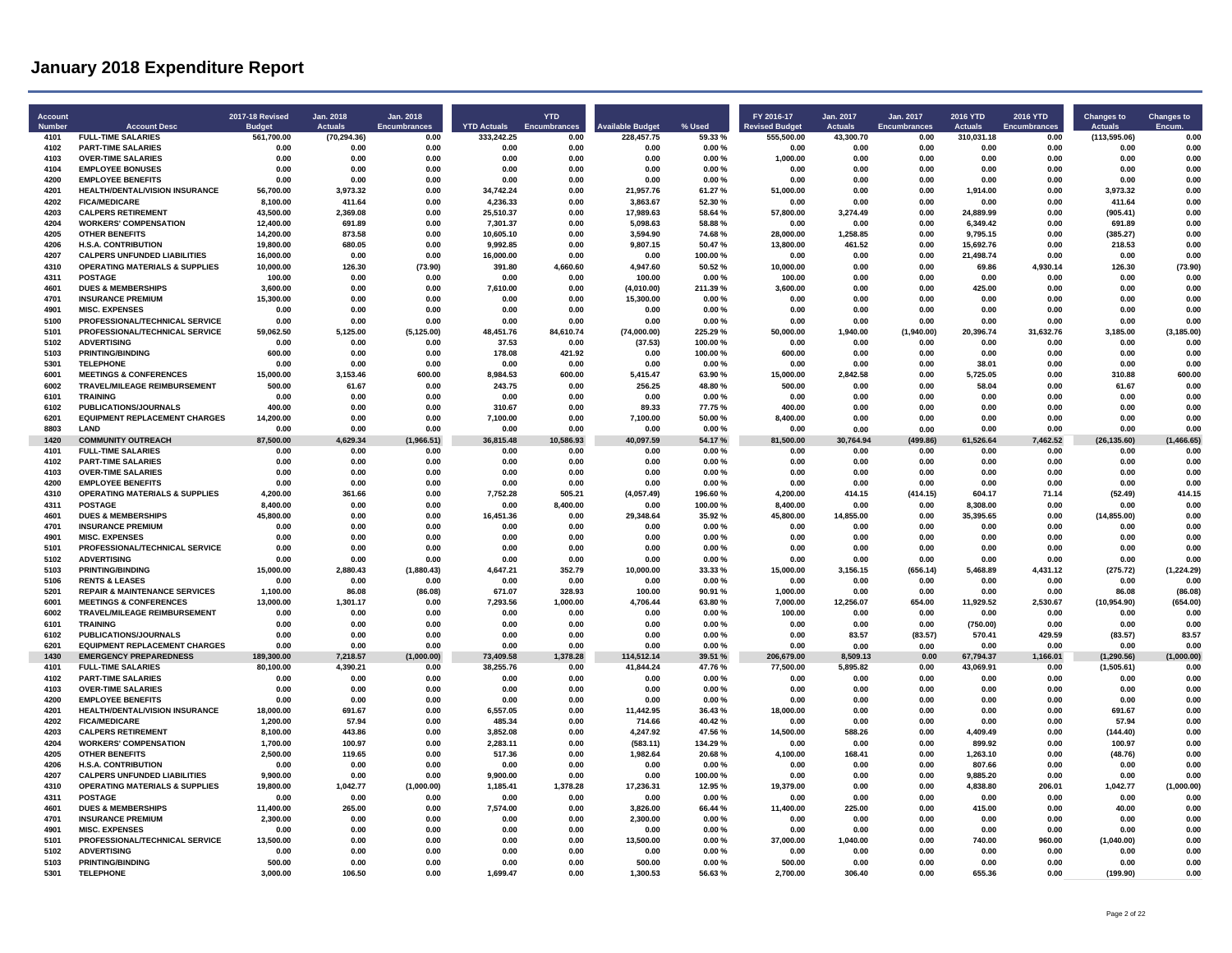| <b>Account</b><br><b>Number</b> | <b>Account Desc</b>                                                              | 2017-18 Revised<br><b>Budge</b> | Jan. 2018<br><b>Actuals</b> | Jan. 2018<br><b>Encumbrances</b> | <b>YTD Actuals</b>       | <b>YTD</b><br><b>Encumbrances</b> | <b>Available Budget</b> | % Used            | FY 2016-17<br><b>Revised Budget</b> | Jan. 2017<br><b>Actuals</b> | Jan. 2017<br><b>Encumbrances</b> | 2016 YTD<br><b>Actuals</b> | <b>2016 YTD</b><br><b>Encumbrances</b> | <b>Changes to</b><br><b>Actuals</b> | <b>Changes to</b><br>Encum |
|---------------------------------|----------------------------------------------------------------------------------|---------------------------------|-----------------------------|----------------------------------|--------------------------|-----------------------------------|-------------------------|-------------------|-------------------------------------|-----------------------------|----------------------------------|----------------------------|----------------------------------------|-------------------------------------|----------------------------|
| 6001                            | <b>MEETINGS &amp; CONFERENCES</b>                                                | 4,800.00                        | 0.00                        | 0.00                             | 0.00                     | 0.00                              | 4,800.00                | 0.00%             | 4,800.00                            | 36.00                       | 0.00                             | 485.63                     | 0.00                                   | (36.00)                             | 0.00                       |
| 6002                            | TRAVEL/MILEAGE REIMBURSEMENT                                                     | 200.00                          | 0.00                        | 0.00                             | 0.00                     | 0.00                              | 200.00                  | 0.00%             | 200.00                              | 249.24                      | 0.00                             | 324.30                     | 0.00                                   | (249.24)                            | 0.00                       |
| 6101<br>6102                    | <b>TRAINING</b>                                                                  | 10,100.00                       | 0.00<br>0.00                | 0.00<br>0.00                     | 0.00<br>0.00             | 0.00<br>0.00                      | 10,100.00               | 0.00%<br>0.00%    | 9,100.00                            | 0.00                        | 0.00                             | 0.00<br>0.00               | 0.00                                   | 0.00<br>0.00                        | 0.00<br>0.00               |
| 6201                            | <b>PUBLICATIONS/JOURNALS</b><br><b>EQUIPMENT REPLACEMENT CHARGES</b>             | 0.00<br>2,200.00                | 0.00                        | 0.00                             | 1,100.00                 | 0.00                              | 0.00<br>1,100.00        | 50.00 %           | 0.00<br>7,500.00                    | 0.00<br>0.00                | 0.00<br>0.00                     | 0.00                       | 0.00<br>0.00                           | 0.00                                | 0.00                       |
| 1440                            | <b>RPV TV</b>                                                                    | 263,200.00                      | 15,943.23                   | (8,750.00)                       | 109,504.08               | 32,920.00                         | 120,775.92              | 54.11 %           | 230,853.00                          | 19,370.00                   | 12,630.00                        | 90,641.26                  | 57,321.24                              | (3, 426.77)                         | (21, 380.00)               |
| 4102                            | <b>PART-TIME SALARIES</b>                                                        | 39,000.00                       | 3,255.00                    | 0.00                             | 17,640.00                | 0.00                              | 21,360.00               | 45.23%            | 0.00                                | 0.00                        | 0.00                             | 0.00                       | 0.00                                   | 3,255.00                            | 0.00                       |
| 4200                            | <b>EMPLOYEE BENEFITS</b>                                                         | 0.00                            | 0.00                        | 0.00                             | 0.00                     | 0.00                              | 0.00                    | 0.00%             | 0.00                                | 0.00                        | 0.00                             | 0.00                       | 0.00                                   | 0.00                                | 0.00                       |
| 4201                            | HEALTH/DENTAL/VISION INSURANCE                                                   | 0.00                            | 1,106.50                    | 0.00                             | 3.214.14                 | 0.00                              | (3,214.14)              | 100.00%           | 0.00                                | 0.00                        | 0.00                             | 0.00                       | 0.00                                   | 1,106.50                            | 0.00                       |
| 4202                            | <b>FICA/MEDICARE</b>                                                             | 0.00                            | 44.23                       | 0.00                             | 239 72                   | 0.00                              | (239.72)                | 100.00%           | 0.00                                | 0.00                        | 0.00                             | 0.00                       | 0.00                                   | 44.23                               | 0.00                       |
| 4203                            | <b>CALPERS RETIREMENT</b>                                                        | 0.00                            | 212.64                      | 0.00                             | 1,152.40                 | 0.00                              | (1, 152.40)             | 100.00%           | 0.00                                | 0.00                        | 0.00                             | 0.00                       | 0.00                                   | 212.64                              | 0.00                       |
| 4204<br>4205                    | <b>WORKERS' COMPENSATION</b><br><b>OTHER BENEFITS</b>                            | 0.00<br>16,000.00               | 74.86<br>0.00               | 0.00<br>0.00                     | 417.82<br>0.00           | 0.00<br>0.00                      | (417.82)<br>16,000.00   | 100.00%<br>0.00%  | 0.00<br>0.00                        | 0.00<br>0.00                | 0.00<br>0.00                     | 0.00<br>0.00               | 0.00<br>0.00                           | 74.86<br>0.00                       | 0.00<br>0.00               |
| 4310                            | <b>OPERATING MATERIALS &amp; SUPPLIES</b>                                        | 20,000.00                       | 0.00                        | 0.00                             | 0.00                     | 0.00                              | 20,000.00               | 0.00%             | 22.453.00                           | 0.00                        | 0.00                             | 1,321.26                   | 15,131.24                              | 0.00                                | 0.00                       |
| 4601                            | <b>DUES &amp; MEMBERSHIPS</b>                                                    | 700.00                          | 0.00                        | 0.00                             | 0.00                     | 0.00                              | 700.00                  | 0.00%             | 700.00                              | 0.00                        | 0.00                             | 0.00                       | 0.00                                   | 0.00                                | 0.00                       |
| 5101                            | PROFESSIONAL/TECHNICAL SERVICE                                                   | 182,200.00                      | 11,250.00                   | (8,750.00)                       | 84,190.00                | 32,920.00                         | 65,090.00               | 64.28%            | 203,000.00                          | 19,370.00                   | 12,630.00                        | 89,320.00                  | 42,190.00                              | (8, 120.00)                         | (21, 380.00)               |
| 6201                            | <b>EQUIPMENT REPLACEMENT CHARGES</b>                                             | 5,300.00                        | 0.00                        | 0.00                             | 2,650.00                 | 0.00                              | 2,650.00                | 50.00 %           | 4,700.00                            | 0.00                        | 0.00                             | 0.00                       | 0.00                                   | 0.00                                | 0.00                       |
| 1450                            | <b>PERSONNEL</b>                                                                 | 392,700.00                      | (70, 834.87)                | 2,705.50                         | 229,740.85               | 21,581.50                         | 141,377.65              | 64.00%            | 419,055.00                          | 22,673.14                   | (1, 379.40)                      | 189,614.94                 | 25,519.04                              | (93,508.01)                         | 4.084.90                   |
| 4101                            | <b>FULL-TIME SALARIES</b>                                                        | 258,900.00                      | (76, 855.14)                | 0.00                             | 133,389.85               | 0.00                              | 125,510.15              | 51.52%            | 245,500.00                          | 15,949.32                   | 0.00                             | 131,959.22                 | 0.00                                   | (92, 804.46)                        | 0.00                       |
| 4102<br>4103                    | <b>PART-TIME SALARIES</b><br><b>OVER-TIME SALARIES</b>                           | 0.00                            | 0.00                        | 0.00                             | 0.00                     | 0.00<br>0.00                      | 0.00<br>0.00            | 0.00%<br>0.00%    | 0.00<br>300.00                      | 0.00<br>0.00                | 0.00                             | 0.00                       | 0.00<br>0.00                           | 0.00                                | 0.00<br>0.00               |
| 4200                            | <b>EMPLOYEE BENEFITS</b>                                                         | 0.00<br>0.00                    | 0.00<br>0.00                | 0.00<br>0.00                     | 0.00<br>0.00             | 0.00                              | 0.00                    | 0.00%             | 0.00                                | 0.00                        | 0.00<br>0.00                     | 0.00<br>0.00               | 0.00                                   | 0.00<br>0.00                        | 0.00                       |
| 4201                            | HEALTH/DENTAL/VISION INSURANCE                                                   | 21.700.00                       | 2.237.23                    | 0.00                             | 9.616.98                 | 0.00                              | 12.083.02               | 44.32%            | 30.300.00                           | 336.00                      | 0.00                             | 2.250.00                   | 0.00                                   | 1,901.23                            | 0.00                       |
| 4202                            | <b>FICA/MEDICARE</b>                                                             | 3,800.00                        | 192.94                      | 0.00                             | 1,778.62                 | 0.00                              | 2,021.38                | 46.82%            | 0.00                                | 0.00                        | 0.00                             | 0.00                       | 0.00                                   | 192.94                              | 0.00                       |
| 4203                            | <b>CALPERS RETIREMENT</b>                                                        | 18.400.00                       | 973.08                      | 0.00                             | 9.343.99                 | 0.00                              | 9.056.01                | 50.78%            | 22.200.00                           | 1.141.80                    | 0.00                             | 10.183.70                  | 0.00                                   | (168.72)                            | 0.00                       |
| 4204                            | <b>WORKERS' COMPENSATION</b>                                                     | 5,600.00                        | 310.84                      | 0.00                             | 2.709.51                 | 0.00                              | 2,890.49                | 48.39%            | 0.00                                | 0.00                        | 0.00                             | 2.799.74                   | 0.00                                   | 310.84                              | 0.00                       |
| 4205                            | <b>OTHER BENEFITS</b>                                                            | 8,400.00                        | 489.09                      | 0.00                             | 3,897.10                 | 0.00                              | 4,502.90                | 46.39%            | 15,000.00                           | 666.95                      | 0.00                             | 5,322.17                   | 0.00                                   | (177.86)                            | 0.00                       |
| 4206                            | <b>H.S.A. CONTRIBUTION</b>                                                       | 1,500.00                        | 0.00                        | 0.00                             | 0.00                     | 0.00                              | 1,500.00                | $0.00 \%$         | 4,500.00                            | 0.00                        | 0.00                             | 1,269.18                   | 0.00                                   | 0.00                                | 0.00                       |
| 4207<br>4310                    | <b>CALPERS UNFUNDED LIABILITIES</b><br><b>OPERATING MATERIALS &amp; SUPPLIES</b> | 0.00<br>7.000.00                | 0.00<br>117.40              | 0.00<br>0.00                     | 0.00<br>518.57           | 0.00<br>1.400.29                  | 0.00<br>5.081.14        | 0.00%<br>27.41%   | 0.00<br>21.655.00                   | 0.00<br>743.76              | 0.00<br>75.90                    | 5,127.67<br>7.461.75       | 0.00<br>3.787.44                       | 0.00<br>(626.36)                    | 0.00<br>(75.90)            |
| 4311                            | <b>POSTAGE</b>                                                                   | 0.00                            | 0.00                        | 0.00                             | 0.00                     | 0.00                              | 0.00                    | 0.00%             | 0.00                                | 0.00                        | 0.00                             | 0.00                       | 0.00                                   | 0.00                                | 0.00                       |
| 4601                            | <b>DUES &amp; MEMBERSHIPS</b>                                                    | 1,300.00                        | 0.00                        | 0.00                             | 614.00                   | 0.00                              | 686.00                  | 47.23%            | 1,000.00                            | 0.00                        | 0.00                             | 100.00                     | 0.00                                   | 0.00                                | 0.00                       |
| 4701                            | <b>INSURANCE PREMIUM</b>                                                         | 9,400.00                        | 0.00                        | 0.00                             | 0.00                     | 0.00                              | 9,400.00                | 0.00%             | 0.00                                | 0.00                        | 0.00                             | 0.00                       | 0.00                                   | 0.00                                | 0.00                       |
| 4901                            | <b>MISC. EXPENSES</b>                                                            | 0.00                            | 531.43                      | 0.00                             | 3.444.00                 | 0.00                              | (3,444.00)              | 100.00%           | 0.00                                | 0.00                        | 0.00                             | 2.580.42                   | 0.00                                   | 531.43                              | 0.00                       |
| 5101                            | PROFESSIONAL/TECHNICAL SERVICE                                                   | 30,000.00                       | 32.00                       | (32.00)                          | 49,687.98                | 14.467.02                         | (34, 155.00)            | 213.85%           | 55,000.00                           | 3.689.28                    | (1, 455.30)                      | 14,637.69                  | 21,731.60                              | (3,657.28)                          | 1.423.30                   |
| 5102                            | <b>ADVERTISING</b>                                                               | 0.00                            | 0.00                        | 0.00                             | 0.00                     | 0.00                              | 0.00                    | 0.00%             | 10.000.00                           | 0.00                        | 0.00                             | 450.00                     | 0.00                                   | 0.00                                | 0.00                       |
| 5103                            | <b>PRINTING/BINDING</b>                                                          | 1,000.00                        | 0.00                        | 0.00                             | 0.00                     | 0.00                              | 1,000.00                | 0.00%             | 1.000.00                            | 0.00                        | 0.00                             | 0.00                       | 0.00                                   | 0.00                                | 0.00                       |
| 5117<br>6001                    | <b>RECRUITMENT ACTIVITIES</b><br><b>MEETINGS &amp; CONFERENCES</b>               | 5,900.00<br>4,500.00            | 594.55<br>541.71            | 0.00<br>0.00                     | 6,744.69<br>2.658.01     | 0.00<br>0.00                      | (844.69)<br>1.841.99    | 114.32%<br>59.07% | 0.00<br>4,500.00                    | 0.00<br>80.26               | 0.00<br>0.00                     | 0.00<br>1,429.71           | 0.00<br>0.00                           | 594.55<br>461.45                    | 0.00<br>0.00               |
| 6002                            | TRAVEL/MILEAGE REIMBURSEMENT                                                     | 500.00                          | 0.00                        | 0.00                             | 0.00                     | 0.00                              | 500.00                  | 0.00%             | 200.00                              | 65.77                       | 0.00                             | 65.77                      | 0.00                                   | (65.77)                             | 0.00                       |
| 6101                            | <b>TRAINING</b>                                                                  | 5.500.00                        | 0.00                        | 0.00                             | 3.695.00                 | 0.00                              | 1.805.00                | 67.18%            | 5.000.00                            | 0.00                        | 0.00                             | 3.977.92                   | 0.00                                   | 0.00                                | 0.00                       |
| 6102                            | <b>PUBLICATIONS/JOURNALS</b>                                                     | 1,000.00                        | 0.00                        | 0.00                             | 244.22                   | 0.00                              | 755.78                  | 24.40%            | 1.000.00                            | 0.00                        | 0.00                             | 0.00                       | 0.00                                   | 0.00                                | 0.00                       |
| 6104                            | <b>RISK/SAFETY ACTIVITIES</b>                                                    | 6,500.00                        | 0.00                        | 2,737.50                         | 498.33                   | 5.714.19                          | 287.48                  | 95.58%            | 0.00                                | 0.00                        | 0.00                             | 0.00                       | 0.00                                   | 0.00                                | 2,737.50                   |
| 6201                            | <b>EQUIPMENT REPLACEMENT CHARGES</b>                                             | 1,800.00                        | 0.00                        | 0.00                             | 900.00                   | 0.00                              | 900.00                  | 50.00 %           | 1,900.00                            | 0.00                        | 0.00                             | 0.00                       | 0.00                                   | 0.00                                | 0.00                       |
| 1460                            | <b>RISK MANAGEMENT</b>                                                           | 0.00                            | 0.00                        | 0.00                             | 0.00                     | 0.00                              | 0.00                    | 0.00%             | 0.00                                | (197, 043.50)               | 0.00                             | (197, 043.50)              | 0.00                                   | 197,043.50                          | 0.00                       |
| 4101<br>4102                    | <b>FULL-TIME SALARIES</b><br><b>PART-TIME SALARIES</b>                           | 0.00<br>0.00                    | 0.00<br>0.00                | 0.00<br>0.00                     | 0.00<br>0.00             | 0.00<br>0.00                      | 0.00<br>0.00            | 0.00%<br>0.00%    | 0.00<br>0.00                        | 0.00<br>0.00                | 0.00<br>0.00                     | 0.00<br>0.00               | 0.00<br>0.00                           | 0.00<br>0.00                        | 0.00<br>0.00               |
| 4103                            | <b>OVER-TIME SALARIES</b>                                                        | 0.00                            | 0.00                        | 0.00                             | 0.00                     | 0.00                              | 0.00                    | 0.00%             | 0.00                                | 0.00                        | 0.00                             | 0.00                       | 0.00                                   | 0.00                                | 0.00                       |
| 4200                            | <b>EMPLOYEE BENEFITS</b>                                                         | 0.00                            | 0.00                        | 0.00                             | 0.00                     | 0.00                              | 0.00                    | 0.00%             | 0.00                                | 0.00                        | 0.00                             | 0.00                       | 0.00                                   | 0.00                                | 0.00                       |
| 4310                            | <b>OPERATING MATERIALS &amp; SUPPLIES</b>                                        | 0.00                            | 0.00                        | 0.00                             | 0.00                     | 0.00                              | 0.00                    | 0.00%             | 0.00                                | 0.00                        | 0.00                             | 0.00                       | 0.00                                   | 0.00                                | 0.00                       |
| 4311                            | <b>POSTAGE</b>                                                                   | 0.00                            | 0.00                        | 0.00                             | 0.00                     | 0.00                              | 0.00                    | 0.00%             | 0.00                                | 0.00                        | 0.00                             | 0.00                       | 0.00                                   | 0.00                                | 0.00                       |
| 4601                            | <b>DUES &amp; MEMBERSHIPS</b>                                                    | 0.00                            | 0.00                        | 0.00                             | 0.00                     | 0.00                              | 0.00                    | 0.00%             | 0.00                                | 0.00                        | 0.00                             | 0.00                       | 0.00                                   | 0.00                                | 0.00                       |
| 4701                            | <b>INSURANCE PREMIUM</b>                                                         | 0.00                            | 0.00                        | 0.00                             | 0.00                     | 0.00                              | 0.00                    | 0.00%             | 0.00                                | (197, 043.50)               | 0.00                             | (197, 043.50)              | 0.00                                   | 197.043.50                          | 0.00                       |
| 4901<br>5101                    | <b>MISC. EXPENSES</b><br>PROFESSIONAL/TECHNICAL SERVICE                          | 0.00<br>0.00                    | 0.00<br>0.00                | 0.00<br>0.00                     | 0.00<br>0.00             | 0.00<br>0.00                      | 0.00<br>0.00            | 0.00%<br>0.00%    | 0.00<br>0.00                        | 0.00<br>0.00                | 0.00<br>0.00                     | 0.00<br>0.00               | 0.00<br>0.00                           | 0.00<br>0.00                        | 0.00<br>0.00               |
| 5102                            | <b>ADVERTISING</b>                                                               | 0.00                            | 0.00                        | 0.00                             | 0.00                     | 0.00                              | 0.00                    | 0.00%             | 0.00                                | 0.00                        | 0.00                             | 0.00                       | 0.00                                   | 0.00                                | 0.00                       |
| 5103                            | <b>PRINTING/BINDING</b>                                                          | 0.00                            | 0.00                        | 0.00                             | 0.00                     | 0.00                              | 0.00                    | 0.00%             | 0.00                                | 0.00                        | 0.00                             | 0.00                       | 0.00                                   | 0.00                                | 0.00                       |
| 6001                            | <b>MEETINGS &amp; CONFERENCES</b>                                                | 0.00                            | 0.00                        | 0.00                             | 0.00                     | 0.00                              | 0.00                    | 0.00%             | 0.00                                | 0.00                        | 0.00                             | 0.00                       | 0.00                                   | 0.00                                | 0.00                       |
| 6002                            | TRAVEL/MILEAGE REIMBURSEMENT                                                     | 0.00                            | 0.00                        | 0.00                             | 0.00                     | 0.00                              | 0.00                    | 0.00%             | 0.00                                | 0.00                        | 0.00                             | 0.00                       | 0.00                                   | 0.00                                | 0.00                       |
| 6101                            | <b>TRAINING</b>                                                                  | 0.00                            | 0.00                        | 0.00                             | 0.00                     | 0.00                              | 0.00                    | 0.00%             | 0.00                                | 0.00                        | 0.00                             | 0.00                       | 0.00                                   | 0.00                                | 0.00                       |
| 6102                            | <b>PUBLICATIONS/JOURNALS</b>                                                     | 0.00                            | 0.00                        | 0.00                             | 0.00                     | 0.00                              | 0.00                    | 0.00%             | 0.00                                | 0.00                        | 0.00                             | 0.00                       | 0.00                                   | 0.00                                | 0.00                       |
| 1470<br>4101                    | <b>INFORMATION TECHNOLOGY - DATA</b><br><b>FULL-TIME SALARIES</b>                | 1,136,650.00<br>214.000.00      | 84,080.17<br>19.261.75      | (19, 586.97)<br>0.00             | 563.234.21<br>128.988.78 | 201,371.27<br>0.00                | 372,044.52<br>85.011.22 | 67.27%<br>60.28%  | 1,168,664.00<br>200,200.00          | 132.081.12<br>15.602.17     | (47, 145.75)<br>0.00             | 578,979.79<br>107.875.02   | 168,377.06<br>0.00                     | (48,000.95)                         | 27,558.78<br>0.00          |
| 4102                            | <b>PART-TIME SALARIES</b>                                                        | 25,750.00                       | 1,925.28                    | 0.00                             | 7,988.83                 | 0.00                              | 17,761.17               | 31.03%            | 15,900.00                           | 228.83                      | 0.00                             | 10,896.41                  | 0.00                                   | 3,659.58<br>1,696.45                | 0.00                       |
| 4103                            | <b>OVER-TIME SALARIES</b>                                                        | 0.00                            | 0.00                        | 0.00                             | 1.038.30                 | 0.00                              | (1,038.30)              | 100.00%           | 0.00                                | 0.00                        | 0.00                             | 0.00                       | 0.00                                   | 0.00                                | 0.00                       |
| 4200                            | <b>EMPLOYEE BENEFITS</b>                                                         | 0.00                            | 0.00                        | 0.00                             | 0.00                     | 0.00                              | 0.00                    | 0.00%             | 0.00                                | 0.00                        | 0.00                             | 0.00                       | 0.00                                   | 0.00                                | 0.00                       |
| 4201                            | HEALTH/DENTAL/VISION INSURANCE                                                   | 27.600.00                       | 1.450.21                    | 0.00                             | 18.072.04                | 0.00                              | 9,527.96                | 65.48%            | 28.700.00                           | 0.00                        | 0.00                             | 0.00                       | 0.00                                   | 1,450.21                            | 0.00                       |
| 4202                            | <b>FICA/MEDICARE</b>                                                             | 3,300.00                        | 408.29                      | 0.00                             | 2,271.38                 | 0.00                              | 1,028.62                | 68.82%            | 0.00                                | 0.00                        | 0.00                             | 0.00                       | 0.00                                   | 408.29                              | 0.00                       |
| 4203                            | <b>CALPERS RETIREMENT</b>                                                        | 14.800.00                       | 807.02                      | 0.00                             | 8.391.33                 | 0.00                              | 6.408.67                | 56.70%            | 14.300.00                           | 1.078.48                    | 0.00                             | 7.972.01                   | 0.00                                   | (271.46)                            | 0.00                       |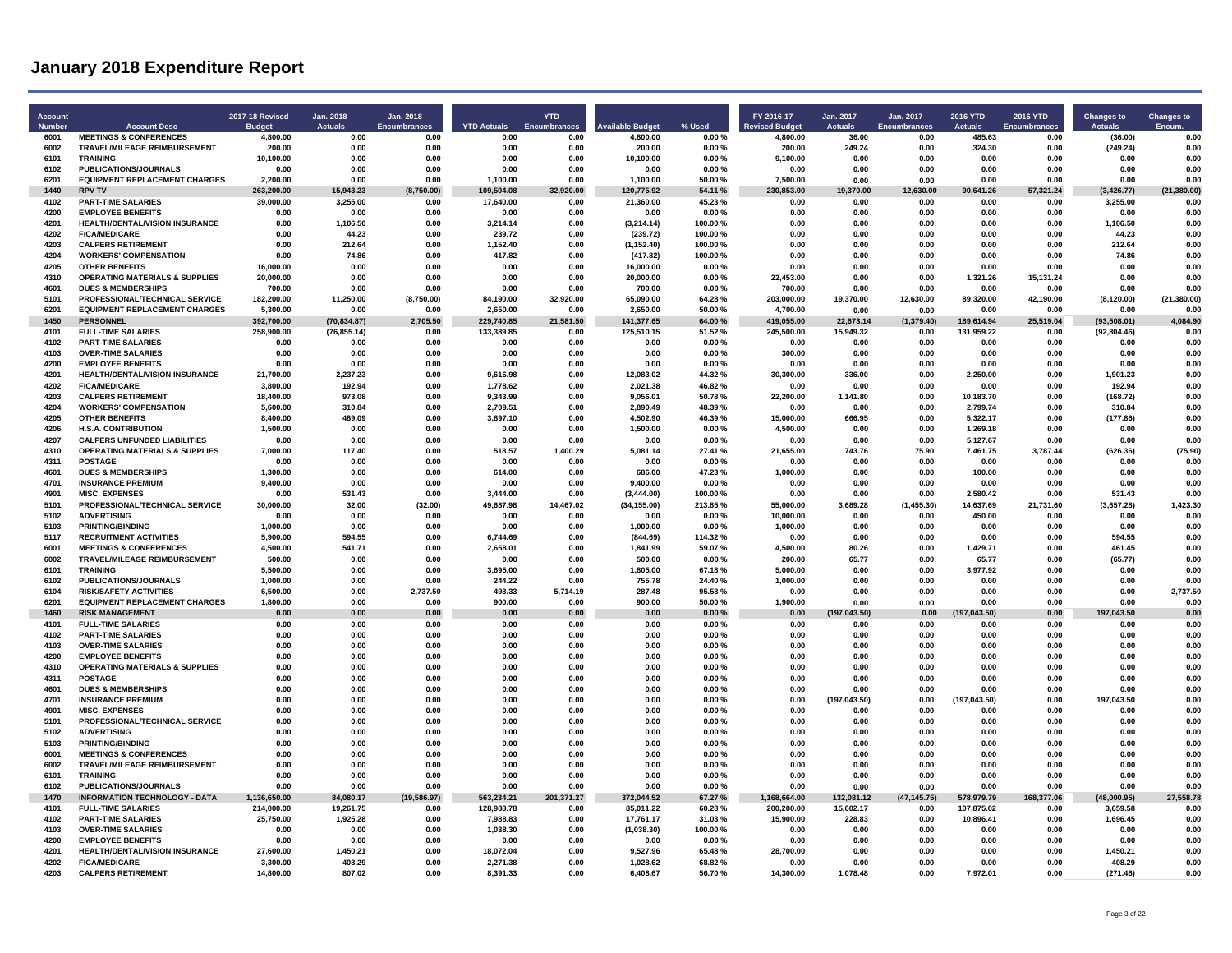| 4204<br><b>WORKERS' COMPENSATION</b><br>5,000.00<br>324.09<br>0.00<br>3.890.03<br>0.00<br>1.109.97<br>77.80%<br>0.00<br>0.00<br>0.00<br>2,449.78<br>0.00<br>324.09<br>0.00<br>4.455.04<br>4205<br><b>OTHER BENEFITS</b><br>7,700.00<br>432.71<br>0.00<br>3,244.96<br>0.00<br>42.14%<br>14,000.00<br>485.01<br>0.00<br>3,785.81<br>0.00<br>(52.30)<br>0.00<br>4206<br><b>H.S.A. CONTRIBUTION</b><br>9,000.00<br>497.59<br>0.00<br>5,192.48<br>0.00<br>3,807.52<br>57.69%<br>9,000.00<br>346.14<br>0.00<br>9,096.26<br>0.00<br>151.45<br>0.00<br>4207<br><b>CALPERS UNFUNDED LIABILITIES</b><br>0.00<br>0.00<br>0.00<br>0.00<br>0.00<br>0.00%<br>0.00<br>0.00<br>0.00<br>0.00<br>0.00<br>0.00<br>0.00<br>0.00<br>4310<br><b>OPERATING MATERIALS &amp; SUPPLIES</b><br>20,066.57<br>5,717.59<br>(946.07)<br>55,000.00<br>8,357.33<br>(946.07)<br>23,087.57<br>11,845.86<br>63.51 %<br>137.574.00<br>2,639.74<br>0.00<br>18,693.63<br>0.00<br>4601<br><b>DUES &amp; MEMBERSHIPS</b><br>1.000.00<br>0.00<br>0.00<br>290.00<br>0.00<br>710.00<br>29.00 %<br>3,500.00<br>0.00<br>0.00<br>624.00<br>0.00<br>0.00<br>0.00<br>4701<br><b>INSURANCE PREMIUM</b><br>9,100.00<br>9,100.00<br>0.00<br>0.00<br>0.00<br>0.00<br>0.00%<br>0.00<br>0.00<br>0.00<br>0.00<br>0.00<br>0.00<br>0.00<br>4901<br><b>MISC. EXPENSES</b><br>0.00<br>0.00<br>0.00<br>0.00<br>0.00<br>0.00<br>0.00%<br>0.00<br>0.00<br>0.00<br>0.00<br>0.00<br>0.00<br>0.00<br>5101<br>PROFESSIONAL/TECHNICAL SERVICE<br>280.000.00<br>14.365.00<br>5.635.00<br>105.680.00<br>110.418.00<br>63.902.00<br>77.18%<br>284.922.00<br>14,695.00<br>(11.695.00)<br>123.590.00<br>97.584.49<br>(330.00)<br>17.330.00<br>5103<br>205.17<br>(205.17)<br>PRINTING/BINDING<br>0.00<br>0.00<br>0.00<br>0.00<br>0.00%<br>0.00<br>94.83<br>205.17<br>94.83<br>(94.83)<br>0.00<br>0.00<br>5201<br><b>REPAIR &amp; MAINTENANCE SERVICES</b><br>425,000.00<br>35,135.45<br>127.954.53<br>67,542.37<br>(7, 539.37)<br>257,771.27<br>70,587.40<br>(32, 406.92)<br>(20, 296.53)<br>(27, 835.90)<br>224.693.06<br>72.352.41<br>69.89%<br>442.868.00<br>6001<br><b>MEETINGS &amp; CONFERENCES</b><br>6,000.00<br>1,041.02<br>0.00<br>6,060.31<br>0.00<br>(60.31)<br>101.00%<br>5,000.00<br>50.00<br>0.00<br>1,746.56<br>0.00<br>991.02<br>0.00<br>6002<br>TRAVEL/MILEAGE REIMBURSEMENT<br>408.25<br>239.42<br>669.37<br>600.00<br>0.00<br>0.00<br>191.75<br>0.00<br>32.00%<br>300.00<br>0.00<br>0.00<br>(239.42)<br>0.00<br>6101<br><b>TRAINING</b><br>10,000.00<br>74.43<br>3,560.00<br>3,003.39<br>6,755.00<br>241.61<br>97.58%<br>10,000.00<br>962.58<br>0.00<br>5,598.29<br>0.00<br>(888.15)<br>3,560.00<br>6102<br>PUBLICATIONS/JOURNALS<br>500.00<br>500.00<br>0.00%<br>500.00<br>0.00<br>0.00<br>0.00<br>0.00<br>0.00<br>0.00<br>0.00<br>0.00<br>0.00<br>0.00<br>6201<br><b>EQUIPMENT REPLACEMENT CHARGES</b><br>42.300.00<br>21.150.00<br>50.00%<br>0.00<br>0.00<br>0.00<br>0.00<br>21,150.00<br>0.00<br>1.900.00<br>0.00<br>0.00<br>0.00<br>0.00<br>8101<br><b>EQUIPMENT &amp; FURNITURE</b><br>0.00<br>0.00<br>0.00<br>28,116.55<br>0.00<br>(28, 116.55)<br>28,116.55<br>0.00<br>0.00<br>0.00<br>0.00%<br>0.00<br>(28, 116.55)<br>28.116.55<br>1480<br>INFORMATION TECHNOLOGY - VOICE<br>103,000.00<br>15,577.45<br>0.00<br>60,852.73<br>5,000.00<br>37, 147.27<br>63.93%<br>105,000.00<br>11,218.71<br>0.00<br>53,268.96<br>0.00<br>4,358.74<br>0.00<br>4101<br><b>FULL-TIME SALARIES</b><br>0.00<br>0.00<br>0.00<br>0.00<br>0.00<br>0.00<br>0.00<br>0.00<br>0.00<br>0.00%<br>0.00<br>0.00<br>0.00<br>0.00<br>4102<br><b>PART-TIME SALARIES</b><br>0.00<br>0.00<br>0.00<br>0.00<br>0.00<br>0.00<br>0.00%<br>0.00<br>0.00<br>0.00<br>0.00<br>0.00<br>0.00<br>0.00<br>4103<br><b>OVER-TIME SALARIES</b><br>0.00<br>0.00<br>0.00<br>0.00<br>0.00<br>0.00%<br>0.00<br>0.00<br>0.00<br>0.00<br>0.00<br>0.00<br>0.00<br>0.00<br>4200<br>0.00<br><b>EMPLOYEE BENEFITS</b><br>0.00<br>0.00<br>0.00<br>0.00<br>0.00<br>0.00%<br>0.00<br>0.00<br>0.00<br>0.00<br>0.00<br>0.00<br>0.00<br><b>OPERATING MATERIALS &amp; SUPPLIES</b><br>4310<br>5,000.00<br>8.297.57<br>0.00<br>13,139.77<br>0.00<br>(8, 139.77)<br>262.80%<br>5.000.00<br>0.00<br>0.00<br>0.00<br>0.00<br>8,297.57<br>0.00<br>4311<br><b>POSTAGE</b><br>0.00<br>0.00<br>0.00<br>0.00<br>0.00<br>0.00%<br>0.00<br>0.00<br>0.00<br>0.00<br>0.00<br>0.00<br>0.00<br>0.00<br>4601<br>(159.00)<br><b>DUES &amp; MEMBERSHIPS</b><br>0.00<br>0.00<br>0.00<br>159.00<br>0.00<br>100.00%<br>0.00<br>0.00<br>0.00<br>0.00<br>0.00<br>0.00<br>0.00<br>4701<br><b>INSURANCE PREMIUM</b><br>0.00<br>0.00<br>0.00<br>0.00<br>0.00<br>0.00<br>0.00%<br>0.00<br>0.00<br>0.00<br>0.00<br>0.00<br>0.00<br>0.00<br>4901<br><b>MISC. EXPENSES</b><br>0.00%<br>0.00<br>0.00<br>0.00<br>0.00<br>0.00<br>0.00<br>0.00<br>0.00<br>0.00<br>0.00<br>0.00<br>0.00<br>0.00<br>5101<br>PROFESSIONAL/TECHNICAL SERVICE<br>0.00<br>0.00<br>0.00<br>0.00<br>0.00<br>0.00%<br>0.00<br>0.00<br>0.00<br>0.00<br>0.00<br>0.00<br>0.00<br>0.00<br>5102<br>0.00<br><b>ADVERTISING</b><br>0.00<br>0.00<br>0.00<br>0.00<br>0.00<br>0.00<br>0.00%<br>0.00<br>0.00<br>0.00<br>0.00<br>0.00<br>0.00<br>5103<br><b>PRINTING/BINDING</b><br>0.00<br>0.00<br>0.00<br>0.00<br>0.00%<br>0.00<br>0.00<br>0.00<br>0.00<br>0.00<br>0.00<br>0.00<br>0.00<br>0.00<br>5201<br><b>REPAIR &amp; MAINTENANCE SERVICES</b><br>2.28<br>7,135.25<br>864.75<br>13.000.00<br>0.00<br>5.000.00<br>93.35%<br>10.000.00<br>0.00<br>0.00<br>0.00<br>0.00<br>2.28<br>0.00<br>5301<br><b>TELEPHONE</b><br>85,000.00<br>7,155.32<br>0.00<br>38,423.38<br>0.00<br>46,576.62<br>45.20%<br>90,000.00<br>11,218.71<br>0.00<br>53,268.96<br>0.00<br>(4,063.39)<br>0.00<br>6001<br>105.21<br>0.00<br>1.978.26<br>(1,978.26)<br>100.00%<br>0.00<br>0.00<br>105.21<br>0.00<br><b>MEETINGS &amp; CONFERENCES</b><br>0.00<br>0.00<br>0.00<br>0.00<br>0.00<br>6002<br><b>TRAVEL/MILEAGE REIMBURSEMENT</b><br>0.00<br>0.00<br>0.00<br>0.00<br>0.00<br>0.00<br>0.00<br>0.00<br>0.00<br>0.00<br>0.00%<br>0.00<br>0.00<br>0.00<br>6101<br><b>TRAINING</b><br>0.00<br>0.00<br>0.00<br>17.07<br>0.00<br>17.07<br>0.00<br>(17.07)<br>100.00%<br>0.00<br>0.00<br>0.00<br>0.00<br>17.07<br>6102<br>PUBLICATIONS/JOURNALS<br>0.00<br>0.00<br>0.00<br>0.00<br>0.00<br>0.00<br>0.00%<br>0.00<br>0.00<br>0.00<br>0.00<br>0.00<br>0.00<br>0.00<br><b>EQUIPMENT REPLACEMENT CHARGES</b><br>6201<br>0.00<br>0.00<br>0.00<br>0.00<br>0.00<br>0.00<br>0.00%<br>0.00<br>0.00<br>0.00<br>0.00<br>0.00<br>0.00<br>0.00<br>2110<br><b>FINANCE ADMINISTRATION</b><br>1,410,600.00<br>(38, 781.65)<br>44,536.03<br>776,025.35<br>58,459.02<br>586,416.51<br>58.35 %<br>1,296,900.00<br>85.968.81<br>(6,791.52)<br>712,948.95<br>28,990.96<br>(124, 750.46)<br>51,327.55<br>4101<br><b>FULL-TIME SALARIES</b><br>836,700.00<br>493,013.73<br>343,686.27<br>58.92%<br>(123, 202.15)<br>(62.164.56)<br>0.00<br>0.00<br>803 200 00<br>61.037.59<br>0.00<br>421.978.34<br>0.00<br>0.00<br>4102<br><b>PART-TIME SALARIES</b><br>49,000.00<br>3.886.20<br>0.00<br>0.00<br>7,722.89<br>84.24 %<br>37,300.00<br>2.585.69<br>0.00<br>28,934.02<br>0.00<br>1,300.51<br>0.00<br>41.277.11<br>4103<br><b>OVER-TIME SALARIES</b><br>700.00<br>0.00<br>0.00<br>597.56<br>0.00<br>102.44<br>85.43%<br>0.00<br>0.00<br>0.00<br>0.00<br>0.00<br>0.00<br>0.00<br>4104<br><b>EMPLOYEE BONUSES</b><br>0.00<br>0.00<br>0.00<br>0.00<br>0.00%<br>0.00<br>0.00<br>0.00<br>0.00<br>0.00<br>0.00<br>0.00<br>0.00<br>0.00<br>4200<br><b>EMPLOYEE BENEFITS</b><br>0.00<br>0.00<br>0.00<br>0.00<br>0.00<br>0.00<br>0.00%<br>0.00<br>0.00<br>0.00<br>0.00<br>0.00<br>0.00<br>0.00<br>4201<br>HEALTH/DENTAL/VISION INSURANCE<br>93,900.00<br>5,361.78<br>0.00<br>58,678.88<br>0.00<br>35,221.12<br>62.49%<br>95,200.00<br>336.00<br>0.00<br>2,250.00<br>0.00<br>5,025.78<br>0.00<br>4202<br>6.143.72<br><b>FICA/MEDICARE</b><br>12.900.00<br>646.22<br>0.00<br>6,756.28<br>0.00<br>52.37%<br>0.00<br>0.00<br>0.00<br>0.00<br>646.22<br>0.00<br>0.00<br>4203<br><b>CALPERS RETIREMENT</b><br>68,300.00<br>27,216.04<br>81,200.00<br>4,825.21<br>3.820.48<br>0.00<br>41.083.96<br>0.00<br>60.15%<br>0.00<br>35.855.31<br>0.00<br>(1,004.73)<br>0.00<br>4204<br><b>WORKERS' COMPENSATION</b><br>19,400.00<br>1,130.78<br>0.00<br>10,615.20<br>0.00<br>8,784.80<br>54.72%<br>0.00<br>0.00<br>0.00<br>9,599.14<br>0.00<br>1,130.78<br>0.00<br>4205<br><b>OTHER BENEFITS</b><br>26,900.00<br>0.00<br>12,126.75<br>0.00<br>14,773.25<br>47,400.00<br>2,157.65<br>15,950.17<br>(587.59)<br>1.570.06<br>45.08%<br>0.00<br>0.00<br>0.00<br>10,153.40<br>4206<br><b>H.S.A. CONTRIBUTION</b><br>24.000.00<br>1.326.90<br>0.00<br>13.846.60<br>0.00<br>57.70%<br>21,000.00<br>576.90<br>0.00<br>17,077.02<br>0.00<br>750.00<br>0.00<br>4207<br><b>CALPERS UNFUNDED LIABILITIES</b><br>23.900.00<br>23.900.00<br>100.00%<br>0.00<br>25.304.65<br>0.00<br>0.00<br>0.00<br>0.00<br>0.00<br>0.00<br>0.00<br>0.00<br>0.00<br>4310<br><b>OPERATING MATERIALS &amp; SUPPLIES</b><br>473.47<br>10.000.00<br>298.65<br>(309.22)<br>10.000.00<br>(309.22)<br>2.143.96<br>1.881.38<br>5.974.66<br>40.25%<br>174.82<br>0.00<br>851.71<br>2.013.35<br>4311<br><b>POSTAGE</b><br>0.00<br>0.00<br>0.00<br>0.00<br>0.00<br>0.00<br>0.00<br>0.00<br>0.00<br>0.00%<br>0.00<br>0.00<br>0.00<br>0.00<br>4601<br>565.82<br><b>DUES &amp; MEMBERSHIPS</b><br>2,000.00<br>515.00<br>0.00<br>1,434.18<br>0.00<br>71.70%<br>2,500.00<br>0.00<br>0.00<br>635.00<br>0.00<br>515.00<br>0.00<br>4701<br><b>INSURANCE PREMIUM</b><br>28,200.00<br>0.00<br>28,200.00<br>0.00%<br>0.00<br>0.00<br>0.00<br>0.00<br>0.00<br>0.00<br>0.00<br>0.00<br>0.00<br>0.00<br>4901<br><b>MISC. EXPENSES</b><br>40,000.00<br>4,271.71<br>(280.08)<br>25,293.09<br>85.72<br>14,621.19<br>63.45%<br>40,000.00<br>5,254.73<br>0.00<br>21,346.76<br>0.00<br>(983.02)<br>(280.08)<br>5101<br>PROFESSIONAL/TECHNICAL SERVICE<br>125,300.88<br>0.00<br>43,000.00<br>20,880.77<br>49,220.02<br>58,200.09<br>53.55%<br>112,000.00<br>5,467.36<br>(8, 165.52)<br>120,759.42<br>19,862.01<br>(5,467.36)<br>51,165.52<br>5102<br><b>ADVERTISING</b><br>1.000.00<br>600.00<br>1.000.00<br>0.00<br>0.00<br>0.00%<br>1,000.00<br>0.00<br>0.00<br>218.28<br>0.00<br>0.00<br>0.00<br>0.00<br>5103<br><b>PRINTING/BINDING</b><br>5.300.00<br>3.463.23<br>(2, 200.00)<br>5,000.00<br>1,374.00<br>2.708.16<br>(1,374.00)<br>0.00<br>0.00<br>4.036.77<br>141.51 %<br>0.00<br>3.011.90<br>0.00<br>5106<br><b>RENTS &amp; LEASES</b><br>2,500.00<br>199.67<br>(199.67)<br>1.589.87<br>910.13<br>0.00<br>100.00%<br>2,500.00<br>0.00<br>0.00<br>1,192.56<br>3,807.44<br>199.67<br>(199.67)<br>6001<br><b>MEETINGS &amp; CONFERENCES</b><br>15,000.00<br>2,325.00<br>3,306.02<br>2,325.00<br>11,693.98<br>22.04 %<br>20,000.00<br>3,513.44<br>0.00<br>5,868.65<br>0.00<br>(3,513.44)<br>2,325.00<br>0.00<br>6002<br>TRAVEL/MILEAGE REIMBURSEMENT<br>1,000.00<br>36.91<br>0.00<br>135.46<br>0.00<br>864.54<br>13.50%<br>1,000.00<br>39.42<br>0.00<br>312.79<br>0.00<br>(2.51)<br>0.00<br>6101<br><b>TRAINING</b><br>5,000.00<br>44.76<br>0.00<br>984.76<br>0.00<br>4,015.24<br>19.70%<br>5,000.00<br>0.00<br>1,629.29<br>0.00<br>44.76<br>0.00<br>0.00<br>6102<br>PUBLICATIONS/JOURNALS<br>302.06<br>39.60%<br>0.00<br>173 94<br>98.97<br>0.00<br>500.00<br>98.97<br>0.00<br>197 94<br>0.00<br>500.00<br>0.00<br>0.00<br>6201<br><b>EQUIPMENT REPLACEMENT CHARGES</b><br>29,400.00<br>0.00<br>0.00<br>14,700.00<br>0.00<br>14,700.00<br>50.00%<br>12,100.00<br>0.00<br>0.00<br>0.00<br>0.00<br>0.00<br>0.00<br>8101<br><b>EQUIPMENT &amp; FURNITURE</b><br>0.00<br>0.00<br>0.00<br>0.00<br>0.00<br>0.00<br>0.00%<br>0.00<br>0.00<br>0.00<br>0.00<br>0.00<br>0.00<br>0.00<br>2999<br><b>NON-DEPARTMENTAL</b><br>1,263,009.90<br>8.583.60<br>62.230.50<br>567.361.97<br>13,522.02<br>994,471.96<br>40,097.09<br>25.309.43<br>633,417.43<br>55.08%<br>2,093,350.00<br>673.974.07<br>(648, 664.64)<br>(4,938.42)<br>4105<br><b>LEAVE BUYOUT</b><br>50,000.00<br>0.00<br>0.00<br>17,881.24<br>0.00<br>32,118.76<br>35.76%<br>50.000.00<br>0.00<br>0.00<br>30,527.01<br>0.00<br>0.00<br>0.00<br>4199<br><b>HOLDING ACCOUNT FOR SALARY</b><br>0.00<br>0.00<br>0.00<br>0.00<br>0.00<br>0.00%<br>0.00<br>0.00<br>0.00<br>0.00<br>0.00<br>0.00<br>0.00<br>0.00<br><b>HEALTH/DENTAL/VISION INSURANCE</b><br>(33,049.19)<br>4201<br>0.00<br>0.00<br>434.39<br>0.00<br>(434.39)<br>100.00%<br>0.00<br>0.00<br>0.00<br>0.00<br>0.00<br>(33,049.19)<br>0.00 | <b>Account</b><br><b>Number</b> | <b>Account Desc</b> | <b>2017-18 Revised</b><br><b>Budget</b> | Jan. 2018<br>Actuals | Jan. 2018<br><b>Encumbrances</b> | <b>YTD Actuals</b> | <b>YTD</b><br><b>Encumbrances</b> | <b>Available Budget</b> | % Used | FY 2016-17<br><b>Revised Budget</b> | Jan. 2017<br><b>Actuals</b> | Jan. 2017<br><b>Encumbrances</b> | 2016 YTD<br>Actuals | 2016 YTD<br>Encumbrances | <b>Changes to</b><br><b>Actuals</b> | <b>Changes to</b><br><b>Encum</b> |
|-----------------------------------------------------------------------------------------------------------------------------------------------------------------------------------------------------------------------------------------------------------------------------------------------------------------------------------------------------------------------------------------------------------------------------------------------------------------------------------------------------------------------------------------------------------------------------------------------------------------------------------------------------------------------------------------------------------------------------------------------------------------------------------------------------------------------------------------------------------------------------------------------------------------------------------------------------------------------------------------------------------------------------------------------------------------------------------------------------------------------------------------------------------------------------------------------------------------------------------------------------------------------------------------------------------------------------------------------------------------------------------------------------------------------------------------------------------------------------------------------------------------------------------------------------------------------------------------------------------------------------------------------------------------------------------------------------------------------------------------------------------------------------------------------------------------------------------------------------------------------------------------------------------------------------------------------------------------------------------------------------------------------------------------------------------------------------------------------------------------------------------------------------------------------------------------------------------------------------------------------------------------------------------------------------------------------------------------------------------------------------------------------------------------------------------------------------------------------------------------------------------------------------------------------------------------------------------------------------------------------------------------------------------------------------------------------------------------------------------------------------------------------------------------------------------------------------------------------------------------------------------------------------------------------------------------------------------------------------------------------------------------------------------------------------------------------------------------------------------------------------------------------------------------------------------------------------------------------------------------------------------------------------------------------------------------------------------------------------------------------------------------------------------------------------------------------------------------------------------------------------------------------------------------------------------------------------------------------------------------------------------------------------------------------------------------------------------------------------------------------------------------------------------------------------------------------------------------------------------------------------------------------------------------------------------------------------------------------------------------------------------------------------------------------------------------------------------------------------------------------------------------------------------------------------------------------------------------------------------------------------------------------------------------------------------------------------------------------------------------------------------------------------------------------------------------------------------------------------------------------------------------------------------------------------------------------------------------------------------------------------------------------------------------------------------------------------------------------------------------------------------------------------------------------------------------------------------------------------------------------------------------------------------------------------------------------------------------------------------------------------------------------------------------------------------------------------------------------------------------------------------------------------------------------------------------------------------------------------------------------------------------------------------------------------------------------------------------------------------------------------------------------------------------------------------------------------------------------------------------------------------------------------------------------------------------------------------------------------------------------------------------------------------------------------------------------------------------------------------------------------------------------------------------------------------------------------------------------------------------------------------------------------------------------------------------------------------------------------------------------------------------------------------------------------------------------------------------------------------------------------------------------------------------------------------------------------------------------------------------------------------------------------------------------------------------------------------------------------------------------------------------------------------------------------------------------------------------------------------------------------------------------------------------------------------------------------------------------------------------------------------------------------------------------------------------------------------------------------------------------------------------------------------------------------------------------------------------------------------------------------------------------------------------------------------------------------------------------------------------------------------------------------------------------------------------------------------------------------------------------------------------------------------------------------------------------------------------------------------------------------------------------------------------------------------------------------------------------------------------------------------------------------------------------------------------------------------------------------------------------------------------------------------------------------------------------------------------------------------------------------------------------------------------------------------------------------------------------------------------------------------------------------------------------------------------------------------------------------------------------------------------------------------------------------------------------------------------------------------------------------------------------------------------------------------------------------------------------------------------------------------------------------------------------------------------------------------------------------------------------------------------------------------------------------------------------------------------------------------------------------------------------------------------------------------------------------------------------------------------------------------------------------------------------------------------------------------------------------------------------------------------------------------------------------------------------------------------------------------------------------------------------------------------------------------------------------------------------------------------------------------------------------------------------------------------------------------------------------------------------------------------------------------------------------------------------------------------------------------------------------------------------------------------------------------------------------------------------------------------------------------------------------------------------------------------------------------------------------------------------------------------------------------------------------------------------------------------------------------------------------------------------------------------------------------------------------------------------------------------------------------------------------------------------------------------------------------------------------------------------------------------------------------------------------------------------------------------------------------------------------------------------------------------------------------------------------------------------------------------------------------------------------------------------------------------------------------------------------------------------------------------------------------------------------------------------------------------------------------------------------------------------------------------------------------------------------------------------------------------------------------------------------------------------------------------------------------------------------------------------------------------------------------------------------------------------------------------------------------------------------------------------------------------------------------------------------------------------------------------------------------------------------------------------------------------------------------------------------------------------------------------------------------------------------------------------------------------------------------------------------------------------------------------------------------------------------------------------------------------------------------------------------------------------------------------------------------------------------------------------------------------------------------------------------------------------------------------------------------------------------------------------------------------------------------------------------------------------------------------------------------------------------------------------------------------------------------------------------------------------------------------------------------------------------------------------------------------------------------------------------------------------------------------------------------------------------------------------------------------------------------------------------------------------------------------------------------------------------------------------------------------------------------------------------------------------------------------------------------------------------------------------------------------------------------------------------------------------------------------------------------------------------------------------------------------------------------------------------------------------------------------------------------------------------------------------------------------------------------------------------------------|---------------------------------|---------------------|-----------------------------------------|----------------------|----------------------------------|--------------------|-----------------------------------|-------------------------|--------|-------------------------------------|-----------------------------|----------------------------------|---------------------|--------------------------|-------------------------------------|-----------------------------------|
|                                                                                                                                                                                                                                                                                                                                                                                                                                                                                                                                                                                                                                                                                                                                                                                                                                                                                                                                                                                                                                                                                                                                                                                                                                                                                                                                                                                                                                                                                                                                                                                                                                                                                                                                                                                                                                                                                                                                                                                                                                                                                                                                                                                                                                                                                                                                                                                                                                                                                                                                                                                                                                                                                                                                                                                                                                                                                                                                                                                                                                                                                                                                                                                                                                                                                                                                                                                                                                                                                                                                                                                                                                                                                                                                                                                                                                                                                                                                                                                                                                                                                                                                                                                                                                                                                                                                                                                                                                                                                                                                                                                                                                                                                                                                                                                                                                                                                                                                                                                                                                                                                                                                                                                                                                                                                                                                                                                                                                                                                                                                                                                                                                                                                                                                                                                                                                                                                                                                                                                                                                                                                                                                                                                                                                                                                                                                                                                                                                                                                                                                                                                                                                                                                                                                                                                                                                                                                                                                                                                                                                                                                                                                                                                                                                                                                                                                                                                                                                                                                                                                                                                                                                                                                                                                                                                                                                                                                                                                                                                                                                                                                                                                                                                                                                                                                                                                                                                                                                                                                                                                                                                                                                                                                                                                                                                                                                                                                                                                                                                                                                                                                                                                                                                                                                                                                                                                                                                                                                                                                                                                                                                                                                                                                                                                                                                                                                                                                                                                                                                                                                                                                                                                                                                                                                                                                                                                                                                                                                                                                                                                                                                                                                                                                                                                                                                                                                                                                                                                                                                                                                                                                                                                                                                                                                                                                                                                                                                                                                                                                                                                                                                                                                                                                                                                                                                                                                                                                                                                                                                                                                                                                                                                                                                                                                                                                                                                                                                                                                                                                                                 |                                 |                     |                                         |                      |                                  |                    |                                   |                         |        |                                     |                             |                                  |                     |                          |                                     |                                   |
|                                                                                                                                                                                                                                                                                                                                                                                                                                                                                                                                                                                                                                                                                                                                                                                                                                                                                                                                                                                                                                                                                                                                                                                                                                                                                                                                                                                                                                                                                                                                                                                                                                                                                                                                                                                                                                                                                                                                                                                                                                                                                                                                                                                                                                                                                                                                                                                                                                                                                                                                                                                                                                                                                                                                                                                                                                                                                                                                                                                                                                                                                                                                                                                                                                                                                                                                                                                                                                                                                                                                                                                                                                                                                                                                                                                                                                                                                                                                                                                                                                                                                                                                                                                                                                                                                                                                                                                                                                                                                                                                                                                                                                                                                                                                                                                                                                                                                                                                                                                                                                                                                                                                                                                                                                                                                                                                                                                                                                                                                                                                                                                                                                                                                                                                                                                                                                                                                                                                                                                                                                                                                                                                                                                                                                                                                                                                                                                                                                                                                                                                                                                                                                                                                                                                                                                                                                                                                                                                                                                                                                                                                                                                                                                                                                                                                                                                                                                                                                                                                                                                                                                                                                                                                                                                                                                                                                                                                                                                                                                                                                                                                                                                                                                                                                                                                                                                                                                                                                                                                                                                                                                                                                                                                                                                                                                                                                                                                                                                                                                                                                                                                                                                                                                                                                                                                                                                                                                                                                                                                                                                                                                                                                                                                                                                                                                                                                                                                                                                                                                                                                                                                                                                                                                                                                                                                                                                                                                                                                                                                                                                                                                                                                                                                                                                                                                                                                                                                                                                                                                                                                                                                                                                                                                                                                                                                                                                                                                                                                                                                                                                                                                                                                                                                                                                                                                                                                                                                                                                                                                                                                                                                                                                                                                                                                                                                                                                                                                                                                                                                                                 |                                 |                     |                                         |                      |                                  |                    |                                   |                         |        |                                     |                             |                                  |                     |                          |                                     |                                   |
|                                                                                                                                                                                                                                                                                                                                                                                                                                                                                                                                                                                                                                                                                                                                                                                                                                                                                                                                                                                                                                                                                                                                                                                                                                                                                                                                                                                                                                                                                                                                                                                                                                                                                                                                                                                                                                                                                                                                                                                                                                                                                                                                                                                                                                                                                                                                                                                                                                                                                                                                                                                                                                                                                                                                                                                                                                                                                                                                                                                                                                                                                                                                                                                                                                                                                                                                                                                                                                                                                                                                                                                                                                                                                                                                                                                                                                                                                                                                                                                                                                                                                                                                                                                                                                                                                                                                                                                                                                                                                                                                                                                                                                                                                                                                                                                                                                                                                                                                                                                                                                                                                                                                                                                                                                                                                                                                                                                                                                                                                                                                                                                                                                                                                                                                                                                                                                                                                                                                                                                                                                                                                                                                                                                                                                                                                                                                                                                                                                                                                                                                                                                                                                                                                                                                                                                                                                                                                                                                                                                                                                                                                                                                                                                                                                                                                                                                                                                                                                                                                                                                                                                                                                                                                                                                                                                                                                                                                                                                                                                                                                                                                                                                                                                                                                                                                                                                                                                                                                                                                                                                                                                                                                                                                                                                                                                                                                                                                                                                                                                                                                                                                                                                                                                                                                                                                                                                                                                                                                                                                                                                                                                                                                                                                                                                                                                                                                                                                                                                                                                                                                                                                                                                                                                                                                                                                                                                                                                                                                                                                                                                                                                                                                                                                                                                                                                                                                                                                                                                                                                                                                                                                                                                                                                                                                                                                                                                                                                                                                                                                                                                                                                                                                                                                                                                                                                                                                                                                                                                                                                                                                                                                                                                                                                                                                                                                                                                                                                                                                                                                                                 |                                 |                     |                                         |                      |                                  |                    |                                   |                         |        |                                     |                             |                                  |                     |                          |                                     |                                   |
|                                                                                                                                                                                                                                                                                                                                                                                                                                                                                                                                                                                                                                                                                                                                                                                                                                                                                                                                                                                                                                                                                                                                                                                                                                                                                                                                                                                                                                                                                                                                                                                                                                                                                                                                                                                                                                                                                                                                                                                                                                                                                                                                                                                                                                                                                                                                                                                                                                                                                                                                                                                                                                                                                                                                                                                                                                                                                                                                                                                                                                                                                                                                                                                                                                                                                                                                                                                                                                                                                                                                                                                                                                                                                                                                                                                                                                                                                                                                                                                                                                                                                                                                                                                                                                                                                                                                                                                                                                                                                                                                                                                                                                                                                                                                                                                                                                                                                                                                                                                                                                                                                                                                                                                                                                                                                                                                                                                                                                                                                                                                                                                                                                                                                                                                                                                                                                                                                                                                                                                                                                                                                                                                                                                                                                                                                                                                                                                                                                                                                                                                                                                                                                                                                                                                                                                                                                                                                                                                                                                                                                                                                                                                                                                                                                                                                                                                                                                                                                                                                                                                                                                                                                                                                                                                                                                                                                                                                                                                                                                                                                                                                                                                                                                                                                                                                                                                                                                                                                                                                                                                                                                                                                                                                                                                                                                                                                                                                                                                                                                                                                                                                                                                                                                                                                                                                                                                                                                                                                                                                                                                                                                                                                                                                                                                                                                                                                                                                                                                                                                                                                                                                                                                                                                                                                                                                                                                                                                                                                                                                                                                                                                                                                                                                                                                                                                                                                                                                                                                                                                                                                                                                                                                                                                                                                                                                                                                                                                                                                                                                                                                                                                                                                                                                                                                                                                                                                                                                                                                                                                                                                                                                                                                                                                                                                                                                                                                                                                                                                                                                                                 |                                 |                     |                                         |                      |                                  |                    |                                   |                         |        |                                     |                             |                                  |                     |                          |                                     |                                   |
|                                                                                                                                                                                                                                                                                                                                                                                                                                                                                                                                                                                                                                                                                                                                                                                                                                                                                                                                                                                                                                                                                                                                                                                                                                                                                                                                                                                                                                                                                                                                                                                                                                                                                                                                                                                                                                                                                                                                                                                                                                                                                                                                                                                                                                                                                                                                                                                                                                                                                                                                                                                                                                                                                                                                                                                                                                                                                                                                                                                                                                                                                                                                                                                                                                                                                                                                                                                                                                                                                                                                                                                                                                                                                                                                                                                                                                                                                                                                                                                                                                                                                                                                                                                                                                                                                                                                                                                                                                                                                                                                                                                                                                                                                                                                                                                                                                                                                                                                                                                                                                                                                                                                                                                                                                                                                                                                                                                                                                                                                                                                                                                                                                                                                                                                                                                                                                                                                                                                                                                                                                                                                                                                                                                                                                                                                                                                                                                                                                                                                                                                                                                                                                                                                                                                                                                                                                                                                                                                                                                                                                                                                                                                                                                                                                                                                                                                                                                                                                                                                                                                                                                                                                                                                                                                                                                                                                                                                                                                                                                                                                                                                                                                                                                                                                                                                                                                                                                                                                                                                                                                                                                                                                                                                                                                                                                                                                                                                                                                                                                                                                                                                                                                                                                                                                                                                                                                                                                                                                                                                                                                                                                                                                                                                                                                                                                                                                                                                                                                                                                                                                                                                                                                                                                                                                                                                                                                                                                                                                                                                                                                                                                                                                                                                                                                                                                                                                                                                                                                                                                                                                                                                                                                                                                                                                                                                                                                                                                                                                                                                                                                                                                                                                                                                                                                                                                                                                                                                                                                                                                                                                                                                                                                                                                                                                                                                                                                                                                                                                                                                                                 |                                 |                     |                                         |                      |                                  |                    |                                   |                         |        |                                     |                             |                                  |                     |                          |                                     |                                   |
|                                                                                                                                                                                                                                                                                                                                                                                                                                                                                                                                                                                                                                                                                                                                                                                                                                                                                                                                                                                                                                                                                                                                                                                                                                                                                                                                                                                                                                                                                                                                                                                                                                                                                                                                                                                                                                                                                                                                                                                                                                                                                                                                                                                                                                                                                                                                                                                                                                                                                                                                                                                                                                                                                                                                                                                                                                                                                                                                                                                                                                                                                                                                                                                                                                                                                                                                                                                                                                                                                                                                                                                                                                                                                                                                                                                                                                                                                                                                                                                                                                                                                                                                                                                                                                                                                                                                                                                                                                                                                                                                                                                                                                                                                                                                                                                                                                                                                                                                                                                                                                                                                                                                                                                                                                                                                                                                                                                                                                                                                                                                                                                                                                                                                                                                                                                                                                                                                                                                                                                                                                                                                                                                                                                                                                                                                                                                                                                                                                                                                                                                                                                                                                                                                                                                                                                                                                                                                                                                                                                                                                                                                                                                                                                                                                                                                                                                                                                                                                                                                                                                                                                                                                                                                                                                                                                                                                                                                                                                                                                                                                                                                                                                                                                                                                                                                                                                                                                                                                                                                                                                                                                                                                                                                                                                                                                                                                                                                                                                                                                                                                                                                                                                                                                                                                                                                                                                                                                                                                                                                                                                                                                                                                                                                                                                                                                                                                                                                                                                                                                                                                                                                                                                                                                                                                                                                                                                                                                                                                                                                                                                                                                                                                                                                                                                                                                                                                                                                                                                                                                                                                                                                                                                                                                                                                                                                                                                                                                                                                                                                                                                                                                                                                                                                                                                                                                                                                                                                                                                                                                                                                                                                                                                                                                                                                                                                                                                                                                                                                                                                                                 |                                 |                     |                                         |                      |                                  |                    |                                   |                         |        |                                     |                             |                                  |                     |                          |                                     |                                   |
|                                                                                                                                                                                                                                                                                                                                                                                                                                                                                                                                                                                                                                                                                                                                                                                                                                                                                                                                                                                                                                                                                                                                                                                                                                                                                                                                                                                                                                                                                                                                                                                                                                                                                                                                                                                                                                                                                                                                                                                                                                                                                                                                                                                                                                                                                                                                                                                                                                                                                                                                                                                                                                                                                                                                                                                                                                                                                                                                                                                                                                                                                                                                                                                                                                                                                                                                                                                                                                                                                                                                                                                                                                                                                                                                                                                                                                                                                                                                                                                                                                                                                                                                                                                                                                                                                                                                                                                                                                                                                                                                                                                                                                                                                                                                                                                                                                                                                                                                                                                                                                                                                                                                                                                                                                                                                                                                                                                                                                                                                                                                                                                                                                                                                                                                                                                                                                                                                                                                                                                                                                                                                                                                                                                                                                                                                                                                                                                                                                                                                                                                                                                                                                                                                                                                                                                                                                                                                                                                                                                                                                                                                                                                                                                                                                                                                                                                                                                                                                                                                                                                                                                                                                                                                                                                                                                                                                                                                                                                                                                                                                                                                                                                                                                                                                                                                                                                                                                                                                                                                                                                                                                                                                                                                                                                                                                                                                                                                                                                                                                                                                                                                                                                                                                                                                                                                                                                                                                                                                                                                                                                                                                                                                                                                                                                                                                                                                                                                                                                                                                                                                                                                                                                                                                                                                                                                                                                                                                                                                                                                                                                                                                                                                                                                                                                                                                                                                                                                                                                                                                                                                                                                                                                                                                                                                                                                                                                                                                                                                                                                                                                                                                                                                                                                                                                                                                                                                                                                                                                                                                                                                                                                                                                                                                                                                                                                                                                                                                                                                                                                                                 |                                 |                     |                                         |                      |                                  |                    |                                   |                         |        |                                     |                             |                                  |                     |                          |                                     |                                   |
|                                                                                                                                                                                                                                                                                                                                                                                                                                                                                                                                                                                                                                                                                                                                                                                                                                                                                                                                                                                                                                                                                                                                                                                                                                                                                                                                                                                                                                                                                                                                                                                                                                                                                                                                                                                                                                                                                                                                                                                                                                                                                                                                                                                                                                                                                                                                                                                                                                                                                                                                                                                                                                                                                                                                                                                                                                                                                                                                                                                                                                                                                                                                                                                                                                                                                                                                                                                                                                                                                                                                                                                                                                                                                                                                                                                                                                                                                                                                                                                                                                                                                                                                                                                                                                                                                                                                                                                                                                                                                                                                                                                                                                                                                                                                                                                                                                                                                                                                                                                                                                                                                                                                                                                                                                                                                                                                                                                                                                                                                                                                                                                                                                                                                                                                                                                                                                                                                                                                                                                                                                                                                                                                                                                                                                                                                                                                                                                                                                                                                                                                                                                                                                                                                                                                                                                                                                                                                                                                                                                                                                                                                                                                                                                                                                                                                                                                                                                                                                                                                                                                                                                                                                                                                                                                                                                                                                                                                                                                                                                                                                                                                                                                                                                                                                                                                                                                                                                                                                                                                                                                                                                                                                                                                                                                                                                                                                                                                                                                                                                                                                                                                                                                                                                                                                                                                                                                                                                                                                                                                                                                                                                                                                                                                                                                                                                                                                                                                                                                                                                                                                                                                                                                                                                                                                                                                                                                                                                                                                                                                                                                                                                                                                                                                                                                                                                                                                                                                                                                                                                                                                                                                                                                                                                                                                                                                                                                                                                                                                                                                                                                                                                                                                                                                                                                                                                                                                                                                                                                                                                                                                                                                                                                                                                                                                                                                                                                                                                                                                                                                                                 |                                 |                     |                                         |                      |                                  |                    |                                   |                         |        |                                     |                             |                                  |                     |                          |                                     |                                   |
|                                                                                                                                                                                                                                                                                                                                                                                                                                                                                                                                                                                                                                                                                                                                                                                                                                                                                                                                                                                                                                                                                                                                                                                                                                                                                                                                                                                                                                                                                                                                                                                                                                                                                                                                                                                                                                                                                                                                                                                                                                                                                                                                                                                                                                                                                                                                                                                                                                                                                                                                                                                                                                                                                                                                                                                                                                                                                                                                                                                                                                                                                                                                                                                                                                                                                                                                                                                                                                                                                                                                                                                                                                                                                                                                                                                                                                                                                                                                                                                                                                                                                                                                                                                                                                                                                                                                                                                                                                                                                                                                                                                                                                                                                                                                                                                                                                                                                                                                                                                                                                                                                                                                                                                                                                                                                                                                                                                                                                                                                                                                                                                                                                                                                                                                                                                                                                                                                                                                                                                                                                                                                                                                                                                                                                                                                                                                                                                                                                                                                                                                                                                                                                                                                                                                                                                                                                                                                                                                                                                                                                                                                                                                                                                                                                                                                                                                                                                                                                                                                                                                                                                                                                                                                                                                                                                                                                                                                                                                                                                                                                                                                                                                                                                                                                                                                                                                                                                                                                                                                                                                                                                                                                                                                                                                                                                                                                                                                                                                                                                                                                                                                                                                                                                                                                                                                                                                                                                                                                                                                                                                                                                                                                                                                                                                                                                                                                                                                                                                                                                                                                                                                                                                                                                                                                                                                                                                                                                                                                                                                                                                                                                                                                                                                                                                                                                                                                                                                                                                                                                                                                                                                                                                                                                                                                                                                                                                                                                                                                                                                                                                                                                                                                                                                                                                                                                                                                                                                                                                                                                                                                                                                                                                                                                                                                                                                                                                                                                                                                                                                                                 |                                 |                     |                                         |                      |                                  |                    |                                   |                         |        |                                     |                             |                                  |                     |                          |                                     |                                   |
|                                                                                                                                                                                                                                                                                                                                                                                                                                                                                                                                                                                                                                                                                                                                                                                                                                                                                                                                                                                                                                                                                                                                                                                                                                                                                                                                                                                                                                                                                                                                                                                                                                                                                                                                                                                                                                                                                                                                                                                                                                                                                                                                                                                                                                                                                                                                                                                                                                                                                                                                                                                                                                                                                                                                                                                                                                                                                                                                                                                                                                                                                                                                                                                                                                                                                                                                                                                                                                                                                                                                                                                                                                                                                                                                                                                                                                                                                                                                                                                                                                                                                                                                                                                                                                                                                                                                                                                                                                                                                                                                                                                                                                                                                                                                                                                                                                                                                                                                                                                                                                                                                                                                                                                                                                                                                                                                                                                                                                                                                                                                                                                                                                                                                                                                                                                                                                                                                                                                                                                                                                                                                                                                                                                                                                                                                                                                                                                                                                                                                                                                                                                                                                                                                                                                                                                                                                                                                                                                                                                                                                                                                                                                                                                                                                                                                                                                                                                                                                                                                                                                                                                                                                                                                                                                                                                                                                                                                                                                                                                                                                                                                                                                                                                                                                                                                                                                                                                                                                                                                                                                                                                                                                                                                                                                                                                                                                                                                                                                                                                                                                                                                                                                                                                                                                                                                                                                                                                                                                                                                                                                                                                                                                                                                                                                                                                                                                                                                                                                                                                                                                                                                                                                                                                                                                                                                                                                                                                                                                                                                                                                                                                                                                                                                                                                                                                                                                                                                                                                                                                                                                                                                                                                                                                                                                                                                                                                                                                                                                                                                                                                                                                                                                                                                                                                                                                                                                                                                                                                                                                                                                                                                                                                                                                                                                                                                                                                                                                                                                                                                                                 |                                 |                     |                                         |                      |                                  |                    |                                   |                         |        |                                     |                             |                                  |                     |                          |                                     |                                   |
|                                                                                                                                                                                                                                                                                                                                                                                                                                                                                                                                                                                                                                                                                                                                                                                                                                                                                                                                                                                                                                                                                                                                                                                                                                                                                                                                                                                                                                                                                                                                                                                                                                                                                                                                                                                                                                                                                                                                                                                                                                                                                                                                                                                                                                                                                                                                                                                                                                                                                                                                                                                                                                                                                                                                                                                                                                                                                                                                                                                                                                                                                                                                                                                                                                                                                                                                                                                                                                                                                                                                                                                                                                                                                                                                                                                                                                                                                                                                                                                                                                                                                                                                                                                                                                                                                                                                                                                                                                                                                                                                                                                                                                                                                                                                                                                                                                                                                                                                                                                                                                                                                                                                                                                                                                                                                                                                                                                                                                                                                                                                                                                                                                                                                                                                                                                                                                                                                                                                                                                                                                                                                                                                                                                                                                                                                                                                                                                                                                                                                                                                                                                                                                                                                                                                                                                                                                                                                                                                                                                                                                                                                                                                                                                                                                                                                                                                                                                                                                                                                                                                                                                                                                                                                                                                                                                                                                                                                                                                                                                                                                                                                                                                                                                                                                                                                                                                                                                                                                                                                                                                                                                                                                                                                                                                                                                                                                                                                                                                                                                                                                                                                                                                                                                                                                                                                                                                                                                                                                                                                                                                                                                                                                                                                                                                                                                                                                                                                                                                                                                                                                                                                                                                                                                                                                                                                                                                                                                                                                                                                                                                                                                                                                                                                                                                                                                                                                                                                                                                                                                                                                                                                                                                                                                                                                                                                                                                                                                                                                                                                                                                                                                                                                                                                                                                                                                                                                                                                                                                                                                                                                                                                                                                                                                                                                                                                                                                                                                                                                                                                                                 |                                 |                     |                                         |                      |                                  |                    |                                   |                         |        |                                     |                             |                                  |                     |                          |                                     |                                   |
|                                                                                                                                                                                                                                                                                                                                                                                                                                                                                                                                                                                                                                                                                                                                                                                                                                                                                                                                                                                                                                                                                                                                                                                                                                                                                                                                                                                                                                                                                                                                                                                                                                                                                                                                                                                                                                                                                                                                                                                                                                                                                                                                                                                                                                                                                                                                                                                                                                                                                                                                                                                                                                                                                                                                                                                                                                                                                                                                                                                                                                                                                                                                                                                                                                                                                                                                                                                                                                                                                                                                                                                                                                                                                                                                                                                                                                                                                                                                                                                                                                                                                                                                                                                                                                                                                                                                                                                                                                                                                                                                                                                                                                                                                                                                                                                                                                                                                                                                                                                                                                                                                                                                                                                                                                                                                                                                                                                                                                                                                                                                                                                                                                                                                                                                                                                                                                                                                                                                                                                                                                                                                                                                                                                                                                                                                                                                                                                                                                                                                                                                                                                                                                                                                                                                                                                                                                                                                                                                                                                                                                                                                                                                                                                                                                                                                                                                                                                                                                                                                                                                                                                                                                                                                                                                                                                                                                                                                                                                                                                                                                                                                                                                                                                                                                                                                                                                                                                                                                                                                                                                                                                                                                                                                                                                                                                                                                                                                                                                                                                                                                                                                                                                                                                                                                                                                                                                                                                                                                                                                                                                                                                                                                                                                                                                                                                                                                                                                                                                                                                                                                                                                                                                                                                                                                                                                                                                                                                                                                                                                                                                                                                                                                                                                                                                                                                                                                                                                                                                                                                                                                                                                                                                                                                                                                                                                                                                                                                                                                                                                                                                                                                                                                                                                                                                                                                                                                                                                                                                                                                                                                                                                                                                                                                                                                                                                                                                                                                                                                                                                                                 |                                 |                     |                                         |                      |                                  |                    |                                   |                         |        |                                     |                             |                                  |                     |                          |                                     |                                   |
|                                                                                                                                                                                                                                                                                                                                                                                                                                                                                                                                                                                                                                                                                                                                                                                                                                                                                                                                                                                                                                                                                                                                                                                                                                                                                                                                                                                                                                                                                                                                                                                                                                                                                                                                                                                                                                                                                                                                                                                                                                                                                                                                                                                                                                                                                                                                                                                                                                                                                                                                                                                                                                                                                                                                                                                                                                                                                                                                                                                                                                                                                                                                                                                                                                                                                                                                                                                                                                                                                                                                                                                                                                                                                                                                                                                                                                                                                                                                                                                                                                                                                                                                                                                                                                                                                                                                                                                                                                                                                                                                                                                                                                                                                                                                                                                                                                                                                                                                                                                                                                                                                                                                                                                                                                                                                                                                                                                                                                                                                                                                                                                                                                                                                                                                                                                                                                                                                                                                                                                                                                                                                                                                                                                                                                                                                                                                                                                                                                                                                                                                                                                                                                                                                                                                                                                                                                                                                                                                                                                                                                                                                                                                                                                                                                                                                                                                                                                                                                                                                                                                                                                                                                                                                                                                                                                                                                                                                                                                                                                                                                                                                                                                                                                                                                                                                                                                                                                                                                                                                                                                                                                                                                                                                                                                                                                                                                                                                                                                                                                                                                                                                                                                                                                                                                                                                                                                                                                                                                                                                                                                                                                                                                                                                                                                                                                                                                                                                                                                                                                                                                                                                                                                                                                                                                                                                                                                                                                                                                                                                                                                                                                                                                                                                                                                                                                                                                                                                                                                                                                                                                                                                                                                                                                                                                                                                                                                                                                                                                                                                                                                                                                                                                                                                                                                                                                                                                                                                                                                                                                                                                                                                                                                                                                                                                                                                                                                                                                                                                                                                                                 |                                 |                     |                                         |                      |                                  |                    |                                   |                         |        |                                     |                             |                                  |                     |                          |                                     |                                   |
|                                                                                                                                                                                                                                                                                                                                                                                                                                                                                                                                                                                                                                                                                                                                                                                                                                                                                                                                                                                                                                                                                                                                                                                                                                                                                                                                                                                                                                                                                                                                                                                                                                                                                                                                                                                                                                                                                                                                                                                                                                                                                                                                                                                                                                                                                                                                                                                                                                                                                                                                                                                                                                                                                                                                                                                                                                                                                                                                                                                                                                                                                                                                                                                                                                                                                                                                                                                                                                                                                                                                                                                                                                                                                                                                                                                                                                                                                                                                                                                                                                                                                                                                                                                                                                                                                                                                                                                                                                                                                                                                                                                                                                                                                                                                                                                                                                                                                                                                                                                                                                                                                                                                                                                                                                                                                                                                                                                                                                                                                                                                                                                                                                                                                                                                                                                                                                                                                                                                                                                                                                                                                                                                                                                                                                                                                                                                                                                                                                                                                                                                                                                                                                                                                                                                                                                                                                                                                                                                                                                                                                                                                                                                                                                                                                                                                                                                                                                                                                                                                                                                                                                                                                                                                                                                                                                                                                                                                                                                                                                                                                                                                                                                                                                                                                                                                                                                                                                                                                                                                                                                                                                                                                                                                                                                                                                                                                                                                                                                                                                                                                                                                                                                                                                                                                                                                                                                                                                                                                                                                                                                                                                                                                                                                                                                                                                                                                                                                                                                                                                                                                                                                                                                                                                                                                                                                                                                                                                                                                                                                                                                                                                                                                                                                                                                                                                                                                                                                                                                                                                                                                                                                                                                                                                                                                                                                                                                                                                                                                                                                                                                                                                                                                                                                                                                                                                                                                                                                                                                                                                                                                                                                                                                                                                                                                                                                                                                                                                                                                                                                                                 |                                 |                     |                                         |                      |                                  |                    |                                   |                         |        |                                     |                             |                                  |                     |                          |                                     |                                   |
|                                                                                                                                                                                                                                                                                                                                                                                                                                                                                                                                                                                                                                                                                                                                                                                                                                                                                                                                                                                                                                                                                                                                                                                                                                                                                                                                                                                                                                                                                                                                                                                                                                                                                                                                                                                                                                                                                                                                                                                                                                                                                                                                                                                                                                                                                                                                                                                                                                                                                                                                                                                                                                                                                                                                                                                                                                                                                                                                                                                                                                                                                                                                                                                                                                                                                                                                                                                                                                                                                                                                                                                                                                                                                                                                                                                                                                                                                                                                                                                                                                                                                                                                                                                                                                                                                                                                                                                                                                                                                                                                                                                                                                                                                                                                                                                                                                                                                                                                                                                                                                                                                                                                                                                                                                                                                                                                                                                                                                                                                                                                                                                                                                                                                                                                                                                                                                                                                                                                                                                                                                                                                                                                                                                                                                                                                                                                                                                                                                                                                                                                                                                                                                                                                                                                                                                                                                                                                                                                                                                                                                                                                                                                                                                                                                                                                                                                                                                                                                                                                                                                                                                                                                                                                                                                                                                                                                                                                                                                                                                                                                                                                                                                                                                                                                                                                                                                                                                                                                                                                                                                                                                                                                                                                                                                                                                                                                                                                                                                                                                                                                                                                                                                                                                                                                                                                                                                                                                                                                                                                                                                                                                                                                                                                                                                                                                                                                                                                                                                                                                                                                                                                                                                                                                                                                                                                                                                                                                                                                                                                                                                                                                                                                                                                                                                                                                                                                                                                                                                                                                                                                                                                                                                                                                                                                                                                                                                                                                                                                                                                                                                                                                                                                                                                                                                                                                                                                                                                                                                                                                                                                                                                                                                                                                                                                                                                                                                                                                                                                                                                                                 |                                 |                     |                                         |                      |                                  |                    |                                   |                         |        |                                     |                             |                                  |                     |                          |                                     |                                   |
|                                                                                                                                                                                                                                                                                                                                                                                                                                                                                                                                                                                                                                                                                                                                                                                                                                                                                                                                                                                                                                                                                                                                                                                                                                                                                                                                                                                                                                                                                                                                                                                                                                                                                                                                                                                                                                                                                                                                                                                                                                                                                                                                                                                                                                                                                                                                                                                                                                                                                                                                                                                                                                                                                                                                                                                                                                                                                                                                                                                                                                                                                                                                                                                                                                                                                                                                                                                                                                                                                                                                                                                                                                                                                                                                                                                                                                                                                                                                                                                                                                                                                                                                                                                                                                                                                                                                                                                                                                                                                                                                                                                                                                                                                                                                                                                                                                                                                                                                                                                                                                                                                                                                                                                                                                                                                                                                                                                                                                                                                                                                                                                                                                                                                                                                                                                                                                                                                                                                                                                                                                                                                                                                                                                                                                                                                                                                                                                                                                                                                                                                                                                                                                                                                                                                                                                                                                                                                                                                                                                                                                                                                                                                                                                                                                                                                                                                                                                                                                                                                                                                                                                                                                                                                                                                                                                                                                                                                                                                                                                                                                                                                                                                                                                                                                                                                                                                                                                                                                                                                                                                                                                                                                                                                                                                                                                                                                                                                                                                                                                                                                                                                                                                                                                                                                                                                                                                                                                                                                                                                                                                                                                                                                                                                                                                                                                                                                                                                                                                                                                                                                                                                                                                                                                                                                                                                                                                                                                                                                                                                                                                                                                                                                                                                                                                                                                                                                                                                                                                                                                                                                                                                                                                                                                                                                                                                                                                                                                                                                                                                                                                                                                                                                                                                                                                                                                                                                                                                                                                                                                                                                                                                                                                                                                                                                                                                                                                                                                                                                                                                                                 |                                 |                     |                                         |                      |                                  |                    |                                   |                         |        |                                     |                             |                                  |                     |                          |                                     |                                   |
|                                                                                                                                                                                                                                                                                                                                                                                                                                                                                                                                                                                                                                                                                                                                                                                                                                                                                                                                                                                                                                                                                                                                                                                                                                                                                                                                                                                                                                                                                                                                                                                                                                                                                                                                                                                                                                                                                                                                                                                                                                                                                                                                                                                                                                                                                                                                                                                                                                                                                                                                                                                                                                                                                                                                                                                                                                                                                                                                                                                                                                                                                                                                                                                                                                                                                                                                                                                                                                                                                                                                                                                                                                                                                                                                                                                                                                                                                                                                                                                                                                                                                                                                                                                                                                                                                                                                                                                                                                                                                                                                                                                                                                                                                                                                                                                                                                                                                                                                                                                                                                                                                                                                                                                                                                                                                                                                                                                                                                                                                                                                                                                                                                                                                                                                                                                                                                                                                                                                                                                                                                                                                                                                                                                                                                                                                                                                                                                                                                                                                                                                                                                                                                                                                                                                                                                                                                                                                                                                                                                                                                                                                                                                                                                                                                                                                                                                                                                                                                                                                                                                                                                                                                                                                                                                                                                                                                                                                                                                                                                                                                                                                                                                                                                                                                                                                                                                                                                                                                                                                                                                                                                                                                                                                                                                                                                                                                                                                                                                                                                                                                                                                                                                                                                                                                                                                                                                                                                                                                                                                                                                                                                                                                                                                                                                                                                                                                                                                                                                                                                                                                                                                                                                                                                                                                                                                                                                                                                                                                                                                                                                                                                                                                                                                                                                                                                                                                                                                                                                                                                                                                                                                                                                                                                                                                                                                                                                                                                                                                                                                                                                                                                                                                                                                                                                                                                                                                                                                                                                                                                                                                                                                                                                                                                                                                                                                                                                                                                                                                                                                                                 |                                 |                     |                                         |                      |                                  |                    |                                   |                         |        |                                     |                             |                                  |                     |                          |                                     |                                   |
|                                                                                                                                                                                                                                                                                                                                                                                                                                                                                                                                                                                                                                                                                                                                                                                                                                                                                                                                                                                                                                                                                                                                                                                                                                                                                                                                                                                                                                                                                                                                                                                                                                                                                                                                                                                                                                                                                                                                                                                                                                                                                                                                                                                                                                                                                                                                                                                                                                                                                                                                                                                                                                                                                                                                                                                                                                                                                                                                                                                                                                                                                                                                                                                                                                                                                                                                                                                                                                                                                                                                                                                                                                                                                                                                                                                                                                                                                                                                                                                                                                                                                                                                                                                                                                                                                                                                                                                                                                                                                                                                                                                                                                                                                                                                                                                                                                                                                                                                                                                                                                                                                                                                                                                                                                                                                                                                                                                                                                                                                                                                                                                                                                                                                                                                                                                                                                                                                                                                                                                                                                                                                                                                                                                                                                                                                                                                                                                                                                                                                                                                                                                                                                                                                                                                                                                                                                                                                                                                                                                                                                                                                                                                                                                                                                                                                                                                                                                                                                                                                                                                                                                                                                                                                                                                                                                                                                                                                                                                                                                                                                                                                                                                                                                                                                                                                                                                                                                                                                                                                                                                                                                                                                                                                                                                                                                                                                                                                                                                                                                                                                                                                                                                                                                                                                                                                                                                                                                                                                                                                                                                                                                                                                                                                                                                                                                                                                                                                                                                                                                                                                                                                                                                                                                                                                                                                                                                                                                                                                                                                                                                                                                                                                                                                                                                                                                                                                                                                                                                                                                                                                                                                                                                                                                                                                                                                                                                                                                                                                                                                                                                                                                                                                                                                                                                                                                                                                                                                                                                                                                                                                                                                                                                                                                                                                                                                                                                                                                                                                                                                                                 |                                 |                     |                                         |                      |                                  |                    |                                   |                         |        |                                     |                             |                                  |                     |                          |                                     |                                   |
|                                                                                                                                                                                                                                                                                                                                                                                                                                                                                                                                                                                                                                                                                                                                                                                                                                                                                                                                                                                                                                                                                                                                                                                                                                                                                                                                                                                                                                                                                                                                                                                                                                                                                                                                                                                                                                                                                                                                                                                                                                                                                                                                                                                                                                                                                                                                                                                                                                                                                                                                                                                                                                                                                                                                                                                                                                                                                                                                                                                                                                                                                                                                                                                                                                                                                                                                                                                                                                                                                                                                                                                                                                                                                                                                                                                                                                                                                                                                                                                                                                                                                                                                                                                                                                                                                                                                                                                                                                                                                                                                                                                                                                                                                                                                                                                                                                                                                                                                                                                                                                                                                                                                                                                                                                                                                                                                                                                                                                                                                                                                                                                                                                                                                                                                                                                                                                                                                                                                                                                                                                                                                                                                                                                                                                                                                                                                                                                                                                                                                                                                                                                                                                                                                                                                                                                                                                                                                                                                                                                                                                                                                                                                                                                                                                                                                                                                                                                                                                                                                                                                                                                                                                                                                                                                                                                                                                                                                                                                                                                                                                                                                                                                                                                                                                                                                                                                                                                                                                                                                                                                                                                                                                                                                                                                                                                                                                                                                                                                                                                                                                                                                                                                                                                                                                                                                                                                                                                                                                                                                                                                                                                                                                                                                                                                                                                                                                                                                                                                                                                                                                                                                                                                                                                                                                                                                                                                                                                                                                                                                                                                                                                                                                                                                                                                                                                                                                                                                                                                                                                                                                                                                                                                                                                                                                                                                                                                                                                                                                                                                                                                                                                                                                                                                                                                                                                                                                                                                                                                                                                                                                                                                                                                                                                                                                                                                                                                                                                                                                                                                                                 |                                 |                     |                                         |                      |                                  |                    |                                   |                         |        |                                     |                             |                                  |                     |                          |                                     |                                   |
|                                                                                                                                                                                                                                                                                                                                                                                                                                                                                                                                                                                                                                                                                                                                                                                                                                                                                                                                                                                                                                                                                                                                                                                                                                                                                                                                                                                                                                                                                                                                                                                                                                                                                                                                                                                                                                                                                                                                                                                                                                                                                                                                                                                                                                                                                                                                                                                                                                                                                                                                                                                                                                                                                                                                                                                                                                                                                                                                                                                                                                                                                                                                                                                                                                                                                                                                                                                                                                                                                                                                                                                                                                                                                                                                                                                                                                                                                                                                                                                                                                                                                                                                                                                                                                                                                                                                                                                                                                                                                                                                                                                                                                                                                                                                                                                                                                                                                                                                                                                                                                                                                                                                                                                                                                                                                                                                                                                                                                                                                                                                                                                                                                                                                                                                                                                                                                                                                                                                                                                                                                                                                                                                                                                                                                                                                                                                                                                                                                                                                                                                                                                                                                                                                                                                                                                                                                                                                                                                                                                                                                                                                                                                                                                                                                                                                                                                                                                                                                                                                                                                                                                                                                                                                                                                                                                                                                                                                                                                                                                                                                                                                                                                                                                                                                                                                                                                                                                                                                                                                                                                                                                                                                                                                                                                                                                                                                                                                                                                                                                                                                                                                                                                                                                                                                                                                                                                                                                                                                                                                                                                                                                                                                                                                                                                                                                                                                                                                                                                                                                                                                                                                                                                                                                                                                                                                                                                                                                                                                                                                                                                                                                                                                                                                                                                                                                                                                                                                                                                                                                                                                                                                                                                                                                                                                                                                                                                                                                                                                                                                                                                                                                                                                                                                                                                                                                                                                                                                                                                                                                                                                                                                                                                                                                                                                                                                                                                                                                                                                                                                                                 |                                 |                     |                                         |                      |                                  |                    |                                   |                         |        |                                     |                             |                                  |                     |                          |                                     |                                   |
|                                                                                                                                                                                                                                                                                                                                                                                                                                                                                                                                                                                                                                                                                                                                                                                                                                                                                                                                                                                                                                                                                                                                                                                                                                                                                                                                                                                                                                                                                                                                                                                                                                                                                                                                                                                                                                                                                                                                                                                                                                                                                                                                                                                                                                                                                                                                                                                                                                                                                                                                                                                                                                                                                                                                                                                                                                                                                                                                                                                                                                                                                                                                                                                                                                                                                                                                                                                                                                                                                                                                                                                                                                                                                                                                                                                                                                                                                                                                                                                                                                                                                                                                                                                                                                                                                                                                                                                                                                                                                                                                                                                                                                                                                                                                                                                                                                                                                                                                                                                                                                                                                                                                                                                                                                                                                                                                                                                                                                                                                                                                                                                                                                                                                                                                                                                                                                                                                                                                                                                                                                                                                                                                                                                                                                                                                                                                                                                                                                                                                                                                                                                                                                                                                                                                                                                                                                                                                                                                                                                                                                                                                                                                                                                                                                                                                                                                                                                                                                                                                                                                                                                                                                                                                                                                                                                                                                                                                                                                                                                                                                                                                                                                                                                                                                                                                                                                                                                                                                                                                                                                                                                                                                                                                                                                                                                                                                                                                                                                                                                                                                                                                                                                                                                                                                                                                                                                                                                                                                                                                                                                                                                                                                                                                                                                                                                                                                                                                                                                                                                                                                                                                                                                                                                                                                                                                                                                                                                                                                                                                                                                                                                                                                                                                                                                                                                                                                                                                                                                                                                                                                                                                                                                                                                                                                                                                                                                                                                                                                                                                                                                                                                                                                                                                                                                                                                                                                                                                                                                                                                                                                                                                                                                                                                                                                                                                                                                                                                                                                                                                                                 |                                 |                     |                                         |                      |                                  |                    |                                   |                         |        |                                     |                             |                                  |                     |                          |                                     |                                   |
|                                                                                                                                                                                                                                                                                                                                                                                                                                                                                                                                                                                                                                                                                                                                                                                                                                                                                                                                                                                                                                                                                                                                                                                                                                                                                                                                                                                                                                                                                                                                                                                                                                                                                                                                                                                                                                                                                                                                                                                                                                                                                                                                                                                                                                                                                                                                                                                                                                                                                                                                                                                                                                                                                                                                                                                                                                                                                                                                                                                                                                                                                                                                                                                                                                                                                                                                                                                                                                                                                                                                                                                                                                                                                                                                                                                                                                                                                                                                                                                                                                                                                                                                                                                                                                                                                                                                                                                                                                                                                                                                                                                                                                                                                                                                                                                                                                                                                                                                                                                                                                                                                                                                                                                                                                                                                                                                                                                                                                                                                                                                                                                                                                                                                                                                                                                                                                                                                                                                                                                                                                                                                                                                                                                                                                                                                                                                                                                                                                                                                                                                                                                                                                                                                                                                                                                                                                                                                                                                                                                                                                                                                                                                                                                                                                                                                                                                                                                                                                                                                                                                                                                                                                                                                                                                                                                                                                                                                                                                                                                                                                                                                                                                                                                                                                                                                                                                                                                                                                                                                                                                                                                                                                                                                                                                                                                                                                                                                                                                                                                                                                                                                                                                                                                                                                                                                                                                                                                                                                                                                                                                                                                                                                                                                                                                                                                                                                                                                                                                                                                                                                                                                                                                                                                                                                                                                                                                                                                                                                                                                                                                                                                                                                                                                                                                                                                                                                                                                                                                                                                                                                                                                                                                                                                                                                                                                                                                                                                                                                                                                                                                                                                                                                                                                                                                                                                                                                                                                                                                                                                                                                                                                                                                                                                                                                                                                                                                                                                                                                                                                                                 |                                 |                     |                                         |                      |                                  |                    |                                   |                         |        |                                     |                             |                                  |                     |                          |                                     |                                   |
|                                                                                                                                                                                                                                                                                                                                                                                                                                                                                                                                                                                                                                                                                                                                                                                                                                                                                                                                                                                                                                                                                                                                                                                                                                                                                                                                                                                                                                                                                                                                                                                                                                                                                                                                                                                                                                                                                                                                                                                                                                                                                                                                                                                                                                                                                                                                                                                                                                                                                                                                                                                                                                                                                                                                                                                                                                                                                                                                                                                                                                                                                                                                                                                                                                                                                                                                                                                                                                                                                                                                                                                                                                                                                                                                                                                                                                                                                                                                                                                                                                                                                                                                                                                                                                                                                                                                                                                                                                                                                                                                                                                                                                                                                                                                                                                                                                                                                                                                                                                                                                                                                                                                                                                                                                                                                                                                                                                                                                                                                                                                                                                                                                                                                                                                                                                                                                                                                                                                                                                                                                                                                                                                                                                                                                                                                                                                                                                                                                                                                                                                                                                                                                                                                                                                                                                                                                                                                                                                                                                                                                                                                                                                                                                                                                                                                                                                                                                                                                                                                                                                                                                                                                                                                                                                                                                                                                                                                                                                                                                                                                                                                                                                                                                                                                                                                                                                                                                                                                                                                                                                                                                                                                                                                                                                                                                                                                                                                                                                                                                                                                                                                                                                                                                                                                                                                                                                                                                                                                                                                                                                                                                                                                                                                                                                                                                                                                                                                                                                                                                                                                                                                                                                                                                                                                                                                                                                                                                                                                                                                                                                                                                                                                                                                                                                                                                                                                                                                                                                                                                                                                                                                                                                                                                                                                                                                                                                                                                                                                                                                                                                                                                                                                                                                                                                                                                                                                                                                                                                                                                                                                                                                                                                                                                                                                                                                                                                                                                                                                                                                                                 |                                 |                     |                                         |                      |                                  |                    |                                   |                         |        |                                     |                             |                                  |                     |                          |                                     |                                   |
|                                                                                                                                                                                                                                                                                                                                                                                                                                                                                                                                                                                                                                                                                                                                                                                                                                                                                                                                                                                                                                                                                                                                                                                                                                                                                                                                                                                                                                                                                                                                                                                                                                                                                                                                                                                                                                                                                                                                                                                                                                                                                                                                                                                                                                                                                                                                                                                                                                                                                                                                                                                                                                                                                                                                                                                                                                                                                                                                                                                                                                                                                                                                                                                                                                                                                                                                                                                                                                                                                                                                                                                                                                                                                                                                                                                                                                                                                                                                                                                                                                                                                                                                                                                                                                                                                                                                                                                                                                                                                                                                                                                                                                                                                                                                                                                                                                                                                                                                                                                                                                                                                                                                                                                                                                                                                                                                                                                                                                                                                                                                                                                                                                                                                                                                                                                                                                                                                                                                                                                                                                                                                                                                                                                                                                                                                                                                                                                                                                                                                                                                                                                                                                                                                                                                                                                                                                                                                                                                                                                                                                                                                                                                                                                                                                                                                                                                                                                                                                                                                                                                                                                                                                                                                                                                                                                                                                                                                                                                                                                                                                                                                                                                                                                                                                                                                                                                                                                                                                                                                                                                                                                                                                                                                                                                                                                                                                                                                                                                                                                                                                                                                                                                                                                                                                                                                                                                                                                                                                                                                                                                                                                                                                                                                                                                                                                                                                                                                                                                                                                                                                                                                                                                                                                                                                                                                                                                                                                                                                                                                                                                                                                                                                                                                                                                                                                                                                                                                                                                                                                                                                                                                                                                                                                                                                                                                                                                                                                                                                                                                                                                                                                                                                                                                                                                                                                                                                                                                                                                                                                                                                                                                                                                                                                                                                                                                                                                                                                                                                                                                                                 |                                 |                     |                                         |                      |                                  |                    |                                   |                         |        |                                     |                             |                                  |                     |                          |                                     |                                   |
|                                                                                                                                                                                                                                                                                                                                                                                                                                                                                                                                                                                                                                                                                                                                                                                                                                                                                                                                                                                                                                                                                                                                                                                                                                                                                                                                                                                                                                                                                                                                                                                                                                                                                                                                                                                                                                                                                                                                                                                                                                                                                                                                                                                                                                                                                                                                                                                                                                                                                                                                                                                                                                                                                                                                                                                                                                                                                                                                                                                                                                                                                                                                                                                                                                                                                                                                                                                                                                                                                                                                                                                                                                                                                                                                                                                                                                                                                                                                                                                                                                                                                                                                                                                                                                                                                                                                                                                                                                                                                                                                                                                                                                                                                                                                                                                                                                                                                                                                                                                                                                                                                                                                                                                                                                                                                                                                                                                                                                                                                                                                                                                                                                                                                                                                                                                                                                                                                                                                                                                                                                                                                                                                                                                                                                                                                                                                                                                                                                                                                                                                                                                                                                                                                                                                                                                                                                                                                                                                                                                                                                                                                                                                                                                                                                                                                                                                                                                                                                                                                                                                                                                                                                                                                                                                                                                                                                                                                                                                                                                                                                                                                                                                                                                                                                                                                                                                                                                                                                                                                                                                                                                                                                                                                                                                                                                                                                                                                                                                                                                                                                                                                                                                                                                                                                                                                                                                                                                                                                                                                                                                                                                                                                                                                                                                                                                                                                                                                                                                                                                                                                                                                                                                                                                                                                                                                                                                                                                                                                                                                                                                                                                                                                                                                                                                                                                                                                                                                                                                                                                                                                                                                                                                                                                                                                                                                                                                                                                                                                                                                                                                                                                                                                                                                                                                                                                                                                                                                                                                                                                                                                                                                                                                                                                                                                                                                                                                                                                                                                                                                                                 |                                 |                     |                                         |                      |                                  |                    |                                   |                         |        |                                     |                             |                                  |                     |                          |                                     |                                   |
|                                                                                                                                                                                                                                                                                                                                                                                                                                                                                                                                                                                                                                                                                                                                                                                                                                                                                                                                                                                                                                                                                                                                                                                                                                                                                                                                                                                                                                                                                                                                                                                                                                                                                                                                                                                                                                                                                                                                                                                                                                                                                                                                                                                                                                                                                                                                                                                                                                                                                                                                                                                                                                                                                                                                                                                                                                                                                                                                                                                                                                                                                                                                                                                                                                                                                                                                                                                                                                                                                                                                                                                                                                                                                                                                                                                                                                                                                                                                                                                                                                                                                                                                                                                                                                                                                                                                                                                                                                                                                                                                                                                                                                                                                                                                                                                                                                                                                                                                                                                                                                                                                                                                                                                                                                                                                                                                                                                                                                                                                                                                                                                                                                                                                                                                                                                                                                                                                                                                                                                                                                                                                                                                                                                                                                                                                                                                                                                                                                                                                                                                                                                                                                                                                                                                                                                                                                                                                                                                                                                                                                                                                                                                                                                                                                                                                                                                                                                                                                                                                                                                                                                                                                                                                                                                                                                                                                                                                                                                                                                                                                                                                                                                                                                                                                                                                                                                                                                                                                                                                                                                                                                                                                                                                                                                                                                                                                                                                                                                                                                                                                                                                                                                                                                                                                                                                                                                                                                                                                                                                                                                                                                                                                                                                                                                                                                                                                                                                                                                                                                                                                                                                                                                                                                                                                                                                                                                                                                                                                                                                                                                                                                                                                                                                                                                                                                                                                                                                                                                                                                                                                                                                                                                                                                                                                                                                                                                                                                                                                                                                                                                                                                                                                                                                                                                                                                                                                                                                                                                                                                                                                                                                                                                                                                                                                                                                                                                                                                                                                                                                                                 |                                 |                     |                                         |                      |                                  |                    |                                   |                         |        |                                     |                             |                                  |                     |                          |                                     |                                   |
|                                                                                                                                                                                                                                                                                                                                                                                                                                                                                                                                                                                                                                                                                                                                                                                                                                                                                                                                                                                                                                                                                                                                                                                                                                                                                                                                                                                                                                                                                                                                                                                                                                                                                                                                                                                                                                                                                                                                                                                                                                                                                                                                                                                                                                                                                                                                                                                                                                                                                                                                                                                                                                                                                                                                                                                                                                                                                                                                                                                                                                                                                                                                                                                                                                                                                                                                                                                                                                                                                                                                                                                                                                                                                                                                                                                                                                                                                                                                                                                                                                                                                                                                                                                                                                                                                                                                                                                                                                                                                                                                                                                                                                                                                                                                                                                                                                                                                                                                                                                                                                                                                                                                                                                                                                                                                                                                                                                                                                                                                                                                                                                                                                                                                                                                                                                                                                                                                                                                                                                                                                                                                                                                                                                                                                                                                                                                                                                                                                                                                                                                                                                                                                                                                                                                                                                                                                                                                                                                                                                                                                                                                                                                                                                                                                                                                                                                                                                                                                                                                                                                                                                                                                                                                                                                                                                                                                                                                                                                                                                                                                                                                                                                                                                                                                                                                                                                                                                                                                                                                                                                                                                                                                                                                                                                                                                                                                                                                                                                                                                                                                                                                                                                                                                                                                                                                                                                                                                                                                                                                                                                                                                                                                                                                                                                                                                                                                                                                                                                                                                                                                                                                                                                                                                                                                                                                                                                                                                                                                                                                                                                                                                                                                                                                                                                                                                                                                                                                                                                                                                                                                                                                                                                                                                                                                                                                                                                                                                                                                                                                                                                                                                                                                                                                                                                                                                                                                                                                                                                                                                                                                                                                                                                                                                                                                                                                                                                                                                                                                                                                                                 |                                 |                     |                                         |                      |                                  |                    |                                   |                         |        |                                     |                             |                                  |                     |                          |                                     |                                   |
|                                                                                                                                                                                                                                                                                                                                                                                                                                                                                                                                                                                                                                                                                                                                                                                                                                                                                                                                                                                                                                                                                                                                                                                                                                                                                                                                                                                                                                                                                                                                                                                                                                                                                                                                                                                                                                                                                                                                                                                                                                                                                                                                                                                                                                                                                                                                                                                                                                                                                                                                                                                                                                                                                                                                                                                                                                                                                                                                                                                                                                                                                                                                                                                                                                                                                                                                                                                                                                                                                                                                                                                                                                                                                                                                                                                                                                                                                                                                                                                                                                                                                                                                                                                                                                                                                                                                                                                                                                                                                                                                                                                                                                                                                                                                                                                                                                                                                                                                                                                                                                                                                                                                                                                                                                                                                                                                                                                                                                                                                                                                                                                                                                                                                                                                                                                                                                                                                                                                                                                                                                                                                                                                                                                                                                                                                                                                                                                                                                                                                                                                                                                                                                                                                                                                                                                                                                                                                                                                                                                                                                                                                                                                                                                                                                                                                                                                                                                                                                                                                                                                                                                                                                                                                                                                                                                                                                                                                                                                                                                                                                                                                                                                                                                                                                                                                                                                                                                                                                                                                                                                                                                                                                                                                                                                                                                                                                                                                                                                                                                                                                                                                                                                                                                                                                                                                                                                                                                                                                                                                                                                                                                                                                                                                                                                                                                                                                                                                                                                                                                                                                                                                                                                                                                                                                                                                                                                                                                                                                                                                                                                                                                                                                                                                                                                                                                                                                                                                                                                                                                                                                                                                                                                                                                                                                                                                                                                                                                                                                                                                                                                                                                                                                                                                                                                                                                                                                                                                                                                                                                                                                                                                                                                                                                                                                                                                                                                                                                                                                                                                                                 |                                 |                     |                                         |                      |                                  |                    |                                   |                         |        |                                     |                             |                                  |                     |                          |                                     |                                   |
|                                                                                                                                                                                                                                                                                                                                                                                                                                                                                                                                                                                                                                                                                                                                                                                                                                                                                                                                                                                                                                                                                                                                                                                                                                                                                                                                                                                                                                                                                                                                                                                                                                                                                                                                                                                                                                                                                                                                                                                                                                                                                                                                                                                                                                                                                                                                                                                                                                                                                                                                                                                                                                                                                                                                                                                                                                                                                                                                                                                                                                                                                                                                                                                                                                                                                                                                                                                                                                                                                                                                                                                                                                                                                                                                                                                                                                                                                                                                                                                                                                                                                                                                                                                                                                                                                                                                                                                                                                                                                                                                                                                                                                                                                                                                                                                                                                                                                                                                                                                                                                                                                                                                                                                                                                                                                                                                                                                                                                                                                                                                                                                                                                                                                                                                                                                                                                                                                                                                                                                                                                                                                                                                                                                                                                                                                                                                                                                                                                                                                                                                                                                                                                                                                                                                                                                                                                                                                                                                                                                                                                                                                                                                                                                                                                                                                                                                                                                                                                                                                                                                                                                                                                                                                                                                                                                                                                                                                                                                                                                                                                                                                                                                                                                                                                                                                                                                                                                                                                                                                                                                                                                                                                                                                                                                                                                                                                                                                                                                                                                                                                                                                                                                                                                                                                                                                                                                                                                                                                                                                                                                                                                                                                                                                                                                                                                                                                                                                                                                                                                                                                                                                                                                                                                                                                                                                                                                                                                                                                                                                                                                                                                                                                                                                                                                                                                                                                                                                                                                                                                                                                                                                                                                                                                                                                                                                                                                                                                                                                                                                                                                                                                                                                                                                                                                                                                                                                                                                                                                                                                                                                                                                                                                                                                                                                                                                                                                                                                                                                                                                                                 |                                 |                     |                                         |                      |                                  |                    |                                   |                         |        |                                     |                             |                                  |                     |                          |                                     |                                   |
|                                                                                                                                                                                                                                                                                                                                                                                                                                                                                                                                                                                                                                                                                                                                                                                                                                                                                                                                                                                                                                                                                                                                                                                                                                                                                                                                                                                                                                                                                                                                                                                                                                                                                                                                                                                                                                                                                                                                                                                                                                                                                                                                                                                                                                                                                                                                                                                                                                                                                                                                                                                                                                                                                                                                                                                                                                                                                                                                                                                                                                                                                                                                                                                                                                                                                                                                                                                                                                                                                                                                                                                                                                                                                                                                                                                                                                                                                                                                                                                                                                                                                                                                                                                                                                                                                                                                                                                                                                                                                                                                                                                                                                                                                                                                                                                                                                                                                                                                                                                                                                                                                                                                                                                                                                                                                                                                                                                                                                                                                                                                                                                                                                                                                                                                                                                                                                                                                                                                                                                                                                                                                                                                                                                                                                                                                                                                                                                                                                                                                                                                                                                                                                                                                                                                                                                                                                                                                                                                                                                                                                                                                                                                                                                                                                                                                                                                                                                                                                                                                                                                                                                                                                                                                                                                                                                                                                                                                                                                                                                                                                                                                                                                                                                                                                                                                                                                                                                                                                                                                                                                                                                                                                                                                                                                                                                                                                                                                                                                                                                                                                                                                                                                                                                                                                                                                                                                                                                                                                                                                                                                                                                                                                                                                                                                                                                                                                                                                                                                                                                                                                                                                                                                                                                                                                                                                                                                                                                                                                                                                                                                                                                                                                                                                                                                                                                                                                                                                                                                                                                                                                                                                                                                                                                                                                                                                                                                                                                                                                                                                                                                                                                                                                                                                                                                                                                                                                                                                                                                                                                                                                                                                                                                                                                                                                                                                                                                                                                                                                                                                                                 |                                 |                     |                                         |                      |                                  |                    |                                   |                         |        |                                     |                             |                                  |                     |                          |                                     |                                   |
|                                                                                                                                                                                                                                                                                                                                                                                                                                                                                                                                                                                                                                                                                                                                                                                                                                                                                                                                                                                                                                                                                                                                                                                                                                                                                                                                                                                                                                                                                                                                                                                                                                                                                                                                                                                                                                                                                                                                                                                                                                                                                                                                                                                                                                                                                                                                                                                                                                                                                                                                                                                                                                                                                                                                                                                                                                                                                                                                                                                                                                                                                                                                                                                                                                                                                                                                                                                                                                                                                                                                                                                                                                                                                                                                                                                                                                                                                                                                                                                                                                                                                                                                                                                                                                                                                                                                                                                                                                                                                                                                                                                                                                                                                                                                                                                                                                                                                                                                                                                                                                                                                                                                                                                                                                                                                                                                                                                                                                                                                                                                                                                                                                                                                                                                                                                                                                                                                                                                                                                                                                                                                                                                                                                                                                                                                                                                                                                                                                                                                                                                                                                                                                                                                                                                                                                                                                                                                                                                                                                                                                                                                                                                                                                                                                                                                                                                                                                                                                                                                                                                                                                                                                                                                                                                                                                                                                                                                                                                                                                                                                                                                                                                                                                                                                                                                                                                                                                                                                                                                                                                                                                                                                                                                                                                                                                                                                                                                                                                                                                                                                                                                                                                                                                                                                                                                                                                                                                                                                                                                                                                                                                                                                                                                                                                                                                                                                                                                                                                                                                                                                                                                                                                                                                                                                                                                                                                                                                                                                                                                                                                                                                                                                                                                                                                                                                                                                                                                                                                                                                                                                                                                                                                                                                                                                                                                                                                                                                                                                                                                                                                                                                                                                                                                                                                                                                                                                                                                                                                                                                                                                                                                                                                                                                                                                                                                                                                                                                                                                                                                                                 |                                 |                     |                                         |                      |                                  |                    |                                   |                         |        |                                     |                             |                                  |                     |                          |                                     |                                   |
|                                                                                                                                                                                                                                                                                                                                                                                                                                                                                                                                                                                                                                                                                                                                                                                                                                                                                                                                                                                                                                                                                                                                                                                                                                                                                                                                                                                                                                                                                                                                                                                                                                                                                                                                                                                                                                                                                                                                                                                                                                                                                                                                                                                                                                                                                                                                                                                                                                                                                                                                                                                                                                                                                                                                                                                                                                                                                                                                                                                                                                                                                                                                                                                                                                                                                                                                                                                                                                                                                                                                                                                                                                                                                                                                                                                                                                                                                                                                                                                                                                                                                                                                                                                                                                                                                                                                                                                                                                                                                                                                                                                                                                                                                                                                                                                                                                                                                                                                                                                                                                                                                                                                                                                                                                                                                                                                                                                                                                                                                                                                                                                                                                                                                                                                                                                                                                                                                                                                                                                                                                                                                                                                                                                                                                                                                                                                                                                                                                                                                                                                                                                                                                                                                                                                                                                                                                                                                                                                                                                                                                                                                                                                                                                                                                                                                                                                                                                                                                                                                                                                                                                                                                                                                                                                                                                                                                                                                                                                                                                                                                                                                                                                                                                                                                                                                                                                                                                                                                                                                                                                                                                                                                                                                                                                                                                                                                                                                                                                                                                                                                                                                                                                                                                                                                                                                                                                                                                                                                                                                                                                                                                                                                                                                                                                                                                                                                                                                                                                                                                                                                                                                                                                                                                                                                                                                                                                                                                                                                                                                                                                                                                                                                                                                                                                                                                                                                                                                                                                                                                                                                                                                                                                                                                                                                                                                                                                                                                                                                                                                                                                                                                                                                                                                                                                                                                                                                                                                                                                                                                                                                                                                                                                                                                                                                                                                                                                                                                                                                                                                                                 |                                 |                     |                                         |                      |                                  |                    |                                   |                         |        |                                     |                             |                                  |                     |                          |                                     |                                   |
|                                                                                                                                                                                                                                                                                                                                                                                                                                                                                                                                                                                                                                                                                                                                                                                                                                                                                                                                                                                                                                                                                                                                                                                                                                                                                                                                                                                                                                                                                                                                                                                                                                                                                                                                                                                                                                                                                                                                                                                                                                                                                                                                                                                                                                                                                                                                                                                                                                                                                                                                                                                                                                                                                                                                                                                                                                                                                                                                                                                                                                                                                                                                                                                                                                                                                                                                                                                                                                                                                                                                                                                                                                                                                                                                                                                                                                                                                                                                                                                                                                                                                                                                                                                                                                                                                                                                                                                                                                                                                                                                                                                                                                                                                                                                                                                                                                                                                                                                                                                                                                                                                                                                                                                                                                                                                                                                                                                                                                                                                                                                                                                                                                                                                                                                                                                                                                                                                                                                                                                                                                                                                                                                                                                                                                                                                                                                                                                                                                                                                                                                                                                                                                                                                                                                                                                                                                                                                                                                                                                                                                                                                                                                                                                                                                                                                                                                                                                                                                                                                                                                                                                                                                                                                                                                                                                                                                                                                                                                                                                                                                                                                                                                                                                                                                                                                                                                                                                                                                                                                                                                                                                                                                                                                                                                                                                                                                                                                                                                                                                                                                                                                                                                                                                                                                                                                                                                                                                                                                                                                                                                                                                                                                                                                                                                                                                                                                                                                                                                                                                                                                                                                                                                                                                                                                                                                                                                                                                                                                                                                                                                                                                                                                                                                                                                                                                                                                                                                                                                                                                                                                                                                                                                                                                                                                                                                                                                                                                                                                                                                                                                                                                                                                                                                                                                                                                                                                                                                                                                                                                                                                                                                                                                                                                                                                                                                                                                                                                                                                                                                                                 |                                 |                     |                                         |                      |                                  |                    |                                   |                         |        |                                     |                             |                                  |                     |                          |                                     |                                   |
|                                                                                                                                                                                                                                                                                                                                                                                                                                                                                                                                                                                                                                                                                                                                                                                                                                                                                                                                                                                                                                                                                                                                                                                                                                                                                                                                                                                                                                                                                                                                                                                                                                                                                                                                                                                                                                                                                                                                                                                                                                                                                                                                                                                                                                                                                                                                                                                                                                                                                                                                                                                                                                                                                                                                                                                                                                                                                                                                                                                                                                                                                                                                                                                                                                                                                                                                                                                                                                                                                                                                                                                                                                                                                                                                                                                                                                                                                                                                                                                                                                                                                                                                                                                                                                                                                                                                                                                                                                                                                                                                                                                                                                                                                                                                                                                                                                                                                                                                                                                                                                                                                                                                                                                                                                                                                                                                                                                                                                                                                                                                                                                                                                                                                                                                                                                                                                                                                                                                                                                                                                                                                                                                                                                                                                                                                                                                                                                                                                                                                                                                                                                                                                                                                                                                                                                                                                                                                                                                                                                                                                                                                                                                                                                                                                                                                                                                                                                                                                                                                                                                                                                                                                                                                                                                                                                                                                                                                                                                                                                                                                                                                                                                                                                                                                                                                                                                                                                                                                                                                                                                                                                                                                                                                                                                                                                                                                                                                                                                                                                                                                                                                                                                                                                                                                                                                                                                                                                                                                                                                                                                                                                                                                                                                                                                                                                                                                                                                                                                                                                                                                                                                                                                                                                                                                                                                                                                                                                                                                                                                                                                                                                                                                                                                                                                                                                                                                                                                                                                                                                                                                                                                                                                                                                                                                                                                                                                                                                                                                                                                                                                                                                                                                                                                                                                                                                                                                                                                                                                                                                                                                                                                                                                                                                                                                                                                                                                                                                                                                                                                                                 |                                 |                     |                                         |                      |                                  |                    |                                   |                         |        |                                     |                             |                                  |                     |                          |                                     |                                   |
|                                                                                                                                                                                                                                                                                                                                                                                                                                                                                                                                                                                                                                                                                                                                                                                                                                                                                                                                                                                                                                                                                                                                                                                                                                                                                                                                                                                                                                                                                                                                                                                                                                                                                                                                                                                                                                                                                                                                                                                                                                                                                                                                                                                                                                                                                                                                                                                                                                                                                                                                                                                                                                                                                                                                                                                                                                                                                                                                                                                                                                                                                                                                                                                                                                                                                                                                                                                                                                                                                                                                                                                                                                                                                                                                                                                                                                                                                                                                                                                                                                                                                                                                                                                                                                                                                                                                                                                                                                                                                                                                                                                                                                                                                                                                                                                                                                                                                                                                                                                                                                                                                                                                                                                                                                                                                                                                                                                                                                                                                                                                                                                                                                                                                                                                                                                                                                                                                                                                                                                                                                                                                                                                                                                                                                                                                                                                                                                                                                                                                                                                                                                                                                                                                                                                                                                                                                                                                                                                                                                                                                                                                                                                                                                                                                                                                                                                                                                                                                                                                                                                                                                                                                                                                                                                                                                                                                                                                                                                                                                                                                                                                                                                                                                                                                                                                                                                                                                                                                                                                                                                                                                                                                                                                                                                                                                                                                                                                                                                                                                                                                                                                                                                                                                                                                                                                                                                                                                                                                                                                                                                                                                                                                                                                                                                                                                                                                                                                                                                                                                                                                                                                                                                                                                                                                                                                                                                                                                                                                                                                                                                                                                                                                                                                                                                                                                                                                                                                                                                                                                                                                                                                                                                                                                                                                                                                                                                                                                                                                                                                                                                                                                                                                                                                                                                                                                                                                                                                                                                                                                                                                                                                                                                                                                                                                                                                                                                                                                                                                                                                                                 |                                 |                     |                                         |                      |                                  |                    |                                   |                         |        |                                     |                             |                                  |                     |                          |                                     |                                   |
|                                                                                                                                                                                                                                                                                                                                                                                                                                                                                                                                                                                                                                                                                                                                                                                                                                                                                                                                                                                                                                                                                                                                                                                                                                                                                                                                                                                                                                                                                                                                                                                                                                                                                                                                                                                                                                                                                                                                                                                                                                                                                                                                                                                                                                                                                                                                                                                                                                                                                                                                                                                                                                                                                                                                                                                                                                                                                                                                                                                                                                                                                                                                                                                                                                                                                                                                                                                                                                                                                                                                                                                                                                                                                                                                                                                                                                                                                                                                                                                                                                                                                                                                                                                                                                                                                                                                                                                                                                                                                                                                                                                                                                                                                                                                                                                                                                                                                                                                                                                                                                                                                                                                                                                                                                                                                                                                                                                                                                                                                                                                                                                                                                                                                                                                                                                                                                                                                                                                                                                                                                                                                                                                                                                                                                                                                                                                                                                                                                                                                                                                                                                                                                                                                                                                                                                                                                                                                                                                                                                                                                                                                                                                                                                                                                                                                                                                                                                                                                                                                                                                                                                                                                                                                                                                                                                                                                                                                                                                                                                                                                                                                                                                                                                                                                                                                                                                                                                                                                                                                                                                                                                                                                                                                                                                                                                                                                                                                                                                                                                                                                                                                                                                                                                                                                                                                                                                                                                                                                                                                                                                                                                                                                                                                                                                                                                                                                                                                                                                                                                                                                                                                                                                                                                                                                                                                                                                                                                                                                                                                                                                                                                                                                                                                                                                                                                                                                                                                                                                                                                                                                                                                                                                                                                                                                                                                                                                                                                                                                                                                                                                                                                                                                                                                                                                                                                                                                                                                                                                                                                                                                                                                                                                                                                                                                                                                                                                                                                                                                                                                                                 |                                 |                     |                                         |                      |                                  |                    |                                   |                         |        |                                     |                             |                                  |                     |                          |                                     |                                   |
|                                                                                                                                                                                                                                                                                                                                                                                                                                                                                                                                                                                                                                                                                                                                                                                                                                                                                                                                                                                                                                                                                                                                                                                                                                                                                                                                                                                                                                                                                                                                                                                                                                                                                                                                                                                                                                                                                                                                                                                                                                                                                                                                                                                                                                                                                                                                                                                                                                                                                                                                                                                                                                                                                                                                                                                                                                                                                                                                                                                                                                                                                                                                                                                                                                                                                                                                                                                                                                                                                                                                                                                                                                                                                                                                                                                                                                                                                                                                                                                                                                                                                                                                                                                                                                                                                                                                                                                                                                                                                                                                                                                                                                                                                                                                                                                                                                                                                                                                                                                                                                                                                                                                                                                                                                                                                                                                                                                                                                                                                                                                                                                                                                                                                                                                                                                                                                                                                                                                                                                                                                                                                                                                                                                                                                                                                                                                                                                                                                                                                                                                                                                                                                                                                                                                                                                                                                                                                                                                                                                                                                                                                                                                                                                                                                                                                                                                                                                                                                                                                                                                                                                                                                                                                                                                                                                                                                                                                                                                                                                                                                                                                                                                                                                                                                                                                                                                                                                                                                                                                                                                                                                                                                                                                                                                                                                                                                                                                                                                                                                                                                                                                                                                                                                                                                                                                                                                                                                                                                                                                                                                                                                                                                                                                                                                                                                                                                                                                                                                                                                                                                                                                                                                                                                                                                                                                                                                                                                                                                                                                                                                                                                                                                                                                                                                                                                                                                                                                                                                                                                                                                                                                                                                                                                                                                                                                                                                                                                                                                                                                                                                                                                                                                                                                                                                                                                                                                                                                                                                                                                                                                                                                                                                                                                                                                                                                                                                                                                                                                                                                                                 |                                 |                     |                                         |                      |                                  |                    |                                   |                         |        |                                     |                             |                                  |                     |                          |                                     |                                   |
|                                                                                                                                                                                                                                                                                                                                                                                                                                                                                                                                                                                                                                                                                                                                                                                                                                                                                                                                                                                                                                                                                                                                                                                                                                                                                                                                                                                                                                                                                                                                                                                                                                                                                                                                                                                                                                                                                                                                                                                                                                                                                                                                                                                                                                                                                                                                                                                                                                                                                                                                                                                                                                                                                                                                                                                                                                                                                                                                                                                                                                                                                                                                                                                                                                                                                                                                                                                                                                                                                                                                                                                                                                                                                                                                                                                                                                                                                                                                                                                                                                                                                                                                                                                                                                                                                                                                                                                                                                                                                                                                                                                                                                                                                                                                                                                                                                                                                                                                                                                                                                                                                                                                                                                                                                                                                                                                                                                                                                                                                                                                                                                                                                                                                                                                                                                                                                                                                                                                                                                                                                                                                                                                                                                                                                                                                                                                                                                                                                                                                                                                                                                                                                                                                                                                                                                                                                                                                                                                                                                                                                                                                                                                                                                                                                                                                                                                                                                                                                                                                                                                                                                                                                                                                                                                                                                                                                                                                                                                                                                                                                                                                                                                                                                                                                                                                                                                                                                                                                                                                                                                                                                                                                                                                                                                                                                                                                                                                                                                                                                                                                                                                                                                                                                                                                                                                                                                                                                                                                                                                                                                                                                                                                                                                                                                                                                                                                                                                                                                                                                                                                                                                                                                                                                                                                                                                                                                                                                                                                                                                                                                                                                                                                                                                                                                                                                                                                                                                                                                                                                                                                                                                                                                                                                                                                                                                                                                                                                                                                                                                                                                                                                                                                                                                                                                                                                                                                                                                                                                                                                                                                                                                                                                                                                                                                                                                                                                                                                                                                                                                                                 |                                 |                     |                                         |                      |                                  |                    |                                   |                         |        |                                     |                             |                                  |                     |                          |                                     |                                   |
|                                                                                                                                                                                                                                                                                                                                                                                                                                                                                                                                                                                                                                                                                                                                                                                                                                                                                                                                                                                                                                                                                                                                                                                                                                                                                                                                                                                                                                                                                                                                                                                                                                                                                                                                                                                                                                                                                                                                                                                                                                                                                                                                                                                                                                                                                                                                                                                                                                                                                                                                                                                                                                                                                                                                                                                                                                                                                                                                                                                                                                                                                                                                                                                                                                                                                                                                                                                                                                                                                                                                                                                                                                                                                                                                                                                                                                                                                                                                                                                                                                                                                                                                                                                                                                                                                                                                                                                                                                                                                                                                                                                                                                                                                                                                                                                                                                                                                                                                                                                                                                                                                                                                                                                                                                                                                                                                                                                                                                                                                                                                                                                                                                                                                                                                                                                                                                                                                                                                                                                                                                                                                                                                                                                                                                                                                                                                                                                                                                                                                                                                                                                                                                                                                                                                                                                                                                                                                                                                                                                                                                                                                                                                                                                                                                                                                                                                                                                                                                                                                                                                                                                                                                                                                                                                                                                                                                                                                                                                                                                                                                                                                                                                                                                                                                                                                                                                                                                                                                                                                                                                                                                                                                                                                                                                                                                                                                                                                                                                                                                                                                                                                                                                                                                                                                                                                                                                                                                                                                                                                                                                                                                                                                                                                                                                                                                                                                                                                                                                                                                                                                                                                                                                                                                                                                                                                                                                                                                                                                                                                                                                                                                                                                                                                                                                                                                                                                                                                                                                                                                                                                                                                                                                                                                                                                                                                                                                                                                                                                                                                                                                                                                                                                                                                                                                                                                                                                                                                                                                                                                                                                                                                                                                                                                                                                                                                                                                                                                                                                                                                                                 |                                 |                     |                                         |                      |                                  |                    |                                   |                         |        |                                     |                             |                                  |                     |                          |                                     |                                   |
|                                                                                                                                                                                                                                                                                                                                                                                                                                                                                                                                                                                                                                                                                                                                                                                                                                                                                                                                                                                                                                                                                                                                                                                                                                                                                                                                                                                                                                                                                                                                                                                                                                                                                                                                                                                                                                                                                                                                                                                                                                                                                                                                                                                                                                                                                                                                                                                                                                                                                                                                                                                                                                                                                                                                                                                                                                                                                                                                                                                                                                                                                                                                                                                                                                                                                                                                                                                                                                                                                                                                                                                                                                                                                                                                                                                                                                                                                                                                                                                                                                                                                                                                                                                                                                                                                                                                                                                                                                                                                                                                                                                                                                                                                                                                                                                                                                                                                                                                                                                                                                                                                                                                                                                                                                                                                                                                                                                                                                                                                                                                                                                                                                                                                                                                                                                                                                                                                                                                                                                                                                                                                                                                                                                                                                                                                                                                                                                                                                                                                                                                                                                                                                                                                                                                                                                                                                                                                                                                                                                                                                                                                                                                                                                                                                                                                                                                                                                                                                                                                                                                                                                                                                                                                                                                                                                                                                                                                                                                                                                                                                                                                                                                                                                                                                                                                                                                                                                                                                                                                                                                                                                                                                                                                                                                                                                                                                                                                                                                                                                                                                                                                                                                                                                                                                                                                                                                                                                                                                                                                                                                                                                                                                                                                                                                                                                                                                                                                                                                                                                                                                                                                                                                                                                                                                                                                                                                                                                                                                                                                                                                                                                                                                                                                                                                                                                                                                                                                                                                                                                                                                                                                                                                                                                                                                                                                                                                                                                                                                                                                                                                                                                                                                                                                                                                                                                                                                                                                                                                                                                                                                                                                                                                                                                                                                                                                                                                                                                                                                                                                                                 |                                 |                     |                                         |                      |                                  |                    |                                   |                         |        |                                     |                             |                                  |                     |                          |                                     |                                   |
|                                                                                                                                                                                                                                                                                                                                                                                                                                                                                                                                                                                                                                                                                                                                                                                                                                                                                                                                                                                                                                                                                                                                                                                                                                                                                                                                                                                                                                                                                                                                                                                                                                                                                                                                                                                                                                                                                                                                                                                                                                                                                                                                                                                                                                                                                                                                                                                                                                                                                                                                                                                                                                                                                                                                                                                                                                                                                                                                                                                                                                                                                                                                                                                                                                                                                                                                                                                                                                                                                                                                                                                                                                                                                                                                                                                                                                                                                                                                                                                                                                                                                                                                                                                                                                                                                                                                                                                                                                                                                                                                                                                                                                                                                                                                                                                                                                                                                                                                                                                                                                                                                                                                                                                                                                                                                                                                                                                                                                                                                                                                                                                                                                                                                                                                                                                                                                                                                                                                                                                                                                                                                                                                                                                                                                                                                                                                                                                                                                                                                                                                                                                                                                                                                                                                                                                                                                                                                                                                                                                                                                                                                                                                                                                                                                                                                                                                                                                                                                                                                                                                                                                                                                                                                                                                                                                                                                                                                                                                                                                                                                                                                                                                                                                                                                                                                                                                                                                                                                                                                                                                                                                                                                                                                                                                                                                                                                                                                                                                                                                                                                                                                                                                                                                                                                                                                                                                                                                                                                                                                                                                                                                                                                                                                                                                                                                                                                                                                                                                                                                                                                                                                                                                                                                                                                                                                                                                                                                                                                                                                                                                                                                                                                                                                                                                                                                                                                                                                                                                                                                                                                                                                                                                                                                                                                                                                                                                                                                                                                                                                                                                                                                                                                                                                                                                                                                                                                                                                                                                                                                                                                                                                                                                                                                                                                                                                                                                                                                                                                                                                                                 |                                 |                     |                                         |                      |                                  |                    |                                   |                         |        |                                     |                             |                                  |                     |                          |                                     |                                   |
|                                                                                                                                                                                                                                                                                                                                                                                                                                                                                                                                                                                                                                                                                                                                                                                                                                                                                                                                                                                                                                                                                                                                                                                                                                                                                                                                                                                                                                                                                                                                                                                                                                                                                                                                                                                                                                                                                                                                                                                                                                                                                                                                                                                                                                                                                                                                                                                                                                                                                                                                                                                                                                                                                                                                                                                                                                                                                                                                                                                                                                                                                                                                                                                                                                                                                                                                                                                                                                                                                                                                                                                                                                                                                                                                                                                                                                                                                                                                                                                                                                                                                                                                                                                                                                                                                                                                                                                                                                                                                                                                                                                                                                                                                                                                                                                                                                                                                                                                                                                                                                                                                                                                                                                                                                                                                                                                                                                                                                                                                                                                                                                                                                                                                                                                                                                                                                                                                                                                                                                                                                                                                                                                                                                                                                                                                                                                                                                                                                                                                                                                                                                                                                                                                                                                                                                                                                                                                                                                                                                                                                                                                                                                                                                                                                                                                                                                                                                                                                                                                                                                                                                                                                                                                                                                                                                                                                                                                                                                                                                                                                                                                                                                                                                                                                                                                                                                                                                                                                                                                                                                                                                                                                                                                                                                                                                                                                                                                                                                                                                                                                                                                                                                                                                                                                                                                                                                                                                                                                                                                                                                                                                                                                                                                                                                                                                                                                                                                                                                                                                                                                                                                                                                                                                                                                                                                                                                                                                                                                                                                                                                                                                                                                                                                                                                                                                                                                                                                                                                                                                                                                                                                                                                                                                                                                                                                                                                                                                                                                                                                                                                                                                                                                                                                                                                                                                                                                                                                                                                                                                                                                                                                                                                                                                                                                                                                                                                                                                                                                                                                                                 |                                 |                     |                                         |                      |                                  |                    |                                   |                         |        |                                     |                             |                                  |                     |                          |                                     |                                   |
|                                                                                                                                                                                                                                                                                                                                                                                                                                                                                                                                                                                                                                                                                                                                                                                                                                                                                                                                                                                                                                                                                                                                                                                                                                                                                                                                                                                                                                                                                                                                                                                                                                                                                                                                                                                                                                                                                                                                                                                                                                                                                                                                                                                                                                                                                                                                                                                                                                                                                                                                                                                                                                                                                                                                                                                                                                                                                                                                                                                                                                                                                                                                                                                                                                                                                                                                                                                                                                                                                                                                                                                                                                                                                                                                                                                                                                                                                                                                                                                                                                                                                                                                                                                                                                                                                                                                                                                                                                                                                                                                                                                                                                                                                                                                                                                                                                                                                                                                                                                                                                                                                                                                                                                                                                                                                                                                                                                                                                                                                                                                                                                                                                                                                                                                                                                                                                                                                                                                                                                                                                                                                                                                                                                                                                                                                                                                                                                                                                                                                                                                                                                                                                                                                                                                                                                                                                                                                                                                                                                                                                                                                                                                                                                                                                                                                                                                                                                                                                                                                                                                                                                                                                                                                                                                                                                                                                                                                                                                                                                                                                                                                                                                                                                                                                                                                                                                                                                                                                                                                                                                                                                                                                                                                                                                                                                                                                                                                                                                                                                                                                                                                                                                                                                                                                                                                                                                                                                                                                                                                                                                                                                                                                                                                                                                                                                                                                                                                                                                                                                                                                                                                                                                                                                                                                                                                                                                                                                                                                                                                                                                                                                                                                                                                                                                                                                                                                                                                                                                                                                                                                                                                                                                                                                                                                                                                                                                                                                                                                                                                                                                                                                                                                                                                                                                                                                                                                                                                                                                                                                                                                                                                                                                                                                                                                                                                                                                                                                                                                                                                                                 |                                 |                     |                                         |                      |                                  |                    |                                   |                         |        |                                     |                             |                                  |                     |                          |                                     |                                   |
|                                                                                                                                                                                                                                                                                                                                                                                                                                                                                                                                                                                                                                                                                                                                                                                                                                                                                                                                                                                                                                                                                                                                                                                                                                                                                                                                                                                                                                                                                                                                                                                                                                                                                                                                                                                                                                                                                                                                                                                                                                                                                                                                                                                                                                                                                                                                                                                                                                                                                                                                                                                                                                                                                                                                                                                                                                                                                                                                                                                                                                                                                                                                                                                                                                                                                                                                                                                                                                                                                                                                                                                                                                                                                                                                                                                                                                                                                                                                                                                                                                                                                                                                                                                                                                                                                                                                                                                                                                                                                                                                                                                                                                                                                                                                                                                                                                                                                                                                                                                                                                                                                                                                                                                                                                                                                                                                                                                                                                                                                                                                                                                                                                                                                                                                                                                                                                                                                                                                                                                                                                                                                                                                                                                                                                                                                                                                                                                                                                                                                                                                                                                                                                                                                                                                                                                                                                                                                                                                                                                                                                                                                                                                                                                                                                                                                                                                                                                                                                                                                                                                                                                                                                                                                                                                                                                                                                                                                                                                                                                                                                                                                                                                                                                                                                                                                                                                                                                                                                                                                                                                                                                                                                                                                                                                                                                                                                                                                                                                                                                                                                                                                                                                                                                                                                                                                                                                                                                                                                                                                                                                                                                                                                                                                                                                                                                                                                                                                                                                                                                                                                                                                                                                                                                                                                                                                                                                                                                                                                                                                                                                                                                                                                                                                                                                                                                                                                                                                                                                                                                                                                                                                                                                                                                                                                                                                                                                                                                                                                                                                                                                                                                                                                                                                                                                                                                                                                                                                                                                                                                                                                                                                                                                                                                                                                                                                                                                                                                                                                                                                                                 |                                 |                     |                                         |                      |                                  |                    |                                   |                         |        |                                     |                             |                                  |                     |                          |                                     |                                   |
|                                                                                                                                                                                                                                                                                                                                                                                                                                                                                                                                                                                                                                                                                                                                                                                                                                                                                                                                                                                                                                                                                                                                                                                                                                                                                                                                                                                                                                                                                                                                                                                                                                                                                                                                                                                                                                                                                                                                                                                                                                                                                                                                                                                                                                                                                                                                                                                                                                                                                                                                                                                                                                                                                                                                                                                                                                                                                                                                                                                                                                                                                                                                                                                                                                                                                                                                                                                                                                                                                                                                                                                                                                                                                                                                                                                                                                                                                                                                                                                                                                                                                                                                                                                                                                                                                                                                                                                                                                                                                                                                                                                                                                                                                                                                                                                                                                                                                                                                                                                                                                                                                                                                                                                                                                                                                                                                                                                                                                                                                                                                                                                                                                                                                                                                                                                                                                                                                                                                                                                                                                                                                                                                                                                                                                                                                                                                                                                                                                                                                                                                                                                                                                                                                                                                                                                                                                                                                                                                                                                                                                                                                                                                                                                                                                                                                                                                                                                                                                                                                                                                                                                                                                                                                                                                                                                                                                                                                                                                                                                                                                                                                                                                                                                                                                                                                                                                                                                                                                                                                                                                                                                                                                                                                                                                                                                                                                                                                                                                                                                                                                                                                                                                                                                                                                                                                                                                                                                                                                                                                                                                                                                                                                                                                                                                                                                                                                                                                                                                                                                                                                                                                                                                                                                                                                                                                                                                                                                                                                                                                                                                                                                                                                                                                                                                                                                                                                                                                                                                                                                                                                                                                                                                                                                                                                                                                                                                                                                                                                                                                                                                                                                                                                                                                                                                                                                                                                                                                                                                                                                                                                                                                                                                                                                                                                                                                                                                                                                                                                                                                                                 |                                 |                     |                                         |                      |                                  |                    |                                   |                         |        |                                     |                             |                                  |                     |                          |                                     |                                   |
|                                                                                                                                                                                                                                                                                                                                                                                                                                                                                                                                                                                                                                                                                                                                                                                                                                                                                                                                                                                                                                                                                                                                                                                                                                                                                                                                                                                                                                                                                                                                                                                                                                                                                                                                                                                                                                                                                                                                                                                                                                                                                                                                                                                                                                                                                                                                                                                                                                                                                                                                                                                                                                                                                                                                                                                                                                                                                                                                                                                                                                                                                                                                                                                                                                                                                                                                                                                                                                                                                                                                                                                                                                                                                                                                                                                                                                                                                                                                                                                                                                                                                                                                                                                                                                                                                                                                                                                                                                                                                                                                                                                                                                                                                                                                                                                                                                                                                                                                                                                                                                                                                                                                                                                                                                                                                                                                                                                                                                                                                                                                                                                                                                                                                                                                                                                                                                                                                                                                                                                                                                                                                                                                                                                                                                                                                                                                                                                                                                                                                                                                                                                                                                                                                                                                                                                                                                                                                                                                                                                                                                                                                                                                                                                                                                                                                                                                                                                                                                                                                                                                                                                                                                                                                                                                                                                                                                                                                                                                                                                                                                                                                                                                                                                                                                                                                                                                                                                                                                                                                                                                                                                                                                                                                                                                                                                                                                                                                                                                                                                                                                                                                                                                                                                                                                                                                                                                                                                                                                                                                                                                                                                                                                                                                                                                                                                                                                                                                                                                                                                                                                                                                                                                                                                                                                                                                                                                                                                                                                                                                                                                                                                                                                                                                                                                                                                                                                                                                                                                                                                                                                                                                                                                                                                                                                                                                                                                                                                                                                                                                                                                                                                                                                                                                                                                                                                                                                                                                                                                                                                                                                                                                                                                                                                                                                                                                                                                                                                                                                                                                                                 |                                 |                     |                                         |                      |                                  |                    |                                   |                         |        |                                     |                             |                                  |                     |                          |                                     |                                   |
|                                                                                                                                                                                                                                                                                                                                                                                                                                                                                                                                                                                                                                                                                                                                                                                                                                                                                                                                                                                                                                                                                                                                                                                                                                                                                                                                                                                                                                                                                                                                                                                                                                                                                                                                                                                                                                                                                                                                                                                                                                                                                                                                                                                                                                                                                                                                                                                                                                                                                                                                                                                                                                                                                                                                                                                                                                                                                                                                                                                                                                                                                                                                                                                                                                                                                                                                                                                                                                                                                                                                                                                                                                                                                                                                                                                                                                                                                                                                                                                                                                                                                                                                                                                                                                                                                                                                                                                                                                                                                                                                                                                                                                                                                                                                                                                                                                                                                                                                                                                                                                                                                                                                                                                                                                                                                                                                                                                                                                                                                                                                                                                                                                                                                                                                                                                                                                                                                                                                                                                                                                                                                                                                                                                                                                                                                                                                                                                                                                                                                                                                                                                                                                                                                                                                                                                                                                                                                                                                                                                                                                                                                                                                                                                                                                                                                                                                                                                                                                                                                                                                                                                                                                                                                                                                                                                                                                                                                                                                                                                                                                                                                                                                                                                                                                                                                                                                                                                                                                                                                                                                                                                                                                                                                                                                                                                                                                                                                                                                                                                                                                                                                                                                                                                                                                                                                                                                                                                                                                                                                                                                                                                                                                                                                                                                                                                                                                                                                                                                                                                                                                                                                                                                                                                                                                                                                                                                                                                                                                                                                                                                                                                                                                                                                                                                                                                                                                                                                                                                                                                                                                                                                                                                                                                                                                                                                                                                                                                                                                                                                                                                                                                                                                                                                                                                                                                                                                                                                                                                                                                                                                                                                                                                                                                                                                                                                                                                                                                                                                                                                                                 |                                 |                     |                                         |                      |                                  |                    |                                   |                         |        |                                     |                             |                                  |                     |                          |                                     |                                   |
|                                                                                                                                                                                                                                                                                                                                                                                                                                                                                                                                                                                                                                                                                                                                                                                                                                                                                                                                                                                                                                                                                                                                                                                                                                                                                                                                                                                                                                                                                                                                                                                                                                                                                                                                                                                                                                                                                                                                                                                                                                                                                                                                                                                                                                                                                                                                                                                                                                                                                                                                                                                                                                                                                                                                                                                                                                                                                                                                                                                                                                                                                                                                                                                                                                                                                                                                                                                                                                                                                                                                                                                                                                                                                                                                                                                                                                                                                                                                                                                                                                                                                                                                                                                                                                                                                                                                                                                                                                                                                                                                                                                                                                                                                                                                                                                                                                                                                                                                                                                                                                                                                                                                                                                                                                                                                                                                                                                                                                                                                                                                                                                                                                                                                                                                                                                                                                                                                                                                                                                                                                                                                                                                                                                                                                                                                                                                                                                                                                                                                                                                                                                                                                                                                                                                                                                                                                                                                                                                                                                                                                                                                                                                                                                                                                                                                                                                                                                                                                                                                                                                                                                                                                                                                                                                                                                                                                                                                                                                                                                                                                                                                                                                                                                                                                                                                                                                                                                                                                                                                                                                                                                                                                                                                                                                                                                                                                                                                                                                                                                                                                                                                                                                                                                                                                                                                                                                                                                                                                                                                                                                                                                                                                                                                                                                                                                                                                                                                                                                                                                                                                                                                                                                                                                                                                                                                                                                                                                                                                                                                                                                                                                                                                                                                                                                                                                                                                                                                                                                                                                                                                                                                                                                                                                                                                                                                                                                                                                                                                                                                                                                                                                                                                                                                                                                                                                                                                                                                                                                                                                                                                                                                                                                                                                                                                                                                                                                                                                                                                                                                                                 |                                 |                     |                                         |                      |                                  |                    |                                   |                         |        |                                     |                             |                                  |                     |                          |                                     |                                   |
|                                                                                                                                                                                                                                                                                                                                                                                                                                                                                                                                                                                                                                                                                                                                                                                                                                                                                                                                                                                                                                                                                                                                                                                                                                                                                                                                                                                                                                                                                                                                                                                                                                                                                                                                                                                                                                                                                                                                                                                                                                                                                                                                                                                                                                                                                                                                                                                                                                                                                                                                                                                                                                                                                                                                                                                                                                                                                                                                                                                                                                                                                                                                                                                                                                                                                                                                                                                                                                                                                                                                                                                                                                                                                                                                                                                                                                                                                                                                                                                                                                                                                                                                                                                                                                                                                                                                                                                                                                                                                                                                                                                                                                                                                                                                                                                                                                                                                                                                                                                                                                                                                                                                                                                                                                                                                                                                                                                                                                                                                                                                                                                                                                                                                                                                                                                                                                                                                                                                                                                                                                                                                                                                                                                                                                                                                                                                                                                                                                                                                                                                                                                                                                                                                                                                                                                                                                                                                                                                                                                                                                                                                                                                                                                                                                                                                                                                                                                                                                                                                                                                                                                                                                                                                                                                                                                                                                                                                                                                                                                                                                                                                                                                                                                                                                                                                                                                                                                                                                                                                                                                                                                                                                                                                                                                                                                                                                                                                                                                                                                                                                                                                                                                                                                                                                                                                                                                                                                                                                                                                                                                                                                                                                                                                                                                                                                                                                                                                                                                                                                                                                                                                                                                                                                                                                                                                                                                                                                                                                                                                                                                                                                                                                                                                                                                                                                                                                                                                                                                                                                                                                                                                                                                                                                                                                                                                                                                                                                                                                                                                                                                                                                                                                                                                                                                                                                                                                                                                                                                                                                                                                                                                                                                                                                                                                                                                                                                                                                                                                                                                                                 |                                 |                     |                                         |                      |                                  |                    |                                   |                         |        |                                     |                             |                                  |                     |                          |                                     |                                   |
|                                                                                                                                                                                                                                                                                                                                                                                                                                                                                                                                                                                                                                                                                                                                                                                                                                                                                                                                                                                                                                                                                                                                                                                                                                                                                                                                                                                                                                                                                                                                                                                                                                                                                                                                                                                                                                                                                                                                                                                                                                                                                                                                                                                                                                                                                                                                                                                                                                                                                                                                                                                                                                                                                                                                                                                                                                                                                                                                                                                                                                                                                                                                                                                                                                                                                                                                                                                                                                                                                                                                                                                                                                                                                                                                                                                                                                                                                                                                                                                                                                                                                                                                                                                                                                                                                                                                                                                                                                                                                                                                                                                                                                                                                                                                                                                                                                                                                                                                                                                                                                                                                                                                                                                                                                                                                                                                                                                                                                                                                                                                                                                                                                                                                                                                                                                                                                                                                                                                                                                                                                                                                                                                                                                                                                                                                                                                                                                                                                                                                                                                                                                                                                                                                                                                                                                                                                                                                                                                                                                                                                                                                                                                                                                                                                                                                                                                                                                                                                                                                                                                                                                                                                                                                                                                                                                                                                                                                                                                                                                                                                                                                                                                                                                                                                                                                                                                                                                                                                                                                                                                                                                                                                                                                                                                                                                                                                                                                                                                                                                                                                                                                                                                                                                                                                                                                                                                                                                                                                                                                                                                                                                                                                                                                                                                                                                                                                                                                                                                                                                                                                                                                                                                                                                                                                                                                                                                                                                                                                                                                                                                                                                                                                                                                                                                                                                                                                                                                                                                                                                                                                                                                                                                                                                                                                                                                                                                                                                                                                                                                                                                                                                                                                                                                                                                                                                                                                                                                                                                                                                                                                                                                                                                                                                                                                                                                                                                                                                                                                                                                                                 |                                 |                     |                                         |                      |                                  |                    |                                   |                         |        |                                     |                             |                                  |                     |                          |                                     |                                   |
|                                                                                                                                                                                                                                                                                                                                                                                                                                                                                                                                                                                                                                                                                                                                                                                                                                                                                                                                                                                                                                                                                                                                                                                                                                                                                                                                                                                                                                                                                                                                                                                                                                                                                                                                                                                                                                                                                                                                                                                                                                                                                                                                                                                                                                                                                                                                                                                                                                                                                                                                                                                                                                                                                                                                                                                                                                                                                                                                                                                                                                                                                                                                                                                                                                                                                                                                                                                                                                                                                                                                                                                                                                                                                                                                                                                                                                                                                                                                                                                                                                                                                                                                                                                                                                                                                                                                                                                                                                                                                                                                                                                                                                                                                                                                                                                                                                                                                                                                                                                                                                                                                                                                                                                                                                                                                                                                                                                                                                                                                                                                                                                                                                                                                                                                                                                                                                                                                                                                                                                                                                                                                                                                                                                                                                                                                                                                                                                                                                                                                                                                                                                                                                                                                                                                                                                                                                                                                                                                                                                                                                                                                                                                                                                                                                                                                                                                                                                                                                                                                                                                                                                                                                                                                                                                                                                                                                                                                                                                                                                                                                                                                                                                                                                                                                                                                                                                                                                                                                                                                                                                                                                                                                                                                                                                                                                                                                                                                                                                                                                                                                                                                                                                                                                                                                                                                                                                                                                                                                                                                                                                                                                                                                                                                                                                                                                                                                                                                                                                                                                                                                                                                                                                                                                                                                                                                                                                                                                                                                                                                                                                                                                                                                                                                                                                                                                                                                                                                                                                                                                                                                                                                                                                                                                                                                                                                                                                                                                                                                                                                                                                                                                                                                                                                                                                                                                                                                                                                                                                                                                                                                                                                                                                                                                                                                                                                                                                                                                                                                                                                                                 |                                 |                     |                                         |                      |                                  |                    |                                   |                         |        |                                     |                             |                                  |                     |                          |                                     |                                   |
|                                                                                                                                                                                                                                                                                                                                                                                                                                                                                                                                                                                                                                                                                                                                                                                                                                                                                                                                                                                                                                                                                                                                                                                                                                                                                                                                                                                                                                                                                                                                                                                                                                                                                                                                                                                                                                                                                                                                                                                                                                                                                                                                                                                                                                                                                                                                                                                                                                                                                                                                                                                                                                                                                                                                                                                                                                                                                                                                                                                                                                                                                                                                                                                                                                                                                                                                                                                                                                                                                                                                                                                                                                                                                                                                                                                                                                                                                                                                                                                                                                                                                                                                                                                                                                                                                                                                                                                                                                                                                                                                                                                                                                                                                                                                                                                                                                                                                                                                                                                                                                                                                                                                                                                                                                                                                                                                                                                                                                                                                                                                                                                                                                                                                                                                                                                                                                                                                                                                                                                                                                                                                                                                                                                                                                                                                                                                                                                                                                                                                                                                                                                                                                                                                                                                                                                                                                                                                                                                                                                                                                                                                                                                                                                                                                                                                                                                                                                                                                                                                                                                                                                                                                                                                                                                                                                                                                                                                                                                                                                                                                                                                                                                                                                                                                                                                                                                                                                                                                                                                                                                                                                                                                                                                                                                                                                                                                                                                                                                                                                                                                                                                                                                                                                                                                                                                                                                                                                                                                                                                                                                                                                                                                                                                                                                                                                                                                                                                                                                                                                                                                                                                                                                                                                                                                                                                                                                                                                                                                                                                                                                                                                                                                                                                                                                                                                                                                                                                                                                                                                                                                                                                                                                                                                                                                                                                                                                                                                                                                                                                                                                                                                                                                                                                                                                                                                                                                                                                                                                                                                                                                                                                                                                                                                                                                                                                                                                                                                                                                                                                                                 |                                 |                     |                                         |                      |                                  |                    |                                   |                         |        |                                     |                             |                                  |                     |                          |                                     |                                   |
|                                                                                                                                                                                                                                                                                                                                                                                                                                                                                                                                                                                                                                                                                                                                                                                                                                                                                                                                                                                                                                                                                                                                                                                                                                                                                                                                                                                                                                                                                                                                                                                                                                                                                                                                                                                                                                                                                                                                                                                                                                                                                                                                                                                                                                                                                                                                                                                                                                                                                                                                                                                                                                                                                                                                                                                                                                                                                                                                                                                                                                                                                                                                                                                                                                                                                                                                                                                                                                                                                                                                                                                                                                                                                                                                                                                                                                                                                                                                                                                                                                                                                                                                                                                                                                                                                                                                                                                                                                                                                                                                                                                                                                                                                                                                                                                                                                                                                                                                                                                                                                                                                                                                                                                                                                                                                                                                                                                                                                                                                                                                                                                                                                                                                                                                                                                                                                                                                                                                                                                                                                                                                                                                                                                                                                                                                                                                                                                                                                                                                                                                                                                                                                                                                                                                                                                                                                                                                                                                                                                                                                                                                                                                                                                                                                                                                                                                                                                                                                                                                                                                                                                                                                                                                                                                                                                                                                                                                                                                                                                                                                                                                                                                                                                                                                                                                                                                                                                                                                                                                                                                                                                                                                                                                                                                                                                                                                                                                                                                                                                                                                                                                                                                                                                                                                                                                                                                                                                                                                                                                                                                                                                                                                                                                                                                                                                                                                                                                                                                                                                                                                                                                                                                                                                                                                                                                                                                                                                                                                                                                                                                                                                                                                                                                                                                                                                                                                                                                                                                                                                                                                                                                                                                                                                                                                                                                                                                                                                                                                                                                                                                                                                                                                                                                                                                                                                                                                                                                                                                                                                                                                                                                                                                                                                                                                                                                                                                                                                                                                                                                                                 |                                 |                     |                                         |                      |                                  |                    |                                   |                         |        |                                     |                             |                                  |                     |                          |                                     |                                   |
|                                                                                                                                                                                                                                                                                                                                                                                                                                                                                                                                                                                                                                                                                                                                                                                                                                                                                                                                                                                                                                                                                                                                                                                                                                                                                                                                                                                                                                                                                                                                                                                                                                                                                                                                                                                                                                                                                                                                                                                                                                                                                                                                                                                                                                                                                                                                                                                                                                                                                                                                                                                                                                                                                                                                                                                                                                                                                                                                                                                                                                                                                                                                                                                                                                                                                                                                                                                                                                                                                                                                                                                                                                                                                                                                                                                                                                                                                                                                                                                                                                                                                                                                                                                                                                                                                                                                                                                                                                                                                                                                                                                                                                                                                                                                                                                                                                                                                                                                                                                                                                                                                                                                                                                                                                                                                                                                                                                                                                                                                                                                                                                                                                                                                                                                                                                                                                                                                                                                                                                                                                                                                                                                                                                                                                                                                                                                                                                                                                                                                                                                                                                                                                                                                                                                                                                                                                                                                                                                                                                                                                                                                                                                                                                                                                                                                                                                                                                                                                                                                                                                                                                                                                                                                                                                                                                                                                                                                                                                                                                                                                                                                                                                                                                                                                                                                                                                                                                                                                                                                                                                                                                                                                                                                                                                                                                                                                                                                                                                                                                                                                                                                                                                                                                                                                                                                                                                                                                                                                                                                                                                                                                                                                                                                                                                                                                                                                                                                                                                                                                                                                                                                                                                                                                                                                                                                                                                                                                                                                                                                                                                                                                                                                                                                                                                                                                                                                                                                                                                                                                                                                                                                                                                                                                                                                                                                                                                                                                                                                                                                                                                                                                                                                                                                                                                                                                                                                                                                                                                                                                                                                                                                                                                                                                                                                                                                                                                                                                                                                                                                                                 |                                 |                     |                                         |                      |                                  |                    |                                   |                         |        |                                     |                             |                                  |                     |                          |                                     |                                   |
|                                                                                                                                                                                                                                                                                                                                                                                                                                                                                                                                                                                                                                                                                                                                                                                                                                                                                                                                                                                                                                                                                                                                                                                                                                                                                                                                                                                                                                                                                                                                                                                                                                                                                                                                                                                                                                                                                                                                                                                                                                                                                                                                                                                                                                                                                                                                                                                                                                                                                                                                                                                                                                                                                                                                                                                                                                                                                                                                                                                                                                                                                                                                                                                                                                                                                                                                                                                                                                                                                                                                                                                                                                                                                                                                                                                                                                                                                                                                                                                                                                                                                                                                                                                                                                                                                                                                                                                                                                                                                                                                                                                                                                                                                                                                                                                                                                                                                                                                                                                                                                                                                                                                                                                                                                                                                                                                                                                                                                                                                                                                                                                                                                                                                                                                                                                                                                                                                                                                                                                                                                                                                                                                                                                                                                                                                                                                                                                                                                                                                                                                                                                                                                                                                                                                                                                                                                                                                                                                                                                                                                                                                                                                                                                                                                                                                                                                                                                                                                                                                                                                                                                                                                                                                                                                                                                                                                                                                                                                                                                                                                                                                                                                                                                                                                                                                                                                                                                                                                                                                                                                                                                                                                                                                                                                                                                                                                                                                                                                                                                                                                                                                                                                                                                                                                                                                                                                                                                                                                                                                                                                                                                                                                                                                                                                                                                                                                                                                                                                                                                                                                                                                                                                                                                                                                                                                                                                                                                                                                                                                                                                                                                                                                                                                                                                                                                                                                                                                                                                                                                                                                                                                                                                                                                                                                                                                                                                                                                                                                                                                                                                                                                                                                                                                                                                                                                                                                                                                                                                                                                                                                                                                                                                                                                                                                                                                                                                                                                                                                                                                                                 |                                 |                     |                                         |                      |                                  |                    |                                   |                         |        |                                     |                             |                                  |                     |                          |                                     |                                   |
|                                                                                                                                                                                                                                                                                                                                                                                                                                                                                                                                                                                                                                                                                                                                                                                                                                                                                                                                                                                                                                                                                                                                                                                                                                                                                                                                                                                                                                                                                                                                                                                                                                                                                                                                                                                                                                                                                                                                                                                                                                                                                                                                                                                                                                                                                                                                                                                                                                                                                                                                                                                                                                                                                                                                                                                                                                                                                                                                                                                                                                                                                                                                                                                                                                                                                                                                                                                                                                                                                                                                                                                                                                                                                                                                                                                                                                                                                                                                                                                                                                                                                                                                                                                                                                                                                                                                                                                                                                                                                                                                                                                                                                                                                                                                                                                                                                                                                                                                                                                                                                                                                                                                                                                                                                                                                                                                                                                                                                                                                                                                                                                                                                                                                                                                                                                                                                                                                                                                                                                                                                                                                                                                                                                                                                                                                                                                                                                                                                                                                                                                                                                                                                                                                                                                                                                                                                                                                                                                                                                                                                                                                                                                                                                                                                                                                                                                                                                                                                                                                                                                                                                                                                                                                                                                                                                                                                                                                                                                                                                                                                                                                                                                                                                                                                                                                                                                                                                                                                                                                                                                                                                                                                                                                                                                                                                                                                                                                                                                                                                                                                                                                                                                                                                                                                                                                                                                                                                                                                                                                                                                                                                                                                                                                                                                                                                                                                                                                                                                                                                                                                                                                                                                                                                                                                                                                                                                                                                                                                                                                                                                                                                                                                                                                                                                                                                                                                                                                                                                                                                                                                                                                                                                                                                                                                                                                                                                                                                                                                                                                                                                                                                                                                                                                                                                                                                                                                                                                                                                                                                                                                                                                                                                                                                                                                                                                                                                                                                                                                                                                                                 |                                 |                     |                                         |                      |                                  |                    |                                   |                         |        |                                     |                             |                                  |                     |                          |                                     |                                   |
|                                                                                                                                                                                                                                                                                                                                                                                                                                                                                                                                                                                                                                                                                                                                                                                                                                                                                                                                                                                                                                                                                                                                                                                                                                                                                                                                                                                                                                                                                                                                                                                                                                                                                                                                                                                                                                                                                                                                                                                                                                                                                                                                                                                                                                                                                                                                                                                                                                                                                                                                                                                                                                                                                                                                                                                                                                                                                                                                                                                                                                                                                                                                                                                                                                                                                                                                                                                                                                                                                                                                                                                                                                                                                                                                                                                                                                                                                                                                                                                                                                                                                                                                                                                                                                                                                                                                                                                                                                                                                                                                                                                                                                                                                                                                                                                                                                                                                                                                                                                                                                                                                                                                                                                                                                                                                                                                                                                                                                                                                                                                                                                                                                                                                                                                                                                                                                                                                                                                                                                                                                                                                                                                                                                                                                                                                                                                                                                                                                                                                                                                                                                                                                                                                                                                                                                                                                                                                                                                                                                                                                                                                                                                                                                                                                                                                                                                                                                                                                                                                                                                                                                                                                                                                                                                                                                                                                                                                                                                                                                                                                                                                                                                                                                                                                                                                                                                                                                                                                                                                                                                                                                                                                                                                                                                                                                                                                                                                                                                                                                                                                                                                                                                                                                                                                                                                                                                                                                                                                                                                                                                                                                                                                                                                                                                                                                                                                                                                                                                                                                                                                                                                                                                                                                                                                                                                                                                                                                                                                                                                                                                                                                                                                                                                                                                                                                                                                                                                                                                                                                                                                                                                                                                                                                                                                                                                                                                                                                                                                                                                                                                                                                                                                                                                                                                                                                                                                                                                                                                                                                                                                                                                                                                                                                                                                                                                                                                                                                                                                                                                                                 |                                 |                     |                                         |                      |                                  |                    |                                   |                         |        |                                     |                             |                                  |                     |                          |                                     |                                   |
|                                                                                                                                                                                                                                                                                                                                                                                                                                                                                                                                                                                                                                                                                                                                                                                                                                                                                                                                                                                                                                                                                                                                                                                                                                                                                                                                                                                                                                                                                                                                                                                                                                                                                                                                                                                                                                                                                                                                                                                                                                                                                                                                                                                                                                                                                                                                                                                                                                                                                                                                                                                                                                                                                                                                                                                                                                                                                                                                                                                                                                                                                                                                                                                                                                                                                                                                                                                                                                                                                                                                                                                                                                                                                                                                                                                                                                                                                                                                                                                                                                                                                                                                                                                                                                                                                                                                                                                                                                                                                                                                                                                                                                                                                                                                                                                                                                                                                                                                                                                                                                                                                                                                                                                                                                                                                                                                                                                                                                                                                                                                                                                                                                                                                                                                                                                                                                                                                                                                                                                                                                                                                                                                                                                                                                                                                                                                                                                                                                                                                                                                                                                                                                                                                                                                                                                                                                                                                                                                                                                                                                                                                                                                                                                                                                                                                                                                                                                                                                                                                                                                                                                                                                                                                                                                                                                                                                                                                                                                                                                                                                                                                                                                                                                                                                                                                                                                                                                                                                                                                                                                                                                                                                                                                                                                                                                                                                                                                                                                                                                                                                                                                                                                                                                                                                                                                                                                                                                                                                                                                                                                                                                                                                                                                                                                                                                                                                                                                                                                                                                                                                                                                                                                                                                                                                                                                                                                                                                                                                                                                                                                                                                                                                                                                                                                                                                                                                                                                                                                                                                                                                                                                                                                                                                                                                                                                                                                                                                                                                                                                                                                                                                                                                                                                                                                                                                                                                                                                                                                                                                                                                                                                                                                                                                                                                                                                                                                                                                                                                                                                                                 |                                 |                     |                                         |                      |                                  |                    |                                   |                         |        |                                     |                             |                                  |                     |                          |                                     |                                   |
|                                                                                                                                                                                                                                                                                                                                                                                                                                                                                                                                                                                                                                                                                                                                                                                                                                                                                                                                                                                                                                                                                                                                                                                                                                                                                                                                                                                                                                                                                                                                                                                                                                                                                                                                                                                                                                                                                                                                                                                                                                                                                                                                                                                                                                                                                                                                                                                                                                                                                                                                                                                                                                                                                                                                                                                                                                                                                                                                                                                                                                                                                                                                                                                                                                                                                                                                                                                                                                                                                                                                                                                                                                                                                                                                                                                                                                                                                                                                                                                                                                                                                                                                                                                                                                                                                                                                                                                                                                                                                                                                                                                                                                                                                                                                                                                                                                                                                                                                                                                                                                                                                                                                                                                                                                                                                                                                                                                                                                                                                                                                                                                                                                                                                                                                                                                                                                                                                                                                                                                                                                                                                                                                                                                                                                                                                                                                                                                                                                                                                                                                                                                                                                                                                                                                                                                                                                                                                                                                                                                                                                                                                                                                                                                                                                                                                                                                                                                                                                                                                                                                                                                                                                                                                                                                                                                                                                                                                                                                                                                                                                                                                                                                                                                                                                                                                                                                                                                                                                                                                                                                                                                                                                                                                                                                                                                                                                                                                                                                                                                                                                                                                                                                                                                                                                                                                                                                                                                                                                                                                                                                                                                                                                                                                                                                                                                                                                                                                                                                                                                                                                                                                                                                                                                                                                                                                                                                                                                                                                                                                                                                                                                                                                                                                                                                                                                                                                                                                                                                                                                                                                                                                                                                                                                                                                                                                                                                                                                                                                                                                                                                                                                                                                                                                                                                                                                                                                                                                                                                                                                                                                                                                                                                                                                                                                                                                                                                                                                                                                                                                                                 |                                 |                     |                                         |                      |                                  |                    |                                   |                         |        |                                     |                             |                                  |                     |                          |                                     |                                   |
|                                                                                                                                                                                                                                                                                                                                                                                                                                                                                                                                                                                                                                                                                                                                                                                                                                                                                                                                                                                                                                                                                                                                                                                                                                                                                                                                                                                                                                                                                                                                                                                                                                                                                                                                                                                                                                                                                                                                                                                                                                                                                                                                                                                                                                                                                                                                                                                                                                                                                                                                                                                                                                                                                                                                                                                                                                                                                                                                                                                                                                                                                                                                                                                                                                                                                                                                                                                                                                                                                                                                                                                                                                                                                                                                                                                                                                                                                                                                                                                                                                                                                                                                                                                                                                                                                                                                                                                                                                                                                                                                                                                                                                                                                                                                                                                                                                                                                                                                                                                                                                                                                                                                                                                                                                                                                                                                                                                                                                                                                                                                                                                                                                                                                                                                                                                                                                                                                                                                                                                                                                                                                                                                                                                                                                                                                                                                                                                                                                                                                                                                                                                                                                                                                                                                                                                                                                                                                                                                                                                                                                                                                                                                                                                                                                                                                                                                                                                                                                                                                                                                                                                                                                                                                                                                                                                                                                                                                                                                                                                                                                                                                                                                                                                                                                                                                                                                                                                                                                                                                                                                                                                                                                                                                                                                                                                                                                                                                                                                                                                                                                                                                                                                                                                                                                                                                                                                                                                                                                                                                                                                                                                                                                                                                                                                                                                                                                                                                                                                                                                                                                                                                                                                                                                                                                                                                                                                                                                                                                                                                                                                                                                                                                                                                                                                                                                                                                                                                                                                                                                                                                                                                                                                                                                                                                                                                                                                                                                                                                                                                                                                                                                                                                                                                                                                                                                                                                                                                                                                                                                                                                                                                                                                                                                                                                                                                                                                                                                                                                                                                                                 |                                 |                     |                                         |                      |                                  |                    |                                   |                         |        |                                     |                             |                                  |                     |                          |                                     |                                   |
|                                                                                                                                                                                                                                                                                                                                                                                                                                                                                                                                                                                                                                                                                                                                                                                                                                                                                                                                                                                                                                                                                                                                                                                                                                                                                                                                                                                                                                                                                                                                                                                                                                                                                                                                                                                                                                                                                                                                                                                                                                                                                                                                                                                                                                                                                                                                                                                                                                                                                                                                                                                                                                                                                                                                                                                                                                                                                                                                                                                                                                                                                                                                                                                                                                                                                                                                                                                                                                                                                                                                                                                                                                                                                                                                                                                                                                                                                                                                                                                                                                                                                                                                                                                                                                                                                                                                                                                                                                                                                                                                                                                                                                                                                                                                                                                                                                                                                                                                                                                                                                                                                                                                                                                                                                                                                                                                                                                                                                                                                                                                                                                                                                                                                                                                                                                                                                                                                                                                                                                                                                                                                                                                                                                                                                                                                                                                                                                                                                                                                                                                                                                                                                                                                                                                                                                                                                                                                                                                                                                                                                                                                                                                                                                                                                                                                                                                                                                                                                                                                                                                                                                                                                                                                                                                                                                                                                                                                                                                                                                                                                                                                                                                                                                                                                                                                                                                                                                                                                                                                                                                                                                                                                                                                                                                                                                                                                                                                                                                                                                                                                                                                                                                                                                                                                                                                                                                                                                                                                                                                                                                                                                                                                                                                                                                                                                                                                                                                                                                                                                                                                                                                                                                                                                                                                                                                                                                                                                                                                                                                                                                                                                                                                                                                                                                                                                                                                                                                                                                                                                                                                                                                                                                                                                                                                                                                                                                                                                                                                                                                                                                                                                                                                                                                                                                                                                                                                                                                                                                                                                                                                                                                                                                                                                                                                                                                                                                                                                                                                                                                                                 |                                 |                     |                                         |                      |                                  |                    |                                   |                         |        |                                     |                             |                                  |                     |                          |                                     |                                   |
|                                                                                                                                                                                                                                                                                                                                                                                                                                                                                                                                                                                                                                                                                                                                                                                                                                                                                                                                                                                                                                                                                                                                                                                                                                                                                                                                                                                                                                                                                                                                                                                                                                                                                                                                                                                                                                                                                                                                                                                                                                                                                                                                                                                                                                                                                                                                                                                                                                                                                                                                                                                                                                                                                                                                                                                                                                                                                                                                                                                                                                                                                                                                                                                                                                                                                                                                                                                                                                                                                                                                                                                                                                                                                                                                                                                                                                                                                                                                                                                                                                                                                                                                                                                                                                                                                                                                                                                                                                                                                                                                                                                                                                                                                                                                                                                                                                                                                                                                                                                                                                                                                                                                                                                                                                                                                                                                                                                                                                                                                                                                                                                                                                                                                                                                                                                                                                                                                                                                                                                                                                                                                                                                                                                                                                                                                                                                                                                                                                                                                                                                                                                                                                                                                                                                                                                                                                                                                                                                                                                                                                                                                                                                                                                                                                                                                                                                                                                                                                                                                                                                                                                                                                                                                                                                                                                                                                                                                                                                                                                                                                                                                                                                                                                                                                                                                                                                                                                                                                                                                                                                                                                                                                                                                                                                                                                                                                                                                                                                                                                                                                                                                                                                                                                                                                                                                                                                                                                                                                                                                                                                                                                                                                                                                                                                                                                                                                                                                                                                                                                                                                                                                                                                                                                                                                                                                                                                                                                                                                                                                                                                                                                                                                                                                                                                                                                                                                                                                                                                                                                                                                                                                                                                                                                                                                                                                                                                                                                                                                                                                                                                                                                                                                                                                                                                                                                                                                                                                                                                                                                                                                                                                                                                                                                                                                                                                                                                                                                                                                                                                                                 |                                 |                     |                                         |                      |                                  |                    |                                   |                         |        |                                     |                             |                                  |                     |                          |                                     |                                   |
|                                                                                                                                                                                                                                                                                                                                                                                                                                                                                                                                                                                                                                                                                                                                                                                                                                                                                                                                                                                                                                                                                                                                                                                                                                                                                                                                                                                                                                                                                                                                                                                                                                                                                                                                                                                                                                                                                                                                                                                                                                                                                                                                                                                                                                                                                                                                                                                                                                                                                                                                                                                                                                                                                                                                                                                                                                                                                                                                                                                                                                                                                                                                                                                                                                                                                                                                                                                                                                                                                                                                                                                                                                                                                                                                                                                                                                                                                                                                                                                                                                                                                                                                                                                                                                                                                                                                                                                                                                                                                                                                                                                                                                                                                                                                                                                                                                                                                                                                                                                                                                                                                                                                                                                                                                                                                                                                                                                                                                                                                                                                                                                                                                                                                                                                                                                                                                                                                                                                                                                                                                                                                                                                                                                                                                                                                                                                                                                                                                                                                                                                                                                                                                                                                                                                                                                                                                                                                                                                                                                                                                                                                                                                                                                                                                                                                                                                                                                                                                                                                                                                                                                                                                                                                                                                                                                                                                                                                                                                                                                                                                                                                                                                                                                                                                                                                                                                                                                                                                                                                                                                                                                                                                                                                                                                                                                                                                                                                                                                                                                                                                                                                                                                                                                                                                                                                                                                                                                                                                                                                                                                                                                                                                                                                                                                                                                                                                                                                                                                                                                                                                                                                                                                                                                                                                                                                                                                                                                                                                                                                                                                                                                                                                                                                                                                                                                                                                                                                                                                                                                                                                                                                                                                                                                                                                                                                                                                                                                                                                                                                                                                                                                                                                                                                                                                                                                                                                                                                                                                                                                                                                                                                                                                                                                                                                                                                                                                                                                                                                                                                                                 |                                 |                     |                                         |                      |                                  |                    |                                   |                         |        |                                     |                             |                                  |                     |                          |                                     |                                   |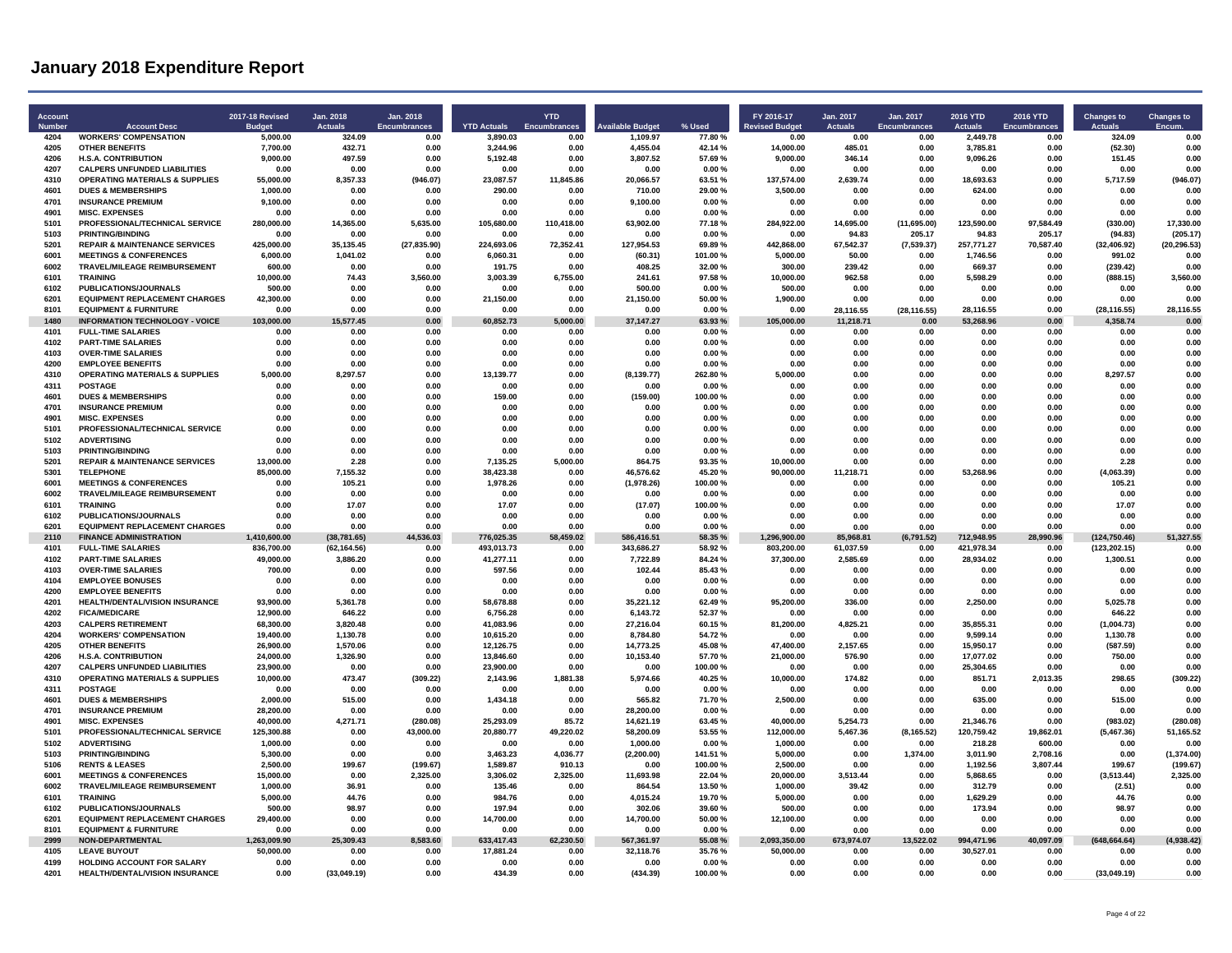| Account<br><b>Numbe</b> | <b>Account Desc</b>                                                              | <b>2017-18 Revised</b><br><b>Buda</b> | Jan. 2018<br><b>Actuals</b> | Jan. 2018<br><b>Encumbrances</b> | <b>YTD Actuals</b>      | <b>YTD</b><br><b>Encumbrances</b> | <b>Available Budget</b>    | % Used            | FY 2016-17<br><b>Revised Budge</b> | Jan. 2017<br><b>Actuals</b> | Jan. 2017<br><b>Encumbrances</b> | 2016 YTD<br><b>Actuals</b> | 2016 YTD<br>Encumbrances | <b>Changes to</b><br><b>Actuals</b> | <b>Changes to</b>    |
|-------------------------|----------------------------------------------------------------------------------|---------------------------------------|-----------------------------|----------------------------------|-------------------------|-----------------------------------|----------------------------|-------------------|------------------------------------|-----------------------------|----------------------------------|----------------------------|--------------------------|-------------------------------------|----------------------|
| 4203                    | <b>CALPERS RETIREMENT</b>                                                        | 0.00                                  | 33.048.96                   | 0.00                             | 33.048.96               | 0.00                              | (33,048.96)                | 100.00%           | 0.00                               | 0.00                        | 0.00                             | 0.00                       | 0.00                     | 33.048.96                           | 0.00                 |
| 4205                    | <b>OTHER BENEFITS</b>                                                            | 0.00                                  | (208.86)                    | 0.00                             | 17.402.06               | 0.00                              | (17, 402.06)               | 100.00%           | 0.00                               | 0.00                        | 0.00                             | 0.00                       | 0.00                     | (208.86)                            | 0.00                 |
| 4207<br>4310            | <b>CALPERS UNFUNDED LIABILITIES</b><br><b>OPERATING MATERIALS &amp; SUPPLIES</b> | 0.00<br>125,000.00                    | 0.00<br>2,239.40            | 0.00<br>(2, 216.40)              | 121,274.00<br>14,564.90 | 0.00<br>29,061.76                 | (121, 274.00)<br>81,373.34 | 100.00%<br>34.90% | 0.00<br>125,000.00                 | 0.00<br>0.00                | 0.00<br>14,000.00                | 86.00<br>6,782.89          | 0.00<br>24,513.80        | 0.00<br>2,239.40                    | 0.00<br>(16, 216.40) |
| 4311                    | <b>POSTAGE</b>                                                                   | 35,000.00                             | 2,657.36                    | 0.00                             | 14,683.99               | 0.00                              | 20,316.01                  | 41.95%            | 35,000.00                          | 2,500.00                    | 0.00                             | 13.241.36                  | 0.00                     | 157.36                              | 0.00                 |
| 4701                    | <b>INSURANCE PREMIUM</b>                                                         | 585.900.00                            | 0.00                        | 0.00                             | 272,392.41              | 0.00                              | 313,507.59                 | 46.49%            | 394,100.00                         | 197.043.50                  | 0.00                             | 450,072.00                 | 0.00                     | (197, 043.50)                       | 0.00                 |
| 4703                    | <b>CLAIM SETTLEMENTS</b>                                                         | 7.609.90                              | 18.035.00                   | 0.00                             | 30.288.31               | 0.00                              | (22.678.41)                | 398.00%           | 0.00                               | 0.00                        | 0.00                             | 0.00                       | 0.00                     | 18.035.00                           | 0.00                 |
| 4901                    | <b>MISC. EXPENSES</b>                                                            | 150.000.00                            | 0.00                        | 0.00                             | 6.050.00                | 0.00                              | 143.950.00                 | 4.03%             | 1.401.250.00                       | 471.892.81                  | 0.00                             | 467.065.39                 | 0.00                     | (471, 892.81)                       | 0.00                 |
| 5101                    | PROFESSIONAL/TECHNICAL SERVICE                                                   | 159.000.00                            | 600.00                      | 10,800.00                        | 83.400.00               | 26.100.00                         | 49,500.00                  | 68.87%            | 13,000.00                          | 0.00                        | 0.00                             | 6.600.00                   | 6,300.00                 | 600.00                              | 10.800.00            |
| 5201                    | <b>REPAIR &amp; MAINTENANCE SERVICES</b>                                         | 50,000.00                             | 0.00                        | 0.00                             | 4.760.41                | 7.068.74                          | 38.170.85                  | 23.66%            | 50,000.00                          | 1,793.62                    | (477.98)                         | 18,847.13                  | 9,283.29                 | (1,793.62)                          | 477.98               |
| 5304                    | <b>ELETRIC</b>                                                                   | 0.00                                  | 0.00                        | 0.00                             | 0.00                    | 0.00                              | 0.00                       | 0.00%             | 0.00                               | 0.00                        | 0.00                             | 0.00                       | 0.00                     | 0.00                                | 0.00                 |
| 6001<br>6101            | <b>MEETINGS &amp; CONFERENCES</b><br><b>TRAINING</b>                             | 5,000.00<br>40.000.00                 | 1,986.76<br>0.00            | 0.00<br>0.00                     | 1,986.76<br>0.00        | 0.00<br>0.00                      | 3,013.24<br>40.000.00      | 39.74 %<br>0.00%  | 0.00<br>0.00                       | 744.14<br>0.00              | 0.00<br>0.00                     | 1,250.18<br>0.00           | 0.00<br>0.00             | 1,242.62<br>0.00                    | 0.00<br>0.00         |
| 6201                    | <b>EQUIPMENT REPLACEMENT CHARGES</b>                                             | 30,500.00                             | 0.00                        | 0.00                             | 15,250.00               | 0.00                              | 15,250.00                  | 50.00%            | 0.00                               | 0.00                        | 0.00                             | 0.00                       | 0.00                     | 0.00                                | 0.00                 |
| 8803                    | <b>I AND</b>                                                                     | 25,000.00                             | 0.00                        | 0.00                             | 0.00                    | 0.00                              | 25,000.00                  | 0.00%             | 25,000.00                          | 0.00                        | 0.00                             | 0.00                       | 0.00                     | 0.00                                | 0.00                 |
| 3110                    | PUBLIC WORKS ADMINISTRATION                                                      | 2,976,424.60                          | (48, 397.54)                | 72,575.86                        | 1,282,225.18            | 224,910.04                        | 1,469,289.38               | 50.64 %           | 2,282,200.00                       | 150,799.66                  | (28, 246.13)                     | 1,085,745.82               | 159,147.97               | (199, 197.20)                       | 100,821.99           |
| 4101                    | <b>FULL-TIME SALARIES</b>                                                        | 1,637,000.00                          | (82.443.33)                 | 0.00                             | 745.573.24              | 0.00                              | 891,426.76                 | 45.55 %           | 1.439.800.00                       | 105.846.05                  | 0.00                             | 718.542.41                 | 0.00                     | (188, 289.38)                       | 0.00                 |
| 4102                    | <b>PART-TIME SALARIES</b>                                                        | 0.00                                  | 1,633.50                    | 0.00                             | 16,463.98               | 0.00                              | (16, 463.98)               | 100.00%           | 25,200.00                          | 1,452.27                    | 0.00                             | 13,685.36                  | 0.00                     | 181.23                              | 0.00                 |
| 4103                    | <b>OVER-TIME SALARIES</b>                                                        | 22.200.00                             | 22.39                       | 0.00                             | 6.620.16                | 0.00                              | 15.579.84                  | 29.82%            | 18.900.00                          | 0.00                        | 0.00                             | 0.00                       | 0.00                     | 22.39                               | 0.00                 |
| 4104                    | <b>EMPLOYEE BONUSES</b><br><b>EMPLOYEE BENEFITS</b>                              | 0.00                                  | 0.00                        | 0.00                             | 1.895.00                | 0.00                              | (1,895.00)                 | 100.00%           | 0.00                               | 0.00                        | 0.00                             | 0.00                       | 0.00                     | 0.00                                | 0.00                 |
| 4200<br>4201            | HEALTH/DENTAL/VISION INSURANCE                                                   | 0.00<br>178,600.00                    | 0.00<br>8,351.67            | 0.00<br>0.00                     | 0.00<br>86,983.85       | 0.00<br>0.00                      | 0.00<br>91,616.15          | 0.00%<br>48.70%   | 0.00<br>192,600.00                 | 0.00<br>621.60              | 0.00<br>0.00                     | 0.00<br>2,918.40           | 0.00<br>0.00             | 0.00<br>7,730.07                    | 0.00<br>0.00         |
| 4202                    | <b>FICA/MEDICARE</b>                                                             | 24,800.00                             | 1,372.36                    | 0.00                             | 10,884.22               | 0.00                              | 13,915.78                  | 43.89%            | 0.00                               | 0.00                        | 0.00                             | 0.00                       | 0.00                     | 1,372.36                            | 0.00                 |
| 4203                    | <b>CALPERS RETIREMENT</b>                                                        | 129,200.00                            | 5,281.83                    | 0.00                             | 54,757.97               | 0.00                              | 74,442.03                  | 42.38%            | 159,000.00                         | 7,869.73                    | 0.00                             | 55,248.77                  | 0.00                     | (2,587.90)                          | 0.00                 |
| 4204                    | <b>WORKERS' COMPENSATION</b>                                                     | 36.900.00                             | 1.633.30                    | 0.00                             | 16,052.29               | 0.00                              | 20,847.71                  | 43.50%            | 0.00                               | 0.00                        | 0.00                             | 17.248.44                  | 0.00                     | 1,633.30                            | 0.00                 |
| 4205                    | <b>OTHER BENEFITS</b>                                                            | 56,100.00                             | 2,156.49                    | 0.00                             | 16.864.66               | 0.00                              | 39,235.34                  | 30.06%            | 85,800.00                          | 3,581.83                    | 0.00                             | 26,398.83                  | 0.00                     | (1, 425.34)                         | 0.00                 |
| 4206                    | <b>H.S.A. CONTRIBUTION</b>                                                       | 50,600.00                             | 2,168.95                    | 0.00                             | 22,536.76               | 0.00                              | 28,063.24                  | 44.54 %           | 41,700.00                          | 692.28                      | 0.00                             | 30,943.42                  | 0.00                     | 1,476.67                            | 0.00                 |
| 4207                    | <b>CALPERS UNFUNDED LIABILITIES</b>                                              | 54,900.00                             | 0.00                        | 0.00                             | 54,900.00               | 0.00                              | 0.00                       | 100.00%           | 0.00                               | 0.00                        | 0.00                             | 64,841.39                  | 0.00                     | 0.00                                | 0.00                 |
| 4310<br>4311            | <b>OPERATING MATERIALS &amp; SUPPLIES</b><br>POSTAGE                             | 13,000.00                             | 3,595.66                    | (362.23)                         | 5,684.27                | 8,049.16                          | (733.43)                   | 105.64%           | 13,000.00                          | 1,073.47                    | (896.94)                         | 3,452.26                   | 8,395.36<br>0.00         | 2,522.19                            | 534.71<br>0.00       |
| 4601                    | <b>DUES &amp; MEMBERSHIPS</b>                                                    | 0.00<br>5.000.00                      | 0.00<br>0.00                | 0.00<br>0.00                     | 0.00<br>390.00          | 0.00<br>0.00                      | 0.00<br>4.610.00           | 0.00 %<br>7.80%   | 0.00<br>5,000.00                   | 0.00<br>0.00                | 0.00<br>0.00                     | 0.00<br>1,156.95           | 0.00                     | 0.00<br>0.00                        | 0.00                 |
| 4701                    | <b>INSURANCE PREMIUM</b>                                                         | 51,300.00                             | 0.00                        | 0.00                             | 0.00                    | 0.00                              | 51,300.00                  | 0.00%             | 0.00                               | 0.00                        | 0.00                             | 0.00                       | 0.00                     | 0.00                                | 0.00                 |
| 4901                    | <b>MISC. EXPENSES</b>                                                            | 0.00                                  | 0.00                        | 0.00                             | 0.00                    | 0.00                              | 0.00                       | 0.00%             | 0.00                               | 0.00                        | 0.00                             | 0.00                       | 0.00                     | 0.00                                | 0.00                 |
| 5101                    | PROFESSIONAL/TECHNICAL SERVICE                                                   | 562,324.60                            | 4.880.00                    | 73,520.00                        | 190,200.54              | 183.391.86                        | 188,732.20                 | 66.44 %           | 155,000.00                         | 19.463.21                   | (19, 290.71)                     | 105,702.60                 | 101,594.90               | (14, 583.21)                        | 92,810.71            |
| 5102                    | <b>ADVERTISING</b>                                                               | 60,000.00                             | 0.00                        | 0.00                             | 19,612.45               | 17,387.55                         | 23,000.00                  | 61.67%            | 60,000.00                          | 6,552.15                    | (6, 552.15)                      | 16,130.78                  | 35,369.22                | (6, 552.15)                         | 6,552.15             |
| 5103                    | <b>PRINTING/BINDING</b>                                                          | 25,000.00                             | 0.00                        | 0.00                             | 6,456.86                | 13.581.47                         | 4.961.67                   | 80 15 %           | 25.000.00                          | 1,121.05                    | (1, 121.05)                      | 8,882.84                   | 11,117.16                | (1, 121.05)                         | 1,121.05             |
| 5106                    | <b>RENTS &amp; LEASES</b>                                                        | 7,300.00                              | 581.91                      | (581.91)                         | 3,100.00                | 1,900.00                          | 2,300.00                   | 68.49%            | 7,300.00                           | 385.28                      | (385.28)                         | 2,509.16                   | 2,490.84                 | 196.63                              | (196.63)             |
| 5301<br>6001            | <b>TELEPHONE</b>                                                                 | 5,000.00                              | 638.33<br>1.618.44          | 0.00<br>0.00                     | 2,638.64                | 0.00                              | 2,361.36                   | 52.78%<br>31.89%  | 5,000.00                           | 645.20                      | 0.00                             | 2,049.27                   | 0.00<br>0.00             | (6.87)<br>265.72                    | 0.00<br>0.00         |
| 6002                    | <b>MEETINGS &amp; CONFERENCES</b><br>TRAVEL/MILEAGE REIMBURSEMENT                | 15,000.00<br>1,500.00                 | 85.96                       | 0.00                             | 4,782.85<br>323.44      | 0.00<br>0.00                      | 10,217.15<br>1,176.56      | 21.53%            | 15,000.00<br>1,500.00              | 1,352.72<br>0.00            | 0.00<br>0.00                     | 3,589.28<br>214.83         | 0.00                     | 85.96                               | 0.00                 |
| 6101                    | <b>TRAINING</b>                                                                  | 8.000.00                              | 25.00                       | 0.00                             | 25.00                   | 0.00                              | 7.975.00                   | 0.31%             | 10.000.00                          | 0.00                        | 0.00                             | 2.394.00                   | 0.00                     | 25.00                               | 0.00                 |
| 6102                    | PUBLICATIONS/JOURNALS                                                            | 1.800.00                              | 0.00                        | 0.00                             | 29.00                   | 600.00                            | 1,171.00                   | 34 94 %           | 1.800.00                           | 14282                       | 0.00                             | 25732                      | 0.00                     | (142.82)                            | 0.00                 |
| 6201                    | <b>EQUIPMENT REPLACEMENT CHARGES</b>                                             | 30,900.00                             | 0.00                        | 0.00                             | 15,450.00               | 0.00                              | 15,450.00                  | 50.00%            | 20,600.00                          | 0.00                        | 0.00                             | 0.00                       | 0.00                     | 0.00                                | 0.00                 |
| 8101                    | <b>EQUIPMENT &amp; FURNITURE</b>                                                 | 0.00                                  | 0.00                        | 0.00                             | 0.00                    | 0.00                              | 0.00                       | 0.00%             | 0.00                               | 0.00                        | 0.00                             | 0.00                       | 0.00                     | 0.00                                | 0.00                 |
| 8201                    | <b>VEHICLES</b>                                                                  | 0.00                                  | 0.00                        | 0.00                             | 0.00                    | 0.00                              | 0.00                       | 0.00%             | 0.00                               | 0.00                        | 0.00                             | 9.579.51                   | 180.49                   | 0.00                                | 0.00                 |
| 3120                    | <b>TRAFFIC SAFETY</b>                                                            | 391.825.57                            | 6.573.30                    | 123,647.46                       | 90,334.40               | 331,102.63                        | (29,611.46)                | 107.56%           | 298,000.00                         | 35.734.63                   | (36, 301.85)                     | 92.183.52                  | 209,092.67               | (29, 161.33)                        | 159.949.31           |
| 4101                    | <b>FULL-TIME SALARIES</b>                                                        | 0.00                                  | 0.00                        | 0.00                             | 0.00                    | 0.00                              | 0.00                       | 0.00%             | 0.00                               | 0.00                        | 0.00                             | 0.00                       | 0.00                     | 0.00                                | 0.00                 |
| 4102<br>4200            | <b>PART-TIME SALARIES</b><br><b>EMPLOYEE BENEFITS</b>                            | 0.00<br>0.00                          | 0.00<br>0.00                | 0.00<br>0.00                     | 0.00<br>0.00            | 0.00<br>0.00                      | 0.00<br>0.00               | 0.00%<br>0.00%    | 0.00<br>0.00                       | 0.00<br>0.00                | 0.00<br>0.00                     | 0.00<br>0.00               | 0.00<br>0.00             | 0.00<br>0.00                        | 0.00<br>0.00         |
| 4310                    | <b>OPERATING MATERIALS &amp; SUPPLIES</b>                                        | 40.000.00                             | 0.00                        | 0.00                             | 0.00                    | 0.00                              | 40.000.00                  | 0.00%             | 0.00                               | 0.00                        | 0.00                             | 0.00                       | 0.00                     | 0.00                                | 0.00                 |
| 5101                    | PROFESSIONAL/TECHNICAL SERVICE                                                   | 268.825.57                            | (9,949.40)                  | 30,170.16                        | 68,584.79               | 223,003.68                        | 68,237.10                  | 74.62%            | 195,000.00                         | 14,396.23                   | (15, 643.84)                     | 54,305.37                  | 147,634.90               | (24, 345.63)                        | 45,814.00            |
| 5102                    | <b>ADVERTISING</b>                                                               | 0.00                                  | 0.00                        | 0.00                             | 0.00                    | 0.00                              | 0.00                       | 0.00%             | 0.00                               | 0.00                        | 0.00                             | 0.00                       | 0.00                     | 0.00                                | 0.00                 |
| 5103                    | <b>PRINTING/BINDING</b>                                                          | 2.000.00                              | 0.00                        | 0.00                             | 0.00                    | 0.00                              | 2.000.00                   | 0.00%             | 2.000.00                           | 0.00                        | 0.00                             | 0.00                       | 0.00                     | 0.00                                | 0.00                 |
| 5201                    | <b>REPAIR &amp; MAINTENANCE SERVICES</b>                                         | 81,000.00                             | 16,522.70                   | 93,477.30                        | 21,749.61               | 108,098.95                        | (48, 848.56)               | 160.31%           | 101,000.00                         | 21,338.40                   | (20, 658.01)                     | 37,878.15                  | 61,457.77                | (4,815.70)                          | 114,135.31           |
| 8802                    | <b>OTHER IMPROVEMENTS</b>                                                        | 0.00                                  | 0.00                        | 0.00                             | 0.00                    | 0.00                              | 0.00                       | 0.00%             | 0.00                               | 0.00                        | 0.00                             | 0.00                       | 0.00                     | 0.00                                | 0.00                 |
| 3130                    | <b>STORM WATER QUALITY</b>                                                       | 683.115.83                            | 56.528.15                   | (75,650.15)                      | 164.292.14              | 396,927.49                        | 121.896.20                 | 82.16%            | 587.100.00                         | 41.844.50                   | (41.844.50)                      | (93, 269.07)               | 554.361.47               | 14.683.65                           | (33,805.65)          |
| 4101<br>4102            | <b>FULL-TIME SALARIES</b><br><b>PART-TIME SALARIES</b>                           | 0.00<br>0.00                          | 0.00<br>0.00                | 0.00<br>0.00                     | 0.00<br>0.00            | 0.00<br>0.00                      | 0.00<br>0.00               | 0.00%<br>0.00%    | 0.00<br>0.00                       | 0.00<br>0.00                | 0.00<br>0.00                     | 0.00<br>0.00               | 0.00<br>0.00             | 0.00<br>0.00                        | 0.00<br>0.00         |
| 4200                    | <b>EMPLOYEE BENEFITS</b>                                                         | 0.00                                  | 0.00                        | 0.00                             | 0.00                    | 0.00                              | 0.00                       | 0.00%             | 0.00                               | 0.00                        | 0.00                             | 0.00                       | 0.00                     | 0.00                                | 0.00                 |
| 4310                    | <b>OPERATING MATERIALS &amp; SUPPLIES</b>                                        | 2,000.00                              | 0.00                        | 0.00                             | 600.15                  | 0.00                              | 1,399.85                   | 30.00%            | 2.000.00                           | 0.00                        | 0.00                             | 0.00                       | 0.00                     | 0.00                                | 0.00                 |
| 4311                    | <b>POSTAGE</b>                                                                   | 0.00                                  | 0.00                        | 0.00                             | 0.00                    | 0.00                              | 0.00                       | 0.00%             | 0.00                               | 0.00                        | 0.00                             | 0.00                       | 0.00                     | 0.00                                | 0.00                 |
| 4601                    | <b>DUES &amp; MEMBERSHIPS</b>                                                    | 0.00                                  | 0.00                        | 0.00                             | 0.00                    | 0.00                              | 0.00                       | 0.00%             | 0.00                               | 0.00                        | 0.00                             | 0.00                       | 0.00                     | 0.00                                | 0.00                 |
| 5101                    | PROFESSIONAL/TECHNICAL SERVICE                                                   | 560.015.83                            | 45.449.65                   | (64.571.65)                      | 96,116.49               | 343.902.99                        | 119.996.35                 | 78.57%            | 469.500.00                         | 28.517.00                   | (28.517.00)                      | (87, 844.32)               | 492.376.97               | 16.932.65                           | (36.054.65)          |
| 5102                    | <b>ADVERTISING</b>                                                               | 0.00                                  | 0.00                        | 0.00                             | 0.00                    | 0.00                              | 0.00                       | 0.00%             | 0.00                               | 0.00                        | 0.00                             | 0.00                       | 0.00                     | 0.00                                | 0.00                 |
| 5107                    | <b>LEGAL SERVICES - GENERAL</b>                                                  | 0.00                                  | 0.00                        | 0.00                             | 0.00                    | 0.00                              | 0.00                       | 0.00%             | 0.00                               | 0.00                        | 0.00                             | 0.00                       | 0.00                     | 0.00                                | 0.00                 |
| 5201<br>6001            | <b>REPAIR &amp; MAINTENANCE SERVICES</b><br><b>MEETINGS &amp; CONFERENCES</b>    | 121,100.00<br>0.00                    | 11,078.50<br>0.00           | (11,078.50)<br>0.00              | 67,575.50<br>0.00       | 53,024.50<br>0.00                 | 500.00<br>0.00             | 99.59 %<br>0.00%  | 115,600.00<br>0.00                 | 13,327.50<br>0.00           | (13, 327.50)<br>0.00             | (5, 424.75)<br>0.00        | 61,984.50<br>0.00        | (2, 249.00)<br>0.00                 | 2,249.00<br>0.00     |
| 6002                    | TRAVEL/MILEAGE REIMBURSEMENT                                                     | 0.00                                  | 0.00                        | 0.00                             | 0.00                    | 0.00                              | 0.00                       | 0.00%             | 0.00                               | 0.00                        | 0.00                             | 0.00                       | 0.00                     | 0.00                                | 0.00                 |
| 6101                    | <b>TRAINING</b>                                                                  | 0.00                                  | 0.00                        | 0.00                             | 0.00                    | 0.00                              | 0.00                       | 0.00%             | 0.00                               | 0.00                        | 0.00                             | 0.00                       | 0.00                     | 0.00                                | 0.00                 |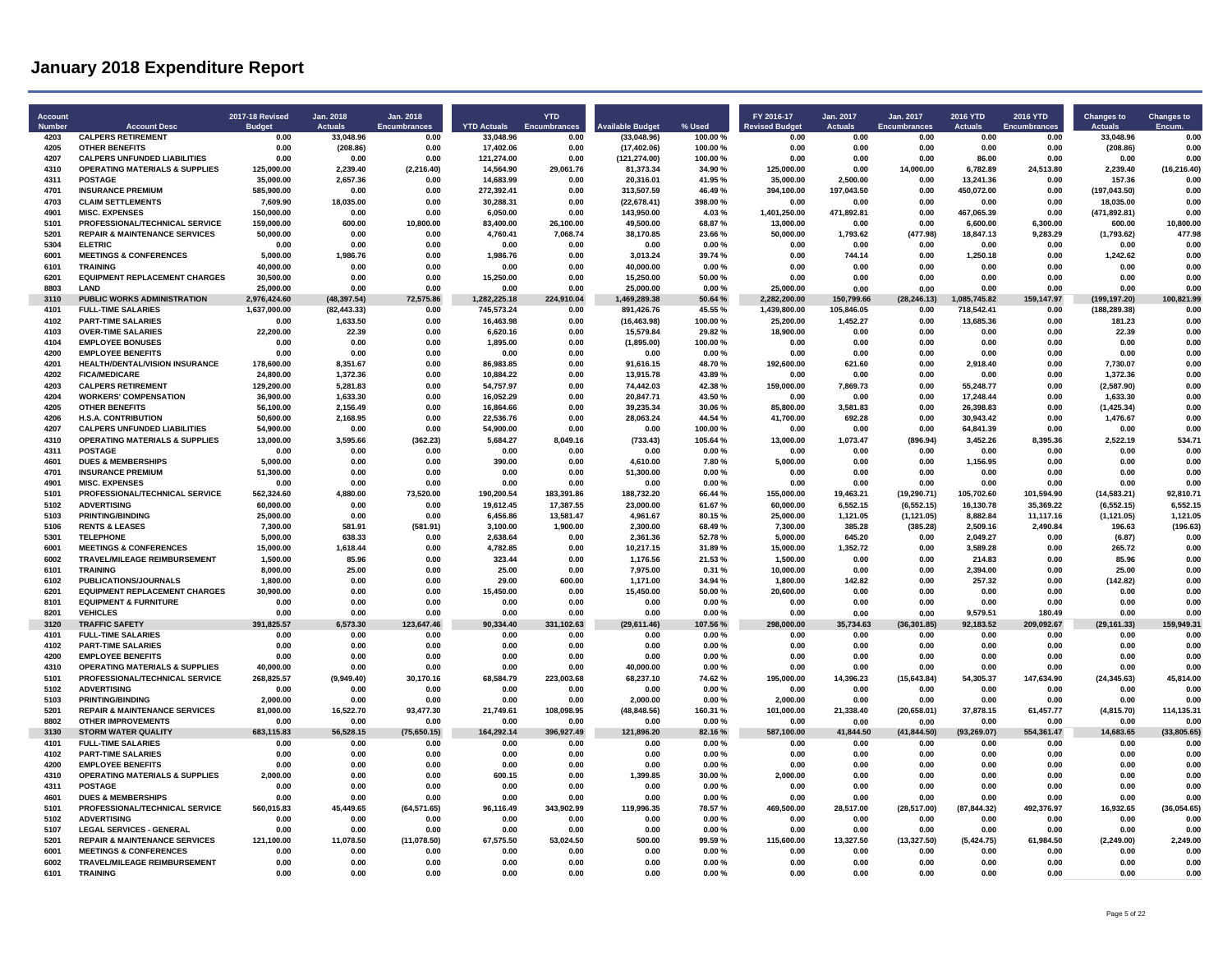| <b>Account</b><br><b>Number</b> | <b>Account Desc</b>                                               | 2017-18 Revised<br><b>Budget</b> | Jan. 2018<br>Actuals  | Jan. 2018<br><b>Encumbrances</b> | <b>YTD Actuals</b>      | <b>YTD</b><br><b>Encumbrances</b> | <b>Available Budget</b>     | % Used             | FY 2016-17<br><b>Revised Budget</b> | Jan. 2017<br><b>Actuals</b> | Jan. 2017<br><b>Encumbrances</b> | 2016 YTD<br><b>Actuals</b> | <b>2016 YTD</b><br><b>Encumbrances</b> | <b>Changes to</b><br><b>Actuals</b> | <b>Changes to</b><br>Encum |
|---------------------------------|-------------------------------------------------------------------|----------------------------------|-----------------------|----------------------------------|-------------------------|-----------------------------------|-----------------------------|--------------------|-------------------------------------|-----------------------------|----------------------------------|----------------------------|----------------------------------------|-------------------------------------|----------------------------|
| 6102                            | PUBLICATIONS/JOURNALS                                             | 0.00                             | 0.00                  | 0.00                             | 0.00                    | 0.00                              | 0.00                        | 0.00%              | 0.00                                | 0.00                        | 0.00                             | 0.00                       | 0.00                                   | 0.00                                | 0.00                       |
| 6201                            | <b>EQUIPMENT REPLACEMENT CHARGES</b>                              | 0.00                             | 0.00                  | 0.00                             | 0.00                    | 0.00                              | 0.00                        | 0.00%              | 0.00                                | 0.00                        | 0.00                             | 0.00                       | 0.00                                   | 0.00                                | 0.00                       |
| 3140                            | <b>BUILDING MAINTENANCE</b>                                       | 653,300.00                       | 42,698.09             | (19, 181.64)                     | 291,481.51              | 226,728.45                        | 135,090.04                  | 79.32%             | 618,083.00                          | 45,161.79                   | (22, 222.16)                     | 231,248.40                 | 183,962.84                             | (2,463.70)                          | 3,040.52                   |
| 4101<br>4102                    | <b>FULL-TIME SALARIES</b><br><b>PART-TIME SALARIES</b>            | 0.00<br>0.00                     | 0.00<br>0.00          | 0.00<br>0.00                     | 0.00<br>0.00            | 0.00<br>0.00                      | 0.00<br>0.00                | 0.00%<br>0.00%     | 0.00<br>0.00                        | 0.00<br>0.00                | 0.00<br>0.00                     | 0.00<br>0.00               | 0.00<br>0.00                           | 0.00<br>0.00                        | 0.00<br>0.00               |
| 4103                            | <b>OVER-TIME SALARIES</b>                                         | 0.00                             | 0.00                  | 0.00                             | 0.00                    | 0.00                              | 0.00                        | 0.00%              | 0.00                                | 0.00                        | 0.00                             | 0.00                       | 0.00                                   | 0.00                                | 0.00                       |
| 4200                            | <b>EMPLOYEE BENEFITS</b>                                          | 0.00                             | 0.00                  | 0.00                             | 0.00                    | 0.00                              | 0.00                        | 0.00%              | 0.00                                | 0.00                        | 0.00                             | 0.00                       | 0.00                                   | 0.00                                | 0.00                       |
| 4310                            | <b>OPERATING MATERIALS &amp; SUPPLIES</b>                         | 95,000.00                        | 12,848.53             | 3.643.14                         | 34,068.29               | 23,753.37                         | 37,178.34                   | 60.87%             | 78,500.00                           | 11,465.53                   | (2,357.61)                       | 43,639.37                  | 24,886.77                              | 1,383.00                            | 6.000.75                   |
| 4901                            | <b>MISC. EXPENSES</b>                                             | 0.00                             | 0.00                  | 0.00                             | 0.00                    | 0.00                              | 0.00                        | 0.00%              | 0.00                                | 0.00                        | 0.00                             | 0.00                       | 0.00                                   | 0.00                                | 0.00                       |
| 5101                            | PROFESSIONAL/TECHNICAL SERVICE                                    | 2.500.00                         | 0.00                  | 0.00                             | 0.00                    | 0.00                              | 2,500.00                    | 0.00%              | 4.000.00                            | 0.00                        | 0.00                             | 1.437.63                   | 562.37                                 | 0.00                                | 0.00                       |
| 5106                            | <b>RENTS &amp; LEASES</b>                                         | 5,000.00                         | 0.00                  | 0.00                             | 3.894.05                | 1.414.00                          | (308.05)                    | 106.16%            | 5.000.00                            | 0.00                        | 0.00                             | 4,486.00                   | 514.00                                 | 0.00                                | 0.00                       |
| 5201<br>5302                    | <b>REPAIR &amp; MAINTENANCE SERVICES</b><br><b>WATER</b>          | 420,900.00<br>15.000.00          | 22,824.78<br>1,144.78 | (22, 824.78)<br>0.00             | 195,366.14<br>8.682.57  | 201.561.08<br>0.00                | 23,972.78<br>6.317.43       | 94.30%<br>57.89%   | 397,883.00<br>15,000.00             | 27,579.22<br>632.63         | (19, 864.55)<br>0.00             | 128,469.05<br>3.599.21     | 157,999.70<br>0.00                     | (4,754.44)<br>512.15                | (2,960.23)<br>0.00         |
| 5303                            | GAS                                                               | 1.900.00                         | 138.53                | 0.00                             | 841.44                  | 0.00                              | 1.058.56                    | 44.26%             | 1.900.00                            | 80.26                       | 0.00                             | 405.45                     | 0.00                                   | 58.27                               | 0.00                       |
| 5304                            | <b>ELECTRIC</b>                                                   | 113.000.00                       | 5.741.47              | 0.00                             | 48.629.02               | 0.00                              | 64.370.98                   | 43.03%             | 113.000.00                          | 5.404.15                    | 0.00                             | 49.211.69                  | 0.00                                   | 337.32                              | 0.00                       |
| 6201                            | <b>EQUIPMENT REPLACEMENT CHARGES</b>                              | 0.00                             | 0.00                  | 0.00                             | 0.00                    | 0.00                              | 0.00                        | 0.00%              | 2.800.00                            | 0.00                        | 0.00                             | 0.00                       | 0.00                                   | 0.00                                | 0.00                       |
| 3150                            | PARKS, TRAILS& OPEN SPACE MAINT                                   | 748,100.00                       | 34,758.37             | (10, 565.24)                     | 500,315.93              | 404,428.79                        | (156, 644.72)               | 120.94 %           | 979,483.00                          | 87,966.55                   | (82, 124.81)                     | 295.050.05                 | 65,389.15                              | (53, 208.18)                        | 71,559.57                  |
| 4101                            | <b>FULL-TIME SALARIES</b>                                         | 0.00                             | 0.00                  | 0.00                             | 0.00                    | 0.00                              | 0.00                        | 0.00%              | 0.00                                | 0.00                        | 0.00                             | 0.00                       | 0.00                                   | 0.00                                | 0.00                       |
| 4102<br>4103                    | <b>PART-TIME SALARIES</b><br><b>OVER-TIME SALARIES</b>            | 0.00<br>0.00                     | 0.00<br>0.00          | 0.00<br>0.00                     | 0.00<br>0.00            | 0.00<br>0.00                      | 0.00<br>0.00                | 0.00%<br>0.00%     | 0.00<br>0.00                        | 0.00<br>0.00                | 0.00<br>0.00                     | 0.00<br>0.00               | 0.00<br>0.00                           | 0.00<br>0.00                        | 0.00<br>0.00               |
| 4200                            | <b>EMPLOYEE BENEFITS</b>                                          | 0.00                             | 0.00                  | 0.00                             | 0.00                    | 0.00                              | 0.00                        | 0.00%              | 0.00                                | 0.00                        | 0.00                             | 0.00                       | 0.00                                   | 0.00                                | 0.00                       |
| 4310                            | <b>OPERATING MATERIALS &amp; SUPPLIES</b>                         | 102,000.00                       | 7.738.51              | (5,932.69)                       | 47,027.04               | 13.779.24                         | 41,193.72                   | 59.61 %            | 82.600.00                           | (11.16)                     | (198.61)                         | 20.013.23                  | 4,801.39                               | 7,749.67                            | (5,734.08)                 |
| 4601                            | <b>DUES &amp; MEMBERSHIPS</b>                                     | 0.00                             | 0.00                  | 0.00                             | 0.00                    | 0.00                              | 0.00                        | 0.00%              | 0.00                                | 0.00                        | 0.00                             | 0.00                       | 0.00                                   | 0.00                                | 0.00                       |
| 4901                            | <b>MISC. EXPENSES</b>                                             | 116,000.00                       | 0.00                  | 0.00                             | 67,202.37               | 0.00                              | 48,797.63                   | 57.93%             | 116,000.00                          | 0.00                        | 0.00                             | 48,270.48                  | 0.00                                   | 0.00                                | 0.00                       |
| 5101                            | PROFESSIONAL/TECHNICAL SERVICE                                    | 35,000.00                        | 2,083.00              | 2,917.00                         | 15,916.00               | 15,415.00                         | 3,669.00                    | 89.52%             | 35,000.00                           | 0.00                        | 0.00                             | 4,166.00                   | 0.00                                   | 2,083.00                            | 2,917.00                   |
| 5106<br>5201                    | <b>RENTS &amp; LEASES</b>                                         | 0.00                             | 0.00                  | 0.00                             | 0.00                    | 0.00                              | 0.00                        | 0.00%              | 0.00                                | 2.109.08                    | (2.109.08)                       | 6.872.24                   | 13.420.76                              | (2.109.08)                          | 2.109.08                   |
| 5302                            | <b>REPAIR &amp; MAINTENANCE SERVICES</b><br><b>WATER</b>          | 402.100.00<br>90,000.00          | 7,549.55<br>17,331.78 | (7, 549.55)<br>0.00              | 278,046.67<br>91,782.00 | 375,234.55<br>0.00                | (251, 181.22)<br>(1,782.00) | 162.47%<br>101.98% | 667,883.00<br>75.000.00             | 79.817.12<br>5.994.34       | (79, 817.12)<br>0.00             | 175,589.70<br>39,733.88    | 47,167.00<br>0.00                      | (72, 267.57)<br>11,337.44           | 72.267.57<br>0.00          |
| 5303                            | GAS                                                               | 1,500.00                         | 0.00                  | 0.00                             | 0.00                    | 0.00                              | 1,500.00                    | 0.00%              | 1,500.00                            | 0.00                        | 0.00                             | 0.00                       | 0.00                                   | 0.00                                | 0.00                       |
| 5304                            | <b>ELECTRIC</b>                                                   | 1,500.00                         | 55.53                 | 0.00                             | 341.85                  | 0.00                              | 1,158.15                    | 22.80%             | 1,500.00                            | 57.17                       | 0.00                             | 404.52                     | 0.00                                   | (1.64)                              | 0.00                       |
| 6201                            | <b>EQUIPMENT REPLACEMENT CHARGES</b>                              | 0.00                             | 0.00                  | 0.00                             | 0.00                    | 0.00                              | 0.00                        | 0.00%              | 0.00                                | 0.00                        | 0.00                             | 0.00                       | 0.00                                   | 0.00                                | 0.00                       |
| 8802                            | OTHER IMPROVEMENTS                                                | 0.00                             | 0.00                  | 0.00                             | 0.00                    | 0.00                              | 0.00                        | 0.00%              | 0.00                                | 0.00                        | 0.00                             | 0.00                       | 0.00                                   | 0.00                                | 0.00                       |
| 3160                            | <b>SEWER MAINTENANCE</b>                                          | 69,000.00                        | 62.00                 | (62.00)                          | 527.00                  | 4.072.83                          | 64.400.17                   | 6.67%              | 69,000,00                           | 0.00                        | 0.00                             | (504.54)                   | 14.354.25                              | 62.00                               | (62.00)                    |
| 4101<br>4103                    | <b>FULL-TIME SALARIES</b><br><b>OVER-TIME SALARIES</b>            | 0.00<br>0.00                     | 0.00<br>0.00          | 0.00<br>0.00                     | 0.00<br>0.00            | 0.00<br>0.00                      | 0.00<br>0.00                | 0.00%<br>0.00%     | 0.00<br>0.00                        | 0.00<br>0.00                | 0.00<br>0.00                     | 0.00<br>0.00               | 0.00<br>0.00                           | 0.00<br>0.00                        | 0.00<br>0.00               |
| 4200                            | <b>EMPLOYEE BENEFITS</b>                                          | 0.00                             | 0.00                  | 0.00                             | 0.00                    | 0.00                              | 0.00                        | 0.00%              | 0.00                                | 0.00                        | 0.00                             | 0.00                       | 0.00                                   | 0.00                                | 0.00                       |
| 5101                            | PROFESSIONAL/TECHNICAL SERVICE                                    | 59.000.00                        | 62.00                 | (62.00)                          | 527.00                  | 4,072.83                          | 54.400.17                   | 7.80%              | 59.000.00                           | 0.00                        | 0.00                             | (504.54)                   | 14.354.25                              | 62.00                               | (62.00)                    |
| 5201                            | <b>REPAIR &amp; MAINTENANCE SERVICES</b>                          | 10,000.00                        | 0.00                  | 0.00                             | 0.00                    | 0.00                              | 10,000.00                   | 0.00%              | 10.000.00                           | 0.00                        | 0.00                             | 0.00                       | 0.00                                   | 0.00                                | 0.00                       |
| 6201                            | <b>EQUIPMENT REPLACEMENT CHARGES</b>                              | 0.00                             | 0.00                  | 0.00                             | 0.00                    | 0.00                              | 0.00                        | 0.00%              | 0.00                                | 0.00                        | 0.00                             | 0.00                       | 0.00                                   | 0.00                                | 0.00                       |
| 3240                            | <b>VEHICLES MAINTENANCE</b>                                       | 0.00                             | 5,560.42              | (2, 215.17)                      | 21,031.63               | 9,799.64                          | (30, 831.27)                | 100.00%            | 0.00                                | 0.00                        | 0.00                             | 0.00                       | 0.00                                   | 5,560.42                            | (2, 215.17)                |
| 4310                            | <b>OPERATING MATERIALS &amp; SUPPLIES</b>                         | 0.00                             | 311.81                | 0.00                             | 2,765.80                | 0.00                              | (2,765.80)                  | 100.00%            | 0.00                                | 0.00                        | 0.00                             | 0.00                       | 0.00                                   | 311.81                              | 0.00                       |
| 4313<br>5201                    | <b>FUELS/GASOLINE</b><br><b>REPAIR &amp; MAINTENANCE SERVICES</b> | 0.00<br>0.00                     | 2,383.02<br>2.656.59  | 0.00<br>(2, 215.17)              | 7,569.79<br>9.698.72    | 0.00<br>6.898.14                  | (7,569.79)<br>(16, 596.86)  | 100.00%<br>100.00% | 0.00<br>0.00                        | 0.00<br>0.00                | 0.00<br>0.00                     | 0.00<br>0.00               | 0.00<br>0.00                           | 2,383.02<br>2.656.59                | 0.00<br>(2.215.17)         |
| 5305                            | <b>WIRELESS</b>                                                   | 0.00                             | 209.00                | 0.00                             | 997.32                  | 2.901.50                          | (3,898.82)                  | 100.00%            | 0.00                                | 0.00                        | 0.00                             | 0.00                       | 0.00                                   | 209.00                              | 0.00                       |
| 4110                            | <b>COMMUNITY DEVELOPMENT ADMIN</b>                                | 604,500.00                       | (164, 025.86)         | 0.00                             | 195,266.20              | 0.00                              | 409.233.80                  | 32.30 %            | 0.00                                | 0.00                        | 0.00                             | 0.00                       | 0.00                                   | (164, 025.86)                       | 0.00                       |
| 4101                            | <b>FULL-TIME SALARIES</b>                                         | 376,700.00                       | (170, 416.96)         | 0.00                             | 93,752.11               | 0.00                              | 282,947.89                  | 24.89%             | 0.00                                | 0.00                        | 0.00                             | 0.00                       | 0.00                                   | (170, 416.96)                       | 0.00                       |
| 4102                            | <b>PART-TIME SALARIES</b>                                         | 8,100.00                         | 0.00                  | 0.00                             | 0.00                    | 0.00                              | 8,100.00                    | 0.00%              | 0.00                                | 0.00                        | 0.00                             | 0.00                       | 0.00                                   | 0.00                                | 0.00                       |
| 4103                            | <b>OVER-TIME SALARIES</b>                                         | 1.100.00                         | 0.00                  | 0.00                             | 0.00                    | 0.00                              | 1.100.00                    | 0.00%              | 0.00                                | 0.00                        | 0.00                             | 0.00                       | 0.00                                   | 0.00                                | 0.00                       |
| 4104<br>4201                    | <b>EMPLOYEE BONUSES</b><br>HEALTH/DENTAL/VISION INSURANCE         | 0.00<br>42,100.00                | 0.00                  | 0.00<br>0.00                     | 1.000.00                | 0.00<br>0.00                      | (1,000.00)                  | 100.00%<br>25.93%  | 0.00<br>0.00                        | 0.00<br>0.00                | 0.00<br>0.00                     | 0.00<br>0.00               | 0.00<br>0.00                           | 0.00<br>2,230.78                    | 0.00<br>0.00               |
| 4202                            | <b>FICA/MEDICARE</b>                                              | 5,600.00                         | 2,230.78<br>349.03    | 0.00                             | 10,915.09<br>1,227.72   | 0.00                              | 31,184.91<br>4,372.28       | 21.93%             | 0.00                                | 0.00                        | 0.00                             | 0.00                       | 0.00                                   | 349.03                              | 0.00                       |
| 4203                            | <b>CALPERS RETIREMENT</b>                                         | 37,900.00                        | 2.027.49              | 0.00                             | 8,492.64                | 0.00                              | 29,407.36                   | 22.41 %            | 0.00                                | 0.00                        | 0.00                             | 0.00                       | 0.00                                   | 2,027.49                            | 0.00                       |
| 4204                            | <b>WORKERS' COMPENSATION</b>                                      | 8,500.00                         | 468.35                | 0.00                             | 1,944.21                | 0.00                              | 6,555.79                    | 22.87%             | 0.00                                | 0.00                        | 0.00                             | 0.00                       | 0.00                                   | 468.35                              | 0.00                       |
| 4205                            | <b>OTHER BENEFITS</b>                                             | 10.700.00                        | 486.13                | 0.00                             | 2.022.99                | 0.00                              | 8.677.01                    | 18.91%             | 0.00                                | 0.00                        | 0.00                             | 0.00                       | 0.00                                   | 486.13                              | 0.00                       |
| 4206                            | <b>H S A CONTRIBUTION</b>                                         | 15,000.00                        | 829.32                | 0.00                             | 3,461.44                | 0.00                              | 11,538.56                   | 23.07%             | 0.00                                | 0.00                        | 0.00                             | 0.00                       | 0.00                                   | 829.32                              | 0.00                       |
| 4207                            | <b>CALPERS UNFUNDED LIABILITIES</b>                               | 46,100.00                        | 0.00                  | 0.00                             | 46.100.00               | 0.00                              | 0.00                        | 100.00%            | 0.00                                | 0.00                        | 0.00                             | 0.00                       | 0.00                                   | 0.00                                | 0.00                       |
| 6201<br>4120                    | <b>EQUIPMENT REPLACEMENT CHARGES</b><br><b>PLANNING</b>           | 52,700.00<br>1,048,080.73        | 0.00<br>25,429.58     | 0.00<br>(1,375.06)               | 26,350.00<br>554,981.14 | 0.00<br>55,725.99                 | 26,350.00<br>437,373.60     | 50.00 %<br>58.27%  | 0.00<br>1,553,825.00                | 0.00<br>77.492.37           | 0.00<br>9,897.05                 | 0.00<br>653,242.89         | 0.00<br>39,680.32                      | 0.00<br>(52,062.79)                 | 0.00<br>(11, 272.11)       |
| 4101                            | <b>FULL-TIME SALARIES</b>                                         | 607,500.00                       | 16,627.72             | 0.00                             | 353,530.56              | 0.00                              | 253,969.44                  | 58.19%             | 929,500.00                          | 64,766.98                   | 0.00                             | 443,745.56                 | 0.00                                   | (48, 139.26)                        | 0.00                       |
| 4102                            | <b>PART-TIME SALARIES</b>                                         | 0.00                             | 498.48                | 0.00                             | 9.375.11                | 0.00                              | (9,375.11)                  | 100.00%            | 0.00                                | 1.354.10                    | 0.00                             | 10.685.63                  | 0.00                                   | (855.62)                            | 0.00                       |
| 4103                            | <b>OVER-TIME SALARIES</b>                                         | 13,700.00                        | 81.03                 | 0.00                             | 15,690.51               | 0.00                              | (1,990.51)                  | 114.53%            | 0.00                                | 0.00                        | 0.00                             | 0.00                       | 0.00                                   | 81.03                               | 0.00                       |
| 4104                            | <b>EMPLOYEE BONUSES</b>                                           | 0.00                             | 0.00                  | 0.00                             | 3.347.42                | 0.00                              | (3,347.42)                  | 100.00%            | 0.00                                | 0.00                        | 0.00                             | 0.00                       | 0.00                                   | 0.00                                | 0.00                       |
| 4200                            | <b>EMPLOYEE BENEFITS</b>                                          | 0.00                             | 0.00                  | 0.00                             | 0.00                    | 0.00                              | 0.00                        | 0.00%              | 0.00                                | 0.00                        | 0.00                             | 0.00                       | 0.00                                   | 0.00                                | 0.00                       |
| 4201<br>4202                    | <b>HEALTH/DENTAL/VISION INSURANCE</b><br><b>FICA/MEDICARE</b>     | 80,700.00<br>9,000.00            | 1,791.87<br>258.24    | 0.00<br>0.00                     | 36,380.51<br>5.416.69   | 0.00<br>0.00                      | 44,319.49<br>3,583.31       | 45.08%<br>60.19%   | 125,900.00<br>0.00                  | 0.00<br>0.00                | 0.00<br>0.00                     | 0.00<br>0.00               | 0.00<br>0.00                           | 1,791.87<br>258.24                  | 0.00<br>0.00               |
| 4203                            | CALPERS RETIREMENT                                                | 48,400.00                        | 1.310.66              | 0.00                             | 30.168.98               | 0.00                              | 18,231.02                   | 62 33 %            | 115.200.00                          | 557787                      | 0.00                             | 40.492.39                  | 0.00                                   | (4, 267.21)                         | 0.00                       |
| 4204                            | <b>WORKERS' COMPENSATION</b>                                      | 13.200.00                        | 395.75                | 0.00                             | 8.186.46                | 0.00                              | 5,013.54                    | 62.02%             | 0.00                                | 0.00                        | 0.00                             | 10.849.02                  | 0.00                                   | 395.75                              | 0.00                       |
| 4205                            | <b>OTHER BENEFITS</b>                                             | 21,700.00                        | 481.42                | 0.00                             | 6,587.84                | 0.00                              | 15,112.16                   | 30.36%             | 52,800.00                           | 1,937.67                    | 0.00                             | 14,109.45                  | 0.00                                   | (1,456.25)                          | 0.00                       |
| 4206                            | <b>H.S.A. CONTRIBUTION</b>                                        | 18,000.00                        | 668.40                | 0.00                             | 15,154.99               | 0.00                              | 2,845.01                    | 84.19%             | 27,000.00                           | 1,153.80                    | 0.00                             | 35,365.86                  | 0.00                                   | (485.40)                            | 0.00                       |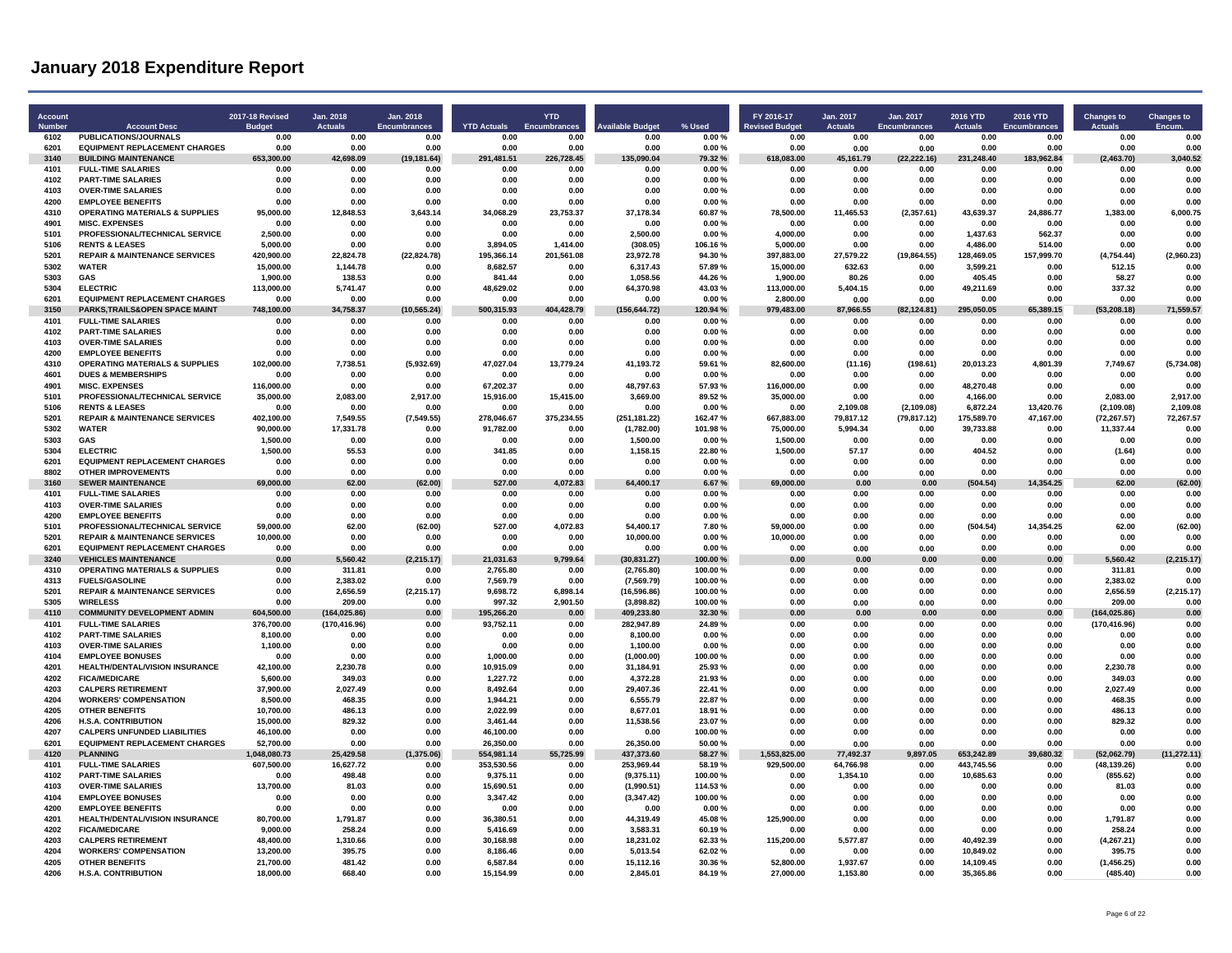| <b>Account</b><br><b>Numbe</b> | <b>Account Desc</b>                                         | <b>2017-18 Revised</b><br><b>Budget</b> | Jan. 2018<br><b>Actuals</b> | Jan. 2018<br>Encumbrances | <b>YTD Actuals</b>    | <b>YTD</b><br><b>Encumbrances</b> | vailable Budget        | % Used            | FY 2016-17<br><b>Revised Budget</b> | Jan. 2017<br><b>Actuals</b> | Jan. 2017<br>Encumbrances | <b>2016 YTD</b><br><b>Actuals</b> | <b>2016 YTD</b><br>Encumbrances | <b>Changes to</b>         | <b>Changes to</b>       |
|--------------------------------|-------------------------------------------------------------|-----------------------------------------|-----------------------------|---------------------------|-----------------------|-----------------------------------|------------------------|-------------------|-------------------------------------|-----------------------------|---------------------------|-----------------------------------|---------------------------------|---------------------------|-------------------------|
| 4207                           | <b>CALPERS UNFUNDED LIABILITIES</b>                         | 25.800.00                               | 0.00                        | 0.00                      | 25.800.00             | 0.00                              | 0.00                   | 100.00%           | 0.00                                | 0.00                        | 0.00                      | 67.651.80                         | 0.00                            | 0.00                      | 0.00                    |
| 4310<br>4311                   | <b>OPERATING MATERIALS &amp; SUPPLIES</b><br><b>POSTAGE</b> | 11.486.49<br>0.00                       | 358.03<br>0.00              | (127.81)<br>0.00          | 4.278.30<br>0.00      | 5.670.16<br>0.00                  | 1.538.03<br>0.00       | 86.61%<br>0.00%   | 8.000.00<br>0.00                    | 61.93<br>0.00               | (61.93)<br>0.00           | 10.379.95<br>0.00                 | 4.361.94<br>0.00                | 296.10<br>0.00            | (65.88)<br>0.00         |
| 4400                           | <b>NON-CAPITAL EQUIPMENT</b>                                | 0.00                                    | 0.00                        | 0.00                      | 0.00                  | 0.00                              | 0.00                   | 0.00%             | 0.00                                | 0.00                        | 0.00                      | 0.00                              | 0.00                            | 0.00                      | 0.00                    |
| 4601                           | <b>DUES &amp; MEMBERSHIPS</b>                               | 5,200.00                                | 1,673.00                    | 0.00                      | 2,759.00              | 0.00                              | 2,441.00               | 53.06%            | 4,800.00                            | 0.00                        | 0.00                      | 1,910.00                          | 0.00                            | 1,673.00                  | 0.00                    |
| 4701                           | <b>INSURANCE PREMIUM</b>                                    | 31,100.00                               | 0.00                        | 0.00                      | 0.00                  | 0.00                              | 31,100.00              | 0.00%             | 0.00                                | 0.00                        | 0.00                      | 0.00                              | 0.00                            | 0.00                      | 0.00                    |
| 4901                           | <b>MISC. EXPENSES</b>                                       | 0.00                                    | 0.00                        | 0.00                      | 0.00                  | 0.00                              | 0.00                   | 0.00%             | 0.00                                | 0.00                        | 0.00                      | 0.00                              | 0.00                            | 0.00                      | 0.00                    |
| 5101                           | PROFESSIONAL/TECHNICAL SERVICE                              | 86.194.24                               | 0.00                        | 0.00                      | 18.613.62             | 23.617.62                         | 43.963.00              | 49.00%            | 192.500.00                          | 1.135.00                    | 1.365.00                  | 3.360.00                          | 2.140.00                        | (1.135.00)                | (1.365.00)              |
| 5102                           | <b>ADVERTISING</b>                                          | 25,000.00                               | 0.00                        | 0.00                      | 12.064.22             | 11,435.78                         | 1.500.00               | 94.00%            | 25.000.00                           | 1,213.38                    | (1, 213.38)               | 7,550.17                          | 17.559.66                       | (1, 213.38)               | 1.213.38                |
| 5103                           | PRINTING/BINDING                                            | 25,000.00                               | 819.38                      | (819.38)                  | 1.111.17              | 10.905.30                         | 12,983.53              | 48.06%            | 25,725.00                           | 0.00                        | 0.00                      | 2,451.91                          | 3,856.00                        | 819.38                    | (819.38)                |
| 5106<br>5301                   | <b>RENTS &amp; LEASES</b><br><b>TELEPHONE</b>               | 5,300.00<br>0.00                        | 427.88<br>0.00              | (427.87)<br>0.00          | 1,202.88<br>0.00      | 4,097.13<br>0.00                  | (0.01)<br>0.00         | 100.00%<br>0.00%  | 3,500.00<br>0.00                    | 192.64<br>0.00              | (192.64)<br>0.00          | 1,737.28<br>0.00                  | 1,762.72<br>0.00                | 235.24<br>0.00            | (235.23)<br>0.00        |
| 6001                           | <b>MEETINGS &amp; CONFERENCES</b>                           | 9,000.00                                | 0.00                        | 0.00                      | 2,085.02              | 0.00                              | 6,914.98               | 23.17%            | 9,000.00                            | 0.00                        | 0.00                      | 1,836.37                          | 0.00                            | 0.00                      | 0.00                    |
| 6002                           | <b>TRAVEL/MILEAGE REIMBURSEMENT</b>                         | 600.00                                  | 0.00                        | 0.00                      | 202.36                | 0.00                              | 397.64                 | 33.67%            | 800.00                              | 0.00                        | 0.00                      | 102.50                            | 0.00                            | 0.00                      | 0 OC                    |
| 6101                           | <b>TRAINING</b>                                             | 10.000.00                               | 0.00                        | 0.00                      | 2.099.33              | 0.00                              | 7.900.67               | 20.99%            | 17.000.00                           | 99.00                       | 0.00                      | 242.00                            | 0.00                            | (99.00)                   | 0.00                    |
| 6102                           | PUBLICATIONS/JOURNALS                                       | 1,200.00                                | 37.72                       | 0.00                      | 926.17                | 0.00                              | 273.83                 | 77.17%            | 1,200.00                            | 0.00                        | 0.00                      | 773.00                            | 0.00                            | 37.72                     | 0.00                    |
| 6201                           | <b>EQUIPMENT REPLACEMENT CHARGES</b>                        | 0.00                                    | 0.00                        | 0.00                      | 0.00                  | 0.00                              | 0.00                   | 0.00%             | 15,900.00                           | 0.00                        | 0.00                      | 0.00                              | 0.00                            | 0.00                      | 0.00                    |
| 8101                           | <b>EQUIPMENT &amp; FURNITURE</b>                            | 0.00                                    | 0.00                        | 0.00                      | 0.00                  | 0.00                              | 0.00                   | 0.00%             | 0.00                                | 0.00                        | 10,000.00                 | 0.00                              | 10,000.00                       | 0.00                      | (10,000.00)             |
| 8201<br>4130                   | <b>VEHICLES</b>                                             | 0.00                                    | 0.00<br>90.518.80           | 0.00                      | 0.00<br>453.316.17    | 0.00<br>64.335.45                 | 0.00<br>473.559.63     | 0.00%             | 0.00                                | 0.00                        | 0.00                      | 0.00<br>392.218.65                | 0.00<br>109,756.30              | 0.00                      | 0.00                    |
| 4101                           | <b>BUILDING &amp; SAFETY</b><br><b>FULL-TIME SALARIES</b>   | 991,211.25<br>482,300.00                | 16,151.75                   | (66, 355.85)<br>0.00      | 175.242.67            | 0.00                              | 307,057.33             | 52.22%<br>36.33 % | 886,800.00<br>455.400.00            | 50.193.10<br>30.285.49      | (13, 243.94)<br>0.00      | 219.331.70                        | 0.00                            | 40,325.70<br>(14, 133.74) | (53, 111.91)<br>0.00    |
| 4102                           | <b>PART-TIME SALARIES</b>                                   | 28,500.00                               | 0.00                        | 0.00                      | 10,901.79             | 0.00                              | 17,598.21              | 38.25%            | 25,200.00                           | 1,443.76                    | 0.00                      | 15,682.63                         | 0.00                            | (1,443.76)                | 0.00                    |
| 4103                           | <b>OVER-TIME SALARIES</b>                                   | 1,900.00                                | 0.00                        | 0.00                      | 183.38                | 0.00                              | 1.716.62               | 9.63%             | 0.00                                | 0.00                        | 0.00                      | 0.00                              | 0.00                            | 0.00                      | 0.00                    |
| 4200                           | <b>EMPLOYEE BENEFITS</b>                                    | 0.00                                    | 0.00                        | 0.00                      | 0.00                  | 0.00                              | 0.00                   | 0.00%             | 0.00                                | 0.00                        | 0.00                      | 0.00                              | 0.00                            | 0.00                      | 0.00                    |
| 4201                           | <b>HEALTH/DENTAL/VISION INSURANCE</b>                       | 74.500.00                               | 2.635.06                    | 0.00                      | 46.601.74             | 0.00                              | 27.898.26              | 62.55%            | 73.800.00                           | 0.00                        | 0.00                      | 0.00                              | 0.00                            | 2.635.06                  | 0.00                    |
| 4202                           | <b>FICA/MEDICARE</b>                                        | 7.400.00                                | 210.30                      | 0.00                      | 2.411.41              | 0.00                              | 4,988.59               | 32.58%            | 0.00                                | 0.00                        | 0.00                      | 0.00                              | 0.00                            | 210.30                    | 0.00                    |
| 4203                           | <b>CALPERS RETIREMENT</b>                                   | 43,900.00                               | 1.229.20                    | 0.00                      | 14,759.30             | 0.00                              | 29,140.70              | 33.62%            | 63,600.00                           | 2,677.06                    | 0.00                      | 20,099.01                         | 0.00                            | (1, 447.86)               | 0.00                    |
| 4204                           | <b>WORKERS' COMPENSATION</b>                                | 11,200.00                               | 371.48                      | 0.00                      | 4,025.99              | 0.00                              | 7,174.01               | 35.95 %           | 0.00                                | 0.00                        | 0.00                      | 5,199.52                          | 0.00                            | 371.48                    | 0.00                    |
| 4205<br>4206                   | <b>OTHER BENEFITS</b><br><b>H.S.A. CONTRIBUTION</b>         | 19,200.00<br>27.000.00                  | 432.86<br>994.49            | 0.00<br>0.00              | 3,759.87<br>15.461.80 | 0.00<br>0.00                      | 15,440.13<br>11.538.20 | 19.58%<br>57.27%  | 26,100.00<br>24.000.00              | 1.279.35<br>923.04          | 0.00<br>0.00              | 9.957.33<br>24.923.46             | 0.00<br>0.00                    | (846.49)<br>71.45         | 0.00<br>0.00            |
| 4207                           | <b>CALPERS UNFUNDED LIABILITIES</b>                         | 35.000.00                               | 0.00                        | 0.00                      | 35.000.00             | 0.00                              | 0.00                   | 100.00%           | 0.00                                | 0.00                        | 0.00                      | 34.509.59                         | 0.00                            | 0.00                      | 0.00                    |
| 4310                           | <b>OPERATING MATERIALS &amp; SUPPLIES</b>                   | 3,500.00                                | 31.95                       | (31.95)                   | 604.55                | 1,417.55                          | 1,477.90               | 57.77%            | 3,500.00                            | 173.08                      | (173.08)                  | 364.12                            | 1,743.32                        | (141.13)                  | 141.13                  |
| 4311                           | <b>POSTAGE</b>                                              | 0.00                                    | 0.00                        | 0.00                      | 0.00                  | 0.00                              | 0.00                   | $0.00 \%$         | 0.00                                | 0.00                        | 0.00                      | 0.00                              | 0.00                            | 0.00                      | 0.00                    |
| 4601                           | <b>DUES &amp; MEMBERSHIPS</b>                               | 900.00                                  | 0.00                        | 0.00                      | 0.00                  | 0.00                              | 900.00                 | 0.00%             | 700.00                              | 0.00                        | 0.00                      | 0.00                              | 0.00                            | 0.00                      | 0.00                    |
| 4701                           | <b>INSURANCE PREMIUM</b>                                    | 15,700.00                               | 0.00                        | 0.00                      | 0.00                  | 0.00                              | 15,700.00              | 0.00%             | 0.00                                | 0.00                        | 0.00                      | 0.00                              | 0.00                            | 0.00                      | 0.00                    |
| 5101                           | PROFESSIONAL/TECHNICAL SERVICE                              | 223,111.25                              | 67,721.25                   | (66,090.00)               | 140,612.50            | 59,929.00                         | 22,569.75              | 89.88%            | 195,000.00                          | 12,742.50                   | (12, 742.50)              | 54,362.00                         | 106,431.75                      | 54,978.75                 | (53, 347.50)            |
| 5102<br>5103                   | <b>ADVERTISING</b>                                          | 0 <sub>0</sub>                          | 0.00<br>0.00                | 0.00<br>0.00              | 0.00<br>0.00          | 0.00<br>500.00                    | 0.00<br>500.00         | 0.00%             | 0.00                                | 0.00                        | 0.00                      | 0.00                              | 0.00                            | 0.00                      | 0 <sub>0</sub><br>56.40 |
| 5106                           | <b>PRINTING/BINDING</b><br><b>RENTS &amp; LEASES</b>        | 1,000.00<br>3,600.00                    | 233.90                      | (233.90)                  | 1,111.10              | 2,488.90                          | 0.00                   | 50.00%<br>100.00% | 1,000.00<br>1,800.00                | 56.40<br>271.96             | (56.40)<br>(271.96)       | 318.34<br>953.41                  | 734.64<br>846.59                | (56.40)<br>(38.06)        | 38.06                   |
| 5301                           | <b>TELEPHONE</b>                                            | 5,000.00                                | 455.39                      | 0.00                      | 1,566.19              | 0.00                              | 3,433.81               | 31.32%            | 4,000.00                            | 340.46                      | 0.00                      | 1,025.05                          | 0.00                            | 114.93                    | 0.00                    |
| 6001                           | <b>MEETINGS &amp; CONFERENCES</b>                           | 0.00                                    | 20.14                       | 0.00                      | 20.14                 | 0.00                              | (20.14)                | 100.00%           | 0.00                                | 0.00                        | 0.00                      | 208.17                            | 0.00                            | 20.14                     | 0.00                    |
| 6002                           | TRAVEL/MILEAGE REIMBURSEMENT                                | 900.00                                  | 31.03                       | 0.00                      | 31.03                 | 0.00                              | 868.97                 | 3.44 %            | 700.00                              | 0.00                        | 0.00                      | 241.81                            | 0.00                            | 31.03                     | 0.00                    |
| 6101                           | <b>TRAINING</b>                                             | 4,800.00                                | 0.00                        | 0.00                      | 870.67                | 0.00                              | 3,929.33               | 18.15%            | 4.000.00                            | 0.00                        | 0.00                      | 2.164.00                          | 0.00                            | 0.00                      | 0.00                    |
| 6102                           | <b>PUBLICATIONS/JOURNALS</b>                                | 1,800.00                                | 0.00                        | 0.00                      | 152.04                | 0.00                              | 1.647.96               | 8.44 %            | 1.500.00                            | 0.00                        | 0.00                      | 2.878.51                          | 0.00                            | 0.00                      | 0.00                    |
| 6201                           | <b>EQUIPMENT REPLACEMENT CHARGES</b>                        | 0.00                                    | 0.00                        | 0.00                      | 0.00                  | 0.00                              | 0.00                   | 0.00%             | 6,500.00                            | 0.00                        | 0.00                      | 0.00                              | 0.00                            | 0.00                      | 0.00                    |
| 4140                           | <b>CODE ENFORCEMENT</b>                                     | 321,000.00                              | 18.003.18                   | 0.00                      | 100.895.75            | 6.123.30                          | 213.980.95             | 33.34 %           | 136.300.00                          | 7.850.53                    | 0.00                      | 70,193.53                         | 0.00                            | 10,152.65                 | 0.00                    |
| 4101<br>4102                   | <b>FULL-TIME SALARIES</b><br><b>PART-TIME SALARIES</b>      | 147,700.00<br>40.400.00                 | 8,667.83<br>3.494.26        | 0.00<br>0.00              | 53,474.49<br>9.481.13 | 0.00<br>0.00                      | 94,225.51<br>30.918.87 | 36.20%<br>23.47%  | 87,900.00<br>0.00                   | 6,851.75<br>0.00            | 0.00<br>0.00              | 43,828.56<br>0.00                 | 0.00<br>0.00                    | 1,816.08<br>3.494.26      | 0.00<br>0.00            |
| 4103                           | <b>OVER-TIME SALARIES</b>                                   | 3,400.00                                | 0.00                        | 0.00                      | 825.34                | 0.00                              | 2,574.66               | 24.26%            | 0.00                                | 0.00                        | 0.00                      | 0.00                              | 0.00                            | 0.00                      | 0.00                    |
| 4104                           | <b>EMPLOYEE BONUSES</b>                                     | 0.00                                    | 0.00                        | 0.00                      | 0.00                  | 0.00                              | 0.00                   | 0.00%             | 0.00                                | 0.00                        | 0.00                      | 0.00                              | 0.00                            | 0.00                      | 0.00                    |
| 4200                           | <b>EMPLOYEE BENEFITS</b>                                    | 0.00                                    | 0.00                        | 0.00                      | 0.00                  | 0.00                              | 0.00                   | 0.00%             | 0.00                                | 0.00                        | 0.00                      | 0.00                              | 0.00                            | 0.00                      | 0.00                    |
| 4201                           | HEALTH/DENTAL/VISION INSURANCE                              | 19,600.00                               | 995.35                      | 0.00                      | 9,530.39              | 0.00                              | 10,069.61              | 48.62%            | 10,400.00                           | 0.00                        | 0.00                      | 0.00                              | 0.00                            | 995.35                    | 0.00                    |
| 4202                           | <b>FICA/MEDICARE</b>                                        | 2,800.00                                | 260.73                      | 0.00                      | 1,017.17              | 0.00                              | 1,782.83               | 36.32%            | 0.00                                | 0.00                        | 0.00                      | 0.00                              | 0.00                            | 260.73                    | 0.00                    |
| 4203                           | <b>CALPERS RETIREMENT</b>                                   | 15.100.00                               | 858.35                      | 0.00                      | 5.587.48              | 0.00                              | 9.512.52               | 37.00%            | 16,500.00                           | 589.22                      | 0.00                      | 4.408.48                          | 0.00                            | 269.13                    | 0.00                    |
| 4204<br>4205                   | <b>WORKERS' COMPENSATION</b><br><b>OTHER BENEFITS</b>       | 4,100.00<br>6.200.00                    | 279.72<br>184.22            | 0.00<br>0.00              | 1,725.76<br>1.225.68  | 0.00<br>0.00                      | 2.374.24<br>4,974.32   | 42.10%<br>19.77%  | 0.00<br>4.700.00                    | 0.00<br>244.18              | 0.00<br>0.00              | 999.90<br>1.738.38                | 0.00<br>0.00                    | 279.72<br>(59.96)         | 0.00<br>0.00            |
| 4206                           | <b>H.S.A. CONTRIBUTION</b>                                  | 6,000.00                                | 331.72                      | 0.00                      | 1,153.92              | 0.00                              | 4,846.08               | 19.23%            | 3,000.00                            | 115.38                      | 0.00                      | 2,653.92                          | 0.00                            | 216.34                    | 0.00                    |
| 4207                           | <b>CALPERS UNFUNDED LIABILITIES</b>                         | 10,200.00                               | 0.00                        | 0.00                      | 10,200.00             | 0.00                              | 0.00                   | 100.00%           | 0.00                                | 0.00                        | 0.00                      | 9.901.21                          | 0.00                            | 0.00                      | 0.00                    |
| 4311                           | POSTAGE                                                     | 0.00                                    | 0.00                        | 0.00                      | 0.00                  | 0.00                              | 0.00                   | 0.00%             | 0.00                                | 0.00                        | 0.00                      | 0.00                              | 0.00                            | 0.00                      | 0.00                    |
| 4601                           | <b>DUES &amp; MEMBERSHIPS</b>                               | 400.00                                  | 95.00                       | 0.00                      | 95.00                 | 0.00                              | 305.00                 | 23.75%            | 400.00                              | 0.00                        | 0.00                      | 0.00                              | 0.00                            | 95.00                     | 0.00                    |
| 4701                           | <b>INSURANCE PREMIUM</b>                                    | 2,700.00                                | n nn                        | 0.00                      | 0.00                  | 0.00                              | 2,700.00               | 0.00%             | 0.00                                | 0.00                        | 0.00                      | 0.00                              | 0.00                            | 0.00                      | 0.00                    |
| 5101                           | PROFESSIONAL/TECHNICAL SERVICE                              | 55.000.00                               | 2,750.00                    | 0.00                      | 5.733.33              | 5.840.42                          | 43.426.25              | 21.04 %           | 3.401.00                            | 0.00                        | 0.00                      | 0.00                              | 0.00                            | 2,750.00                  | 0.00                    |
| 5102                           | <b>ADVERTISING</b>                                          | 0.00                                    | 0.00                        | 0.00                      | 0.00                  | 0.00                              | 0.00                   | 0.00%             | 0.00                                | 0.00                        | 0.00                      | 0.00                              | 0.00                            | 0.00                      | 0.00                    |
| 5103<br>5106                   | <b>PRINTING/BINDING</b><br><b>RENTS &amp; LEASES</b>        | 1,000.00<br>0.00                        | 0.00<br>0.00                | 0.00<br>0.00              | 717.12<br>0.00        | 282.88<br>0.00                    | 0.00<br>0.00           | 100.00%<br>0.00%  | 500.00<br>6,599.00                  | 0.00<br>0.00                | 0.00<br>0.00              | 0.00<br>6,598.50                  | 0.00<br>0.00                    | 0.00<br>0.00              | 0.00<br>0.00            |
| 5301                           | TELEPHONE                                                   | 3.000.00                                | 0.00                        | 0.00                      | 0.00                  | 0.00                              | 3.000.00               | 0.00%             | 0.00                                | 0.00                        | n nn                      | 0.00                              | 0.00                            | 0.00                      | 0.00                    |
| 6001                           | <b>MEETINGS &amp; CONFERENCES</b>                           | 2,000.00                                | 86.00                       | 0.00                      | 86.00                 | 0.00                              | 1.914.00               | 4.30%             | 1.000.00                            | 0.00                        | 0.00                      | 0.00                              | 0.00                            | 86.00                     | 0.00                    |
| 6002                           | TRAVEL/MILEAGE REIMBURSEMENT                                | 400.00                                  | 0.00                        | 0.00                      | 42.94                 | 0.00                              | 357.06                 | 10.75%            | 0.00                                | 50.00                       | 0.00                      | 64.58                             | 0.00                            | (50.00)                   | 0.00                    |
| 6101                           | <b>TRAINING</b>                                             | 1,000.00                                | 0.00                        | 0.00                      | 0.00                  | 0.00                              | 1,000.00               | 0.00%             | 0.00                                | 0.00                        | 0.00                      | 0.00                              | 0.00                            | 0.00                      | 0.00                    |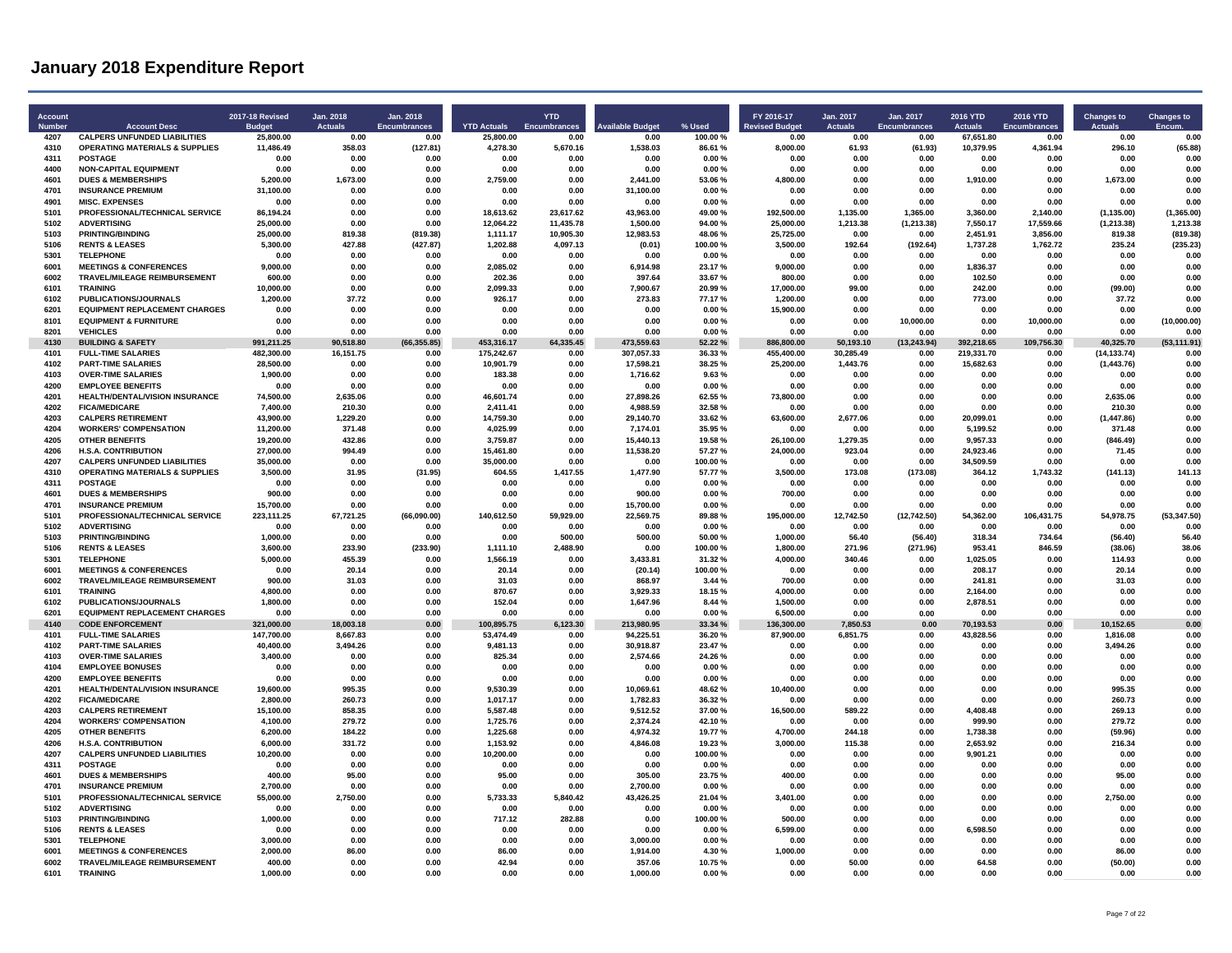| Account<br><b>Number</b> | <b>Account Desc</b>                                               | 2017-18 Revised<br><b>Budget</b> | Jan. 2018<br><b>Actuals</b> | Jan. 2018<br><b>Encumbrances</b> | <b>YTD Actuals</b>       | <b>YTD</b><br><b>Encumbrances</b> | <b>Available Budget</b> | % Used             | FY 2016-17<br><b>Revised Budget</b> | Jan. 2017<br>Actuals | Jan. 2017<br><b>Encumbrances</b> | 2016 YTD<br><b>Actuals</b> | <b>2016 YTD</b><br><b>Encumbrances</b> | <b>Changes to</b><br><b>Actuals</b> | <b>Changes to</b><br>Encum |
|--------------------------|-------------------------------------------------------------------|----------------------------------|-----------------------------|----------------------------------|--------------------------|-----------------------------------|-------------------------|--------------------|-------------------------------------|----------------------|----------------------------------|----------------------------|----------------------------------------|-------------------------------------|----------------------------|
| 6102                     | PUBLICATIONS/JOURNALS                                             | 0.00                             | 0.00                        | 0.00                             | 0.00                     | 0.00                              | 0.00                    | 0.00%              | 0.00                                | 0.00                 | 0.00                             | 0.00                       | 0.00                                   | 0.00                                | 0.00                       |
| 6201                     | <b>EQUIPMENT REPLACEMENT CHARGES</b>                              | 0.00                             | 0.00                        | 0.00                             | 0.00                     | 0.00                              | 0.00                    | 0.00%              | 1,900.00                            | 0.00                 | 0.00                             | 0.00                       | 0.00                                   | 0.00                                | 0.00                       |
| 4150<br>4101             | <b>VIEW RESTORATION</b>                                           | 357,000.00                       | 28,461.26                   | (6,911.95)                       | 190,330.49<br>114,342.24 | 25,577.55<br>0.00                 | 141,091.96              | 60.48%             | 347,200.00                          | 18,566.56            | (1, 218.75)                      | 156,398.71                 | 30,137.50                              | 9,894.70                            | (5,693.20)<br>0.00         |
| 4102                     | <b>FULL-TIME SALARIES</b><br><b>PART-TIME SALARIES</b>            | 206,100.00<br>0.00               | 16,145.30<br>0.00           | 0.00<br>0.00                     | 0.00                     | 0.00                              | 91,757.76<br>0.00       | 55.48%<br>0.00%    | 208,200.00<br>0.00                  | 15,169.47<br>0.00    | 0.00<br>0.00                     | 109,607.33<br>0.00         | 0.00<br>0.00                           | 975.83<br>0.00                      | 0.00                       |
| 4103                     | <b>OVER-TIME SALARIES</b>                                         | 600.00                           | 0.00                        | 0.00                             | 843.52                   | 0.00                              | (243.52)                | 140.67%            | 0.00                                | 0.00                 | 0.00                             | 0.00                       | 0.00                                   | 0.00                                | 0.00                       |
| 4104                     | <b>EMPLOYEE BONUSES</b>                                           | 0.00                             | 0.00                        | 0.00                             | 1,000.00                 | 0.00                              | (1,000.00)              | 100.00%            | 0.00                                | 0.00                 | 0.00                             | 0.00                       | 0.00                                   | 0.00                                | 0.00                       |
| 4200                     | <b>EMPLOYEE BENEFITS</b>                                          | 0.00                             | 0.00                        | 0.00                             | 0.00                     | 0.00                              | 0.00                    | 0.00%              | 0.00                                | 0.00                 | 0.00                             | 0.00                       | 0.00                                   | 0.00                                | 0.00                       |
| 4201                     | HEALTH/DENTAL/VISION INSURANCE                                    | 32,500.00                        | 2.433.01                    | 0.00                             | 17,038.88                | 0.00                              | 15,461.12               | 52.43%             | 34.300.00                           | 0.00                 | 0.00                             | 0.00                       | 0.00                                   | 2,433.01                            | 0.00                       |
| 4202                     | <b>FICA/MEDICARE</b>                                              | 3,000.00                         | 202.83                      | 0.00                             | 1,423.77                 | 0.00                              | 1,576.23                | 47.47%             | 0.00                                | 0.00                 | 0.00                             | 0.00                       | 0.00                                   | 20283                               | 0.00                       |
| 4203                     | <b>CALPERS RETIREMENT</b>                                         | 17,300.00                        | 1.264.40                    | 0.00                             | 9,188.70                 | 0.00                              | 8,111.30                | 53.12%             | 39,100.00                           | 1,271.60             | 0.00                             | 9.531.68                   | 0.00                                   | (7.20)                              | 0.00                       |
| 4204                     | <b>WORKERS' COMPENSATION</b>                                      | 4.500.00                         | 371.32                      | 0.00                             | 2.362.49                 | 0.00                              | 2.137.51                | 52.49%             | 0.00                                | 0.00                 | 0.00                             | 2.399.78                   | 0.00                                   | 371.32                              | 0.00                       |
| 4205                     | <b>OTHER BENEFITS</b>                                             | 6.200.00                         | 487.39                      | 0.00                             | 2.716.39                 | 0.00                              | 3.483.61                | 43.81%             | 10.800.00                           | 445.22               | 0.00                             | 3.322.31                   | 0.00                                   | 42.17                               | 0.00                       |
| 4206<br>4207             | <b>H.S.A. CONTRIBUTION</b><br><b>CALPERS UNFUNDED LIABILITIES</b> | 12.000.00<br>13,800.00           | 645.06<br>0.00              | 0.00<br>0.00                     | 6.192.05<br>13,800.00    | 0.00<br>0.00                      | 5.807.95<br>0.00        | 51.60%<br>100.00%  | 6.000.00<br>0.00                    | 461.52<br>0.00       | 0.00<br>0.00                     | 3.461.64<br>14,213.47      | 0.00<br>0.00                           | 183.54<br>0.00                      | 0.00<br>0.00               |
| 4310                     | <b>OPERATING MATERIALS &amp; SUPPLIES</b>                         | 2,000.00                         | 31.95                       | (31.95)                          | 582.45                   | 1.417.55                          | 0.00                    | 100.00%            | 2,000.00                            | 0.00                 | 0.00                             | 0.00                       | 0.00                                   | 31.95                               | (31.95)                    |
| 4701                     | <b>INSURANCE PREMIUM</b>                                          | 6,000.00                         | 0.00                        | 0.00                             | 0.00                     | 0.00                              | 6,000.00                | $0.00 \%$          | 0.00                                | 0.00                 | 0.00                             | 0.00                       | 0.00                                   | 0.00                                | 0.00                       |
| 5101                     | PROFESSIONAL/TECHNICAL SERVICE                                    | 53.000.00                        | 6.880.00                    | (6,880.00)                       | 20.840.00                | 24.160.00                         | 8.000.00                | 84.91%             | 44.000.00                           | 1.218.75             | (1, 218.75)                      | 13.862.50                  | 30.137.50                              | 5.661.25                            | (5,661.25)                 |
| 5201                     | <b>REPAIR &amp; MAINTENANCE SERVICES</b>                          | 0.00                             | 0.00                        | 0.00                             | 0.00                     | 0.00                              | 0.00                    | 0.00%              | 0.00                                | 0.00                 | 0.00                             | 0.00                       | 0.00                                   | 0.00                                | 0.00                       |
| 6201                     | <b>EQUIPMENT REPLACEMENT CHARGES</b>                              | 0.00                             | 0.00                        | 0.00                             | 0.00                     | 0.00                              | 0.00                    | 0.00%              | 2,800.00                            | 0.00                 | 0.00                             | 0.00                       | 0.00                                   | 0.00                                | 0.00                       |
| 4160                     | <b>NCCP</b>                                                       | 75,000.00                        | 0.00                        | 0.00                             | 0.00                     | 0.00                              | 75,000.00               | 0.00%              | 75,000.00                           | 0.00                 | 0.00                             | 0.00                       | 0.00                                   | 0.00                                | 0.00                       |
| 4101                     | <b>FULL-TIME SALARIES</b>                                         | 0.00                             | 0.00                        | 0.00                             | 0.00                     | 0.00                              | 0.00                    | 0.00%              | 0.00                                | 0.00                 | 0.00                             | 0.00                       | 0.00                                   | 0.00                                | 0.00                       |
| 4102                     | <b>PART-TIME SALARIES</b>                                         | 0.00                             | 0.00                        | 0.00                             | 0.00                     | 0.00                              | 0.00                    | 0.00%              | 0.00                                | 0.00                 | 0.00                             | 0.00                       | 0.00                                   | 0.00                                | 0.00                       |
| 4103                     | <b>OVER-TIME SALARIES</b>                                         | 0.00                             | 0.00                        | 0.00                             | 0.00                     | 0.00                              | 0.00                    | 0.00%              | 0.00                                | 0.00                 | 0.00                             | 0.00                       | 0.00                                   | 0.00                                | 0.00                       |
| 4200<br>5101             | <b>EMPLOYEE BENEFITS</b><br>PROFESSIONAL/TECHNICAL SERVICE        | 0.00<br>75.000.00                | 0.00<br>0.00                | 0.00<br>0.00                     | 0.00<br>0.00             | 0.00<br>0.00                      | 0.00<br>75.000.00       | 0.00%<br>0.00%     | 0.00<br>75,000.00                   | 0.00                 | 0.00                             | 0.00<br>0.00               | 0.00<br>0.00                           | 0.00<br>0.00                        | 0.00<br>0.00               |
| 4170                     | <b>GEOLOGY</b>                                                    | 150,000.00                       | 10,800.00                   | (10,800.00)                      | 49,532.50                | 100,466.50                        | 1.00                    | 100.00%            | 150.000.00                          | 0.00<br>30.000.00    | 0.00<br>(30,000.00)              | 65,647.50                  | 84,352.50                              | (19, 200.00)                        | 19,200.00                  |
| 5101                     | PROFESSIONAL/TECHNICAL SERVICE                                    | 150,000.00                       | 10,800.00                   | (10,800.00)                      | 49,532.50                | 100,466.50                        | 1.00                    | 100.00%            | 150,000.00                          | 30,000.00            | (30,000.00)                      | 65,647.50                  | 84,352.50                              | (19, 200.00)                        | 19,200.00                  |
| 4180                     | <b>ANIMAL CONTROL</b>                                             | 0.00                             | 0.00                        | 0.00                             | 0.00                     | 0.00                              | 0.00                    | 0.00%              | 0.00                                | 0.00                 | 0.00                             | 0.00                       | 0.00                                   | 0.00                                | 0.00                       |
| 4701                     | <b>GENERAL LIABILITIES PREMIUM</b>                                | 0.00                             | 0.00                        | 0.00                             | 0.00                     | 0.00                              | 0.00                    | 0.00%              | 0.00                                | 0.00                 | 0.00                             | 0.00                       | 0.00                                   | 0.00                                | 0.00                       |
| 5101                     | PROFESSIONAL/TECHNICAL SERVICE                                    | 0.00                             | 0.00                        | 0.00                             | 0.00                     | 0.00                              | 0.00                    | 0.00%              | 0.00                                | 0.00                 | 0.00                             | 0.00                       | 0.00                                   | 0.00                                | 0.00                       |
| 5110                     | <b>RECREATION ADMINISTRATION</b>                                  | 1,211,091.08                     | (136,065.40)                | (3, 449.54)                      | 611,980.48               | 7.058.77                          | 592.051.83              | 51.11%             | 886,740.00                          | 62.645.04            | (1.246.00)                       | 426.074.10                 | 59,237.70                              | (198, 710.44)                       | (2, 203.54)                |
| 4101                     | <b>FULL-TIME SALARIES</b>                                         | 624,300.00                       | (160, 119.09)               | 0.00                             | 301.775.81               | 0.00                              | 322,524.19              | 48.34 %            | 489.900.00                          | 42.727.65            | 0.00                             | 291.786.55                 | 0.00                                   | (202, 846.74)                       | 0.00                       |
| 4102                     | <b>PART-TIME SALARIES</b>                                         | 102,600.00                       | 6,194.23                    | 0.00                             | 42,802.53                | 0.00                              | 59,797.47               | 41.72%             | 82,200.00                           | 2,908.91             | 0.00                             | 35,057.77                  | 0.00                                   | 3,285.32                            | 0.00                       |
| 4103<br>4104             | <b>OVER-TIME SALARIES</b><br><b>EMPLOYEE BONUSES</b>              | 200.00<br>0.00                   | 0.00<br>0.00                | 0.00<br>0.00                     | 500.10<br>0.00           | 0.00<br>0.00                      | (300.10)<br>0.00        | 250.00%<br>0.00%   | 1,300.00<br>0.00                    | 0.00<br>0.00         | 0.00<br>0.00                     | 0.00<br>0.00               | 0.00<br>0.00                           | 0.00<br>0.00                        | 0.00<br>0.00               |
| 4200                     | <b>EMPLOYEE RENEFITS</b>                                          | 0.00                             | 0.00                        | 0.00                             | 0.00                     | 0.00                              | 0.00                    | 0.00%              | 0.00                                | 0.00                 | 0.00                             | 0.00                       | 0.00                                   | 0.00                                | 0.00                       |
| 4201                     | HEALTH/DENTAL/VISION INSURANCE                                    | 74,300.00                        | 3.675.85                    | 0.00                             | 49,251.37                | 0.00                              | 25,048.63               | 66.29%             | 51,200.00                           | 336.00               | 0.00                             | 3,781.20                   | 0.00                                   | 3,339.85                            | 0.00                       |
| 4202                     | <b>FICA/MEDICARE</b>                                              | 10,500.00                        | 579.32                      | 0.00                             | 4,793.90                 | 0.00                              | 5,706.10                | 45.66%             | 0.00                                | 0.00                 | 0.00                             | 0.00                       | 0.00                                   | 579.32                              | 0.00                       |
| 4203                     | <b>CALPERS RETIREMENT</b>                                         | 60,100.00                        | 3.142.29                    | 0.00                             | 28,159.14                | 0.00                              | 31,940.86               | 46.85%             | 76,200.00                           | 3.870.89             | 0.00                             | 28,993.89                  | 0.00                                   | (728.60)                            | 0.00                       |
| 4204                     | <b>WORKERS' COMPENSATION</b>                                      | 16,000.00                        | 873.54                      | 0.00                             | 7,221.32                 | 0.00                              | 8,778.68                | 45.13%             | 0.00                                | 0.00                 | 0.00                             | 6,549.44                   | 0.00                                   | 873.54                              | 0.00                       |
| 4205                     | <b>OTHER BENEFITS</b>                                             | 24,900.00                        | 985.70                      | 0.00                             | 8,778.28                 | 0.00                              | 16,121.72               | 35.25 %            | 31,200.00                           | 1,323.62             | 0.00                             | 9,885.27                   | 0.00                                   | (337.92)                            | 0.00                       |
| 4206                     | <b>H.S.A. CONTRIBUTION</b>                                        | 14,000.00                        | 701.89                      | 0.00                             | 3.519.58                 | 0.00                              | 10.480.42               | 25.14%             | 1.000.00                            | 115.38               | 0.00                             | 9,115.50                   | 0.00                                   | 586.51                              | 0.00                       |
| 4207                     | <b>CALPERS UNFUNDED LIABILITIES</b>                               | 52.400.00                        | 0.00                        | 0.00                             | 52.400.00                | 0.00                              | 0.00                    | 100.00%            | 0.00                                | 0.00                 | 0.00                             | 38,974.51                  | 0.00                                   | 0.00                                | 0.00                       |
| 4310<br>4311             | <b>OPERATING MATERIALS &amp; SUPPLIES</b><br><b>POSTAGE</b>       | 18,000.00                        | 536.16                      | 382.64                           | 5,180.07                 | 2,989.52                          | 9,830.41                | 45.39%<br>0.00%    | 16,000.00                           | 481.90<br>0.00       | 3,149.72                         | 6,384.02                   | 3,587.73                               | 54.26<br>0.00                       | (2,767.08)<br>0.00         |
| 4601                     | <b>DUES &amp; MEMBERSHIPS</b>                                     | 0.00<br>2,100.00                 | 0.00<br>0.00                | 0.00<br>0.00                     | 0.00<br>1,000.00         | 0.00<br>1,671.00                  | 0.00<br>(571.00)        | 127.19%            | 0.00<br>2,100.00                    | 170.00               | 0.00<br>0.00                     | 0.00<br>1,125.00           | 0.00<br>780.00                         | (170.00)                            | 0.00                       |
| 4701                     | <b>INSURANCE PREMIUM</b>                                          | 18,100.00                        | 0.00                        | 0.00                             | 0.00                     | 0.00                              | 18,100.00               | 0.00%              | 0.00                                | 0.00                 | 0.00                             | 0.00                       | 0.00                                   | 0.00                                | 0.00                       |
| 5101                     | PROFESSIONAL/TECHNICAL SERVICE                                    | 35,000.00                        | 401.97                      | (53.97)                          | 20,672.72                | 872.58                            | 13,454.70               | 61.56%             | 48,000.00                           | 448.49               | (107.49)                         | (27, 143.80)               | 10,931.57                              | (46.52)                             | 53.52                      |
| 5102                     | <b>ADVERTISING</b>                                                | 21,000.00                        | 4,778.21                    | (4,778.21)                       | 8,974.33                 | 525.67                            | 11,500.00               | 45.24 %            | 12,000.00                           | 0.00                 | 0.00                             | 0.00                       | 0.00                                   | 4,778.21                            | (4,778.21)                 |
| 5103                     | <b>PRINTING/BINDING</b>                                           | 2,000.00                         | 0.00                        | 0.00                             | 0.00                     | 0.00                              | 2,000.00                | 0.00%              | 2,340.00                            | 3,883.92             | (3,888.23)                       | 6,457.29                   | 6,038.40                               | (3,883.92)                          | 3,888.23                   |
| 5104                     | <b>MERCHANT FEES</b>                                              | 14,000.00                        | 1,151.03                    | 0.00                             | 6,772.40                 | 0.00                              | 7,227.60                | 48.37%             | 14,000.00                           | 2,662.55             | 0.00                             | 6,552.66                   | 0.00                                   | (1,511.52)                          | 0.00                       |
| 5301                     | <b>TELEPHONE</b>                                                  | 4,000.00                         | 0.00                        | 0.00                             | 0.00                     | 0.00                              | 4,000.00                | 0.00%              | 0.00                                | 0.00                 | 0.00                             | 0.00                       | 0.00                                   | 0.00                                | 0.00                       |
| 6001                     | <b>MEETINGS &amp; CONFERENCES</b>                                 | 11,000.00                        | 501.18                      | 1,000.00                         | 7.011.49                 | 1.000.00                          | 2,988.51                | 72.83%             | 11,000.00                           | 3.084.36             | 0.00                             | 6.831.30                   | 0.00                                   | (2, 583.18)                         | 1,000.00                   |
| 6002<br>6101             | TRAVEL/MILEAGE REIMBURSEMENT<br><b>TRAINING</b>                   | 2,000.00<br>1,500.00             | 367.32<br>165.00            | 0.00<br>0.00                     | 2.210.86<br>325.00       | 0.00<br>0.00                      | (210.86)<br>1,175.00    | 110.55%<br>21.67%  | 2,000.00<br>1,500.00                | 173.39<br>0.00       | 0.00<br>0.00                     | 1,215.52<br>50.00          | 0.00<br>0.00                           | 193.93<br>165.00                    | 0.00<br>0.00               |
| 6102                     | <b>PUBLICATIONS/JOURNALS</b>                                      | 500.00                           | 0.00                        | 0.00                             | 290.50                   | 0.00                              | 209.50                  | 58.00%             | 400.00                              | 457.98               | (400.00)                         | 457.98                     | 0.00                                   | (457.98)                            | 400.00                     |
| 6201                     | <b>EQUIPMENT REPLACEMENT CHARGES</b>                              | 84,500.00                        | 0.00                        | 0.00                             | 42,250.00                | 0.00                              | 42,250.00               | 50.00%             | 6,500.00                            | 0.00                 | 0.00                             | 0.00                       | 0.00                                   | 0.00                                | 0.00                       |
| 8101                     | <b>EQUIPMENT &amp; FURNITURE</b>                                  | 0.00                             | 0.00                        | 0.00                             | 0.00                     | 0.00                              | 0.00                    | 0.00%              | 0.00                                | 0.00                 | 0.00                             | 0.00                       | 0.00                                   | 0.00                                | 0.00                       |
| 8201                     | <b>VEHICLES</b>                                                   | 18,091.08                        | 0.00                        | 0.00                             | 18,091.08                | 0.00                              | 0.00                    | 100.00%            | 37,900.00                           | 0.00                 | 0.00                             | 0.00                       | 37,900.00                              | 0.00                                | 0.00                       |
| 5120                     | OTHER RECREATIONAL FACILITIES                                     | 79,600.00                        | 286.16                      | 2,730.45                         | 22,386.39                | 3,201.29                          | 54,391.38               | 31.67%             | 183,710.00                          | 10,256.63            | 0.00                             | 82,786.34                  | 6,042.78                               | (9,970.47)                          | 2,730.45                   |
| 4101                     | <b>FULL-TIME SALARIES</b>                                         | 0.00                             | 0.00                        | 0.00                             | 4.620.44                 | 0.00                              | (4,620.44)              | 100.00%            | 54,000.00                           | 1.002.42             | 0.00                             | 7,316.83                   | 0.00                                   | (1,002.42)                          | 0.00                       |
| 4102                     | <b>PART-TIME SALARIES</b>                                         | 55,300.00                        | 0.00                        | 0.00                             | 10,985.25                | 0.00                              | 44,314.75               | 19.86%             | 66,000.00                           | 7,481.90             | 0.00                             | 52,151.95                  | 0.00                                   | (7,481.90)                          | 0.00                       |
| 4103                     | <b>OVER-TIME SALARIES</b>                                         | 0.00                             | 0.00                        | 0.00                             | 0.00                     | 0.00                              | 0.00                    | 0.00%              | 0.00                                | 0.00                 | 0.00                             | 0.00                       | 0.00                                   | 0.00                                | 0.00                       |
| 4200                     | <b>EMPLOYEE BENEFITS</b>                                          | 0.00                             | 0.00                        | 0.00                             | 0.00                     | 0.00                              | 0.00                    | 0.00%              | 2,950.00                            | 0.00                 | 0.00                             | 0.00                       | 0.00                                   | 0.00                                | 0.00                       |
| 4201<br>4202             | HEALTH/DENTAL/VISION INSURANCE<br><b>FICA/MEDICARE</b>            | 0.00<br>800.00                   | 0.00<br>0.00                | 0.00<br>0.00                     | (1, 353.28)<br>1,980.15  | 0.00<br>0.00                      | 1.353.28<br>(1, 180.15) | 100.00%<br>247.50% | 0.00<br>0.00                        | 0.00<br>0.00         | 0.00<br>0.00                     | 0.00<br>0.00               | 0.00<br>0.00                           | 0.00<br>0.00                        | 0.00<br>0.00               |
| 4203                     | <b>CALPERS RETIREMENT</b>                                         | 0.00                             | 0.00                        | 0.00                             | 1.274.11                 | 0.00                              | (1, 274.11)             | 100.00%            | 27.500.00                           | 340.76               | 0.00                             | 2.726.70                   | 0.00                                   | (340.76)                            | 0.00                       |
| 4204                     | <b>WORKERS' COMPENSATION</b>                                      | 1.300.00                         | 0.00                        | 0.00                             | 920.36                   | 0.00                              | 379.64                  | 70.77%             | 0.00                                | 0.00                 | 0.00                             | 1.899.82                   | 0.00                                   | 0.00                                | 0.00                       |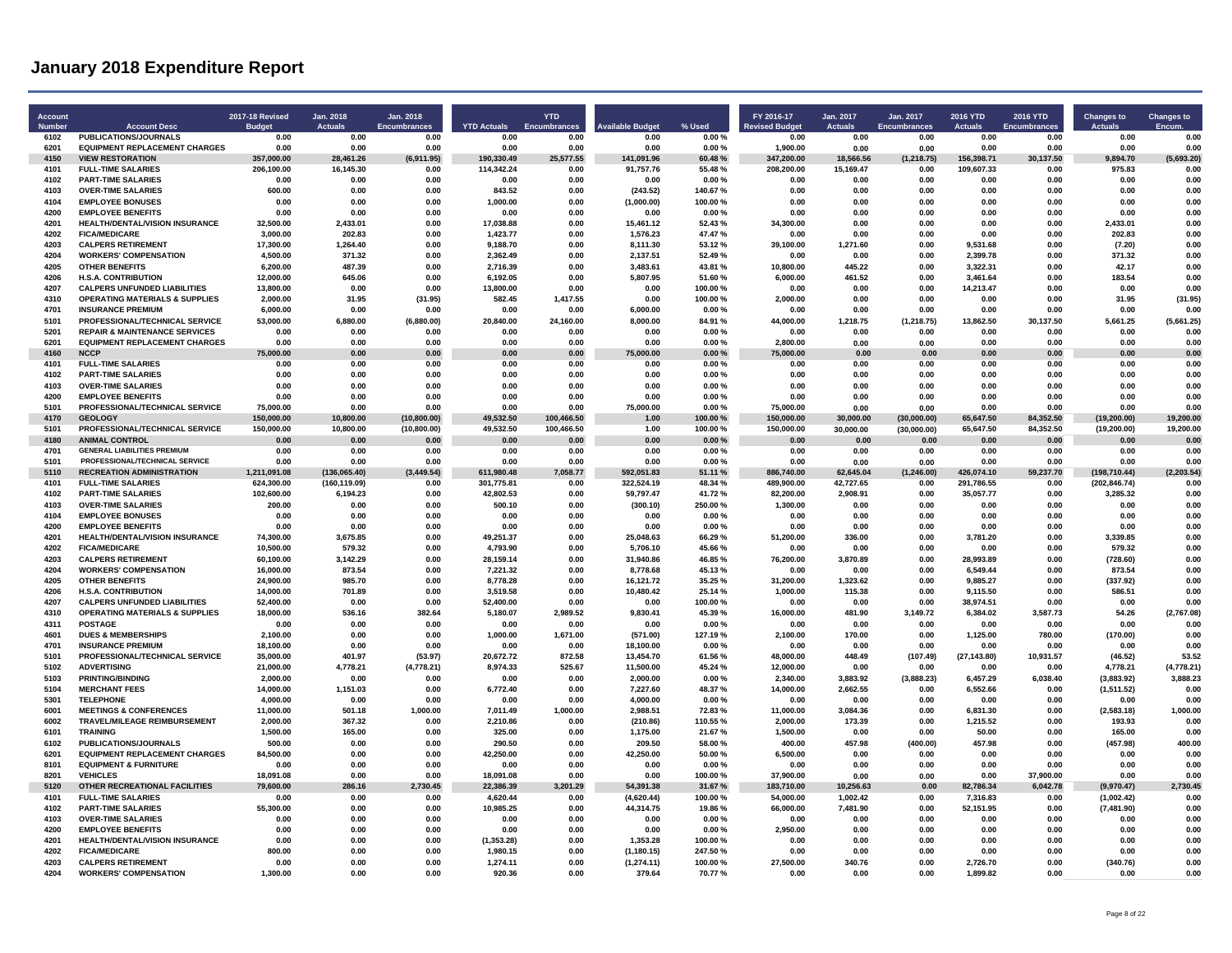| 4206<br><b>H.S.A. CONTRIBUTION</b><br>0.00<br>0.00<br>0.00<br>0.24<br>0.00<br>(0.24)<br>100.00%<br>0.00<br>0.00<br>0.00<br>0.00<br>0.00<br>0.00<br>0.00<br>4207<br><b>CALPERS UNFUNDED LIABILITIES</b><br>0.00<br>0.00<br>0.00<br>0.00<br>0.00<br>0.00<br>0.00%<br>0.00<br>0.00<br>0.00<br>3,944.14<br>0.00<br>0.00<br>0.00<br>4310<br><b>OPERATING MATERIALS &amp; SUPPLIES</b><br>2.500.00<br>311.45<br>843.54<br>1.307.31<br>47.72%<br>3.642.78<br>311.45<br>286.16<br>728.21<br>18,000.00<br>907.56<br>0.00<br>9.284.42<br>(621.40)<br>4311<br><b>POSTAGE</b><br>0.00%<br>0.00<br>0.00<br>0.00<br>0.00<br>0.00<br>0.00<br>0.00<br>0.00<br>0.00<br>0.00<br>0.00<br>0.00<br>0.00<br><b>INSURANCE PREMIUM</b><br>6,900.00<br>4701<br>0.00<br>0.00<br>0.00<br>0.00<br>6.900.00<br>0.00%<br>0.00<br>0.00<br>0.00<br>0.00<br>0.00<br>0.00<br>0.00<br>5102<br><b>ADVERTISING</b><br>0.00<br>550.00<br>(550.00)<br>100.00%<br>0.00<br>0.00<br>0.00<br>0.00<br>0.00<br>0.00<br>0.00<br>0.00<br>0.00<br>0.00<br>5103<br>4,500.00<br>4,500.00<br>0.00<br>0.00<br><b>PRINTING/BINDING</b><br>0.00<br>0.00<br>0.00<br>0.00<br>0.00%<br>2.160.00<br>0.00<br>2,158.20<br>0.00<br>0.00<br>5106<br><b>RENTS &amp; LEASES</b><br>4,900.00<br>0.00<br>2,419.00<br>2,345.92<br>2,473.08<br>81.00<br>98.35%<br>2,400.00<br>0.00<br>0.00<br>0.00<br>2,400.00<br>0.00<br>2,419.00<br>5301<br><b>TELEPHONE</b><br>0.00<br>0.00<br>106.98<br>(106.98)<br>100.00%<br>0.00<br>321.90<br>0.00<br>(106.86)<br>0.00<br>0.00<br>0.00<br>0.00<br>106.86<br>6201<br><b>EQUIPMENT REPLACEMENT CHARGES</b><br>0.00<br>0.00<br>0.00<br>0.00<br>0.00<br>0.00<br>0.00%<br>0.00<br>0.00<br>0.00<br>0.00<br>0.00<br>0.00<br>0.00<br>5121<br><b>EASTVIEW PARK</b><br>5,000.00<br>427.59<br>272.41<br>525.94<br>3,772.41<br>701.65<br>85.96 %<br>0.00<br>0.00<br>0.00<br>0.00<br>0.00<br>427.59<br>272.41<br>4310<br><b>OPERATING MATERIALS &amp; SUPPLIES</b><br>5,000.00<br>427.59<br>272.41<br>525.94<br>3,772.41<br>701.65<br>85.96%<br>0.00<br>0.00<br>0.00<br>427.59<br>272.41<br>0.00<br>0.00<br><b>OPEN SPACE MANAGEMENT</b><br>0.00<br>8.782.04<br>5122<br>148,600.00<br>8.782.04<br>6.743.13<br>48.636.70<br>6,743.13<br>93.220.17<br>37.27 %<br>0.00<br>0.00<br>0.00<br>0.00<br>6,743.13<br>4102<br><b>PART-TIME SALARIES</b><br>103,600.00<br>4,553.81<br>0.00<br>39,811.65<br>0.00<br>63,788.35<br>38.43%<br>0.00<br>0.00<br>0.00<br>0.00<br>0.00<br>4,553.81<br>0.00<br>4202<br><b>FICA/MEDICARE</b><br>1,500.00<br>250.66<br>0.00<br>675.61<br>54.93%<br>0.00<br>0.00<br>0.00<br>0.00<br>0.00<br>250.66<br>0.00<br>824.39<br>0.00<br>4203<br><b>CALPERS RETIREMENT</b><br>1,500.00<br>328.44<br>1,171.56<br>21.87%<br>0.00<br>101.46<br>0.00<br>0.00<br>0.00<br>0.00<br>0.00<br>0.00<br>0.00<br>101.46<br>4204<br><b>WORKERS' COMPENSATION</b><br>2,400.00<br>104.75<br>0.00<br>342.99<br>0.00<br>2,057.01<br>14.29 %<br>0.00<br>0.00<br>0.00<br>0.00<br>0.00<br>104.75<br>0.00<br>4205<br><b>OTHER BENEFITS</b><br>4,900.00<br>0.00<br>0.00<br>0.00<br>0.00<br>4,900.00<br>0.00%<br>0.00<br>0.00<br>0.00<br>0.00<br>0.00<br>0.00<br>0.00<br>4310<br><b>OPERATING MATERIALS &amp; SUPPLIES</b><br>6,743.13<br>3,771.36<br>6,743.13<br>31,000.00<br>3,771.36<br>7.329.23<br>6.743.13<br>16,927.64<br>45.39%<br>0.00<br>0.00<br>0.00<br>0.00<br>0.00<br>5101<br>PROFESSIONAL/TECHNICAL SERVICE<br>1.200.00<br>0.00<br>0.00<br>0.00<br>1.200.00<br>0.00%<br>0.00<br>0.00<br>0.00<br>0.00<br>0.00<br>0.00<br>0.00<br>0.00<br>5103<br><b>PRINTING/BINDING</b><br>2.500.00<br>0.00<br>0.00<br>2.500.00<br>0.00<br>0.00<br>0.00<br>0.00<br>0.00<br>0.00%<br>0.00<br>0.00<br>0.00<br>0.00<br>85.055.27<br>5130<br>FRED HESSE JR. PARK<br>206,579.27<br>12.503.68<br>(195.36)<br>121,044.94<br>479.06<br>58.83%<br>186,900.00<br>(225.44)<br>88.274.13<br>197.03<br>2 482 60<br>30.08<br>10.021.08<br>4101<br>11,729.07<br>(855.83)<br><b>FULL-TIME SALARIES</b><br>32,400.00<br>1.509.38<br>0.00<br>20.670.93<br>0.00<br>63.80%<br>31.000.00<br>2.365.21<br>0.00<br>17.256.20<br>0.00<br>0.00<br>4102<br><b>PART-TIME SALARIES</b><br>129,000.00<br>9,303.63<br>0.00<br>77,493.18<br>0.00<br>51,506.82<br>60.07%<br>116,700.00<br>6,532.86<br>0.00<br>56,375.82<br>0.00<br>2,770.77<br>0.00<br>4103<br><b>OVER-TIME SALARIES</b><br>100.00<br>0.00<br>0.00<br>0.00<br>0.00<br>100.00<br>0.00%<br>0.00<br>0.00<br>0.00<br>0.00<br>0.00<br>0.00<br>0.00<br>4104<br><b>EMPLOYEE BONUSES</b><br>0.00<br>0.00<br>0.00<br>0.00<br>0.00<br>0.00<br>0.00%<br>0.00<br>0.00<br>0.00<br>0.00<br>0.00<br>0.00<br>0.00<br>4200<br><b>EMPLOYEE BENEFITS</b><br>0.00<br>0.00<br>0.00<br>0.00<br>0.00<br>0.00<br>0.00%<br>0.00<br>0.00<br>0.00<br>0.00<br>0.00<br>0.00<br>0.00<br>4201<br>HEALTH/DENTAL/VISION INSURANCE<br>295.33<br>2,877.84<br>522.16<br>295.33<br>0.00<br>3.400.00<br>0.00<br>0.00<br>84.65%<br>3.400.00<br>0.00<br>0.00<br>0.00<br>0.00<br>4202<br><b>FICA/MEDICARE</b><br>2,300.00<br>335.32<br>0.00<br>2,687.15<br>0.00<br>(387.15)<br>116.83%<br>0.00<br>0.00<br>0.00<br>0.00<br>0.00<br>335.32<br>0.00<br>4203<br><b>CALPERS RETIREMENT</b><br>5,400.00<br>543.03<br>0.00<br>5,105.89<br>0.00<br>294.11<br>94.56 %<br>16,500.00<br>409.82<br>0.00<br>3,614.39<br>0.00<br>133.21<br>0.00<br>4204<br><b>WORKERS' COMPENSATION</b><br>248.68<br>3.700.00<br>0.00<br>1,994.80<br>0.00<br>1,705.20<br>53.92%<br>0.00<br>0.00<br>0.00<br>1.699.84<br>0.00<br>248.68<br>0.00<br>4205<br><b>OTHER BENEFITS</b><br>7,100.00<br>17.59<br>0.00<br>495.82<br>0.00<br>6,604.18<br>6.99%<br>9,800.00<br>420.17<br>0.00<br>3,306.26<br>0.00<br>(402.58)<br>0.00<br>4206<br>1.100.00<br>0.00<br>938.47<br>14.73%<br>1,100.00<br>0.00<br>0.00<br>0.00<br><b>H.S.A. CONTRIBUTION</b><br>0.00<br>161.53<br>0.00<br>0.00<br>0.00<br>0.00<br>4207<br><b>CALPERS UNFUNDED LIABILITIES</b><br>4.700.00<br>0.00<br>0.00<br>4.700.00<br>0.00<br>100.00%<br>0.00<br>5,070.01<br>0.00<br>0.00<br>0.00<br>0.00<br>0.00<br>0.00<br>4310<br><b>OPERATING MATERIALS &amp; SUPPLIES</b><br>250.72<br>(195.36)<br>5,642.41<br>48.61%<br>197.03<br>30.08<br>10.979.27<br>4,857.80<br>479.06<br>6,500.00<br>293.02<br>(225.44)<br>951.61<br>(42.30)<br>4701<br><b>INSURANCE PREMIUM</b><br>6,400.00<br>0.00<br>0.00<br>0.00<br>0.00<br>6,400.00<br>0.00%<br>0.00<br>0.00<br>0.00<br>0.00<br>0.00<br>0.00<br>0.00<br>6201<br><b>EQUIPMENT REPLACEMENT CHARGES</b><br>0.00<br>0.00<br>0.00<br>0.00%<br>1,900.00<br>0.00<br>0.00<br>0.00<br>0.00<br>0.00<br>0.00<br>0.00<br>0.00<br>0.00<br>5140<br><b>ROBERT E. RYAN PARK</b><br>120,000.00<br>4.504.86<br>(76.87)<br>54,746.54<br>189.71<br>65,063.75<br>45.78%<br>110,600.00<br>6,491.60<br>(18.26)<br>56,064.78<br>267.51<br>(1,986.74)<br>(58.61)<br>4101<br><b>FULL-TIME SALARIES</b><br>18,500.00<br>862.50<br>12,091.42<br>6,408.58<br>65.36%<br>17,700.00<br>0.00<br>0.00<br>1.351.54<br>0.00<br>10.198.33<br>0.00<br>(489.04)<br>0.00<br>4102<br><b>PART-TIME SALARIES</b><br>76.600.00<br>0.00<br>2.927.93<br>0.00<br>31,177.94<br>45,422.06<br>40.70%<br>70.700.00<br>4.483.46<br>0.00<br>33,241.21<br>0.00<br>(1, 555.53)<br>0.00<br>4103<br><b>OVER-TIME SALARIES</b><br>100.00<br>72.08<br>28.00%<br>0.00<br>0.00<br>0.00<br>27.92<br>0.00<br>0.00<br>0.00<br>0.00<br>0.00<br>0.00<br>0.00<br>4104<br><b>EMPLOYEE BONUSES</b><br>0.00<br>0.00<br>0.00<br>0.00<br>0.00<br>0.00<br>0.00%<br>0.00<br>0.00<br>0.00<br>0.00<br>0.00<br>0.00<br>0.00<br>4200<br><b>EMPLOYEE BENEFITS</b><br>0.00<br>0.00<br>0.00<br>0.00<br>0.00%<br>0.00<br>0.00<br>0.00<br>0.00<br>0.00<br>0.00<br>0.00<br>0.00<br>0.00<br>4201<br>HEALTH/DENTAL/VISION INSURANCE<br>2,000.00<br>168.76<br>0.00<br>1,644.50<br>0.00<br>355.50<br>82.20%<br>2,500.00<br>0.00<br>0.00<br>0.00<br>0.00<br>168.76<br>0.00<br>4202<br><b>FICA/MEDICARE</b><br>102.77<br>0.00<br>1.400.00<br>101.58<br>0.00<br>1.297.23<br>0.00<br>92.64%<br>0.00<br>0.00<br>0.00<br>0.00<br>101.58<br>0.00<br>4203<br><b>CALPERS RETIREMENT</b><br>3,500.00<br>229.82<br>2,454.85<br>1,045.15<br>11,100.00<br>2,897.00<br>(124.82)<br>0.00<br>0.00<br>0.00<br>70.14%<br>354.64<br>0.00<br>0.00<br>4204<br><b>WORKERS' COMPENSATION</b><br>1,273.41<br>2,200.00<br>87.18<br>0.00<br>926.59<br>0.00<br>42.14%<br>0.00<br>0.00<br>0.00<br>999.90<br>0.00<br>87.18<br>0.00<br>4205<br><b>OTHER BENEFITS</b><br>4,300.00<br>10.04<br>0.00<br>280.08<br>0.00<br>4.019.92<br>6.51 %<br>5,400.00<br>240.17<br>0.00<br>1,719.43<br>0.00<br>(230.13)<br>0.00<br>4206<br><b>H.S.A. CONTRIBUTION</b><br>507.70<br>600.00<br>0.00<br>0.00<br>92.30<br>0.00<br>15.33 %<br>600.00<br>0.00<br>0.00<br>1.500.00<br>0.00<br>0.00<br>0.00<br>4207<br><b>CALPERS UNFUNDED LIABILITIES</b><br>4.400.00<br>0.00<br>0.00<br>4.400.00<br>0.00<br>0.00<br>100.00%<br>0.00<br>0.00<br>0.00<br>5.296.93<br>0.00<br>0.00<br>0.00<br>4310<br><b>OPERATING MATERIALS &amp; SUPPLIES</b><br>3.000.00<br>117.05<br>(76.87)<br>353.71<br>189.71<br>2.456.58<br>18.10%<br>2.600.00<br>61.79<br>(18.26)<br>267.51<br>55.26<br>(58.61)<br>211.98<br>4701<br><b>INSURANCE PREMIUM</b><br>0.00<br>0.00<br>3.400.00<br>0.00%<br>3.400.00<br>0.00<br>0.00<br>0.00<br>0.00<br>0.00<br>0.00<br>0.00<br>0.00<br>0.00<br>55.12<br>5150<br><b>LADERA LINDA COMMUNITY CENTER</b><br>99,100.00<br>4,258.36<br>43,874.52<br>591.83<br>54,633.65<br>44.87%<br>90,600.00<br>3,754.40<br>39,601.12<br>118.49<br>503.96<br>0.00<br>(55.12)<br>4101<br><b>FULL-TIME SALARIES</b><br>22,900.00<br>1,230.79<br>0.00<br>14,304.90<br>8,595.10<br>62.47%<br>22,200.00<br>0.00<br>12,212.11<br>0.00<br>(439.89)<br>0.00<br>0.00<br>1.670.68<br>4102<br><b>PART-TIME SALARIES</b><br>51,700.00<br>2,402.92<br>0.00<br>19,018.52<br>32,681.48<br>36.79%<br>46,400.00<br>1,670.30<br>0.00<br>18,695.07<br>0.00<br>732.62<br>0.00<br>0.00<br>4103<br><b>OVER-TIME SALARIES</b><br>100.00<br>0.00<br>0.00<br>0.00<br>0.00<br>100.00<br>0.00%<br>0.00<br>0.00<br>0.00<br>0.00<br>0.00<br>0.00<br>0.00<br>4104<br><b>EMPLOYEE BONUSES</b><br>0.00<br>0.00<br>0.00<br>0.00<br>0.00<br>0.00%<br>0.00<br>0.00<br>0.00<br>0.00<br>0.00<br>0.00<br>0.00<br>0.00<br>4200<br><b>EMPLOYEE BENEFITS</b><br>0.00<br>0.00<br>0.00<br>0.00%<br>0.00<br>0.00<br>0.00<br>0.00<br>0.00<br>0.00<br>0.00<br>0.00<br>0.00<br>0.00<br>4201<br>HEALTH/DENTAL/VISION INSURANCE<br>134.30<br>0.00<br>4,400.00<br>134.30<br>0.00<br>3.373.58<br>0.00<br>1.026.42<br>76.68%<br>3.900.00<br>0.00<br>0.00<br>0.00<br>0.00<br>4202<br><b>FICA/MEDICARE</b><br>1,100.00<br>74.51<br>0.00<br>543.05<br>0.00<br>556.95<br>49.36%<br>0.00<br>0.00<br>0.00<br>0.00<br>0.00<br>74.51<br>0.00<br>4203<br><b>CALPERS RETIREMENT</b><br>4,700.00<br>254.91<br>0.00<br>2,410.05<br>0.00<br>2,289.95<br>51.28%<br>9,700.00<br>285.30<br>0.00<br>2,541.07<br>0.00<br>(30.39)<br>0.00<br><b>WORKERS' COMPENSATION</b><br>4204<br>1,700.00<br>83.57<br>0.00<br>844.07<br>0.00<br>855.93<br>49.65%<br>0.00<br>0.00<br>0.00<br>799.92<br>0.00<br>83.57<br>0.00<br>4205<br><b>OTHER BENEFITS</b><br>1.500.00<br>1.203.69<br>19.73%<br>3.900.00<br>656.84<br>0.00<br>35.89<br>0.00<br>296.31<br>0.00<br>73.00<br>0.00<br>0.00<br>(37.11)<br>4206<br><b>H.S.A. CONTRIBUTION</b><br>1.500.00<br>41.47<br>0.00<br>288,44<br>1.211.56<br>19.20%<br>0.00<br>0.00<br>0.00<br>0.00<br>0.00<br>0.00<br>0.00<br>41.47<br>4207<br><b>CALPERS UNFUNDED LIABILITIES</b><br>2,700.00<br>3,828.13<br>0.00<br>0.00<br>0.00<br>2.700.00<br>0.00<br>0.00<br>100.00%<br>0.00<br>0.00<br>0.00<br>0.00<br>0.00<br>4310<br><b>OPERATING MATERIALS &amp; SUPPLIES</b><br>4,500.00<br>0.00<br>0.00<br>95.60<br>591.83<br>3,812.57<br>15.27 %<br>4.500.00<br>55.12<br>(55.12)<br>867.98<br>118.49<br>(55.12)<br>55.12<br>4701<br><b>INSURANCE PREMIUM</b><br>2,300.00<br>0.00<br>2,300.00<br>0.00%<br>0.00<br>0.00<br>0.00<br>0.00<br>0.00<br>0.00<br>0.00<br>0.00<br>0.00<br>0.00<br>5160<br>ABABLONE COVE SHORELINE PARK<br>98,300.00<br>9,542.71<br>(144.64)<br>77,590.85<br>3,786.37<br>16,922.78<br>82.78%<br>105,800.00<br>3,646.41<br>(17.53)<br>46,993.40<br>319.86<br>5,896.30<br>(127.11) | Account<br>Number | <b>Account Desc</b>   | 2017-18 Revised<br><b>Budge</b> | Jan. 2018<br><b>Actuals</b> | Jan. 2018<br><b>Encumbrances</b> | <b>YTD Actuals</b> | <b>YTD</b><br>Encumbrances | <b>Available Budget</b> | % Used | FY 2016-17<br><b>Revised Budget</b> | Jan. 2017<br>Actuals | Jan. 2017<br>Encumbrances | 2016 YTD<br><b>Actuals</b> | <b>2016 YTD</b><br><b>Encumbrances</b> | <b>Changes to</b><br><b>Actuals</b> | <b>Changes to</b><br><b>Encum</b> |
|---------------------------------------------------------------------------------------------------------------------------------------------------------------------------------------------------------------------------------------------------------------------------------------------------------------------------------------------------------------------------------------------------------------------------------------------------------------------------------------------------------------------------------------------------------------------------------------------------------------------------------------------------------------------------------------------------------------------------------------------------------------------------------------------------------------------------------------------------------------------------------------------------------------------------------------------------------------------------------------------------------------------------------------------------------------------------------------------------------------------------------------------------------------------------------------------------------------------------------------------------------------------------------------------------------------------------------------------------------------------------------------------------------------------------------------------------------------------------------------------------------------------------------------------------------------------------------------------------------------------------------------------------------------------------------------------------------------------------------------------------------------------------------------------------------------------------------------------------------------------------------------------------------------------------------------------------------------------------------------------------------------------------------------------------------------------------------------------------------------------------------------------------------------------------------------------------------------------------------------------------------------------------------------------------------------------------------------------------------------------------------------------------------------------------------------------------------------------------------------------------------------------------------------------------------------------------------------------------------------------------------------------------------------------------------------------------------------------------------------------------------------------------------------------------------------------------------------------------------------------------------------------------------------------------------------------------------------------------------------------------------------------------------------------------------------------------------------------------------------------------------------------------------------------------------------------------------------------------------------------------------------------------------------------------------------------------------------------------------------------------------------------------------------------------------------------------------------------------------------------------------------------------------------------------------------------------------------------------------------------------------------------------------------------------------------------------------------------------------------------------------------------------------------------------------------------------------------------------------------------------------------------------------------------------------------------------------------------------------------------------------------------------------------------------------------------------------------------------------------------------------------------------------------------------------------------------------------------------------------------------------------------------------------------------------------------------------------------------------------------------------------------------------------------------------------------------------------------------------------------------------------------------------------------------------------------------------------------------------------------------------------------------------------------------------------------------------------------------------------------------------------------------------------------------------------------------------------------------------------------------------------------------------------------------------------------------------------------------------------------------------------------------------------------------------------------------------------------------------------------------------------------------------------------------------------------------------------------------------------------------------------------------------------------------------------------------------------------------------------------------------------------------------------------------------------------------------------------------------------------------------------------------------------------------------------------------------------------------------------------------------------------------------------------------------------------------------------------------------------------------------------------------------------------------------------------------------------------------------------------------------------------------------------------------------------------------------------------------------------------------------------------------------------------------------------------------------------------------------------------------------------------------------------------------------------------------------------------------------------------------------------------------------------------------------------------------------------------------------------------------------------------------------------------------------------------------------------------------------------------------------------------------------------------------------------------------------------------------------------------------------------------------------------------------------------------------------------------------------------------------------------------------------------------------------------------------------------------------------------------------------------------------------------------------------------------------------------------------------------------------------------------------------------------------------------------------------------------------------------------------------------------------------------------------------------------------------------------------------------------------------------------------------------------------------------------------------------------------------------------------------------------------------------------------------------------------------------------------------------------------------------------------------------------------------------------------------------------------------------------------------------------------------------------------------------------------------------------------------------------------------------------------------------------------------------------------------------------------------------------------------------------------------------------------------------------------------------------------------------------------------------------------------------------------------------------------------------------------------------------------------------------------------------------------------------------------------------------------------------------------------------------------------------------------------------------------------------------------------------------------------------------------------------------------------------------------------------------------------------------------------------------------------------------------------------------------------------------------------------------------------------------------------------------------------------------------------------------------------------------------------------------------------------------------------------------------------------------------------------------------------------------------------------------------------------------------------------------------------------------------------------------------------------------------------------------------------------------------------------------------------------------------------------------------------------------------------------------------------------------------------------------------------------------------------------------------------------------------------------------------------------------------------------------------------------------------------------------------------------------------------------------------------------------------------------------------------------------------------------------------------------------------------------------------------------------------------------------------------------------------------------------------------------------------------------------------------------------------------------------------------------------------------------------------------------------------------------------------------------------------------------------------------------------------------------------------------------------------------------------------------------------------------------------------------------------------------------------------------------------------------------------------------------------------------------------------------------------------------------------------------------------------------------------------------------------------------------------------------------------------------------------------------------------------------------------------------------------------------------------------------------------------------------------------------------------------------------------------------------------------------------------------------------------------------------------------------------------------------------------------------------------------------------------------------------------------------------------------------------------------------------------------------------------------------------------------------------------------------------------------------------------------------------------------------------------------------------------------------------------------------------------------------------------------------------------------------------------------------------------------------------------------------------------------------------------------------------------------------------------------------------------------------------------------------------------------------------------------------------------------------------------------------------------------------------------------------------------------------------------------------------------------------------------------------------------------------------------------------------------------------------------------------------------------------------------------------------------------------------------------------------------------------------------------------------------------------------------------------|-------------------|-----------------------|---------------------------------|-----------------------------|----------------------------------|--------------------|----------------------------|-------------------------|--------|-------------------------------------|----------------------|---------------------------|----------------------------|----------------------------------------|-------------------------------------|-----------------------------------|
|                                                                                                                                                                                                                                                                                                                                                                                                                                                                                                                                                                                                                                                                                                                                                                                                                                                                                                                                                                                                                                                                                                                                                                                                                                                                                                                                                                                                                                                                                                                                                                                                                                                                                                                                                                                                                                                                                                                                                                                                                                                                                                                                                                                                                                                                                                                                                                                                                                                                                                                                                                                                                                                                                                                                                                                                                                                                                                                                                                                                                                                                                                                                                                                                                                                                                                                                                                                                                                                                                                                                                                                                                                                                                                                                                                                                                                                                                                                                                                                                                                                                                                                                                                                                                                                                                                                                                                                                                                                                                                                                                                                                                                                                                                                                                                                                                                                                                                                                                                                                                                                                                                                                                                                                                                                                                                                                                                                                                                                                                                                                                                                                                                                                                                                                                                                                                                                                                                                                                                                                                                                                                                                                                                                                                                                                                                                                                                                                                                                                                                                                                                                                                                                                                                                                                                                                                                                                                                                                                                                                                                                                                                                                                                                                                                                                                                                                                                                                                                                                                                                                                                                                                                                                                                                                                                                                                                                                                                                                                                                                                                                                                                                                                                                                                                                                                                                                                                                                                                                                                                                                                                                                                                                                                                                                                                                                                                                                                                                                                                                                                                                                                                                                                                                                                                                                                                                                                                                                                                                                                                                                                                                                                                                                                                                                                                                                                                                                                                                                                                                                                                                                                                                                                                                                                                                                                                                                                                                                                                                                                                                                                                                                                                                                                                                                                                                                                                                                                                                                                                                                                                                                                                                                                                                                                                                                                                                                                                                                                                                                                                                                                                                                                                                                                                                                                                                                                                                                                                                                                                                                                                                                                                         | 4205              | <b>OTHER BENEFITS</b> | 3,400.00                        | 0.00                        | 0.00                             | 112.68             | 0.00                       | 3.287.32                | 3.32%  | 10,700.00                           | 417.13               | 0.00                      | 2.982.38                   | 0.00                                   | (417.13)                            | 0.00                              |
|                                                                                                                                                                                                                                                                                                                                                                                                                                                                                                                                                                                                                                                                                                                                                                                                                                                                                                                                                                                                                                                                                                                                                                                                                                                                                                                                                                                                                                                                                                                                                                                                                                                                                                                                                                                                                                                                                                                                                                                                                                                                                                                                                                                                                                                                                                                                                                                                                                                                                                                                                                                                                                                                                                                                                                                                                                                                                                                                                                                                                                                                                                                                                                                                                                                                                                                                                                                                                                                                                                                                                                                                                                                                                                                                                                                                                                                                                                                                                                                                                                                                                                                                                                                                                                                                                                                                                                                                                                                                                                                                                                                                                                                                                                                                                                                                                                                                                                                                                                                                                                                                                                                                                                                                                                                                                                                                                                                                                                                                                                                                                                                                                                                                                                                                                                                                                                                                                                                                                                                                                                                                                                                                                                                                                                                                                                                                                                                                                                                                                                                                                                                                                                                                                                                                                                                                                                                                                                                                                                                                                                                                                                                                                                                                                                                                                                                                                                                                                                                                                                                                                                                                                                                                                                                                                                                                                                                                                                                                                                                                                                                                                                                                                                                                                                                                                                                                                                                                                                                                                                                                                                                                                                                                                                                                                                                                                                                                                                                                                                                                                                                                                                                                                                                                                                                                                                                                                                                                                                                                                                                                                                                                                                                                                                                                                                                                                                                                                                                                                                                                                                                                                                                                                                                                                                                                                                                                                                                                                                                                                                                                                                                                                                                                                                                                                                                                                                                                                                                                                                                                                                                                                                                                                                                                                                                                                                                                                                                                                                                                                                                                                                                                                                                                                                                                                                                                                                                                                                                                                                                                                                                                                                         |                   |                       |                                 |                             |                                  |                    |                            |                         |        |                                     |                      |                           |                            |                                        |                                     |                                   |
|                                                                                                                                                                                                                                                                                                                                                                                                                                                                                                                                                                                                                                                                                                                                                                                                                                                                                                                                                                                                                                                                                                                                                                                                                                                                                                                                                                                                                                                                                                                                                                                                                                                                                                                                                                                                                                                                                                                                                                                                                                                                                                                                                                                                                                                                                                                                                                                                                                                                                                                                                                                                                                                                                                                                                                                                                                                                                                                                                                                                                                                                                                                                                                                                                                                                                                                                                                                                                                                                                                                                                                                                                                                                                                                                                                                                                                                                                                                                                                                                                                                                                                                                                                                                                                                                                                                                                                                                                                                                                                                                                                                                                                                                                                                                                                                                                                                                                                                                                                                                                                                                                                                                                                                                                                                                                                                                                                                                                                                                                                                                                                                                                                                                                                                                                                                                                                                                                                                                                                                                                                                                                                                                                                                                                                                                                                                                                                                                                                                                                                                                                                                                                                                                                                                                                                                                                                                                                                                                                                                                                                                                                                                                                                                                                                                                                                                                                                                                                                                                                                                                                                                                                                                                                                                                                                                                                                                                                                                                                                                                                                                                                                                                                                                                                                                                                                                                                                                                                                                                                                                                                                                                                                                                                                                                                                                                                                                                                                                                                                                                                                                                                                                                                                                                                                                                                                                                                                                                                                                                                                                                                                                                                                                                                                                                                                                                                                                                                                                                                                                                                                                                                                                                                                                                                                                                                                                                                                                                                                                                                                                                                                                                                                                                                                                                                                                                                                                                                                                                                                                                                                                                                                                                                                                                                                                                                                                                                                                                                                                                                                                                                                                                                                                                                                                                                                                                                                                                                                                                                                                                                                                                                                         |                   |                       |                                 |                             |                                  |                    |                            |                         |        |                                     |                      |                           |                            |                                        |                                     |                                   |
|                                                                                                                                                                                                                                                                                                                                                                                                                                                                                                                                                                                                                                                                                                                                                                                                                                                                                                                                                                                                                                                                                                                                                                                                                                                                                                                                                                                                                                                                                                                                                                                                                                                                                                                                                                                                                                                                                                                                                                                                                                                                                                                                                                                                                                                                                                                                                                                                                                                                                                                                                                                                                                                                                                                                                                                                                                                                                                                                                                                                                                                                                                                                                                                                                                                                                                                                                                                                                                                                                                                                                                                                                                                                                                                                                                                                                                                                                                                                                                                                                                                                                                                                                                                                                                                                                                                                                                                                                                                                                                                                                                                                                                                                                                                                                                                                                                                                                                                                                                                                                                                                                                                                                                                                                                                                                                                                                                                                                                                                                                                                                                                                                                                                                                                                                                                                                                                                                                                                                                                                                                                                                                                                                                                                                                                                                                                                                                                                                                                                                                                                                                                                                                                                                                                                                                                                                                                                                                                                                                                                                                                                                                                                                                                                                                                                                                                                                                                                                                                                                                                                                                                                                                                                                                                                                                                                                                                                                                                                                                                                                                                                                                                                                                                                                                                                                                                                                                                                                                                                                                                                                                                                                                                                                                                                                                                                                                                                                                                                                                                                                                                                                                                                                                                                                                                                                                                                                                                                                                                                                                                                                                                                                                                                                                                                                                                                                                                                                                                                                                                                                                                                                                                                                                                                                                                                                                                                                                                                                                                                                                                                                                                                                                                                                                                                                                                                                                                                                                                                                                                                                                                                                                                                                                                                                                                                                                                                                                                                                                                                                                                                                                                                                                                                                                                                                                                                                                                                                                                                                                                                                                                                                                         |                   |                       |                                 |                             |                                  |                    |                            |                         |        |                                     |                      |                           |                            |                                        |                                     |                                   |
|                                                                                                                                                                                                                                                                                                                                                                                                                                                                                                                                                                                                                                                                                                                                                                                                                                                                                                                                                                                                                                                                                                                                                                                                                                                                                                                                                                                                                                                                                                                                                                                                                                                                                                                                                                                                                                                                                                                                                                                                                                                                                                                                                                                                                                                                                                                                                                                                                                                                                                                                                                                                                                                                                                                                                                                                                                                                                                                                                                                                                                                                                                                                                                                                                                                                                                                                                                                                                                                                                                                                                                                                                                                                                                                                                                                                                                                                                                                                                                                                                                                                                                                                                                                                                                                                                                                                                                                                                                                                                                                                                                                                                                                                                                                                                                                                                                                                                                                                                                                                                                                                                                                                                                                                                                                                                                                                                                                                                                                                                                                                                                                                                                                                                                                                                                                                                                                                                                                                                                                                                                                                                                                                                                                                                                                                                                                                                                                                                                                                                                                                                                                                                                                                                                                                                                                                                                                                                                                                                                                                                                                                                                                                                                                                                                                                                                                                                                                                                                                                                                                                                                                                                                                                                                                                                                                                                                                                                                                                                                                                                                                                                                                                                                                                                                                                                                                                                                                                                                                                                                                                                                                                                                                                                                                                                                                                                                                                                                                                                                                                                                                                                                                                                                                                                                                                                                                                                                                                                                                                                                                                                                                                                                                                                                                                                                                                                                                                                                                                                                                                                                                                                                                                                                                                                                                                                                                                                                                                                                                                                                                                                                                                                                                                                                                                                                                                                                                                                                                                                                                                                                                                                                                                                                                                                                                                                                                                                                                                                                                                                                                                                                                                                                                                                                                                                                                                                                                                                                                                                                                                                                                                                                         |                   |                       |                                 |                             |                                  |                    |                            |                         |        |                                     |                      |                           |                            |                                        |                                     |                                   |
|                                                                                                                                                                                                                                                                                                                                                                                                                                                                                                                                                                                                                                                                                                                                                                                                                                                                                                                                                                                                                                                                                                                                                                                                                                                                                                                                                                                                                                                                                                                                                                                                                                                                                                                                                                                                                                                                                                                                                                                                                                                                                                                                                                                                                                                                                                                                                                                                                                                                                                                                                                                                                                                                                                                                                                                                                                                                                                                                                                                                                                                                                                                                                                                                                                                                                                                                                                                                                                                                                                                                                                                                                                                                                                                                                                                                                                                                                                                                                                                                                                                                                                                                                                                                                                                                                                                                                                                                                                                                                                                                                                                                                                                                                                                                                                                                                                                                                                                                                                                                                                                                                                                                                                                                                                                                                                                                                                                                                                                                                                                                                                                                                                                                                                                                                                                                                                                                                                                                                                                                                                                                                                                                                                                                                                                                                                                                                                                                                                                                                                                                                                                                                                                                                                                                                                                                                                                                                                                                                                                                                                                                                                                                                                                                                                                                                                                                                                                                                                                                                                                                                                                                                                                                                                                                                                                                                                                                                                                                                                                                                                                                                                                                                                                                                                                                                                                                                                                                                                                                                                                                                                                                                                                                                                                                                                                                                                                                                                                                                                                                                                                                                                                                                                                                                                                                                                                                                                                                                                                                                                                                                                                                                                                                                                                                                                                                                                                                                                                                                                                                                                                                                                                                                                                                                                                                                                                                                                                                                                                                                                                                                                                                                                                                                                                                                                                                                                                                                                                                                                                                                                                                                                                                                                                                                                                                                                                                                                                                                                                                                                                                                                                                                                                                                                                                                                                                                                                                                                                                                                                                                                                                                                         |                   |                       |                                 |                             |                                  |                    |                            |                         |        |                                     |                      |                           |                            |                                        |                                     |                                   |
|                                                                                                                                                                                                                                                                                                                                                                                                                                                                                                                                                                                                                                                                                                                                                                                                                                                                                                                                                                                                                                                                                                                                                                                                                                                                                                                                                                                                                                                                                                                                                                                                                                                                                                                                                                                                                                                                                                                                                                                                                                                                                                                                                                                                                                                                                                                                                                                                                                                                                                                                                                                                                                                                                                                                                                                                                                                                                                                                                                                                                                                                                                                                                                                                                                                                                                                                                                                                                                                                                                                                                                                                                                                                                                                                                                                                                                                                                                                                                                                                                                                                                                                                                                                                                                                                                                                                                                                                                                                                                                                                                                                                                                                                                                                                                                                                                                                                                                                                                                                                                                                                                                                                                                                                                                                                                                                                                                                                                                                                                                                                                                                                                                                                                                                                                                                                                                                                                                                                                                                                                                                                                                                                                                                                                                                                                                                                                                                                                                                                                                                                                                                                                                                                                                                                                                                                                                                                                                                                                                                                                                                                                                                                                                                                                                                                                                                                                                                                                                                                                                                                                                                                                                                                                                                                                                                                                                                                                                                                                                                                                                                                                                                                                                                                                                                                                                                                                                                                                                                                                                                                                                                                                                                                                                                                                                                                                                                                                                                                                                                                                                                                                                                                                                                                                                                                                                                                                                                                                                                                                                                                                                                                                                                                                                                                                                                                                                                                                                                                                                                                                                                                                                                                                                                                                                                                                                                                                                                                                                                                                                                                                                                                                                                                                                                                                                                                                                                                                                                                                                                                                                                                                                                                                                                                                                                                                                                                                                                                                                                                                                                                                                                                                                                                                                                                                                                                                                                                                                                                                                                                                                                                                                         |                   |                       |                                 |                             |                                  |                    |                            |                         |        |                                     |                      |                           |                            |                                        |                                     |                                   |
|                                                                                                                                                                                                                                                                                                                                                                                                                                                                                                                                                                                                                                                                                                                                                                                                                                                                                                                                                                                                                                                                                                                                                                                                                                                                                                                                                                                                                                                                                                                                                                                                                                                                                                                                                                                                                                                                                                                                                                                                                                                                                                                                                                                                                                                                                                                                                                                                                                                                                                                                                                                                                                                                                                                                                                                                                                                                                                                                                                                                                                                                                                                                                                                                                                                                                                                                                                                                                                                                                                                                                                                                                                                                                                                                                                                                                                                                                                                                                                                                                                                                                                                                                                                                                                                                                                                                                                                                                                                                                                                                                                                                                                                                                                                                                                                                                                                                                                                                                                                                                                                                                                                                                                                                                                                                                                                                                                                                                                                                                                                                                                                                                                                                                                                                                                                                                                                                                                                                                                                                                                                                                                                                                                                                                                                                                                                                                                                                                                                                                                                                                                                                                                                                                                                                                                                                                                                                                                                                                                                                                                                                                                                                                                                                                                                                                                                                                                                                                                                                                                                                                                                                                                                                                                                                                                                                                                                                                                                                                                                                                                                                                                                                                                                                                                                                                                                                                                                                                                                                                                                                                                                                                                                                                                                                                                                                                                                                                                                                                                                                                                                                                                                                                                                                                                                                                                                                                                                                                                                                                                                                                                                                                                                                                                                                                                                                                                                                                                                                                                                                                                                                                                                                                                                                                                                                                                                                                                                                                                                                                                                                                                                                                                                                                                                                                                                                                                                                                                                                                                                                                                                                                                                                                                                                                                                                                                                                                                                                                                                                                                                                                                                                                                                                                                                                                                                                                                                                                                                                                                                                                                                                                                         |                   |                       |                                 |                             |                                  |                    |                            |                         |        |                                     |                      |                           |                            |                                        |                                     |                                   |
|                                                                                                                                                                                                                                                                                                                                                                                                                                                                                                                                                                                                                                                                                                                                                                                                                                                                                                                                                                                                                                                                                                                                                                                                                                                                                                                                                                                                                                                                                                                                                                                                                                                                                                                                                                                                                                                                                                                                                                                                                                                                                                                                                                                                                                                                                                                                                                                                                                                                                                                                                                                                                                                                                                                                                                                                                                                                                                                                                                                                                                                                                                                                                                                                                                                                                                                                                                                                                                                                                                                                                                                                                                                                                                                                                                                                                                                                                                                                                                                                                                                                                                                                                                                                                                                                                                                                                                                                                                                                                                                                                                                                                                                                                                                                                                                                                                                                                                                                                                                                                                                                                                                                                                                                                                                                                                                                                                                                                                                                                                                                                                                                                                                                                                                                                                                                                                                                                                                                                                                                                                                                                                                                                                                                                                                                                                                                                                                                                                                                                                                                                                                                                                                                                                                                                                                                                                                                                                                                                                                                                                                                                                                                                                                                                                                                                                                                                                                                                                                                                                                                                                                                                                                                                                                                                                                                                                                                                                                                                                                                                                                                                                                                                                                                                                                                                                                                                                                                                                                                                                                                                                                                                                                                                                                                                                                                                                                                                                                                                                                                                                                                                                                                                                                                                                                                                                                                                                                                                                                                                                                                                                                                                                                                                                                                                                                                                                                                                                                                                                                                                                                                                                                                                                                                                                                                                                                                                                                                                                                                                                                                                                                                                                                                                                                                                                                                                                                                                                                                                                                                                                                                                                                                                                                                                                                                                                                                                                                                                                                                                                                                                                                                                                                                                                                                                                                                                                                                                                                                                                                                                                                                                                         |                   |                       |                                 |                             |                                  |                    |                            |                         |        |                                     |                      |                           |                            |                                        |                                     |                                   |
|                                                                                                                                                                                                                                                                                                                                                                                                                                                                                                                                                                                                                                                                                                                                                                                                                                                                                                                                                                                                                                                                                                                                                                                                                                                                                                                                                                                                                                                                                                                                                                                                                                                                                                                                                                                                                                                                                                                                                                                                                                                                                                                                                                                                                                                                                                                                                                                                                                                                                                                                                                                                                                                                                                                                                                                                                                                                                                                                                                                                                                                                                                                                                                                                                                                                                                                                                                                                                                                                                                                                                                                                                                                                                                                                                                                                                                                                                                                                                                                                                                                                                                                                                                                                                                                                                                                                                                                                                                                                                                                                                                                                                                                                                                                                                                                                                                                                                                                                                                                                                                                                                                                                                                                                                                                                                                                                                                                                                                                                                                                                                                                                                                                                                                                                                                                                                                                                                                                                                                                                                                                                                                                                                                                                                                                                                                                                                                                                                                                                                                                                                                                                                                                                                                                                                                                                                                                                                                                                                                                                                                                                                                                                                                                                                                                                                                                                                                                                                                                                                                                                                                                                                                                                                                                                                                                                                                                                                                                                                                                                                                                                                                                                                                                                                                                                                                                                                                                                                                                                                                                                                                                                                                                                                                                                                                                                                                                                                                                                                                                                                                                                                                                                                                                                                                                                                                                                                                                                                                                                                                                                                                                                                                                                                                                                                                                                                                                                                                                                                                                                                                                                                                                                                                                                                                                                                                                                                                                                                                                                                                                                                                                                                                                                                                                                                                                                                                                                                                                                                                                                                                                                                                                                                                                                                                                                                                                                                                                                                                                                                                                                                                                                                                                                                                                                                                                                                                                                                                                                                                                                                                                                                                         |                   |                       |                                 |                             |                                  |                    |                            |                         |        |                                     |                      |                           |                            |                                        |                                     |                                   |
|                                                                                                                                                                                                                                                                                                                                                                                                                                                                                                                                                                                                                                                                                                                                                                                                                                                                                                                                                                                                                                                                                                                                                                                                                                                                                                                                                                                                                                                                                                                                                                                                                                                                                                                                                                                                                                                                                                                                                                                                                                                                                                                                                                                                                                                                                                                                                                                                                                                                                                                                                                                                                                                                                                                                                                                                                                                                                                                                                                                                                                                                                                                                                                                                                                                                                                                                                                                                                                                                                                                                                                                                                                                                                                                                                                                                                                                                                                                                                                                                                                                                                                                                                                                                                                                                                                                                                                                                                                                                                                                                                                                                                                                                                                                                                                                                                                                                                                                                                                                                                                                                                                                                                                                                                                                                                                                                                                                                                                                                                                                                                                                                                                                                                                                                                                                                                                                                                                                                                                                                                                                                                                                                                                                                                                                                                                                                                                                                                                                                                                                                                                                                                                                                                                                                                                                                                                                                                                                                                                                                                                                                                                                                                                                                                                                                                                                                                                                                                                                                                                                                                                                                                                                                                                                                                                                                                                                                                                                                                                                                                                                                                                                                                                                                                                                                                                                                                                                                                                                                                                                                                                                                                                                                                                                                                                                                                                                                                                                                                                                                                                                                                                                                                                                                                                                                                                                                                                                                                                                                                                                                                                                                                                                                                                                                                                                                                                                                                                                                                                                                                                                                                                                                                                                                                                                                                                                                                                                                                                                                                                                                                                                                                                                                                                                                                                                                                                                                                                                                                                                                                                                                                                                                                                                                                                                                                                                                                                                                                                                                                                                                                                                                                                                                                                                                                                                                                                                                                                                                                                                                                                                                                                         |                   |                       |                                 |                             |                                  |                    |                            |                         |        |                                     |                      |                           |                            |                                        |                                     |                                   |
|                                                                                                                                                                                                                                                                                                                                                                                                                                                                                                                                                                                                                                                                                                                                                                                                                                                                                                                                                                                                                                                                                                                                                                                                                                                                                                                                                                                                                                                                                                                                                                                                                                                                                                                                                                                                                                                                                                                                                                                                                                                                                                                                                                                                                                                                                                                                                                                                                                                                                                                                                                                                                                                                                                                                                                                                                                                                                                                                                                                                                                                                                                                                                                                                                                                                                                                                                                                                                                                                                                                                                                                                                                                                                                                                                                                                                                                                                                                                                                                                                                                                                                                                                                                                                                                                                                                                                                                                                                                                                                                                                                                                                                                                                                                                                                                                                                                                                                                                                                                                                                                                                                                                                                                                                                                                                                                                                                                                                                                                                                                                                                                                                                                                                                                                                                                                                                                                                                                                                                                                                                                                                                                                                                                                                                                                                                                                                                                                                                                                                                                                                                                                                                                                                                                                                                                                                                                                                                                                                                                                                                                                                                                                                                                                                                                                                                                                                                                                                                                                                                                                                                                                                                                                                                                                                                                                                                                                                                                                                                                                                                                                                                                                                                                                                                                                                                                                                                                                                                                                                                                                                                                                                                                                                                                                                                                                                                                                                                                                                                                                                                                                                                                                                                                                                                                                                                                                                                                                                                                                                                                                                                                                                                                                                                                                                                                                                                                                                                                                                                                                                                                                                                                                                                                                                                                                                                                                                                                                                                                                                                                                                                                                                                                                                                                                                                                                                                                                                                                                                                                                                                                                                                                                                                                                                                                                                                                                                                                                                                                                                                                                                                                                                                                                                                                                                                                                                                                                                                                                                                                                                                                                                                         |                   |                       |                                 |                             |                                  |                    |                            |                         |        |                                     |                      |                           |                            |                                        |                                     |                                   |
|                                                                                                                                                                                                                                                                                                                                                                                                                                                                                                                                                                                                                                                                                                                                                                                                                                                                                                                                                                                                                                                                                                                                                                                                                                                                                                                                                                                                                                                                                                                                                                                                                                                                                                                                                                                                                                                                                                                                                                                                                                                                                                                                                                                                                                                                                                                                                                                                                                                                                                                                                                                                                                                                                                                                                                                                                                                                                                                                                                                                                                                                                                                                                                                                                                                                                                                                                                                                                                                                                                                                                                                                                                                                                                                                                                                                                                                                                                                                                                                                                                                                                                                                                                                                                                                                                                                                                                                                                                                                                                                                                                                                                                                                                                                                                                                                                                                                                                                                                                                                                                                                                                                                                                                                                                                                                                                                                                                                                                                                                                                                                                                                                                                                                                                                                                                                                                                                                                                                                                                                                                                                                                                                                                                                                                                                                                                                                                                                                                                                                                                                                                                                                                                                                                                                                                                                                                                                                                                                                                                                                                                                                                                                                                                                                                                                                                                                                                                                                                                                                                                                                                                                                                                                                                                                                                                                                                                                                                                                                                                                                                                                                                                                                                                                                                                                                                                                                                                                                                                                                                                                                                                                                                                                                                                                                                                                                                                                                                                                                                                                                                                                                                                                                                                                                                                                                                                                                                                                                                                                                                                                                                                                                                                                                                                                                                                                                                                                                                                                                                                                                                                                                                                                                                                                                                                                                                                                                                                                                                                                                                                                                                                                                                                                                                                                                                                                                                                                                                                                                                                                                                                                                                                                                                                                                                                                                                                                                                                                                                                                                                                                                                                                                                                                                                                                                                                                                                                                                                                                                                                                                                                                                                         |                   |                       |                                 |                             |                                  |                    |                            |                         |        |                                     |                      |                           |                            |                                        |                                     |                                   |
|                                                                                                                                                                                                                                                                                                                                                                                                                                                                                                                                                                                                                                                                                                                                                                                                                                                                                                                                                                                                                                                                                                                                                                                                                                                                                                                                                                                                                                                                                                                                                                                                                                                                                                                                                                                                                                                                                                                                                                                                                                                                                                                                                                                                                                                                                                                                                                                                                                                                                                                                                                                                                                                                                                                                                                                                                                                                                                                                                                                                                                                                                                                                                                                                                                                                                                                                                                                                                                                                                                                                                                                                                                                                                                                                                                                                                                                                                                                                                                                                                                                                                                                                                                                                                                                                                                                                                                                                                                                                                                                                                                                                                                                                                                                                                                                                                                                                                                                                                                                                                                                                                                                                                                                                                                                                                                                                                                                                                                                                                                                                                                                                                                                                                                                                                                                                                                                                                                                                                                                                                                                                                                                                                                                                                                                                                                                                                                                                                                                                                                                                                                                                                                                                                                                                                                                                                                                                                                                                                                                                                                                                                                                                                                                                                                                                                                                                                                                                                                                                                                                                                                                                                                                                                                                                                                                                                                                                                                                                                                                                                                                                                                                                                                                                                                                                                                                                                                                                                                                                                                                                                                                                                                                                                                                                                                                                                                                                                                                                                                                                                                                                                                                                                                                                                                                                                                                                                                                                                                                                                                                                                                                                                                                                                                                                                                                                                                                                                                                                                                                                                                                                                                                                                                                                                                                                                                                                                                                                                                                                                                                                                                                                                                                                                                                                                                                                                                                                                                                                                                                                                                                                                                                                                                                                                                                                                                                                                                                                                                                                                                                                                                                                                                                                                                                                                                                                                                                                                                                                                                                                                                                                                                         |                   |                       |                                 |                             |                                  |                    |                            |                         |        |                                     |                      |                           |                            |                                        |                                     |                                   |
|                                                                                                                                                                                                                                                                                                                                                                                                                                                                                                                                                                                                                                                                                                                                                                                                                                                                                                                                                                                                                                                                                                                                                                                                                                                                                                                                                                                                                                                                                                                                                                                                                                                                                                                                                                                                                                                                                                                                                                                                                                                                                                                                                                                                                                                                                                                                                                                                                                                                                                                                                                                                                                                                                                                                                                                                                                                                                                                                                                                                                                                                                                                                                                                                                                                                                                                                                                                                                                                                                                                                                                                                                                                                                                                                                                                                                                                                                                                                                                                                                                                                                                                                                                                                                                                                                                                                                                                                                                                                                                                                                                                                                                                                                                                                                                                                                                                                                                                                                                                                                                                                                                                                                                                                                                                                                                                                                                                                                                                                                                                                                                                                                                                                                                                                                                                                                                                                                                                                                                                                                                                                                                                                                                                                                                                                                                                                                                                                                                                                                                                                                                                                                                                                                                                                                                                                                                                                                                                                                                                                                                                                                                                                                                                                                                                                                                                                                                                                                                                                                                                                                                                                                                                                                                                                                                                                                                                                                                                                                                                                                                                                                                                                                                                                                                                                                                                                                                                                                                                                                                                                                                                                                                                                                                                                                                                                                                                                                                                                                                                                                                                                                                                                                                                                                                                                                                                                                                                                                                                                                                                                                                                                                                                                                                                                                                                                                                                                                                                                                                                                                                                                                                                                                                                                                                                                                                                                                                                                                                                                                                                                                                                                                                                                                                                                                                                                                                                                                                                                                                                                                                                                                                                                                                                                                                                                                                                                                                                                                                                                                                                                                                                                                                                                                                                                                                                                                                                                                                                                                                                                                                                                                                         |                   |                       |                                 |                             |                                  |                    |                            |                         |        |                                     |                      |                           |                            |                                        |                                     |                                   |
|                                                                                                                                                                                                                                                                                                                                                                                                                                                                                                                                                                                                                                                                                                                                                                                                                                                                                                                                                                                                                                                                                                                                                                                                                                                                                                                                                                                                                                                                                                                                                                                                                                                                                                                                                                                                                                                                                                                                                                                                                                                                                                                                                                                                                                                                                                                                                                                                                                                                                                                                                                                                                                                                                                                                                                                                                                                                                                                                                                                                                                                                                                                                                                                                                                                                                                                                                                                                                                                                                                                                                                                                                                                                                                                                                                                                                                                                                                                                                                                                                                                                                                                                                                                                                                                                                                                                                                                                                                                                                                                                                                                                                                                                                                                                                                                                                                                                                                                                                                                                                                                                                                                                                                                                                                                                                                                                                                                                                                                                                                                                                                                                                                                                                                                                                                                                                                                                                                                                                                                                                                                                                                                                                                                                                                                                                                                                                                                                                                                                                                                                                                                                                                                                                                                                                                                                                                                                                                                                                                                                                                                                                                                                                                                                                                                                                                                                                                                                                                                                                                                                                                                                                                                                                                                                                                                                                                                                                                                                                                                                                                                                                                                                                                                                                                                                                                                                                                                                                                                                                                                                                                                                                                                                                                                                                                                                                                                                                                                                                                                                                                                                                                                                                                                                                                                                                                                                                                                                                                                                                                                                                                                                                                                                                                                                                                                                                                                                                                                                                                                                                                                                                                                                                                                                                                                                                                                                                                                                                                                                                                                                                                                                                                                                                                                                                                                                                                                                                                                                                                                                                                                                                                                                                                                                                                                                                                                                                                                                                                                                                                                                                                                                                                                                                                                                                                                                                                                                                                                                                                                                                                                                                                         |                   |                       |                                 |                             |                                  |                    |                            |                         |        |                                     |                      |                           |                            |                                        |                                     |                                   |
|                                                                                                                                                                                                                                                                                                                                                                                                                                                                                                                                                                                                                                                                                                                                                                                                                                                                                                                                                                                                                                                                                                                                                                                                                                                                                                                                                                                                                                                                                                                                                                                                                                                                                                                                                                                                                                                                                                                                                                                                                                                                                                                                                                                                                                                                                                                                                                                                                                                                                                                                                                                                                                                                                                                                                                                                                                                                                                                                                                                                                                                                                                                                                                                                                                                                                                                                                                                                                                                                                                                                                                                                                                                                                                                                                                                                                                                                                                                                                                                                                                                                                                                                                                                                                                                                                                                                                                                                                                                                                                                                                                                                                                                                                                                                                                                                                                                                                                                                                                                                                                                                                                                                                                                                                                                                                                                                                                                                                                                                                                                                                                                                                                                                                                                                                                                                                                                                                                                                                                                                                                                                                                                                                                                                                                                                                                                                                                                                                                                                                                                                                                                                                                                                                                                                                                                                                                                                                                                                                                                                                                                                                                                                                                                                                                                                                                                                                                                                                                                                                                                                                                                                                                                                                                                                                                                                                                                                                                                                                                                                                                                                                                                                                                                                                                                                                                                                                                                                                                                                                                                                                                                                                                                                                                                                                                                                                                                                                                                                                                                                                                                                                                                                                                                                                                                                                                                                                                                                                                                                                                                                                                                                                                                                                                                                                                                                                                                                                                                                                                                                                                                                                                                                                                                                                                                                                                                                                                                                                                                                                                                                                                                                                                                                                                                                                                                                                                                                                                                                                                                                                                                                                                                                                                                                                                                                                                                                                                                                                                                                                                                                                                                                                                                                                                                                                                                                                                                                                                                                                                                                                                                                                                         |                   |                       |                                 |                             |                                  |                    |                            |                         |        |                                     |                      |                           |                            |                                        |                                     |                                   |
|                                                                                                                                                                                                                                                                                                                                                                                                                                                                                                                                                                                                                                                                                                                                                                                                                                                                                                                                                                                                                                                                                                                                                                                                                                                                                                                                                                                                                                                                                                                                                                                                                                                                                                                                                                                                                                                                                                                                                                                                                                                                                                                                                                                                                                                                                                                                                                                                                                                                                                                                                                                                                                                                                                                                                                                                                                                                                                                                                                                                                                                                                                                                                                                                                                                                                                                                                                                                                                                                                                                                                                                                                                                                                                                                                                                                                                                                                                                                                                                                                                                                                                                                                                                                                                                                                                                                                                                                                                                                                                                                                                                                                                                                                                                                                                                                                                                                                                                                                                                                                                                                                                                                                                                                                                                                                                                                                                                                                                                                                                                                                                                                                                                                                                                                                                                                                                                                                                                                                                                                                                                                                                                                                                                                                                                                                                                                                                                                                                                                                                                                                                                                                                                                                                                                                                                                                                                                                                                                                                                                                                                                                                                                                                                                                                                                                                                                                                                                                                                                                                                                                                                                                                                                                                                                                                                                                                                                                                                                                                                                                                                                                                                                                                                                                                                                                                                                                                                                                                                                                                                                                                                                                                                                                                                                                                                                                                                                                                                                                                                                                                                                                                                                                                                                                                                                                                                                                                                                                                                                                                                                                                                                                                                                                                                                                                                                                                                                                                                                                                                                                                                                                                                                                                                                                                                                                                                                                                                                                                                                                                                                                                                                                                                                                                                                                                                                                                                                                                                                                                                                                                                                                                                                                                                                                                                                                                                                                                                                                                                                                                                                                                                                                                                                                                                                                                                                                                                                                                                                                                                                                                                                                                         |                   |                       |                                 |                             |                                  |                    |                            |                         |        |                                     |                      |                           |                            |                                        |                                     |                                   |
|                                                                                                                                                                                                                                                                                                                                                                                                                                                                                                                                                                                                                                                                                                                                                                                                                                                                                                                                                                                                                                                                                                                                                                                                                                                                                                                                                                                                                                                                                                                                                                                                                                                                                                                                                                                                                                                                                                                                                                                                                                                                                                                                                                                                                                                                                                                                                                                                                                                                                                                                                                                                                                                                                                                                                                                                                                                                                                                                                                                                                                                                                                                                                                                                                                                                                                                                                                                                                                                                                                                                                                                                                                                                                                                                                                                                                                                                                                                                                                                                                                                                                                                                                                                                                                                                                                                                                                                                                                                                                                                                                                                                                                                                                                                                                                                                                                                                                                                                                                                                                                                                                                                                                                                                                                                                                                                                                                                                                                                                                                                                                                                                                                                                                                                                                                                                                                                                                                                                                                                                                                                                                                                                                                                                                                                                                                                                                                                                                                                                                                                                                                                                                                                                                                                                                                                                                                                                                                                                                                                                                                                                                                                                                                                                                                                                                                                                                                                                                                                                                                                                                                                                                                                                                                                                                                                                                                                                                                                                                                                                                                                                                                                                                                                                                                                                                                                                                                                                                                                                                                                                                                                                                                                                                                                                                                                                                                                                                                                                                                                                                                                                                                                                                                                                                                                                                                                                                                                                                                                                                                                                                                                                                                                                                                                                                                                                                                                                                                                                                                                                                                                                                                                                                                                                                                                                                                                                                                                                                                                                                                                                                                                                                                                                                                                                                                                                                                                                                                                                                                                                                                                                                                                                                                                                                                                                                                                                                                                                                                                                                                                                                                                                                                                                                                                                                                                                                                                                                                                                                                                                                                                                                                         |                   |                       |                                 |                             |                                  |                    |                            |                         |        |                                     |                      |                           |                            |                                        |                                     |                                   |
|                                                                                                                                                                                                                                                                                                                                                                                                                                                                                                                                                                                                                                                                                                                                                                                                                                                                                                                                                                                                                                                                                                                                                                                                                                                                                                                                                                                                                                                                                                                                                                                                                                                                                                                                                                                                                                                                                                                                                                                                                                                                                                                                                                                                                                                                                                                                                                                                                                                                                                                                                                                                                                                                                                                                                                                                                                                                                                                                                                                                                                                                                                                                                                                                                                                                                                                                                                                                                                                                                                                                                                                                                                                                                                                                                                                                                                                                                                                                                                                                                                                                                                                                                                                                                                                                                                                                                                                                                                                                                                                                                                                                                                                                                                                                                                                                                                                                                                                                                                                                                                                                                                                                                                                                                                                                                                                                                                                                                                                                                                                                                                                                                                                                                                                                                                                                                                                                                                                                                                                                                                                                                                                                                                                                                                                                                                                                                                                                                                                                                                                                                                                                                                                                                                                                                                                                                                                                                                                                                                                                                                                                                                                                                                                                                                                                                                                                                                                                                                                                                                                                                                                                                                                                                                                                                                                                                                                                                                                                                                                                                                                                                                                                                                                                                                                                                                                                                                                                                                                                                                                                                                                                                                                                                                                                                                                                                                                                                                                                                                                                                                                                                                                                                                                                                                                                                                                                                                                                                                                                                                                                                                                                                                                                                                                                                                                                                                                                                                                                                                                                                                                                                                                                                                                                                                                                                                                                                                                                                                                                                                                                                                                                                                                                                                                                                                                                                                                                                                                                                                                                                                                                                                                                                                                                                                                                                                                                                                                                                                                                                                                                                                                                                                                                                                                                                                                                                                                                                                                                                                                                                                                                                                         |                   |                       |                                 |                             |                                  |                    |                            |                         |        |                                     |                      |                           |                            |                                        |                                     |                                   |
|                                                                                                                                                                                                                                                                                                                                                                                                                                                                                                                                                                                                                                                                                                                                                                                                                                                                                                                                                                                                                                                                                                                                                                                                                                                                                                                                                                                                                                                                                                                                                                                                                                                                                                                                                                                                                                                                                                                                                                                                                                                                                                                                                                                                                                                                                                                                                                                                                                                                                                                                                                                                                                                                                                                                                                                                                                                                                                                                                                                                                                                                                                                                                                                                                                                                                                                                                                                                                                                                                                                                                                                                                                                                                                                                                                                                                                                                                                                                                                                                                                                                                                                                                                                                                                                                                                                                                                                                                                                                                                                                                                                                                                                                                                                                                                                                                                                                                                                                                                                                                                                                                                                                                                                                                                                                                                                                                                                                                                                                                                                                                                                                                                                                                                                                                                                                                                                                                                                                                                                                                                                                                                                                                                                                                                                                                                                                                                                                                                                                                                                                                                                                                                                                                                                                                                                                                                                                                                                                                                                                                                                                                                                                                                                                                                                                                                                                                                                                                                                                                                                                                                                                                                                                                                                                                                                                                                                                                                                                                                                                                                                                                                                                                                                                                                                                                                                                                                                                                                                                                                                                                                                                                                                                                                                                                                                                                                                                                                                                                                                                                                                                                                                                                                                                                                                                                                                                                                                                                                                                                                                                                                                                                                                                                                                                                                                                                                                                                                                                                                                                                                                                                                                                                                                                                                                                                                                                                                                                                                                                                                                                                                                                                                                                                                                                                                                                                                                                                                                                                                                                                                                                                                                                                                                                                                                                                                                                                                                                                                                                                                                                                                                                                                                                                                                                                                                                                                                                                                                                                                                                                                                                                                         |                   |                       |                                 |                             |                                  |                    |                            |                         |        |                                     |                      |                           |                            |                                        |                                     |                                   |
|                                                                                                                                                                                                                                                                                                                                                                                                                                                                                                                                                                                                                                                                                                                                                                                                                                                                                                                                                                                                                                                                                                                                                                                                                                                                                                                                                                                                                                                                                                                                                                                                                                                                                                                                                                                                                                                                                                                                                                                                                                                                                                                                                                                                                                                                                                                                                                                                                                                                                                                                                                                                                                                                                                                                                                                                                                                                                                                                                                                                                                                                                                                                                                                                                                                                                                                                                                                                                                                                                                                                                                                                                                                                                                                                                                                                                                                                                                                                                                                                                                                                                                                                                                                                                                                                                                                                                                                                                                                                                                                                                                                                                                                                                                                                                                                                                                                                                                                                                                                                                                                                                                                                                                                                                                                                                                                                                                                                                                                                                                                                                                                                                                                                                                                                                                                                                                                                                                                                                                                                                                                                                                                                                                                                                                                                                                                                                                                                                                                                                                                                                                                                                                                                                                                                                                                                                                                                                                                                                                                                                                                                                                                                                                                                                                                                                                                                                                                                                                                                                                                                                                                                                                                                                                                                                                                                                                                                                                                                                                                                                                                                                                                                                                                                                                                                                                                                                                                                                                                                                                                                                                                                                                                                                                                                                                                                                                                                                                                                                                                                                                                                                                                                                                                                                                                                                                                                                                                                                                                                                                                                                                                                                                                                                                                                                                                                                                                                                                                                                                                                                                                                                                                                                                                                                                                                                                                                                                                                                                                                                                                                                                                                                                                                                                                                                                                                                                                                                                                                                                                                                                                                                                                                                                                                                                                                                                                                                                                                                                                                                                                                                                                                                                                                                                                                                                                                                                                                                                                                                                                                                                                                                                         |                   |                       |                                 |                             |                                  |                    |                            |                         |        |                                     |                      |                           |                            |                                        |                                     |                                   |
|                                                                                                                                                                                                                                                                                                                                                                                                                                                                                                                                                                                                                                                                                                                                                                                                                                                                                                                                                                                                                                                                                                                                                                                                                                                                                                                                                                                                                                                                                                                                                                                                                                                                                                                                                                                                                                                                                                                                                                                                                                                                                                                                                                                                                                                                                                                                                                                                                                                                                                                                                                                                                                                                                                                                                                                                                                                                                                                                                                                                                                                                                                                                                                                                                                                                                                                                                                                                                                                                                                                                                                                                                                                                                                                                                                                                                                                                                                                                                                                                                                                                                                                                                                                                                                                                                                                                                                                                                                                                                                                                                                                                                                                                                                                                                                                                                                                                                                                                                                                                                                                                                                                                                                                                                                                                                                                                                                                                                                                                                                                                                                                                                                                                                                                                                                                                                                                                                                                                                                                                                                                                                                                                                                                                                                                                                                                                                                                                                                                                                                                                                                                                                                                                                                                                                                                                                                                                                                                                                                                                                                                                                                                                                                                                                                                                                                                                                                                                                                                                                                                                                                                                                                                                                                                                                                                                                                                                                                                                                                                                                                                                                                                                                                                                                                                                                                                                                                                                                                                                                                                                                                                                                                                                                                                                                                                                                                                                                                                                                                                                                                                                                                                                                                                                                                                                                                                                                                                                                                                                                                                                                                                                                                                                                                                                                                                                                                                                                                                                                                                                                                                                                                                                                                                                                                                                                                                                                                                                                                                                                                                                                                                                                                                                                                                                                                                                                                                                                                                                                                                                                                                                                                                                                                                                                                                                                                                                                                                                                                                                                                                                                                                                                                                                                                                                                                                                                                                                                                                                                                                                                                                                                                         |                   |                       |                                 |                             |                                  |                    |                            |                         |        |                                     |                      |                           |                            |                                        |                                     |                                   |
|                                                                                                                                                                                                                                                                                                                                                                                                                                                                                                                                                                                                                                                                                                                                                                                                                                                                                                                                                                                                                                                                                                                                                                                                                                                                                                                                                                                                                                                                                                                                                                                                                                                                                                                                                                                                                                                                                                                                                                                                                                                                                                                                                                                                                                                                                                                                                                                                                                                                                                                                                                                                                                                                                                                                                                                                                                                                                                                                                                                                                                                                                                                                                                                                                                                                                                                                                                                                                                                                                                                                                                                                                                                                                                                                                                                                                                                                                                                                                                                                                                                                                                                                                                                                                                                                                                                                                                                                                                                                                                                                                                                                                                                                                                                                                                                                                                                                                                                                                                                                                                                                                                                                                                                                                                                                                                                                                                                                                                                                                                                                                                                                                                                                                                                                                                                                                                                                                                                                                                                                                                                                                                                                                                                                                                                                                                                                                                                                                                                                                                                                                                                                                                                                                                                                                                                                                                                                                                                                                                                                                                                                                                                                                                                                                                                                                                                                                                                                                                                                                                                                                                                                                                                                                                                                                                                                                                                                                                                                                                                                                                                                                                                                                                                                                                                                                                                                                                                                                                                                                                                                                                                                                                                                                                                                                                                                                                                                                                                                                                                                                                                                                                                                                                                                                                                                                                                                                                                                                                                                                                                                                                                                                                                                                                                                                                                                                                                                                                                                                                                                                                                                                                                                                                                                                                                                                                                                                                                                                                                                                                                                                                                                                                                                                                                                                                                                                                                                                                                                                                                                                                                                                                                                                                                                                                                                                                                                                                                                                                                                                                                                                                                                                                                                                                                                                                                                                                                                                                                                                                                                                                                                                                         |                   |                       |                                 |                             |                                  |                    |                            |                         |        |                                     |                      |                           |                            |                                        |                                     |                                   |
|                                                                                                                                                                                                                                                                                                                                                                                                                                                                                                                                                                                                                                                                                                                                                                                                                                                                                                                                                                                                                                                                                                                                                                                                                                                                                                                                                                                                                                                                                                                                                                                                                                                                                                                                                                                                                                                                                                                                                                                                                                                                                                                                                                                                                                                                                                                                                                                                                                                                                                                                                                                                                                                                                                                                                                                                                                                                                                                                                                                                                                                                                                                                                                                                                                                                                                                                                                                                                                                                                                                                                                                                                                                                                                                                                                                                                                                                                                                                                                                                                                                                                                                                                                                                                                                                                                                                                                                                                                                                                                                                                                                                                                                                                                                                                                                                                                                                                                                                                                                                                                                                                                                                                                                                                                                                                                                                                                                                                                                                                                                                                                                                                                                                                                                                                                                                                                                                                                                                                                                                                                                                                                                                                                                                                                                                                                                                                                                                                                                                                                                                                                                                                                                                                                                                                                                                                                                                                                                                                                                                                                                                                                                                                                                                                                                                                                                                                                                                                                                                                                                                                                                                                                                                                                                                                                                                                                                                                                                                                                                                                                                                                                                                                                                                                                                                                                                                                                                                                                                                                                                                                                                                                                                                                                                                                                                                                                                                                                                                                                                                                                                                                                                                                                                                                                                                                                                                                                                                                                                                                                                                                                                                                                                                                                                                                                                                                                                                                                                                                                                                                                                                                                                                                                                                                                                                                                                                                                                                                                                                                                                                                                                                                                                                                                                                                                                                                                                                                                                                                                                                                                                                                                                                                                                                                                                                                                                                                                                                                                                                                                                                                                                                                                                                                                                                                                                                                                                                                                                                                                                                                                                                                                         |                   |                       |                                 |                             |                                  |                    |                            |                         |        |                                     |                      |                           |                            |                                        |                                     |                                   |
|                                                                                                                                                                                                                                                                                                                                                                                                                                                                                                                                                                                                                                                                                                                                                                                                                                                                                                                                                                                                                                                                                                                                                                                                                                                                                                                                                                                                                                                                                                                                                                                                                                                                                                                                                                                                                                                                                                                                                                                                                                                                                                                                                                                                                                                                                                                                                                                                                                                                                                                                                                                                                                                                                                                                                                                                                                                                                                                                                                                                                                                                                                                                                                                                                                                                                                                                                                                                                                                                                                                                                                                                                                                                                                                                                                                                                                                                                                                                                                                                                                                                                                                                                                                                                                                                                                                                                                                                                                                                                                                                                                                                                                                                                                                                                                                                                                                                                                                                                                                                                                                                                                                                                                                                                                                                                                                                                                                                                                                                                                                                                                                                                                                                                                                                                                                                                                                                                                                                                                                                                                                                                                                                                                                                                                                                                                                                                                                                                                                                                                                                                                                                                                                                                                                                                                                                                                                                                                                                                                                                                                                                                                                                                                                                                                                                                                                                                                                                                                                                                                                                                                                                                                                                                                                                                                                                                                                                                                                                                                                                                                                                                                                                                                                                                                                                                                                                                                                                                                                                                                                                                                                                                                                                                                                                                                                                                                                                                                                                                                                                                                                                                                                                                                                                                                                                                                                                                                                                                                                                                                                                                                                                                                                                                                                                                                                                                                                                                                                                                                                                                                                                                                                                                                                                                                                                                                                                                                                                                                                                                                                                                                                                                                                                                                                                                                                                                                                                                                                                                                                                                                                                                                                                                                                                                                                                                                                                                                                                                                                                                                                                                                                                                                                                                                                                                                                                                                                                                                                                                                                                                                                                                                         |                   |                       |                                 |                             |                                  |                    |                            |                         |        |                                     |                      |                           |                            |                                        |                                     |                                   |
|                                                                                                                                                                                                                                                                                                                                                                                                                                                                                                                                                                                                                                                                                                                                                                                                                                                                                                                                                                                                                                                                                                                                                                                                                                                                                                                                                                                                                                                                                                                                                                                                                                                                                                                                                                                                                                                                                                                                                                                                                                                                                                                                                                                                                                                                                                                                                                                                                                                                                                                                                                                                                                                                                                                                                                                                                                                                                                                                                                                                                                                                                                                                                                                                                                                                                                                                                                                                                                                                                                                                                                                                                                                                                                                                                                                                                                                                                                                                                                                                                                                                                                                                                                                                                                                                                                                                                                                                                                                                                                                                                                                                                                                                                                                                                                                                                                                                                                                                                                                                                                                                                                                                                                                                                                                                                                                                                                                                                                                                                                                                                                                                                                                                                                                                                                                                                                                                                                                                                                                                                                                                                                                                                                                                                                                                                                                                                                                                                                                                                                                                                                                                                                                                                                                                                                                                                                                                                                                                                                                                                                                                                                                                                                                                                                                                                                                                                                                                                                                                                                                                                                                                                                                                                                                                                                                                                                                                                                                                                                                                                                                                                                                                                                                                                                                                                                                                                                                                                                                                                                                                                                                                                                                                                                                                                                                                                                                                                                                                                                                                                                                                                                                                                                                                                                                                                                                                                                                                                                                                                                                                                                                                                                                                                                                                                                                                                                                                                                                                                                                                                                                                                                                                                                                                                                                                                                                                                                                                                                                                                                                                                                                                                                                                                                                                                                                                                                                                                                                                                                                                                                                                                                                                                                                                                                                                                                                                                                                                                                                                                                                                                                                                                                                                                                                                                                                                                                                                                                                                                                                                                                                                                                         |                   |                       |                                 |                             |                                  |                    |                            |                         |        |                                     |                      |                           |                            |                                        |                                     |                                   |
|                                                                                                                                                                                                                                                                                                                                                                                                                                                                                                                                                                                                                                                                                                                                                                                                                                                                                                                                                                                                                                                                                                                                                                                                                                                                                                                                                                                                                                                                                                                                                                                                                                                                                                                                                                                                                                                                                                                                                                                                                                                                                                                                                                                                                                                                                                                                                                                                                                                                                                                                                                                                                                                                                                                                                                                                                                                                                                                                                                                                                                                                                                                                                                                                                                                                                                                                                                                                                                                                                                                                                                                                                                                                                                                                                                                                                                                                                                                                                                                                                                                                                                                                                                                                                                                                                                                                                                                                                                                                                                                                                                                                                                                                                                                                                                                                                                                                                                                                                                                                                                                                                                                                                                                                                                                                                                                                                                                                                                                                                                                                                                                                                                                                                                                                                                                                                                                                                                                                                                                                                                                                                                                                                                                                                                                                                                                                                                                                                                                                                                                                                                                                                                                                                                                                                                                                                                                                                                                                                                                                                                                                                                                                                                                                                                                                                                                                                                                                                                                                                                                                                                                                                                                                                                                                                                                                                                                                                                                                                                                                                                                                                                                                                                                                                                                                                                                                                                                                                                                                                                                                                                                                                                                                                                                                                                                                                                                                                                                                                                                                                                                                                                                                                                                                                                                                                                                                                                                                                                                                                                                                                                                                                                                                                                                                                                                                                                                                                                                                                                                                                                                                                                                                                                                                                                                                                                                                                                                                                                                                                                                                                                                                                                                                                                                                                                                                                                                                                                                                                                                                                                                                                                                                                                                                                                                                                                                                                                                                                                                                                                                                                                                                                                                                                                                                                                                                                                                                                                                                                                                                                                                                                                         |                   |                       |                                 |                             |                                  |                    |                            |                         |        |                                     |                      |                           |                            |                                        |                                     |                                   |
|                                                                                                                                                                                                                                                                                                                                                                                                                                                                                                                                                                                                                                                                                                                                                                                                                                                                                                                                                                                                                                                                                                                                                                                                                                                                                                                                                                                                                                                                                                                                                                                                                                                                                                                                                                                                                                                                                                                                                                                                                                                                                                                                                                                                                                                                                                                                                                                                                                                                                                                                                                                                                                                                                                                                                                                                                                                                                                                                                                                                                                                                                                                                                                                                                                                                                                                                                                                                                                                                                                                                                                                                                                                                                                                                                                                                                                                                                                                                                                                                                                                                                                                                                                                                                                                                                                                                                                                                                                                                                                                                                                                                                                                                                                                                                                                                                                                                                                                                                                                                                                                                                                                                                                                                                                                                                                                                                                                                                                                                                                                                                                                                                                                                                                                                                                                                                                                                                                                                                                                                                                                                                                                                                                                                                                                                                                                                                                                                                                                                                                                                                                                                                                                                                                                                                                                                                                                                                                                                                                                                                                                                                                                                                                                                                                                                                                                                                                                                                                                                                                                                                                                                                                                                                                                                                                                                                                                                                                                                                                                                                                                                                                                                                                                                                                                                                                                                                                                                                                                                                                                                                                                                                                                                                                                                                                                                                                                                                                                                                                                                                                                                                                                                                                                                                                                                                                                                                                                                                                                                                                                                                                                                                                                                                                                                                                                                                                                                                                                                                                                                                                                                                                                                                                                                                                                                                                                                                                                                                                                                                                                                                                                                                                                                                                                                                                                                                                                                                                                                                                                                                                                                                                                                                                                                                                                                                                                                                                                                                                                                                                                                                                                                                                                                                                                                                                                                                                                                                                                                                                                                                                                                                                         |                   |                       |                                 |                             |                                  |                    |                            |                         |        |                                     |                      |                           |                            |                                        |                                     |                                   |
|                                                                                                                                                                                                                                                                                                                                                                                                                                                                                                                                                                                                                                                                                                                                                                                                                                                                                                                                                                                                                                                                                                                                                                                                                                                                                                                                                                                                                                                                                                                                                                                                                                                                                                                                                                                                                                                                                                                                                                                                                                                                                                                                                                                                                                                                                                                                                                                                                                                                                                                                                                                                                                                                                                                                                                                                                                                                                                                                                                                                                                                                                                                                                                                                                                                                                                                                                                                                                                                                                                                                                                                                                                                                                                                                                                                                                                                                                                                                                                                                                                                                                                                                                                                                                                                                                                                                                                                                                                                                                                                                                                                                                                                                                                                                                                                                                                                                                                                                                                                                                                                                                                                                                                                                                                                                                                                                                                                                                                                                                                                                                                                                                                                                                                                                                                                                                                                                                                                                                                                                                                                                                                                                                                                                                                                                                                                                                                                                                                                                                                                                                                                                                                                                                                                                                                                                                                                                                                                                                                                                                                                                                                                                                                                                                                                                                                                                                                                                                                                                                                                                                                                                                                                                                                                                                                                                                                                                                                                                                                                                                                                                                                                                                                                                                                                                                                                                                                                                                                                                                                                                                                                                                                                                                                                                                                                                                                                                                                                                                                                                                                                                                                                                                                                                                                                                                                                                                                                                                                                                                                                                                                                                                                                                                                                                                                                                                                                                                                                                                                                                                                                                                                                                                                                                                                                                                                                                                                                                                                                                                                                                                                                                                                                                                                                                                                                                                                                                                                                                                                                                                                                                                                                                                                                                                                                                                                                                                                                                                                                                                                                                                                                                                                                                                                                                                                                                                                                                                                                                                                                                                                                                                                         |                   |                       |                                 |                             |                                  |                    |                            |                         |        |                                     |                      |                           |                            |                                        |                                     |                                   |
|                                                                                                                                                                                                                                                                                                                                                                                                                                                                                                                                                                                                                                                                                                                                                                                                                                                                                                                                                                                                                                                                                                                                                                                                                                                                                                                                                                                                                                                                                                                                                                                                                                                                                                                                                                                                                                                                                                                                                                                                                                                                                                                                                                                                                                                                                                                                                                                                                                                                                                                                                                                                                                                                                                                                                                                                                                                                                                                                                                                                                                                                                                                                                                                                                                                                                                                                                                                                                                                                                                                                                                                                                                                                                                                                                                                                                                                                                                                                                                                                                                                                                                                                                                                                                                                                                                                                                                                                                                                                                                                                                                                                                                                                                                                                                                                                                                                                                                                                                                                                                                                                                                                                                                                                                                                                                                                                                                                                                                                                                                                                                                                                                                                                                                                                                                                                                                                                                                                                                                                                                                                                                                                                                                                                                                                                                                                                                                                                                                                                                                                                                                                                                                                                                                                                                                                                                                                                                                                                                                                                                                                                                                                                                                                                                                                                                                                                                                                                                                                                                                                                                                                                                                                                                                                                                                                                                                                                                                                                                                                                                                                                                                                                                                                                                                                                                                                                                                                                                                                                                                                                                                                                                                                                                                                                                                                                                                                                                                                                                                                                                                                                                                                                                                                                                                                                                                                                                                                                                                                                                                                                                                                                                                                                                                                                                                                                                                                                                                                                                                                                                                                                                                                                                                                                                                                                                                                                                                                                                                                                                                                                                                                                                                                                                                                                                                                                                                                                                                                                                                                                                                                                                                                                                                                                                                                                                                                                                                                                                                                                                                                                                                                                                                                                                                                                                                                                                                                                                                                                                                                                                                                                                                         |                   |                       |                                 |                             |                                  |                    |                            |                         |        |                                     |                      |                           |                            |                                        |                                     |                                   |
|                                                                                                                                                                                                                                                                                                                                                                                                                                                                                                                                                                                                                                                                                                                                                                                                                                                                                                                                                                                                                                                                                                                                                                                                                                                                                                                                                                                                                                                                                                                                                                                                                                                                                                                                                                                                                                                                                                                                                                                                                                                                                                                                                                                                                                                                                                                                                                                                                                                                                                                                                                                                                                                                                                                                                                                                                                                                                                                                                                                                                                                                                                                                                                                                                                                                                                                                                                                                                                                                                                                                                                                                                                                                                                                                                                                                                                                                                                                                                                                                                                                                                                                                                                                                                                                                                                                                                                                                                                                                                                                                                                                                                                                                                                                                                                                                                                                                                                                                                                                                                                                                                                                                                                                                                                                                                                                                                                                                                                                                                                                                                                                                                                                                                                                                                                                                                                                                                                                                                                                                                                                                                                                                                                                                                                                                                                                                                                                                                                                                                                                                                                                                                                                                                                                                                                                                                                                                                                                                                                                                                                                                                                                                                                                                                                                                                                                                                                                                                                                                                                                                                                                                                                                                                                                                                                                                                                                                                                                                                                                                                                                                                                                                                                                                                                                                                                                                                                                                                                                                                                                                                                                                                                                                                                                                                                                                                                                                                                                                                                                                                                                                                                                                                                                                                                                                                                                                                                                                                                                                                                                                                                                                                                                                                                                                                                                                                                                                                                                                                                                                                                                                                                                                                                                                                                                                                                                                                                                                                                                                                                                                                                                                                                                                                                                                                                                                                                                                                                                                                                                                                                                                                                                                                                                                                                                                                                                                                                                                                                                                                                                                                                                                                                                                                                                                                                                                                                                                                                                                                                                                                                                                                                         |                   |                       |                                 |                             |                                  |                    |                            |                         |        |                                     |                      |                           |                            |                                        |                                     |                                   |
|                                                                                                                                                                                                                                                                                                                                                                                                                                                                                                                                                                                                                                                                                                                                                                                                                                                                                                                                                                                                                                                                                                                                                                                                                                                                                                                                                                                                                                                                                                                                                                                                                                                                                                                                                                                                                                                                                                                                                                                                                                                                                                                                                                                                                                                                                                                                                                                                                                                                                                                                                                                                                                                                                                                                                                                                                                                                                                                                                                                                                                                                                                                                                                                                                                                                                                                                                                                                                                                                                                                                                                                                                                                                                                                                                                                                                                                                                                                                                                                                                                                                                                                                                                                                                                                                                                                                                                                                                                                                                                                                                                                                                                                                                                                                                                                                                                                                                                                                                                                                                                                                                                                                                                                                                                                                                                                                                                                                                                                                                                                                                                                                                                                                                                                                                                                                                                                                                                                                                                                                                                                                                                                                                                                                                                                                                                                                                                                                                                                                                                                                                                                                                                                                                                                                                                                                                                                                                                                                                                                                                                                                                                                                                                                                                                                                                                                                                                                                                                                                                                                                                                                                                                                                                                                                                                                                                                                                                                                                                                                                                                                                                                                                                                                                                                                                                                                                                                                                                                                                                                                                                                                                                                                                                                                                                                                                                                                                                                                                                                                                                                                                                                                                                                                                                                                                                                                                                                                                                                                                                                                                                                                                                                                                                                                                                                                                                                                                                                                                                                                                                                                                                                                                                                                                                                                                                                                                                                                                                                                                                                                                                                                                                                                                                                                                                                                                                                                                                                                                                                                                                                                                                                                                                                                                                                                                                                                                                                                                                                                                                                                                                                                                                                                                                                                                                                                                                                                                                                                                                                                                                                                                                                         |                   |                       |                                 |                             |                                  |                    |                            |                         |        |                                     |                      |                           |                            |                                        |                                     |                                   |
|                                                                                                                                                                                                                                                                                                                                                                                                                                                                                                                                                                                                                                                                                                                                                                                                                                                                                                                                                                                                                                                                                                                                                                                                                                                                                                                                                                                                                                                                                                                                                                                                                                                                                                                                                                                                                                                                                                                                                                                                                                                                                                                                                                                                                                                                                                                                                                                                                                                                                                                                                                                                                                                                                                                                                                                                                                                                                                                                                                                                                                                                                                                                                                                                                                                                                                                                                                                                                                                                                                                                                                                                                                                                                                                                                                                                                                                                                                                                                                                                                                                                                                                                                                                                                                                                                                                                                                                                                                                                                                                                                                                                                                                                                                                                                                                                                                                                                                                                                                                                                                                                                                                                                                                                                                                                                                                                                                                                                                                                                                                                                                                                                                                                                                                                                                                                                                                                                                                                                                                                                                                                                                                                                                                                                                                                                                                                                                                                                                                                                                                                                                                                                                                                                                                                                                                                                                                                                                                                                                                                                                                                                                                                                                                                                                                                                                                                                                                                                                                                                                                                                                                                                                                                                                                                                                                                                                                                                                                                                                                                                                                                                                                                                                                                                                                                                                                                                                                                                                                                                                                                                                                                                                                                                                                                                                                                                                                                                                                                                                                                                                                                                                                                                                                                                                                                                                                                                                                                                                                                                                                                                                                                                                                                                                                                                                                                                                                                                                                                                                                                                                                                                                                                                                                                                                                                                                                                                                                                                                                                                                                                                                                                                                                                                                                                                                                                                                                                                                                                                                                                                                                                                                                                                                                                                                                                                                                                                                                                                                                                                                                                                                                                                                                                                                                                                                                                                                                                                                                                                                                                                                                                                                         |                   |                       |                                 |                             |                                  |                    |                            |                         |        |                                     |                      |                           |                            |                                        |                                     |                                   |
|                                                                                                                                                                                                                                                                                                                                                                                                                                                                                                                                                                                                                                                                                                                                                                                                                                                                                                                                                                                                                                                                                                                                                                                                                                                                                                                                                                                                                                                                                                                                                                                                                                                                                                                                                                                                                                                                                                                                                                                                                                                                                                                                                                                                                                                                                                                                                                                                                                                                                                                                                                                                                                                                                                                                                                                                                                                                                                                                                                                                                                                                                                                                                                                                                                                                                                                                                                                                                                                                                                                                                                                                                                                                                                                                                                                                                                                                                                                                                                                                                                                                                                                                                                                                                                                                                                                                                                                                                                                                                                                                                                                                                                                                                                                                                                                                                                                                                                                                                                                                                                                                                                                                                                                                                                                                                                                                                                                                                                                                                                                                                                                                                                                                                                                                                                                                                                                                                                                                                                                                                                                                                                                                                                                                                                                                                                                                                                                                                                                                                                                                                                                                                                                                                                                                                                                                                                                                                                                                                                                                                                                                                                                                                                                                                                                                                                                                                                                                                                                                                                                                                                                                                                                                                                                                                                                                                                                                                                                                                                                                                                                                                                                                                                                                                                                                                                                                                                                                                                                                                                                                                                                                                                                                                                                                                                                                                                                                                                                                                                                                                                                                                                                                                                                                                                                                                                                                                                                                                                                                                                                                                                                                                                                                                                                                                                                                                                                                                                                                                                                                                                                                                                                                                                                                                                                                                                                                                                                                                                                                                                                                                                                                                                                                                                                                                                                                                                                                                                                                                                                                                                                                                                                                                                                                                                                                                                                                                                                                                                                                                                                                                                                                                                                                                                                                                                                                                                                                                                                                                                                                                                                                                                         |                   |                       |                                 |                             |                                  |                    |                            |                         |        |                                     |                      |                           |                            |                                        |                                     |                                   |
|                                                                                                                                                                                                                                                                                                                                                                                                                                                                                                                                                                                                                                                                                                                                                                                                                                                                                                                                                                                                                                                                                                                                                                                                                                                                                                                                                                                                                                                                                                                                                                                                                                                                                                                                                                                                                                                                                                                                                                                                                                                                                                                                                                                                                                                                                                                                                                                                                                                                                                                                                                                                                                                                                                                                                                                                                                                                                                                                                                                                                                                                                                                                                                                                                                                                                                                                                                                                                                                                                                                                                                                                                                                                                                                                                                                                                                                                                                                                                                                                                                                                                                                                                                                                                                                                                                                                                                                                                                                                                                                                                                                                                                                                                                                                                                                                                                                                                                                                                                                                                                                                                                                                                                                                                                                                                                                                                                                                                                                                                                                                                                                                                                                                                                                                                                                                                                                                                                                                                                                                                                                                                                                                                                                                                                                                                                                                                                                                                                                                                                                                                                                                                                                                                                                                                                                                                                                                                                                                                                                                                                                                                                                                                                                                                                                                                                                                                                                                                                                                                                                                                                                                                                                                                                                                                                                                                                                                                                                                                                                                                                                                                                                                                                                                                                                                                                                                                                                                                                                                                                                                                                                                                                                                                                                                                                                                                                                                                                                                                                                                                                                                                                                                                                                                                                                                                                                                                                                                                                                                                                                                                                                                                                                                                                                                                                                                                                                                                                                                                                                                                                                                                                                                                                                                                                                                                                                                                                                                                                                                                                                                                                                                                                                                                                                                                                                                                                                                                                                                                                                                                                                                                                                                                                                                                                                                                                                                                                                                                                                                                                                                                                                                                                                                                                                                                                                                                                                                                                                                                                                                                                                                                                         |                   |                       |                                 |                             |                                  |                    |                            |                         |        |                                     |                      |                           |                            |                                        |                                     |                                   |
|                                                                                                                                                                                                                                                                                                                                                                                                                                                                                                                                                                                                                                                                                                                                                                                                                                                                                                                                                                                                                                                                                                                                                                                                                                                                                                                                                                                                                                                                                                                                                                                                                                                                                                                                                                                                                                                                                                                                                                                                                                                                                                                                                                                                                                                                                                                                                                                                                                                                                                                                                                                                                                                                                                                                                                                                                                                                                                                                                                                                                                                                                                                                                                                                                                                                                                                                                                                                                                                                                                                                                                                                                                                                                                                                                                                                                                                                                                                                                                                                                                                                                                                                                                                                                                                                                                                                                                                                                                                                                                                                                                                                                                                                                                                                                                                                                                                                                                                                                                                                                                                                                                                                                                                                                                                                                                                                                                                                                                                                                                                                                                                                                                                                                                                                                                                                                                                                                                                                                                                                                                                                                                                                                                                                                                                                                                                                                                                                                                                                                                                                                                                                                                                                                                                                                                                                                                                                                                                                                                                                                                                                                                                                                                                                                                                                                                                                                                                                                                                                                                                                                                                                                                                                                                                                                                                                                                                                                                                                                                                                                                                                                                                                                                                                                                                                                                                                                                                                                                                                                                                                                                                                                                                                                                                                                                                                                                                                                                                                                                                                                                                                                                                                                                                                                                                                                                                                                                                                                                                                                                                                                                                                                                                                                                                                                                                                                                                                                                                                                                                                                                                                                                                                                                                                                                                                                                                                                                                                                                                                                                                                                                                                                                                                                                                                                                                                                                                                                                                                                                                                                                                                                                                                                                                                                                                                                                                                                                                                                                                                                                                                                                                                                                                                                                                                                                                                                                                                                                                                                                                                                                                                                                         |                   |                       |                                 |                             |                                  |                    |                            |                         |        |                                     |                      |                           |                            |                                        |                                     |                                   |
|                                                                                                                                                                                                                                                                                                                                                                                                                                                                                                                                                                                                                                                                                                                                                                                                                                                                                                                                                                                                                                                                                                                                                                                                                                                                                                                                                                                                                                                                                                                                                                                                                                                                                                                                                                                                                                                                                                                                                                                                                                                                                                                                                                                                                                                                                                                                                                                                                                                                                                                                                                                                                                                                                                                                                                                                                                                                                                                                                                                                                                                                                                                                                                                                                                                                                                                                                                                                                                                                                                                                                                                                                                                                                                                                                                                                                                                                                                                                                                                                                                                                                                                                                                                                                                                                                                                                                                                                                                                                                                                                                                                                                                                                                                                                                                                                                                                                                                                                                                                                                                                                                                                                                                                                                                                                                                                                                                                                                                                                                                                                                                                                                                                                                                                                                                                                                                                                                                                                                                                                                                                                                                                                                                                                                                                                                                                                                                                                                                                                                                                                                                                                                                                                                                                                                                                                                                                                                                                                                                                                                                                                                                                                                                                                                                                                                                                                                                                                                                                                                                                                                                                                                                                                                                                                                                                                                                                                                                                                                                                                                                                                                                                                                                                                                                                                                                                                                                                                                                                                                                                                                                                                                                                                                                                                                                                                                                                                                                                                                                                                                                                                                                                                                                                                                                                                                                                                                                                                                                                                                                                                                                                                                                                                                                                                                                                                                                                                                                                                                                                                                                                                                                                                                                                                                                                                                                                                                                                                                                                                                                                                                                                                                                                                                                                                                                                                                                                                                                                                                                                                                                                                                                                                                                                                                                                                                                                                                                                                                                                                                                                                                                                                                                                                                                                                                                                                                                                                                                                                                                                                                                                                                                         |                   |                       |                                 |                             |                                  |                    |                            |                         |        |                                     |                      |                           |                            |                                        |                                     |                                   |
|                                                                                                                                                                                                                                                                                                                                                                                                                                                                                                                                                                                                                                                                                                                                                                                                                                                                                                                                                                                                                                                                                                                                                                                                                                                                                                                                                                                                                                                                                                                                                                                                                                                                                                                                                                                                                                                                                                                                                                                                                                                                                                                                                                                                                                                                                                                                                                                                                                                                                                                                                                                                                                                                                                                                                                                                                                                                                                                                                                                                                                                                                                                                                                                                                                                                                                                                                                                                                                                                                                                                                                                                                                                                                                                                                                                                                                                                                                                                                                                                                                                                                                                                                                                                                                                                                                                                                                                                                                                                                                                                                                                                                                                                                                                                                                                                                                                                                                                                                                                                                                                                                                                                                                                                                                                                                                                                                                                                                                                                                                                                                                                                                                                                                                                                                                                                                                                                                                                                                                                                                                                                                                                                                                                                                                                                                                                                                                                                                                                                                                                                                                                                                                                                                                                                                                                                                                                                                                                                                                                                                                                                                                                                                                                                                                                                                                                                                                                                                                                                                                                                                                                                                                                                                                                                                                                                                                                                                                                                                                                                                                                                                                                                                                                                                                                                                                                                                                                                                                                                                                                                                                                                                                                                                                                                                                                                                                                                                                                                                                                                                                                                                                                                                                                                                                                                                                                                                                                                                                                                                                                                                                                                                                                                                                                                                                                                                                                                                                                                                                                                                                                                                                                                                                                                                                                                                                                                                                                                                                                                                                                                                                                                                                                                                                                                                                                                                                                                                                                                                                                                                                                                                                                                                                                                                                                                                                                                                                                                                                                                                                                                                                                                                                                                                                                                                                                                                                                                                                                                                                                                                                                                                                         |                   |                       |                                 |                             |                                  |                    |                            |                         |        |                                     |                      |                           |                            |                                        |                                     |                                   |
|                                                                                                                                                                                                                                                                                                                                                                                                                                                                                                                                                                                                                                                                                                                                                                                                                                                                                                                                                                                                                                                                                                                                                                                                                                                                                                                                                                                                                                                                                                                                                                                                                                                                                                                                                                                                                                                                                                                                                                                                                                                                                                                                                                                                                                                                                                                                                                                                                                                                                                                                                                                                                                                                                                                                                                                                                                                                                                                                                                                                                                                                                                                                                                                                                                                                                                                                                                                                                                                                                                                                                                                                                                                                                                                                                                                                                                                                                                                                                                                                                                                                                                                                                                                                                                                                                                                                                                                                                                                                                                                                                                                                                                                                                                                                                                                                                                                                                                                                                                                                                                                                                                                                                                                                                                                                                                                                                                                                                                                                                                                                                                                                                                                                                                                                                                                                                                                                                                                                                                                                                                                                                                                                                                                                                                                                                                                                                                                                                                                                                                                                                                                                                                                                                                                                                                                                                                                                                                                                                                                                                                                                                                                                                                                                                                                                                                                                                                                                                                                                                                                                                                                                                                                                                                                                                                                                                                                                                                                                                                                                                                                                                                                                                                                                                                                                                                                                                                                                                                                                                                                                                                                                                                                                                                                                                                                                                                                                                                                                                                                                                                                                                                                                                                                                                                                                                                                                                                                                                                                                                                                                                                                                                                                                                                                                                                                                                                                                                                                                                                                                                                                                                                                                                                                                                                                                                                                                                                                                                                                                                                                                                                                                                                                                                                                                                                                                                                                                                                                                                                                                                                                                                                                                                                                                                                                                                                                                                                                                                                                                                                                                                                                                                                                                                                                                                                                                                                                                                                                                                                                                                                                                                                         |                   |                       |                                 |                             |                                  |                    |                            |                         |        |                                     |                      |                           |                            |                                        |                                     |                                   |
|                                                                                                                                                                                                                                                                                                                                                                                                                                                                                                                                                                                                                                                                                                                                                                                                                                                                                                                                                                                                                                                                                                                                                                                                                                                                                                                                                                                                                                                                                                                                                                                                                                                                                                                                                                                                                                                                                                                                                                                                                                                                                                                                                                                                                                                                                                                                                                                                                                                                                                                                                                                                                                                                                                                                                                                                                                                                                                                                                                                                                                                                                                                                                                                                                                                                                                                                                                                                                                                                                                                                                                                                                                                                                                                                                                                                                                                                                                                                                                                                                                                                                                                                                                                                                                                                                                                                                                                                                                                                                                                                                                                                                                                                                                                                                                                                                                                                                                                                                                                                                                                                                                                                                                                                                                                                                                                                                                                                                                                                                                                                                                                                                                                                                                                                                                                                                                                                                                                                                                                                                                                                                                                                                                                                                                                                                                                                                                                                                                                                                                                                                                                                                                                                                                                                                                                                                                                                                                                                                                                                                                                                                                                                                                                                                                                                                                                                                                                                                                                                                                                                                                                                                                                                                                                                                                                                                                                                                                                                                                                                                                                                                                                                                                                                                                                                                                                                                                                                                                                                                                                                                                                                                                                                                                                                                                                                                                                                                                                                                                                                                                                                                                                                                                                                                                                                                                                                                                                                                                                                                                                                                                                                                                                                                                                                                                                                                                                                                                                                                                                                                                                                                                                                                                                                                                                                                                                                                                                                                                                                                                                                                                                                                                                                                                                                                                                                                                                                                                                                                                                                                                                                                                                                                                                                                                                                                                                                                                                                                                                                                                                                                                                                                                                                                                                                                                                                                                                                                                                                                                                                                                                                                                         |                   |                       |                                 |                             |                                  |                    |                            |                         |        |                                     |                      |                           |                            |                                        |                                     |                                   |
|                                                                                                                                                                                                                                                                                                                                                                                                                                                                                                                                                                                                                                                                                                                                                                                                                                                                                                                                                                                                                                                                                                                                                                                                                                                                                                                                                                                                                                                                                                                                                                                                                                                                                                                                                                                                                                                                                                                                                                                                                                                                                                                                                                                                                                                                                                                                                                                                                                                                                                                                                                                                                                                                                                                                                                                                                                                                                                                                                                                                                                                                                                                                                                                                                                                                                                                                                                                                                                                                                                                                                                                                                                                                                                                                                                                                                                                                                                                                                                                                                                                                                                                                                                                                                                                                                                                                                                                                                                                                                                                                                                                                                                                                                                                                                                                                                                                                                                                                                                                                                                                                                                                                                                                                                                                                                                                                                                                                                                                                                                                                                                                                                                                                                                                                                                                                                                                                                                                                                                                                                                                                                                                                                                                                                                                                                                                                                                                                                                                                                                                                                                                                                                                                                                                                                                                                                                                                                                                                                                                                                                                                                                                                                                                                                                                                                                                                                                                                                                                                                                                                                                                                                                                                                                                                                                                                                                                                                                                                                                                                                                                                                                                                                                                                                                                                                                                                                                                                                                                                                                                                                                                                                                                                                                                                                                                                                                                                                                                                                                                                                                                                                                                                                                                                                                                                                                                                                                                                                                                                                                                                                                                                                                                                                                                                                                                                                                                                                                                                                                                                                                                                                                                                                                                                                                                                                                                                                                                                                                                                                                                                                                                                                                                                                                                                                                                                                                                                                                                                                                                                                                                                                                                                                                                                                                                                                                                                                                                                                                                                                                                                                                                                                                                                                                                                                                                                                                                                                                                                                                                                                                                                                                         |                   |                       |                                 |                             |                                  |                    |                            |                         |        |                                     |                      |                           |                            |                                        |                                     |                                   |
|                                                                                                                                                                                                                                                                                                                                                                                                                                                                                                                                                                                                                                                                                                                                                                                                                                                                                                                                                                                                                                                                                                                                                                                                                                                                                                                                                                                                                                                                                                                                                                                                                                                                                                                                                                                                                                                                                                                                                                                                                                                                                                                                                                                                                                                                                                                                                                                                                                                                                                                                                                                                                                                                                                                                                                                                                                                                                                                                                                                                                                                                                                                                                                                                                                                                                                                                                                                                                                                                                                                                                                                                                                                                                                                                                                                                                                                                                                                                                                                                                                                                                                                                                                                                                                                                                                                                                                                                                                                                                                                                                                                                                                                                                                                                                                                                                                                                                                                                                                                                                                                                                                                                                                                                                                                                                                                                                                                                                                                                                                                                                                                                                                                                                                                                                                                                                                                                                                                                                                                                                                                                                                                                                                                                                                                                                                                                                                                                                                                                                                                                                                                                                                                                                                                                                                                                                                                                                                                                                                                                                                                                                                                                                                                                                                                                                                                                                                                                                                                                                                                                                                                                                                                                                                                                                                                                                                                                                                                                                                                                                                                                                                                                                                                                                                                                                                                                                                                                                                                                                                                                                                                                                                                                                                                                                                                                                                                                                                                                                                                                                                                                                                                                                                                                                                                                                                                                                                                                                                                                                                                                                                                                                                                                                                                                                                                                                                                                                                                                                                                                                                                                                                                                                                                                                                                                                                                                                                                                                                                                                                                                                                                                                                                                                                                                                                                                                                                                                                                                                                                                                                                                                                                                                                                                                                                                                                                                                                                                                                                                                                                                                                                                                                                                                                                                                                                                                                                                                                                                                                                                                                                                                                         |                   |                       |                                 |                             |                                  |                    |                            |                         |        |                                     |                      |                           |                            |                                        |                                     |                                   |
|                                                                                                                                                                                                                                                                                                                                                                                                                                                                                                                                                                                                                                                                                                                                                                                                                                                                                                                                                                                                                                                                                                                                                                                                                                                                                                                                                                                                                                                                                                                                                                                                                                                                                                                                                                                                                                                                                                                                                                                                                                                                                                                                                                                                                                                                                                                                                                                                                                                                                                                                                                                                                                                                                                                                                                                                                                                                                                                                                                                                                                                                                                                                                                                                                                                                                                                                                                                                                                                                                                                                                                                                                                                                                                                                                                                                                                                                                                                                                                                                                                                                                                                                                                                                                                                                                                                                                                                                                                                                                                                                                                                                                                                                                                                                                                                                                                                                                                                                                                                                                                                                                                                                                                                                                                                                                                                                                                                                                                                                                                                                                                                                                                                                                                                                                                                                                                                                                                                                                                                                                                                                                                                                                                                                                                                                                                                                                                                                                                                                                                                                                                                                                                                                                                                                                                                                                                                                                                                                                                                                                                                                                                                                                                                                                                                                                                                                                                                                                                                                                                                                                                                                                                                                                                                                                                                                                                                                                                                                                                                                                                                                                                                                                                                                                                                                                                                                                                                                                                                                                                                                                                                                                                                                                                                                                                                                                                                                                                                                                                                                                                                                                                                                                                                                                                                                                                                                                                                                                                                                                                                                                                                                                                                                                                                                                                                                                                                                                                                                                                                                                                                                                                                                                                                                                                                                                                                                                                                                                                                                                                                                                                                                                                                                                                                                                                                                                                                                                                                                                                                                                                                                                                                                                                                                                                                                                                                                                                                                                                                                                                                                                                                                                                                                                                                                                                                                                                                                                                                                                                                                                                                                                                         |                   |                       |                                 |                             |                                  |                    |                            |                         |        |                                     |                      |                           |                            |                                        |                                     |                                   |
|                                                                                                                                                                                                                                                                                                                                                                                                                                                                                                                                                                                                                                                                                                                                                                                                                                                                                                                                                                                                                                                                                                                                                                                                                                                                                                                                                                                                                                                                                                                                                                                                                                                                                                                                                                                                                                                                                                                                                                                                                                                                                                                                                                                                                                                                                                                                                                                                                                                                                                                                                                                                                                                                                                                                                                                                                                                                                                                                                                                                                                                                                                                                                                                                                                                                                                                                                                                                                                                                                                                                                                                                                                                                                                                                                                                                                                                                                                                                                                                                                                                                                                                                                                                                                                                                                                                                                                                                                                                                                                                                                                                                                                                                                                                                                                                                                                                                                                                                                                                                                                                                                                                                                                                                                                                                                                                                                                                                                                                                                                                                                                                                                                                                                                                                                                                                                                                                                                                                                                                                                                                                                                                                                                                                                                                                                                                                                                                                                                                                                                                                                                                                                                                                                                                                                                                                                                                                                                                                                                                                                                                                                                                                                                                                                                                                                                                                                                                                                                                                                                                                                                                                                                                                                                                                                                                                                                                                                                                                                                                                                                                                                                                                                                                                                                                                                                                                                                                                                                                                                                                                                                                                                                                                                                                                                                                                                                                                                                                                                                                                                                                                                                                                                                                                                                                                                                                                                                                                                                                                                                                                                                                                                                                                                                                                                                                                                                                                                                                                                                                                                                                                                                                                                                                                                                                                                                                                                                                                                                                                                                                                                                                                                                                                                                                                                                                                                                                                                                                                                                                                                                                                                                                                                                                                                                                                                                                                                                                                                                                                                                                                                                                                                                                                                                                                                                                                                                                                                                                                                                                                                                                                                                         |                   |                       |                                 |                             |                                  |                    |                            |                         |        |                                     |                      |                           |                            |                                        |                                     |                                   |
|                                                                                                                                                                                                                                                                                                                                                                                                                                                                                                                                                                                                                                                                                                                                                                                                                                                                                                                                                                                                                                                                                                                                                                                                                                                                                                                                                                                                                                                                                                                                                                                                                                                                                                                                                                                                                                                                                                                                                                                                                                                                                                                                                                                                                                                                                                                                                                                                                                                                                                                                                                                                                                                                                                                                                                                                                                                                                                                                                                                                                                                                                                                                                                                                                                                                                                                                                                                                                                                                                                                                                                                                                                                                                                                                                                                                                                                                                                                                                                                                                                                                                                                                                                                                                                                                                                                                                                                                                                                                                                                                                                                                                                                                                                                                                                                                                                                                                                                                                                                                                                                                                                                                                                                                                                                                                                                                                                                                                                                                                                                                                                                                                                                                                                                                                                                                                                                                                                                                                                                                                                                                                                                                                                                                                                                                                                                                                                                                                                                                                                                                                                                                                                                                                                                                                                                                                                                                                                                                                                                                                                                                                                                                                                                                                                                                                                                                                                                                                                                                                                                                                                                                                                                                                                                                                                                                                                                                                                                                                                                                                                                                                                                                                                                                                                                                                                                                                                                                                                                                                                                                                                                                                                                                                                                                                                                                                                                                                                                                                                                                                                                                                                                                                                                                                                                                                                                                                                                                                                                                                                                                                                                                                                                                                                                                                                                                                                                                                                                                                                                                                                                                                                                                                                                                                                                                                                                                                                                                                                                                                                                                                                                                                                                                                                                                                                                                                                                                                                                                                                                                                                                                                                                                                                                                                                                                                                                                                                                                                                                                                                                                                                                                                                                                                                                                                                                                                                                                                                                                                                                                                                                                                                         |                   |                       |                                 |                             |                                  |                    |                            |                         |        |                                     |                      |                           |                            |                                        |                                     |                                   |
|                                                                                                                                                                                                                                                                                                                                                                                                                                                                                                                                                                                                                                                                                                                                                                                                                                                                                                                                                                                                                                                                                                                                                                                                                                                                                                                                                                                                                                                                                                                                                                                                                                                                                                                                                                                                                                                                                                                                                                                                                                                                                                                                                                                                                                                                                                                                                                                                                                                                                                                                                                                                                                                                                                                                                                                                                                                                                                                                                                                                                                                                                                                                                                                                                                                                                                                                                                                                                                                                                                                                                                                                                                                                                                                                                                                                                                                                                                                                                                                                                                                                                                                                                                                                                                                                                                                                                                                                                                                                                                                                                                                                                                                                                                                                                                                                                                                                                                                                                                                                                                                                                                                                                                                                                                                                                                                                                                                                                                                                                                                                                                                                                                                                                                                                                                                                                                                                                                                                                                                                                                                                                                                                                                                                                                                                                                                                                                                                                                                                                                                                                                                                                                                                                                                                                                                                                                                                                                                                                                                                                                                                                                                                                                                                                                                                                                                                                                                                                                                                                                                                                                                                                                                                                                                                                                                                                                                                                                                                                                                                                                                                                                                                                                                                                                                                                                                                                                                                                                                                                                                                                                                                                                                                                                                                                                                                                                                                                                                                                                                                                                                                                                                                                                                                                                                                                                                                                                                                                                                                                                                                                                                                                                                                                                                                                                                                                                                                                                                                                                                                                                                                                                                                                                                                                                                                                                                                                                                                                                                                                                                                                                                                                                                                                                                                                                                                                                                                                                                                                                                                                                                                                                                                                                                                                                                                                                                                                                                                                                                                                                                                                                                                                                                                                                                                                                                                                                                                                                                                                                                                                                                                                                         |                   |                       |                                 |                             |                                  |                    |                            |                         |        |                                     |                      |                           |                            |                                        |                                     |                                   |
|                                                                                                                                                                                                                                                                                                                                                                                                                                                                                                                                                                                                                                                                                                                                                                                                                                                                                                                                                                                                                                                                                                                                                                                                                                                                                                                                                                                                                                                                                                                                                                                                                                                                                                                                                                                                                                                                                                                                                                                                                                                                                                                                                                                                                                                                                                                                                                                                                                                                                                                                                                                                                                                                                                                                                                                                                                                                                                                                                                                                                                                                                                                                                                                                                                                                                                                                                                                                                                                                                                                                                                                                                                                                                                                                                                                                                                                                                                                                                                                                                                                                                                                                                                                                                                                                                                                                                                                                                                                                                                                                                                                                                                                                                                                                                                                                                                                                                                                                                                                                                                                                                                                                                                                                                                                                                                                                                                                                                                                                                                                                                                                                                                                                                                                                                                                                                                                                                                                                                                                                                                                                                                                                                                                                                                                                                                                                                                                                                                                                                                                                                                                                                                                                                                                                                                                                                                                                                                                                                                                                                                                                                                                                                                                                                                                                                                                                                                                                                                                                                                                                                                                                                                                                                                                                                                                                                                                                                                                                                                                                                                                                                                                                                                                                                                                                                                                                                                                                                                                                                                                                                                                                                                                                                                                                                                                                                                                                                                                                                                                                                                                                                                                                                                                                                                                                                                                                                                                                                                                                                                                                                                                                                                                                                                                                                                                                                                                                                                                                                                                                                                                                                                                                                                                                                                                                                                                                                                                                                                                                                                                                                                                                                                                                                                                                                                                                                                                                                                                                                                                                                                                                                                                                                                                                                                                                                                                                                                                                                                                                                                                                                                                                                                                                                                                                                                                                                                                                                                                                                                                                                                                                                                         |                   |                       |                                 |                             |                                  |                    |                            |                         |        |                                     |                      |                           |                            |                                        |                                     |                                   |
|                                                                                                                                                                                                                                                                                                                                                                                                                                                                                                                                                                                                                                                                                                                                                                                                                                                                                                                                                                                                                                                                                                                                                                                                                                                                                                                                                                                                                                                                                                                                                                                                                                                                                                                                                                                                                                                                                                                                                                                                                                                                                                                                                                                                                                                                                                                                                                                                                                                                                                                                                                                                                                                                                                                                                                                                                                                                                                                                                                                                                                                                                                                                                                                                                                                                                                                                                                                                                                                                                                                                                                                                                                                                                                                                                                                                                                                                                                                                                                                                                                                                                                                                                                                                                                                                                                                                                                                                                                                                                                                                                                                                                                                                                                                                                                                                                                                                                                                                                                                                                                                                                                                                                                                                                                                                                                                                                                                                                                                                                                                                                                                                                                                                                                                                                                                                                                                                                                                                                                                                                                                                                                                                                                                                                                                                                                                                                                                                                                                                                                                                                                                                                                                                                                                                                                                                                                                                                                                                                                                                                                                                                                                                                                                                                                                                                                                                                                                                                                                                                                                                                                                                                                                                                                                                                                                                                                                                                                                                                                                                                                                                                                                                                                                                                                                                                                                                                                                                                                                                                                                                                                                                                                                                                                                                                                                                                                                                                                                                                                                                                                                                                                                                                                                                                                                                                                                                                                                                                                                                                                                                                                                                                                                                                                                                                                                                                                                                                                                                                                                                                                                                                                                                                                                                                                                                                                                                                                                                                                                                                                                                                                                                                                                                                                                                                                                                                                                                                                                                                                                                                                                                                                                                                                                                                                                                                                                                                                                                                                                                                                                                                                                                                                                                                                                                                                                                                                                                                                                                                                                                                                                                                                         |                   |                       |                                 |                             |                                  |                    |                            |                         |        |                                     |                      |                           |                            |                                        |                                     |                                   |
|                                                                                                                                                                                                                                                                                                                                                                                                                                                                                                                                                                                                                                                                                                                                                                                                                                                                                                                                                                                                                                                                                                                                                                                                                                                                                                                                                                                                                                                                                                                                                                                                                                                                                                                                                                                                                                                                                                                                                                                                                                                                                                                                                                                                                                                                                                                                                                                                                                                                                                                                                                                                                                                                                                                                                                                                                                                                                                                                                                                                                                                                                                                                                                                                                                                                                                                                                                                                                                                                                                                                                                                                                                                                                                                                                                                                                                                                                                                                                                                                                                                                                                                                                                                                                                                                                                                                                                                                                                                                                                                                                                                                                                                                                                                                                                                                                                                                                                                                                                                                                                                                                                                                                                                                                                                                                                                                                                                                                                                                                                                                                                                                                                                                                                                                                                                                                                                                                                                                                                                                                                                                                                                                                                                                                                                                                                                                                                                                                                                                                                                                                                                                                                                                                                                                                                                                                                                                                                                                                                                                                                                                                                                                                                                                                                                                                                                                                                                                                                                                                                                                                                                                                                                                                                                                                                                                                                                                                                                                                                                                                                                                                                                                                                                                                                                                                                                                                                                                                                                                                                                                                                                                                                                                                                                                                                                                                                                                                                                                                                                                                                                                                                                                                                                                                                                                                                                                                                                                                                                                                                                                                                                                                                                                                                                                                                                                                                                                                                                                                                                                                                                                                                                                                                                                                                                                                                                                                                                                                                                                                                                                                                                                                                                                                                                                                                                                                                                                                                                                                                                                                                                                                                                                                                                                                                                                                                                                                                                                                                                                                                                                                                                                                                                                                                                                                                                                                                                                                                                                                                                                                                                                                                         |                   |                       |                                 |                             |                                  |                    |                            |                         |        |                                     |                      |                           |                            |                                        |                                     |                                   |
|                                                                                                                                                                                                                                                                                                                                                                                                                                                                                                                                                                                                                                                                                                                                                                                                                                                                                                                                                                                                                                                                                                                                                                                                                                                                                                                                                                                                                                                                                                                                                                                                                                                                                                                                                                                                                                                                                                                                                                                                                                                                                                                                                                                                                                                                                                                                                                                                                                                                                                                                                                                                                                                                                                                                                                                                                                                                                                                                                                                                                                                                                                                                                                                                                                                                                                                                                                                                                                                                                                                                                                                                                                                                                                                                                                                                                                                                                                                                                                                                                                                                                                                                                                                                                                                                                                                                                                                                                                                                                                                                                                                                                                                                                                                                                                                                                                                                                                                                                                                                                                                                                                                                                                                                                                                                                                                                                                                                                                                                                                                                                                                                                                                                                                                                                                                                                                                                                                                                                                                                                                                                                                                                                                                                                                                                                                                                                                                                                                                                                                                                                                                                                                                                                                                                                                                                                                                                                                                                                                                                                                                                                                                                                                                                                                                                                                                                                                                                                                                                                                                                                                                                                                                                                                                                                                                                                                                                                                                                                                                                                                                                                                                                                                                                                                                                                                                                                                                                                                                                                                                                                                                                                                                                                                                                                                                                                                                                                                                                                                                                                                                                                                                                                                                                                                                                                                                                                                                                                                                                                                                                                                                                                                                                                                                                                                                                                                                                                                                                                                                                                                                                                                                                                                                                                                                                                                                                                                                                                                                                                                                                                                                                                                                                                                                                                                                                                                                                                                                                                                                                                                                                                                                                                                                                                                                                                                                                                                                                                                                                                                                                                                                                                                                                                                                                                                                                                                                                                                                                                                                                                                                                                                         |                   |                       |                                 |                             |                                  |                    |                            |                         |        |                                     |                      |                           |                            |                                        |                                     |                                   |
|                                                                                                                                                                                                                                                                                                                                                                                                                                                                                                                                                                                                                                                                                                                                                                                                                                                                                                                                                                                                                                                                                                                                                                                                                                                                                                                                                                                                                                                                                                                                                                                                                                                                                                                                                                                                                                                                                                                                                                                                                                                                                                                                                                                                                                                                                                                                                                                                                                                                                                                                                                                                                                                                                                                                                                                                                                                                                                                                                                                                                                                                                                                                                                                                                                                                                                                                                                                                                                                                                                                                                                                                                                                                                                                                                                                                                                                                                                                                                                                                                                                                                                                                                                                                                                                                                                                                                                                                                                                                                                                                                                                                                                                                                                                                                                                                                                                                                                                                                                                                                                                                                                                                                                                                                                                                                                                                                                                                                                                                                                                                                                                                                                                                                                                                                                                                                                                                                                                                                                                                                                                                                                                                                                                                                                                                                                                                                                                                                                                                                                                                                                                                                                                                                                                                                                                                                                                                                                                                                                                                                                                                                                                                                                                                                                                                                                                                                                                                                                                                                                                                                                                                                                                                                                                                                                                                                                                                                                                                                                                                                                                                                                                                                                                                                                                                                                                                                                                                                                                                                                                                                                                                                                                                                                                                                                                                                                                                                                                                                                                                                                                                                                                                                                                                                                                                                                                                                                                                                                                                                                                                                                                                                                                                                                                                                                                                                                                                                                                                                                                                                                                                                                                                                                                                                                                                                                                                                                                                                                                                                                                                                                                                                                                                                                                                                                                                                                                                                                                                                                                                                                                                                                                                                                                                                                                                                                                                                                                                                                                                                                                                                                                                                                                                                                                                                                                                                                                                                                                                                                                                                                                                                                         |                   |                       |                                 |                             |                                  |                    |                            |                         |        |                                     |                      |                           |                            |                                        |                                     |                                   |
|                                                                                                                                                                                                                                                                                                                                                                                                                                                                                                                                                                                                                                                                                                                                                                                                                                                                                                                                                                                                                                                                                                                                                                                                                                                                                                                                                                                                                                                                                                                                                                                                                                                                                                                                                                                                                                                                                                                                                                                                                                                                                                                                                                                                                                                                                                                                                                                                                                                                                                                                                                                                                                                                                                                                                                                                                                                                                                                                                                                                                                                                                                                                                                                                                                                                                                                                                                                                                                                                                                                                                                                                                                                                                                                                                                                                                                                                                                                                                                                                                                                                                                                                                                                                                                                                                                                                                                                                                                                                                                                                                                                                                                                                                                                                                                                                                                                                                                                                                                                                                                                                                                                                                                                                                                                                                                                                                                                                                                                                                                                                                                                                                                                                                                                                                                                                                                                                                                                                                                                                                                                                                                                                                                                                                                                                                                                                                                                                                                                                                                                                                                                                                                                                                                                                                                                                                                                                                                                                                                                                                                                                                                                                                                                                                                                                                                                                                                                                                                                                                                                                                                                                                                                                                                                                                                                                                                                                                                                                                                                                                                                                                                                                                                                                                                                                                                                                                                                                                                                                                                                                                                                                                                                                                                                                                                                                                                                                                                                                                                                                                                                                                                                                                                                                                                                                                                                                                                                                                                                                                                                                                                                                                                                                                                                                                                                                                                                                                                                                                                                                                                                                                                                                                                                                                                                                                                                                                                                                                                                                                                                                                                                                                                                                                                                                                                                                                                                                                                                                                                                                                                                                                                                                                                                                                                                                                                                                                                                                                                                                                                                                                                                                                                                                                                                                                                                                                                                                                                                                                                                                                                                                                                         |                   |                       |                                 |                             |                                  |                    |                            |                         |        |                                     |                      |                           |                            |                                        |                                     |                                   |
|                                                                                                                                                                                                                                                                                                                                                                                                                                                                                                                                                                                                                                                                                                                                                                                                                                                                                                                                                                                                                                                                                                                                                                                                                                                                                                                                                                                                                                                                                                                                                                                                                                                                                                                                                                                                                                                                                                                                                                                                                                                                                                                                                                                                                                                                                                                                                                                                                                                                                                                                                                                                                                                                                                                                                                                                                                                                                                                                                                                                                                                                                                                                                                                                                                                                                                                                                                                                                                                                                                                                                                                                                                                                                                                                                                                                                                                                                                                                                                                                                                                                                                                                                                                                                                                                                                                                                                                                                                                                                                                                                                                                                                                                                                                                                                                                                                                                                                                                                                                                                                                                                                                                                                                                                                                                                                                                                                                                                                                                                                                                                                                                                                                                                                                                                                                                                                                                                                                                                                                                                                                                                                                                                                                                                                                                                                                                                                                                                                                                                                                                                                                                                                                                                                                                                                                                                                                                                                                                                                                                                                                                                                                                                                                                                                                                                                                                                                                                                                                                                                                                                                                                                                                                                                                                                                                                                                                                                                                                                                                                                                                                                                                                                                                                                                                                                                                                                                                                                                                                                                                                                                                                                                                                                                                                                                                                                                                                                                                                                                                                                                                                                                                                                                                                                                                                                                                                                                                                                                                                                                                                                                                                                                                                                                                                                                                                                                                                                                                                                                                                                                                                                                                                                                                                                                                                                                                                                                                                                                                                                                                                                                                                                                                                                                                                                                                                                                                                                                                                                                                                                                                                                                                                                                                                                                                                                                                                                                                                                                                                                                                                                                                                                                                                                                                                                                                                                                                                                                                                                                                                                                                                                                         |                   |                       |                                 |                             |                                  |                    |                            |                         |        |                                     |                      |                           |                            |                                        |                                     |                                   |
|                                                                                                                                                                                                                                                                                                                                                                                                                                                                                                                                                                                                                                                                                                                                                                                                                                                                                                                                                                                                                                                                                                                                                                                                                                                                                                                                                                                                                                                                                                                                                                                                                                                                                                                                                                                                                                                                                                                                                                                                                                                                                                                                                                                                                                                                                                                                                                                                                                                                                                                                                                                                                                                                                                                                                                                                                                                                                                                                                                                                                                                                                                                                                                                                                                                                                                                                                                                                                                                                                                                                                                                                                                                                                                                                                                                                                                                                                                                                                                                                                                                                                                                                                                                                                                                                                                                                                                                                                                                                                                                                                                                                                                                                                                                                                                                                                                                                                                                                                                                                                                                                                                                                                                                                                                                                                                                                                                                                                                                                                                                                                                                                                                                                                                                                                                                                                                                                                                                                                                                                                                                                                                                                                                                                                                                                                                                                                                                                                                                                                                                                                                                                                                                                                                                                                                                                                                                                                                                                                                                                                                                                                                                                                                                                                                                                                                                                                                                                                                                                                                                                                                                                                                                                                                                                                                                                                                                                                                                                                                                                                                                                                                                                                                                                                                                                                                                                                                                                                                                                                                                                                                                                                                                                                                                                                                                                                                                                                                                                                                                                                                                                                                                                                                                                                                                                                                                                                                                                                                                                                                                                                                                                                                                                                                                                                                                                                                                                                                                                                                                                                                                                                                                                                                                                                                                                                                                                                                                                                                                                                                                                                                                                                                                                                                                                                                                                                                                                                                                                                                                                                                                                                                                                                                                                                                                                                                                                                                                                                                                                                                                                                                                                                                                                                                                                                                                                                                                                                                                                                                                                                                                                                                         |                   |                       |                                 |                             |                                  |                    |                            |                         |        |                                     |                      |                           |                            |                                        |                                     |                                   |
|                                                                                                                                                                                                                                                                                                                                                                                                                                                                                                                                                                                                                                                                                                                                                                                                                                                                                                                                                                                                                                                                                                                                                                                                                                                                                                                                                                                                                                                                                                                                                                                                                                                                                                                                                                                                                                                                                                                                                                                                                                                                                                                                                                                                                                                                                                                                                                                                                                                                                                                                                                                                                                                                                                                                                                                                                                                                                                                                                                                                                                                                                                                                                                                                                                                                                                                                                                                                                                                                                                                                                                                                                                                                                                                                                                                                                                                                                                                                                                                                                                                                                                                                                                                                                                                                                                                                                                                                                                                                                                                                                                                                                                                                                                                                                                                                                                                                                                                                                                                                                                                                                                                                                                                                                                                                                                                                                                                                                                                                                                                                                                                                                                                                                                                                                                                                                                                                                                                                                                                                                                                                                                                                                                                                                                                                                                                                                                                                                                                                                                                                                                                                                                                                                                                                                                                                                                                                                                                                                                                                                                                                                                                                                                                                                                                                                                                                                                                                                                                                                                                                                                                                                                                                                                                                                                                                                                                                                                                                                                                                                                                                                                                                                                                                                                                                                                                                                                                                                                                                                                                                                                                                                                                                                                                                                                                                                                                                                                                                                                                                                                                                                                                                                                                                                                                                                                                                                                                                                                                                                                                                                                                                                                                                                                                                                                                                                                                                                                                                                                                                                                                                                                                                                                                                                                                                                                                                                                                                                                                                                                                                                                                                                                                                                                                                                                                                                                                                                                                                                                                                                                                                                                                                                                                                                                                                                                                                                                                                                                                                                                                                                                                                                                                                                                                                                                                                                                                                                                                                                                                                                                                                                                         |                   |                       |                                 |                             |                                  |                    |                            |                         |        |                                     |                      |                           |                            |                                        |                                     |                                   |
|                                                                                                                                                                                                                                                                                                                                                                                                                                                                                                                                                                                                                                                                                                                                                                                                                                                                                                                                                                                                                                                                                                                                                                                                                                                                                                                                                                                                                                                                                                                                                                                                                                                                                                                                                                                                                                                                                                                                                                                                                                                                                                                                                                                                                                                                                                                                                                                                                                                                                                                                                                                                                                                                                                                                                                                                                                                                                                                                                                                                                                                                                                                                                                                                                                                                                                                                                                                                                                                                                                                                                                                                                                                                                                                                                                                                                                                                                                                                                                                                                                                                                                                                                                                                                                                                                                                                                                                                                                                                                                                                                                                                                                                                                                                                                                                                                                                                                                                                                                                                                                                                                                                                                                                                                                                                                                                                                                                                                                                                                                                                                                                                                                                                                                                                                                                                                                                                                                                                                                                                                                                                                                                                                                                                                                                                                                                                                                                                                                                                                                                                                                                                                                                                                                                                                                                                                                                                                                                                                                                                                                                                                                                                                                                                                                                                                                                                                                                                                                                                                                                                                                                                                                                                                                                                                                                                                                                                                                                                                                                                                                                                                                                                                                                                                                                                                                                                                                                                                                                                                                                                                                                                                                                                                                                                                                                                                                                                                                                                                                                                                                                                                                                                                                                                                                                                                                                                                                                                                                                                                                                                                                                                                                                                                                                                                                                                                                                                                                                                                                                                                                                                                                                                                                                                                                                                                                                                                                                                                                                                                                                                                                                                                                                                                                                                                                                                                                                                                                                                                                                                                                                                                                                                                                                                                                                                                                                                                                                                                                                                                                                                                                                                                                                                                                                                                                                                                                                                                                                                                                                                                                                                                                         |                   |                       |                                 |                             |                                  |                    |                            |                         |        |                                     |                      |                           |                            |                                        |                                     |                                   |
|                                                                                                                                                                                                                                                                                                                                                                                                                                                                                                                                                                                                                                                                                                                                                                                                                                                                                                                                                                                                                                                                                                                                                                                                                                                                                                                                                                                                                                                                                                                                                                                                                                                                                                                                                                                                                                                                                                                                                                                                                                                                                                                                                                                                                                                                                                                                                                                                                                                                                                                                                                                                                                                                                                                                                                                                                                                                                                                                                                                                                                                                                                                                                                                                                                                                                                                                                                                                                                                                                                                                                                                                                                                                                                                                                                                                                                                                                                                                                                                                                                                                                                                                                                                                                                                                                                                                                                                                                                                                                                                                                                                                                                                                                                                                                                                                                                                                                                                                                                                                                                                                                                                                                                                                                                                                                                                                                                                                                                                                                                                                                                                                                                                                                                                                                                                                                                                                                                                                                                                                                                                                                                                                                                                                                                                                                                                                                                                                                                                                                                                                                                                                                                                                                                                                                                                                                                                                                                                                                                                                                                                                                                                                                                                                                                                                                                                                                                                                                                                                                                                                                                                                                                                                                                                                                                                                                                                                                                                                                                                                                                                                                                                                                                                                                                                                                                                                                                                                                                                                                                                                                                                                                                                                                                                                                                                                                                                                                                                                                                                                                                                                                                                                                                                                                                                                                                                                                                                                                                                                                                                                                                                                                                                                                                                                                                                                                                                                                                                                                                                                                                                                                                                                                                                                                                                                                                                                                                                                                                                                                                                                                                                                                                                                                                                                                                                                                                                                                                                                                                                                                                                                                                                                                                                                                                                                                                                                                                                                                                                                                                                                                                                                                                                                                                                                                                                                                                                                                                                                                                                                                                                                                                         |                   |                       |                                 |                             |                                  |                    |                            |                         |        |                                     |                      |                           |                            |                                        |                                     |                                   |
|                                                                                                                                                                                                                                                                                                                                                                                                                                                                                                                                                                                                                                                                                                                                                                                                                                                                                                                                                                                                                                                                                                                                                                                                                                                                                                                                                                                                                                                                                                                                                                                                                                                                                                                                                                                                                                                                                                                                                                                                                                                                                                                                                                                                                                                                                                                                                                                                                                                                                                                                                                                                                                                                                                                                                                                                                                                                                                                                                                                                                                                                                                                                                                                                                                                                                                                                                                                                                                                                                                                                                                                                                                                                                                                                                                                                                                                                                                                                                                                                                                                                                                                                                                                                                                                                                                                                                                                                                                                                                                                                                                                                                                                                                                                                                                                                                                                                                                                                                                                                                                                                                                                                                                                                                                                                                                                                                                                                                                                                                                                                                                                                                                                                                                                                                                                                                                                                                                                                                                                                                                                                                                                                                                                                                                                                                                                                                                                                                                                                                                                                                                                                                                                                                                                                                                                                                                                                                                                                                                                                                                                                                                                                                                                                                                                                                                                                                                                                                                                                                                                                                                                                                                                                                                                                                                                                                                                                                                                                                                                                                                                                                                                                                                                                                                                                                                                                                                                                                                                                                                                                                                                                                                                                                                                                                                                                                                                                                                                                                                                                                                                                                                                                                                                                                                                                                                                                                                                                                                                                                                                                                                                                                                                                                                                                                                                                                                                                                                                                                                                                                                                                                                                                                                                                                                                                                                                                                                                                                                                                                                                                                                                                                                                                                                                                                                                                                                                                                                                                                                                                                                                                                                                                                                                                                                                                                                                                                                                                                                                                                                                                                                                                                                                                                                                                                                                                                                                                                                                                                                                                                                                                                                         |                   |                       |                                 |                             |                                  |                    |                            |                         |        |                                     |                      |                           |                            |                                        |                                     |                                   |
|                                                                                                                                                                                                                                                                                                                                                                                                                                                                                                                                                                                                                                                                                                                                                                                                                                                                                                                                                                                                                                                                                                                                                                                                                                                                                                                                                                                                                                                                                                                                                                                                                                                                                                                                                                                                                                                                                                                                                                                                                                                                                                                                                                                                                                                                                                                                                                                                                                                                                                                                                                                                                                                                                                                                                                                                                                                                                                                                                                                                                                                                                                                                                                                                                                                                                                                                                                                                                                                                                                                                                                                                                                                                                                                                                                                                                                                                                                                                                                                                                                                                                                                                                                                                                                                                                                                                                                                                                                                                                                                                                                                                                                                                                                                                                                                                                                                                                                                                                                                                                                                                                                                                                                                                                                                                                                                                                                                                                                                                                                                                                                                                                                                                                                                                                                                                                                                                                                                                                                                                                                                                                                                                                                                                                                                                                                                                                                                                                                                                                                                                                                                                                                                                                                                                                                                                                                                                                                                                                                                                                                                                                                                                                                                                                                                                                                                                                                                                                                                                                                                                                                                                                                                                                                                                                                                                                                                                                                                                                                                                                                                                                                                                                                                                                                                                                                                                                                                                                                                                                                                                                                                                                                                                                                                                                                                                                                                                                                                                                                                                                                                                                                                                                                                                                                                                                                                                                                                                                                                                                                                                                                                                                                                                                                                                                                                                                                                                                                                                                                                                                                                                                                                                                                                                                                                                                                                                                                                                                                                                                                                                                                                                                                                                                                                                                                                                                                                                                                                                                                                                                                                                                                                                                                                                                                                                                                                                                                                                                                                                                                                                                                                                                                                                                                                                                                                                                                                                                                                                                                                                                                                                                                         |                   |                       |                                 |                             |                                  |                    |                            |                         |        |                                     |                      |                           |                            |                                        |                                     |                                   |
|                                                                                                                                                                                                                                                                                                                                                                                                                                                                                                                                                                                                                                                                                                                                                                                                                                                                                                                                                                                                                                                                                                                                                                                                                                                                                                                                                                                                                                                                                                                                                                                                                                                                                                                                                                                                                                                                                                                                                                                                                                                                                                                                                                                                                                                                                                                                                                                                                                                                                                                                                                                                                                                                                                                                                                                                                                                                                                                                                                                                                                                                                                                                                                                                                                                                                                                                                                                                                                                                                                                                                                                                                                                                                                                                                                                                                                                                                                                                                                                                                                                                                                                                                                                                                                                                                                                                                                                                                                                                                                                                                                                                                                                                                                                                                                                                                                                                                                                                                                                                                                                                                                                                                                                                                                                                                                                                                                                                                                                                                                                                                                                                                                                                                                                                                                                                                                                                                                                                                                                                                                                                                                                                                                                                                                                                                                                                                                                                                                                                                                                                                                                                                                                                                                                                                                                                                                                                                                                                                                                                                                                                                                                                                                                                                                                                                                                                                                                                                                                                                                                                                                                                                                                                                                                                                                                                                                                                                                                                                                                                                                                                                                                                                                                                                                                                                                                                                                                                                                                                                                                                                                                                                                                                                                                                                                                                                                                                                                                                                                                                                                                                                                                                                                                                                                                                                                                                                                                                                                                                                                                                                                                                                                                                                                                                                                                                                                                                                                                                                                                                                                                                                                                                                                                                                                                                                                                                                                                                                                                                                                                                                                                                                                                                                                                                                                                                                                                                                                                                                                                                                                                                                                                                                                                                                                                                                                                                                                                                                                                                                                                                                                                                                                                                                                                                                                                                                                                                                                                                                                                                                                                                                                         |                   |                       |                                 |                             |                                  |                    |                            |                         |        |                                     |                      |                           |                            |                                        |                                     |                                   |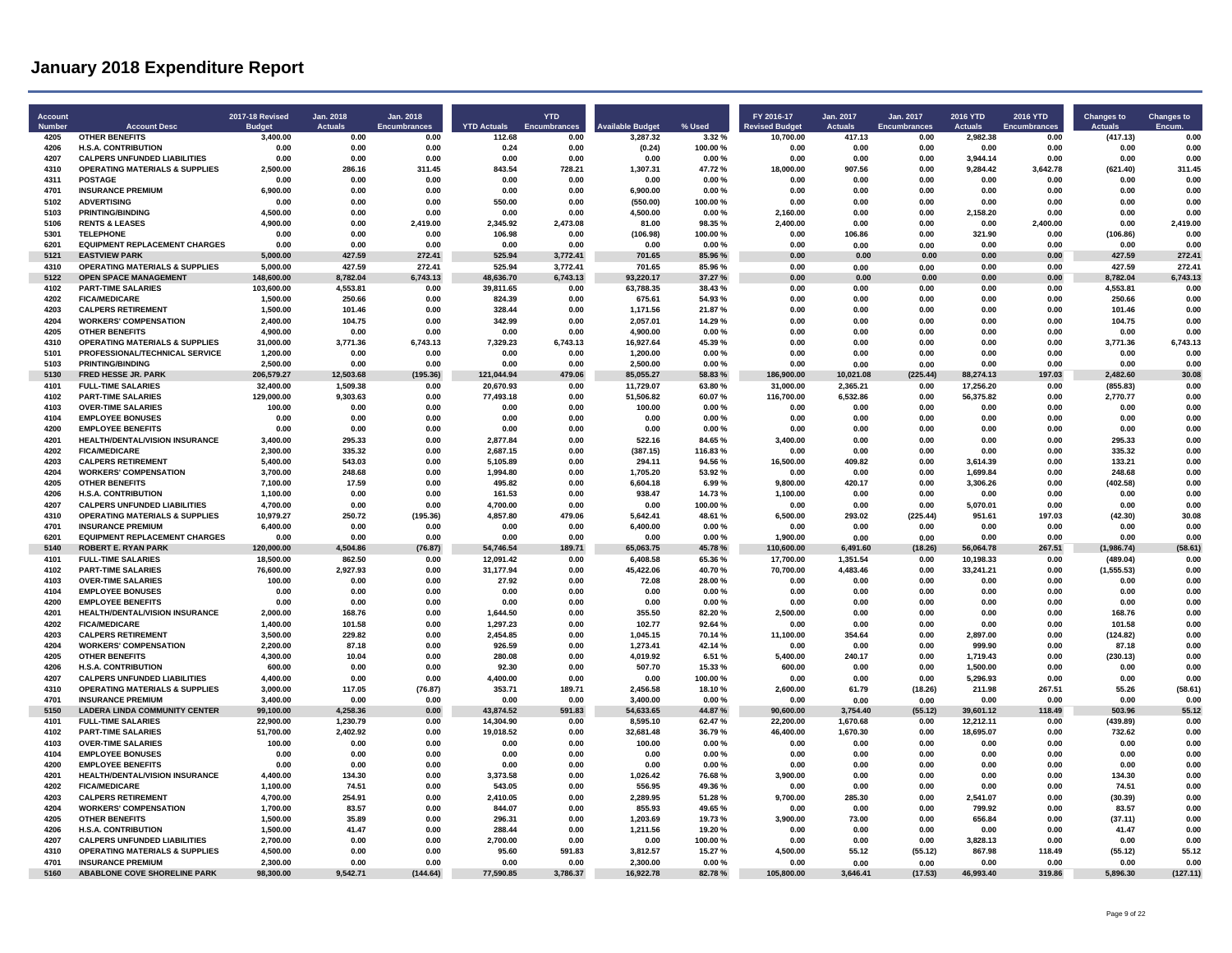| Account<br><b>Number</b> | <b>Account Desc</b>                                                    | 2017-18 Revised<br><b>Budge</b> | Jan. 2018<br><b>Actuals</b> | Jan. 2018<br><b>Encumbrances</b> | <b>YTD Actuals</b>    | <b>YTD</b><br><b>Encumbrances</b> | <b>Available Budget</b> | % Used           | FY 2016-17<br><b>Revised Budget</b> | Jan. 2017<br><b>Actuals</b> | Jan. 2017<br><b>Encumbrances</b> | <b>2016 YTD</b><br><b>Actuals</b> | <b>2016 YTD</b><br><b>Encumbrances</b> | <b>Changes to</b><br><b>Actuals</b> | <b>Changes to</b><br><b>Encum</b> |
|--------------------------|------------------------------------------------------------------------|---------------------------------|-----------------------------|----------------------------------|-----------------------|-----------------------------------|-------------------------|------------------|-------------------------------------|-----------------------------|----------------------------------|-----------------------------------|----------------------------------------|-------------------------------------|-----------------------------------|
| 4102                     | <b>PART-TIME SALARIES</b>                                              | 81,400.00                       | 7,847.31                    | 0.00                             | 65,043.01             | 0.00                              | 16.356.99               | 79.91 %          | 83,200.00                           | 3,114.48                    | 0.00                             | 40,597.87                         | 0.00                                   | 4,732.83                            | 0.00                              |
| 4103                     | <b>OVER-TIME SALARIES</b>                                              | 0.00                            | 0.00                        | 0.00                             | 0.00                  | 0.00                              | 0.00                    | 0.00%            | 0.00                                | 0.00                        | 0.00                             | 0.00                              | 0.00                                   | 0.00                                | 0.00                              |
| 4200<br>4202             | <b>EMPLOYEE BENEFITS</b><br><b>FICA/MEDICARE</b>                       | 0.00<br>1,200.00                | 0.00<br>489.32              | 0.00<br>0.00                     | 0.00                  | 0.00<br>0.00                      | 0.00                    | 0.00%<br>329.58% | 0.00<br>0.00                        | 0.00<br>0.00                | 0.00<br>0.00                     | 0.00<br>0.00                      | 0.00<br>0.00                           | 0.00<br>48932                       | 0.00<br>0.00                      |
| 4203                     | <b>CALPERS RETIREMENT</b>                                              | 2,500.00                        | 101.97                      | 0.00                             | 3,954.76<br>921.01    | 0.00                              | (2,754.76)<br>1,578.99  | 36.84 %          | 12,600.00                           | 77.75                       | 0.00                             | 891.95                            | 0.00                                   | 24.22                               | 0.00                              |
| 4204                     | <b>WORKERS' COMPENSATION</b>                                           | 1,900.00                        | 180.47                      | 0.00                             | 1,379.78              | 0.00                              | 520.22                  | 72.63%           | 0.00                                | 0.00                        | 0.00                             | 949.92                            | 0.00                                   | 180.47                              | 0.00                              |
| 4205                     | <b>OTHER BENEFITS</b>                                                  | 2,900.00                        | 0.00                        | 0.00                             | 151.17                | 0.00                              | 2,748.83                | 5.21 %           | 4,100.00                            | 170.31                      | 0.00                             | 2,368.24                          | 0.00                                   | (170.31)                            | 0.00                              |
| 4207                     | <b>CALPERS UNFUNDED LIABILITIES</b>                                    | 1,200.00                        | 0.00                        | 0.00                             | 1,200.00              | 0.00                              | 0.00                    | 100.00%          | 0.00                                | 0.00                        | 0.00                             | 506.60                            | 0.00                                   | 0.00                                | 0.00                              |
| 4310                     | <b>OPERATING MATERIALS &amp; SUPPLIES</b>                              | 5,000.00                        | 779.00                      | 0.00                             | 3,825.60              | 401.89                            | 772.51                  | 84.54 %          | 5,000.00                            | 283.87                      | (17.53)                          | 1,678.82                          | 319.86                                 | 495.13                              | 17.53                             |
| 4701                     | <b>INSURANCE PREMIUM</b>                                               | 2,200.00                        | 0.00                        | 0.00                             | 0.00                  | 0.00                              | 2,200.00                | 0.00%            | 0.00                                | 0.00                        | 0.00                             | 0.00                              | 0.00                                   | 0.00                                | 0.00                              |
| 5101<br>6201             | PROFESSIONAL/TECHNICAL SERVICE<br><b>EQUIPMENT REPLACEMENT CHARGES</b> | 0.00<br>0.00                    | 144.64<br>0.00              | (144.64)<br>0.00                 | 1,115.52<br>0.00      | 3,384.48<br>0.00                  | (4,500.00)<br>0.00      | 100.00%<br>0.00% | 0.00<br>900.00                      | 0.00<br>0.00                | 0.00<br>0.00                     | 0.00<br>0.00                      | 0.00<br>0.00                           | 144.64<br>0.00                      | (144.64)<br>0.00                  |
| 5170                     | <b>SPECIAL EVENTS &amp; PROGRAMS</b>                                   | 218,000.00                      | 10.345.70                   | 7,052.79                         | 105,561.19            | 24,401.17                         | 88,037.64               | 59.62%           | 216,700.00                          | 5.781.85                    | 217.19                           | 66,410.73                         | 8,855.43                               | 4,563.85                            | 6,835.60                          |
| 4101                     | <b>FULL-TIME SALARIES</b>                                              | 54,200.00                       | 2.989.74                    | 0.00                             | 28,205.10             | 0.00                              | 25.994.90               | 52.04%           | 52.300.00                           | 3.066.58                    | 0.00                             | 21,737.00                         | 0.00                                   | (76.84)                             | 0.00                              |
| 4102                     | <b>PART-TIME SALARIES</b>                                              | 36,800.00                       | 1.541.66                    | 0.00                             | 11,399.87             | 0.00                              | 25,400.13               | 30.98%           | 10.300.00                           | 0.00                        | 0.00                             | 3.971.57                          | 0.00                                   | 1,541.66                            | 0.00                              |
| 4103                     | <b>OVER-TIME SALARIES</b>                                              | 100.00                          | 0.00                        | 0.00                             | 136.56                | 0.00                              | (36.56)                 | 137.00%          | 100.00                              | 0.00                        | 0.00                             | 0.00                              | 0.00                                   | 0.00                                | 0.00                              |
| 4104                     | <b>EMPLOYEE BONUSES</b>                                                | 0.00                            | 0.00                        | 0.00                             | 0.00                  | 0.00                              | 0.00                    | 0.00%            | 0.00                                | 0.00                        | 0.00                             | 0.00                              | 0.00                                   | 0.00                                | 0.00                              |
| 4200                     | <b>EMPLOYEE BENEFITS</b>                                               | 0.00                            | 0.00                        | 0.00                             | 0.00                  | 0.00                              | 0.00                    | 0.00%            | 0.00                                | 0.00                        | 0.00                             | 0.00                              | 0.00                                   | 0.00                                | 0.00                              |
| 4201<br>4202             | HEALTH/DENTAL/VISION INSURANCE<br><b>FICA/MEDICARE</b>                 | 10,100.00<br>1.300.00           | 395.51<br>148.82            | 0.00<br>0.00                     | 7,749.82<br>925.23    | 0.00<br>0.00                      | 2,350.18<br>374.77      | 76.73%<br>71.15% | 8,200.00<br>0.00                    | 0.00<br>0.00                | 0.00<br>0.00                     | 191.40<br>0.00                    | 0.00<br>0.00                           | 395.51<br>148.82                    | 0.00<br>0.00                      |
| 4203                     | <b>CALPERS RETIREMENT</b>                                              | 5,900.00                        | 276.08                      | 0.00                             | 2,441.61              | 0.00                              | 3,458.39                | 41.39%           | 8,600.00                            | 258.35                      | 0.00                             | 2.035.32                          | 0.00                                   | 17.73                               | 0.00                              |
| 4204                     | <b>WORKERS' COMPENSATION</b>                                           | 2,000.00                        | 104.21                      | 0.00                             | 1,056.02              | 0.00                              | 943.98                  | 52.80%           | 0.00                                | 0.00                        | 0.00                             | 699.94                            | 0.00                                   | 104.21                              | 0.00                              |
| 4205                     | <b>OTHER BENEFITS</b>                                                  | 3.500.00                        | 94.59                       | 0.00                             | 821.27                | 0.00                              | 2.678.73                | 23.46%           | 3.700.00                            | 108.77                      | 0.00                             | 1,103.32                          | 0.00                                   | (14.18)                             | 0.00                              |
| 4206                     | <b>H.S.A. CONTRIBUTION</b>                                             | 2,900.00                        | 91.23                       | 0.00                             | 680.76                | 0.00                              | 2,219.24                | 23.48%           | 200.00                              | 0.00                        | 0.00                             | 0.00                              | 0.00                                   | 91.23                               | 0.00                              |
| 4207                     | <b>CALPERS UNFUNDED LIABILITIES</b>                                    | 5,700.00                        | 0.00                        | 0.00                             | 5.700.00              | 0.00                              | 0.00                    | 100.00%          | 0.00                                | 0.00                        | 0.00                             | 3,019.08                          | 0.00                                   | 0.00                                | 0.00                              |
| 4310                     | <b>OPERATING MATERIALS &amp; SUPPLIES</b>                              | 21,000.00                       | 4.261.46                    | 4,946.33                         | 8,728.62              | 7,064.53                          | 5,206.85                | 75.20%           | 65,000.00                           | 1.260.65                    | 0.00                             | 3,959.73                          | 3,207.43                               | 3,000.81                            | 4,946.33                          |
| 4701<br>5101             | <b>INSURANCE PREMIUM</b><br>PROFESSIONAL/TECHNICAL SERVICE             | 2,300.00<br>56,200.00           | 0.00<br>311.00              | 0.00<br>0.00                     | 0.00<br>36,647.72     | 0.00<br>13,922.39                 | 2,300.00<br>5,629.89    | 0.00%<br>89.98%  | 0.00<br>51,500.00                   | 0.00<br>587.50              | 0.00<br>0.00                     | 0.00<br>25,782.14                 | 0.00<br>3,183.04                       | 0.00<br>(276.50)                    | 0.00<br>0.00                      |
| 5102                     | <b>ADVERTISING</b>                                                     | 2,500.00                        | 0.00                        | 0.00                             | 0.00                  | 0.00                              | 2,500.00                | 0.00%            | 5,000.00                            | 0.00                        | 0.00                             | 0.00                              | 0.00                                   | 0.00                                | 0.00                              |
| 5103                     | <b>PRINTING/BINDING</b>                                                | 7.500.00                        | 131.40                      | (131.40)                         | 823.61                | 1.176.39                          | 5.500.00                | 26.67%           | 7.500.00                            | 500.00                      | (495.69)                         | 1.956.51                          | 1.547.80                               | (368.60)                            | 364.29                            |
| 5106                     | <b>RENTS &amp; LEASES</b>                                              | 6,000.00                        | 0.00                        | 2,237.86                         | 245.00                | 2.237.86                          | 3.517.14                | 41.38%           | 4.300.00                            | 0.00                        | 712.88                           | 1,954.72                          | 917.16                                 | 0.00                                | 1.524.98                          |
| 5171                     | <b>CITY RUN SPORTS &amp; ACTIVITIES</b>                                | 18,700.00                       | 0.00                        | 0.00                             | 657.76                | 0.00                              | 18,042.24               | 3.52%            | 0.00                                | 0.00                        | 0.00                             | 0.00                              | 0.00                                   | 0.00                                | 0.00                              |
| 4102                     | <b>PART-TIME SALARIES</b>                                              | 6,100.00                        | 0.00                        | 0.00                             | 645.23                | 0.00                              | 5,454.77                | 10.57%           | 0.00                                | 0.00                        | 0.00                             | 0.00                              | 0.00                                   | 0.00                                | 0.00                              |
| 4202<br>4203             | <b>FICA/MEDICARE</b>                                                   | 100.00<br>0.00                  | 0.00<br>0.00                | 0.00<br>0.00                     | 1.67                  | 0.00<br>0.00                      | 98.33                   | 2.00%            | 0.00<br>0.00                        | 0.00<br>0.00                | 0.00<br>0.00                     | 0.00<br>0.00                      | 0.00<br>0.00                           | 0.00<br>0.00                        | 0.00<br>0.00                      |
| 4204                     | <b>CALPERS RETIREMENT</b><br><b>WORKERS' COMPENSATION</b>              | 100.00                          | 0.00                        | 0.00                             | 8.03<br>2.83          | 0.00                              | (8.03)<br>97.17         | 100.00%<br>3.00% | 0.00                                | 0.00                        | 0.00                             | 0.00                              | 0.00                                   | 0.00                                | 0.00                              |
| 4205                     | <b>OTHER BENEFITS</b>                                                  | 400.00                          | 0.00                        | 0.00                             | 0.00                  | 0.00                              | 400.00                  | 0.00%            | 0.00                                | 0.00                        | 0.00                             | 0.00                              | 0.00                                   | 0.00                                | 0.00                              |
| 4310                     | <b>OPERATING MATERIALS &amp; SUPPLIES</b>                              | 10,000.00                       | 0.00                        | 0.00                             | 0.00                  | 0.00                              | 10,000.00               | 0.00%            | 0.00                                | 0.00                        | 0.00                             | 0.00                              | 0.00                                   | 0.00                                | 0.00                              |
| 5103                     | <b>PRINTING/BINDING</b>                                                | 2.000.00                        | 0.00                        | 0.00                             | 0.00                  | 0.00                              | 2,000.00                | 0.00%            | 0.00                                | 0.00                        | 0.00                             | 0.00                              | 0.00                                   | 0.00                                | 0.00                              |
| 5172                     | <b>VOLUNTEER PROGRAM</b>                                               | 0.00                            | 0.00                        | 0.00                             | 0.00                  | 0.00                              | 0.00                    | 0.00%            | 0.00                                | 0.00                        | 0.00                             | 0.00                              | 0.00                                   | 0.00                                | 0.00                              |
| 4310                     | <b>OPERATING MATERIALS &amp; SUPPLIES</b>                              | 0.00                            | 0.00                        | 0.00                             | 0.00                  | 0.00                              | 0.00                    | 0.00%            | 0.00                                | 0.00                        | 0.00                             | 0.00                              | 0.00                                   | 0.00                                | 0.00                              |
| 5180                     | POINT VICENTE INTER, CENTER                                            | 425.300.00                      | 35.031.04                   | (301.95)                         | 262.734.69            | 6.145.57                          | 156,419.74              | 63.22%           | 413.250.00                          | 28.299.49                   | (3.370.46)                       | 236.659.25                        | 21.259.56                              | 6.731.55                            | 3.068.51                          |
| 0140<br>4101             | <b>INVENTORY - HELD FOR RESALE</b><br><b>FULL-TIME SALARIES</b>        | 0.00<br>77,900.00               | 0.00<br>7,944.83            | 0.00<br>0.00                     | 0.00<br>75,577.26     | 0.00<br>0.00                      | 0.00<br>2,322.74        | 0.00%<br>97.02%  | 0.00<br>130,100.00                  | 0.00<br>10.607.08           | 0.00<br>0.00                     | 0.00<br>61.600.62                 | 0.00<br>0.00                           | 0.00<br>(2,662.25)                  | 0.00<br>0.00                      |
| 4102                     | <b>PART-TIME SALARIES</b>                                              | 192,800.00                      | 13,043.22                   | 0.00                             | 98,830.50             | 0.00                              | 93,969.50               | 51.26%           | 128,800.00                          | 11,731.88                   | 0.00                             | 96,911.44                         | 0.00                                   | 1,311.34                            | 0.00                              |
| 4103                     | <b>OVER-TIME SALARIES</b>                                              | 0.00                            | 0.00                        | 0.00                             | 497.47                | 0.00                              | (497.47)                | 100.00%          | 0.00                                | 0.00                        | 0.00                             | 0.00                              | 0.00                                   | 0.00                                | 0.00                              |
| 4104                     | <b>EMPLOYEE BONUSES</b>                                                | 0.00                            | 0.00                        | 0.00                             | 0.00                  | 0.00                              | 0.00                    | 0.00%            | 0.00                                | 0.00                        | 0.00                             | 0.00                              | 0.00                                   | 0.00                                | 0.00                              |
| 4200                     | <b>EMPLOYEE BENEFITS</b>                                               | 0.00                            | 0.00                        | 0.00                             | 0.00                  | 0.00                              | 0.00                    | 0.00%            | 2.950.00                            | 0.00                        | 0.00                             | 0.00                              | 0.00                                   | 0.00                                | 0.00                              |
| 4201                     | HEALTH/DENTAL/VISION INSURANCE                                         | 11,700.00                       | 1,131.77                    | 0.00                             | 9,139.98              | 0.00                              | 2,560.02                | 78.12%           | 11,200.00                           | 0.00                        | 0.00                             | 0.00                              | 0.00                                   | 1,131.77                            | 0.00                              |
| 4202<br>4203             | <b>FICA/MEDICARE</b><br><b>CALPERS RETIREMENT</b>                      | 3.900.00<br>16,400.00           | 485.19<br>1,566.86          | 0.00<br>0.00                     | 3,528.24<br>12,989.10 | 0.00<br>0.00                      | 371.76<br>3,410.90      | 90.46%<br>79.20% | 0.00<br>36,500.00                   | 0.00<br>1,590.80            | 0.00<br>0.00                     | 0.00<br>12,174.23                 | 0.00<br>0.00                           | 485.19<br>(23.94)                   | 0.00<br>0.00                      |
| 4204                     | <b>WORKERS' COMPENSATION</b>                                           | 6.200.00                        | 482.76                      | 0.00                             | 3.654.87              | 0.00                              | 2.545.13                | 58.95%           | 0.00                                | 0.00                        | 0.00                             | 2.649.76                          | 0.00                                   | 482.76                              | 0.00                              |
| 4205                     | <b>OTHER BENEFITS</b>                                                  | 6,900.00                        | 284.03                      | 0.00                             | 2.026.63              | 0.00                              | 4,873.37                | 29.38%           | 13.400.00                           | 655.99                      | 0.00                             | 4.423.46                          | 0.00                                   | (371.96)                            | 0.00                              |
| 4206                     | <b>H.S.A. CONTRIBUTION</b>                                             | 0.00                            | 165.86                      | 0.00                             | 1,730.82              | 0.00                              | (1,730.82)              | 100.00%          | 0.00                                | 115.38                      | 0.00                             | 865.38                            | 0.00                                   | 50.48                               | 0.00                              |
| 4207                     | <b>CALPERS UNFUNDED LIABILITIES</b>                                    | 10,600.00                       | 0.00                        | 0.00                             | 10,600.00             | 0.00                              | 0.00                    | 100.00%          | 0.00                                | 0.00                        | 0.00                             | 16.032.15                         | 0.00                                   | 0.00                                | 0.00                              |
| 4310                     | <b>OPERATING MATERIALS &amp; SUPPLIES</b>                              | 31,500.00                       | 1,198.04                    | (301.95)                         | 7,562.56              | 5.554.23                          | 18,383.21               | 41.64%           | 81,500.00                           | 3.598.36                    | (3,370.46)                       | 41.165.36                         | 20.690.64                              | (2,400.32)                          | 3,068.51                          |
| 4311<br>4312             | <b>POSTAGE</b><br><b>INVENTORY</b>                                     | 0.00<br>58.000.00               | 0.00<br>8.663.96            | 0.00<br>0.00                     | 0.00                  | 0.00<br>0.00                      | 0.00<br>21.971.42       | 0.00%<br>62.12%  | 0.00<br>0.00                        | 0.00<br>0.00                | 0.00<br>0.00                     | 0.00<br>0.00                      | 0.00<br>0.00                           | 0.00<br>8.663.96                    | 0.00<br>0.00                      |
| 4601                     | <b>DUES &amp; MEMBERSHIPS</b>                                          | 0.00                            | 0.00                        | 0.00                             | 36,028.58<br>0.00     | 0.00                              | 0.00                    | 0.00%            | 0.00                                | 0.00                        | 0.00                             | 540.00                            | 0.00                                   | 0.00                                | 0.00                              |
| 4701                     | <b>INSURANCE PREMIUM</b>                                               | 8,100.00                        | 0.00                        | 0.00                             | 0.00                  | 0.00                              | 8,100.00                | 0.00%            | 0.00                                | 0.00                        | 0.00                             | 0.00                              | 0.00                                   | 0.00                                | 0.00                              |
| 5101                     | PROFESSIONAL/TECHNICAL SERVICE                                         | 0.00                            | 0.00                        | 0.00                             | 0.00                  | 0.00                              | 0.00                    | 0.00%            | 0.00                                | 0.00                        | 0.00                             | 0.00                              | 0.00                                   | 0.00                                | 0.00                              |
| 5102                     | <b>ADVERTISING</b>                                                     | 0.00                            | 0.00                        | 0.00                             | 0.00                  | 0.00                              | 0.00                    | 0.00%            | 0.00                                | 0.00                        | 0.00                             | 0.00                              | 0.00                                   | 0.00                                | 0.00                              |
| 5103                     | <b>PRINTING/BINDING</b>                                                | 0.00                            | 0.00                        | 0.00                             | 208.66                | 591.34                            | (800.00)                | 100.00%          | 0.00                                | 0.00                        | 0.00                             | 231.08                            | 568.92                                 | 0.00                                | 0.00                              |
| 5106                     | <b>RENTS &amp; LEASES</b>                                              | 500.00                          | 0.00                        | 0.00                             | 0.00                  | 0.00                              | 500.00                  | 0.00%            | 500.00                              | 0.00                        | 0.00                             | 0.00                              | 0.00                                   | 0.00                                | 0.00                              |
| 6001                     | <b>MEETINGS &amp; CONFERENCES</b>                                      | 500.00                          | 0.00                        | 0.00                             | 131.94                | 0.00                              | 368.06                  | 26.40%           | 500.00                              | 0.00                        | 0.00                             | 0.00                              | 0.00                                   | 0.00                                | 0.00                              |
| 6002<br>6101             | TRAVEL/MILEAGE REIMBURSEMENT<br><b>TRAINING</b>                        | 300.00<br>0.00                  | 64.52<br>0.00               | 0.00<br>0.00                     | 228.08<br>0.00        | 0.00<br>0.00                      | 71.92<br>0.00           | 76.00%<br>0.00%  | 300.00<br>0.00                      | 0.00<br>0.00                | 0.00<br>0.00                     | 65.77<br>0.00                     | 0.00<br>0.00                           | 64.52<br>0.00                       | 0.00<br>0.00                      |
| 6102                     | PUBLICATIONS/JOURNALS                                                  | 0.00                            | 0.00                        | 0.00                             | 0.00                  | 0.00                              | 0.00                    | 0.00%            | 0.00                                | 0.00                        | 0.00                             | 0.00                              | 0.00                                   | 0.00                                | 0.00                              |
| 6201                     | <b>EQUIPMENT REPLACEMENT CHARGES</b>                                   | 0.00                            | 0.00                        | 0.00                             | 0.00                  | 0.00                              | 0.00                    | 0.00%            | 7.500.00                            | 0.00                        | 0.00                             | 0.00                              | 0.00                                   | 0.00                                | 0.00                              |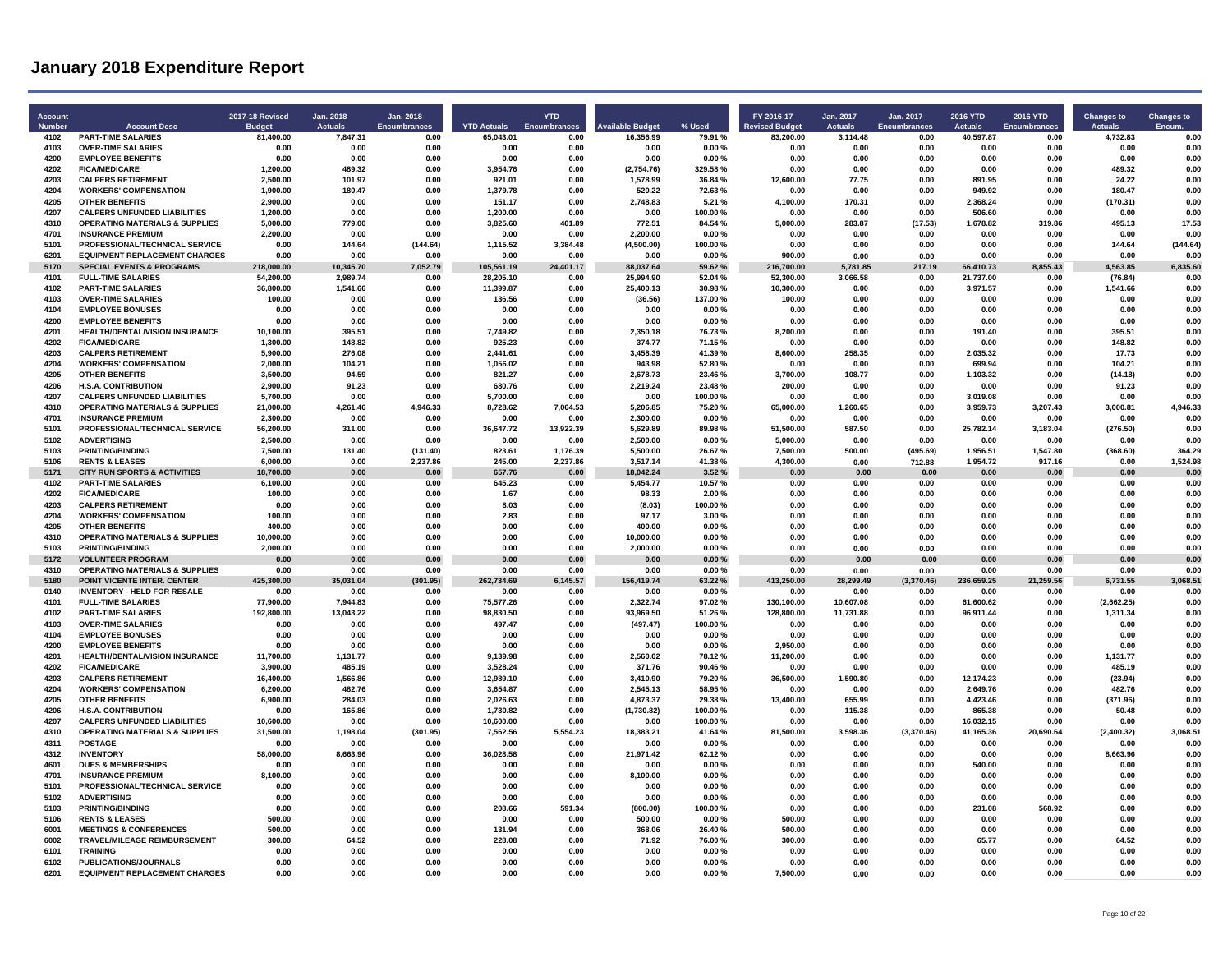| <b>Account</b><br>Number | <b>Account Desc</b>                                               | 2017-18 Revised<br><b>Budget</b> | Jan. 2018<br><b>Actuals</b> | Jan. 2018<br><b>Encumbrances</b> | <b>YTD Actuals</b>   | <b>YTD</b><br><b>Encumbrances</b> | <b>Available Budget</b> | % Used             | FY 2016-17<br><b>Revised Budget</b> | Jan. 2017<br><b>Actuals</b> | Jan. 2017<br><b>Encumbrances</b> | 2016 YTD<br><b>Actuals</b> | 2016 YTD<br>Encumbrances | <b>Changes to</b><br><b>Actuals</b> | <b>Changes to</b><br>Encum. |
|--------------------------|-------------------------------------------------------------------|----------------------------------|-----------------------------|----------------------------------|----------------------|-----------------------------------|-------------------------|--------------------|-------------------------------------|-----------------------------|----------------------------------|----------------------------|--------------------------|-------------------------------------|-----------------------------|
| 5190                     | <b>REACH</b>                                                      | 66.700.00                        | 2.955.18                    | 0.00                             | 29.068.92            | 0.00                              | 37.631.08               | 43.58%             | 41.300.00                           | 1.763.51                    | 0.00                             | 23.535.14                  | 0.00                     | 1,191.67                            | 0.00                        |
| 4101                     | <b>FULL-TIME SALARIES</b>                                         | 0.00                             | 0.00                        | 0.00                             | 0.00                 | 0.00                              | 0.00                    | 0.00%              | 0.00                                | 0.00                        | 0.00                             | 0.00                       | 0.00                     | 0.00                                | 0.00                        |
| 4102                     | <b>PART-TIME SALARIES</b>                                         | 43,900.00                        | 1,904.51                    | 0.00                             | 20,232.13            | 0.00                              | 23,667.87               | 46.09%             | 25,900.00                           | 1.189.49                    | 0.00                             | 14,604.52                  | 0.00                     | 715.02                              | 0.00                        |
| 4103                     | <b>OVER-TIME SALARIES</b>                                         | 0.00<br>0.00                     | 0.00<br>0.00                | 0.00<br>0.00                     | 0.00<br>0.00         | 0.00<br>0.00                      | 0.00<br>0.00            | 0.00%<br>0.00%     | 0.00<br>0.00                        | 0.00<br>0.00                | 0.00<br>0.00                     | 0.00<br>0.00               | 0.00<br>0.00             | 0.00                                | 0.00                        |
| 4200<br>4202             | <b>EMPLOYEE BENEFITS</b><br><b>FICA/MEDICARE</b>                  | 600.00                           | 90.79                       | 0.00                             | 956.29               | 0.00                              | (356.29)                | 159.33%            | 0.00                                | 0.00                        | 0.00                             | 0.00                       | 0.00                     | 0.00<br>90.79                       | 0.00<br>0.00                |
| 4203                     | <b>CALPERS RETIREMENT</b>                                         | 2.400.00                         | 70.90                       | 0.00                             | 734.84               | 0.00                              | 1.665.16                | 30.63%             | 3.800.00                            | 96.74                       | 0.00                             | 1.194.09                   | 0.00                     | (25.84)                             | 0.00                        |
| 4204                     | <b>WORKERS' COMPENSATION</b>                                      | 1.000.00                         | 43.80                       | 0.00                             | 488.79               | 0.00                              | 511.21                  | 48.90%             | 0.00                                | 0.00                        | 0.00                             | 299.98                     | 0.00                     | 43.80                               | 0.00                        |
| 4205                     | <b>OTHER BENEFITS</b>                                             | 1.300.00                         | 0.00                        | 0.00                             | 7.47                 | 0.00                              | 1,292.53                | 0.54%              | 1,300.00                            | 30.53                       | 0.00                             | 378.21                     | 0.00                     | (30.53)                             | 0.00                        |
| 4207                     | <b>CALPERS UNFUNDED LIABILITIES</b>                               | 3,000.00                         | 0.00                        | 0.00                             | 3.000.00             | 0.00                              | 0.00                    | 100.00%            | 0.00                                | 0.00                        | 0.00                             | 2.933.46                   | 0.00                     | 0.00                                | 0.00                        |
| 4310                     | <b>OPERATING MATERIALS &amp; SUPPLIES</b>                         | 13.500.00                        | 845.18                      | 0.00                             | 3.649.40             | 0.00                              | 9.850.60                | 27.03%             | 10.000.00                           | 280.38                      | 0.00                             | 3.865.36                   | 0.00                     | 564.80                              | 0.00                        |
| 4311                     | POSTAGE                                                           | 0.00                             | 0.00                        | 0.00                             | 0.00                 | 0.00                              | 0.00                    | 0.00%              | 0.00                                | 0.00                        | 0.00                             | 0.00                       | 0.00                     | 0.00                                | 0.00                        |
| 4601                     | <b>DUES &amp; MEMBERSHIPS</b>                                     | 0.00                             | 0.00                        | 0.00                             | 0.00                 | 0.00                              | 0.00                    | 0.00%              | 0.00                                | 0.00                        | 0.00                             | 0.00                       | 0.00                     | 0.00                                | 0.00                        |
| 4701                     | <b>INSURANCE PREMIUM</b>                                          | 700.00                           | 0.00                        | 0.00                             | 0.00                 | 0.00                              | 700.00                  | 0.00%              | 0.00                                | 0.00                        | 0.00                             | 0.00                       | 0.00                     | 0.00                                | 0.00                        |
| 5102                     | <b>ADVERTISING</b>                                                | 0.00                             | 0.00                        | 0.00                             | 0.00                 | 0.00                              | 0.00                    | 0.00%              | 0.00                                | 0.00                        | 0.00                             | 0.00                       | 0.00                     | 0.00                                | 0.00                        |
| 5103                     | <b>PRINTING/BINDING</b>                                           | 0.00                             | 0.00                        | 0.00                             | 0.00                 | 0.00                              | 0.00                    | 0.00%              | 0.00                                | 0.00                        | 0.00                             | 0.00                       | 0.00                     | 0.00                                | 0.00                        |
| 5106                     | <b>RENTS &amp; LEASES</b>                                         | 0.00                             | 0.00                        | 0.00                             | 0.00                 | 0.00                              | 0.00                    | 0.00%              | 0.00                                | 0.00                        | 0.00                             | 0.00                       | 0.00                     | 0.00                                | 0.00                        |
| 6001<br>6002             | <b>MEETINGS &amp; CONFERENCES</b><br>TRAVEL/MILEAGE REIMBURSEMENT | 0.00<br>300.00                   | 0.00<br>0.00                | 0.00<br>0.00                     | 0.00<br>0.00         | 0.00<br>0.00                      | 0.00<br>300.00          | 0.00%<br>0.00%     | 0.00<br>300.00                      | 0.00<br>166.37              | 0.00<br>0.00                     | 0.00<br>259.52             | 0.00<br>0.00             | 0.00<br>(166.37)                    | 0.00<br>0.00                |
| 6101                     | <b>TRAINING</b>                                                   | 0.00                             | 0.00                        | 0.00                             | 0.00                 | 0.00                              | 0.00                    | 0.00%              | 0.00                                | 0.00                        | 0.00                             | 0.00                       | 0.00                     | 0.00                                | 0.00                        |
| 6102                     | PUBLICATIONS/JOURNALS                                             | 0.00                             | 0.00                        | 0.00                             | 0.00                 | 0.00                              | 0.00                    | 0.00%              | 0.00                                | 0.00                        | 0.00                             | 0.00                       | 0.00                     | 0.00                                | 0.00                        |
| 6201                     | <b>EQUIPMENT REPLACEMENT CHARGES</b>                              | 0.00                             | 0.00                        | 0.00                             | 0.00                 | 0.00                              | 0.00                    | 0.00%              | 0.00                                | 0.00                        | 0.00                             | 0.00                       | 0.00                     | 0.00                                | 0.00                        |
| 5210                     | <b>SUPPORT SERVICES</b>                                           | 26.000.00                        | 1.192.51                    | 0.00                             | 32.771.51            | 0.00                              | (6,771.51)              | 126.05%            | 79.200.00                           | 4.200.76                    | 0.00                             | 39.101.40                  | 0.00                     | (3.008.25)                          | 0.00                        |
| 4101                     | <b>FULL-TIME SALARIES</b>                                         | 15.600.00                        | 805.14                      | 0.00                             | 9.351.37             | 0.00                              | 6,248.63                | 59.94 %            | 14,900.00                           | 1.128.94                    | 0.00                             | 8.238.77                   | 0.00                     | (323.80)                            | 0.00                        |
| 4102                     | <b>PART-TIME SALARIES</b>                                         | 0.00                             | 72.02                       | 0.00                             | 11,646.47            | 0.00                              | (11, 646.47)            | 100.00%            | 49,400.00                           | 2.152.10                    | 0.00                             | 20,833.86                  | 0.00                     | (2,080.08)                          | 0.00                        |
| 4103                     | <b>OVER-TIME SALARIES</b>                                         | 0.00                             | 0.00                        | 0.00                             | 0.00                 | 0.00                              | 0.00                    | 0.00%              | 0.00                                | 0.00                        | 0.00                             | 0.00                       | 0.00                     | 0.00                                | 0.00                        |
| 4104                     | <b>EMPLOYEE BONUSES</b>                                           | 0.00                             | 0.00                        | 0.00                             | 0.00                 | 0.00                              | 0.00                    | 0.00%              | 0.00                                | 0.00                        | 0.00                             | 0.00                       | 0.00                     | 0.00                                | 0.00                        |
| 4200                     | <b>EMPLOYEE BENEFITS</b>                                          | 0.00                             | 0.00                        | 0.00                             | 0.00                 | 0.00                              | 0.00                    | 0.00%              | 0.00                                | 0.00                        | 0.00                             | 0.00                       | 0.00                     | 0.00                                | 0.00                        |
| 4201                     | <b>HEALTH/DENTAL/VISION INSURANCE</b>                             | 3.100.00                         | 146.46                      | 0.00                             | 2.629.48             | 0.00                              | 470.52                  | 84.81%             | 2.400.00                            | 0.00                        | 0.00                             | 191.40                     | 0.00                     | 146.46                              | 0.00                        |
| 4202                     | <b>FICA/MEDICARE</b>                                              | 200.00                           | 16.00                       | 0.00                             | 567.51               | 0.00                              | (367.51)                | 284.00%            | 0.00                                | 0.00                        | 0.00                             | 0.00                       | 0.00                     | 16.00                               | 0.00                        |
| 4203                     | <b>CALPERS RETIREMENT</b>                                         | 1,300.00                         | 62.82                       | 0.00                             | 1.342.47             | 0.00                              | (42.47)                 | 103.23%            | 8,000.00                            | 220.10                      | 0.00                             | 1.871.80                   | 0.00                     | (157.28)                            | 0.00                        |
| 4204                     | <b>WORKERS' COMPENSATION</b>                                      | 300.00                           | 20.16                       | 0.00                             | 434.91               | 0.00                              | (134.91)                | 145.00%            | 0.00                                | 0.00                        | 0.00                             | 799.92                     | 0.00                     | 20.16                               | 0.00                        |
| 4205                     | <b>OTHER BENEFITS</b>                                             | 600.00                           | 28.44                       | 0.00                             | 287.95               | 0.00                              | 312.05                  | 48.00%             | 4,300.00                            | 122.72                      | 0.00                             | 1.179.63                   | 0.00                     | (94.28)                             | 0.00                        |
| 4206<br>4207             | <b>H.S.A. CONTRIBUTION</b><br><b>CALPERS UNFUNDED LIABILITIES</b> | 1,100.00<br>1.100.00             | 41.47<br>0.00               | 0.00<br>0.00                     | 5,411.35<br>1.100.00 | 0.00<br>0.00                      | (4, 311.35)<br>0.00     | 491.91%<br>100.00% | 200.00<br>0.00                      | 576.90<br>0.00              | 0.00<br>0.00                     | 2,076.84<br>3.909.18       | 0.00<br>0.00             | (535.43)<br>0.00                    | 0.00<br>0.00                |
| 4701                     | <b>INSURANCE PREMIUM</b>                                          | 2,700.00                         | 0.00                        | 0.00                             | 0.00                 | 0.00                              | 2,700.00                | 0.00%              | 0.00                                | 0.00                        | 0.00                             | 0.00                       | 0.00                     | 0.00                                | 0.00                        |
| 6110                     | <b>SHERIFF CONTRACT</b>                                           | 6,135,200.00                     | 558,510.81                  | (558, 510.81)                    | 3,359,916.45         | 2,775,283.55                      | 0.00                    | 100.00%            | 5,369,200.00                        | 1,294.65                    | (1, 294.65)                      | 1,836,725.60               | 2,847,874.40             | 557,216.16                          | (557, 216.16)               |
| 5101                     | PROFESSIONAL/TECHNICAL SERVICE                                    | 6,135,200.00                     | 558,510.81                  | (558, 510.81)                    | 3,359,916.45         | 2,775,283.55                      | 0.00                    | 100.00%            | 5,369,200.00                        | 1,294.65                    | (1, 294.65)                      | 1.836.725.60               | 2,847,874.40             | 557,216.16                          | (557, 216.16)               |
| 6120                     | <b>SPECIAL PROGRAMS</b>                                           | 1,867,423.68                     | 28,610.34                   | (31, 514.50)                     | 254,097.70           | 696,692.88                        | 916,633.10              | 50.91 %            | 1,356,230.00                        | 2,392.59                    | (1, 286.24)                      | 435,208.59                 | 673,613.04               | 26,217.75                           | (30, 228.26)                |
| 4101                     | <b>FULL-TIME SALARIES</b>                                         | 64.500.00                        | (4,515.12)                  | 0.00                             | 36.087.77            | 0.00                              | 28.412.23               | 55.95 %            | 71.700.00                           | 0.00                        | 0.00                             | 0.00                       | 0.00                     | (4, 515.12)                         | 0.00                        |
| 4102                     | <b>PART-TIME SALARIES</b>                                         | 0.00                             | 0.00                        | 0.00                             | 0.00                 | 0.00                              | 0.00                    | 0.00%              | 0.00                                | 0.00                        | 0.00                             | 0.00                       | 0.00                     | 0.00                                | 0.00                        |
| 4103                     | <b>OVER-TIME SALARIES</b>                                         | 0.00                             | 0.00                        | 0.00                             | 361.46               | 0.00                              | (361.46)                | 100.00%            | 0.00                                | 0.00                        | 0.00                             | 0.00                       | 0.00                     | 0.00                                | 0.00                        |
| 4200                     | <b>EMPLOYEE BENEFITS</b>                                          | 0.00                             | 0.00                        | 0.00                             | 0.00                 | 0.00                              | 0.00                    | 0.00%              | 0.00                                | 0.00                        | 0.00                             | 0.00                       | 0.00                     | 0.00                                | 0.00                        |
| 4201                     | HEALTH/DENTAL/VISION INSURANCE                                    | 400.00                           | 618.92                      | 0.00                             | 5,750.54             | 0.00                              | (5, 350.54)             | 1437.75%           | 9.200.00                            | 0.00                        | 0.00                             | 0.00                       | 0.00                     | 618.92                              | 0.00                        |
| 4202                     | <b>FICA/MEDICARE</b>                                              | 900.00                           | 46.80                       | 0.00                             | 480.07               | 0.00                              | 419.93                  | 53.33 %            | 0.00                                | 0.00                        | 0.00                             | 0.00                       | 0.00                     | 46.80                               | 0.00                        |
| 4203                     | <b>CALPERS RETIREMENT</b>                                         | 4.200.00                         | 226.31                      | 0.00                             | 2,357.61             | 0.00                              | 1.842.39                | 56.14%             | 5.200.00                            | 0.00                        | 0.00                             | 0.00                       | 0.00                     | 226.31                              | 0.00                        |
| 4204                     | <b>WORKERS' COMPENSATION</b>                                      | 1,400.00                         | 79.67                       | 0.00                             | 942.81               | 0.00                              | 457.19                  | 67.36%             | 0.00                                | 0.00                        | 0.00                             | 849.92                     | 0.00                     | 79.67                               | 0.00<br>0.00                |
| 4205<br>4206             | <b>OTHER BENEFITS</b><br><b>H.S.A. CONTRIBUTION</b>               | 3,100.00<br>0.00                 | 160.84<br>165.86            | 0.00<br>0.00                     | 1,093.62<br>230.76   | 0.00<br>0.00                      | 2,006.38<br>(230.76)    | 35.29 %<br>100.00% | 3,200.00<br>3,000.00                | 0.00<br>0.00                | 0.00<br>0.00                     | 0.00<br>0.00               | 0.00<br>0.00             | 160.84<br>165.86                    | 0.00                        |
| 4310                     | <b>OPERATING MATERIALS &amp; SUPPLIES</b>                         | 221,957.00                       | 0.00                        | 0.00                             | 88,553.62            | 85,036.03                         | 48,367.35               | 78.21 %            | 695,930.00                          | 0.00                        | 0.00                             | 300,040.09                 | 228,506.72               | 0.00                                | 0.00                        |
| 4311                     | <b>POSTAGE</b>                                                    | 0.00                             | 0.00                        | 0.00                             | 0.00                 | 0.00                              | 0.00                    | 0.00%              | 0.00                                | 0.00                        | 0.00                             | 0.00                       | 0.00                     | 0.00                                | 0.00                        |
| 4601                     | <b>DUES &amp; MEMBERSHIPS</b>                                     | 0.00                             | 0.00                        | 0.00                             | 0.00                 | 0.00                              | 0.00                    | 0.00%              | 0.00                                | 0.00                        | 0.00                             | 0.00                       | 0.00                     | 0.00                                | 0.00                        |
| 4701                     | <b>INSURANCE PREMIUM</b>                                          | 1,500.00                         | 0.00                        | 0.00                             | 0.00                 | 0.00                              | 1,500.00                | 0.00%              | 0.00                                | 0.00                        | 0.00                             | 0.00                       | 0.00                     | 0.00                                | 0.00                        |
| 4901                     | <b>MISC. EXPENSES</b>                                             | 691,500.00                       | 0.00                        | 0.00                             | 0.00                 | 491,500.00                        | 200,000.00              | 71.08%             | 0.00                                | 0.00                        | 0.00                             | 0.00                       | 0.00                     | 0.00                                | 0.00                        |
| 5101                     | PROFESSIONAL/TECHNICAL SERVICE                                    | 50,266.68                        | 0.00                        | (120.76)                         | 9,170.89             | 6,589.85                          | 34,505.94               | 31.35 %            | 35,800.00                           | 1,286.24                    | (1, 286.24)                      | 4,370.54                   | 41,744.18                | (1, 286.24)                         | 1,165.48                    |
| 5102                     | <b>ADVERTISING</b>                                                | 0.00                             | 0.00                        | 0.00                             | 0.00                 | 0.00                              | 0.00                    | 0.00%              | 0.00                                | 0.00                        | 0.00                             | 0.00                       | 0.00                     | 0.00                                | 0.00                        |
| 5103                     | <b>PRINTING/RINDING</b>                                           | 4,000.00                         | 0.00                        | 0 <sub>0</sub>                   | 0.00                 | 0.00                              | 4.000.00                | 0.00 %             | 4.000.00                            | 0.00                        | 0.00                             | 0.00                       | 0.00                     | 0.00                                | 0.00                        |
| 5111                     | <b>PUBLIC SAFETY - TRAFFIC</b>                                    | 16,000.00                        | 0.00                        | 0.00                             | 0.00                 | 0.00                              | 16,000.00               | 0.00%              | 16.000.00                           | 0.00                        | 0.00                             | 0.00                       | 16,000.00                | 0.00                                | 0.00                        |
| 5112                     | <b>PUBLIC SAFETY - COASTAL</b>                                    | 39,000.00                        | 0.00                        | 0.00                             | 960.20               | 38,039.80                         | 0.00                    | 100.00%            | 39,000.00                           | 0.00                        | 0.00                             | 9,572.57                   | 29,427.43                | 0.00                                | 0.00                        |
| 5113                     | <b>PUBLIC SAFETY- WESTERN</b>                                     | 8,000.00                         | 1,697.63                    | (1,697.63)                       | 3,566.82             | 4,433.18                          | 0.00                    | 100.00%            | 8.000.00                            | 0.00                        | 0.00                             | 36.75                      | 7,963.25                 | 1,697.63                            | (1,697.63)                  |
| 5114<br>5115             | <b>PUBLIC SAFETY - SUMMER</b><br>PUBLIC SAFETY - SUPPLEMENTAL     | 10,000.00<br>53,000.00           | 0.00<br>29,696.11           | 0.00                             | 0.00<br>42,009.30    | 0.00<br>10,990.70                 | 10,000.00               | 0.00%<br>100.00%   | 10,000.00<br>15,000.00              | 0.00                        | 0.00<br>0.00                     | 45.94<br>3,563.41          | 9,954.06<br>11,436.59    | 0.00<br>29,696.11                   | 0.00<br>(29, 696.11)        |
| 5116                     | <b>PUBLIC SAFETY - PRESERVE</b>                                   | 567,000.00                       | 0.00                        | (29, 696.11)<br>0.00             | 0.00                 | 0.00                              | 0.00<br>567.000.00      | 0.00%              | 440.200.00                          | 0.00<br>0.00                | 0.00                             | 112.483.75                 | 327,716.25               | 0.00                                | 0.00                        |
| 5201                     | <b>REPAIR &amp; MAINTENANCE SERVICES</b>                          | 0.00                             | 0.00                        | 0.00                             | 0.00                 | 0.00                              | 0.00                    | 0.00%              | 0.00                                | 0.00                        | 0.00                             | 135.44                     | 864.56                   | 0.00                                | 0.00                        |
| 5301                     | <b>TELEPHONE</b>                                                  | 10,000.00                        | 433.32                      | 0.00                             | 2.285.55             | 0.00                              | 7,714.45                | 22.86%             | 0.00                                | 1,106.35                    | 0.00                             | 4,110.18                   | 0.00                     | (673.03)                            | 0.00                        |
| 6001                     | <b>MEETINGS &amp; CONFERENCES</b>                                 | 0.00                             | 0.00                        | 0.00                             | 0.00                 | 0.00                              | 0.00                    | 0.00%              | 0.00                                | 0.00                        | 0.00                             | 0.00                       | 0.00                     | 0.00                                | 0.00                        |
| 6002                     | TRAVEL/MILEAGE REIMBURSEMENT                                      | 0.00                             | 0.00                        | 0.00                             | 0.00                 | 0.00                              | 0.00                    | 0.00%              | 0.00                                | 0.00                        | 0.00                             | 0.00                       | 0.00                     | 0.00                                | 0.00                        |
| 6101                     | <b>TRAINING</b>                                                   | 0.00                             | 0.00                        | 0.00                             | 0.00                 | 0.00                              | 0.00                    | 0.00 %             | 0.00                                | 0.00                        | 0.00                             | 0.00                       | 0.00                     | 0.00                                | 0.00                        |
| 6102                     | <b>PUBLICATIONS/JOURNALS</b>                                      | 0.00                             | 0.00                        | 0.00                             | 0.00                 | 0.00                              | 0.00                    | 0.00 %             | 0.00                                | 0.00                        | 0.00                             | 0.00                       | 0.00                     | 0.00                                | 0.00                        |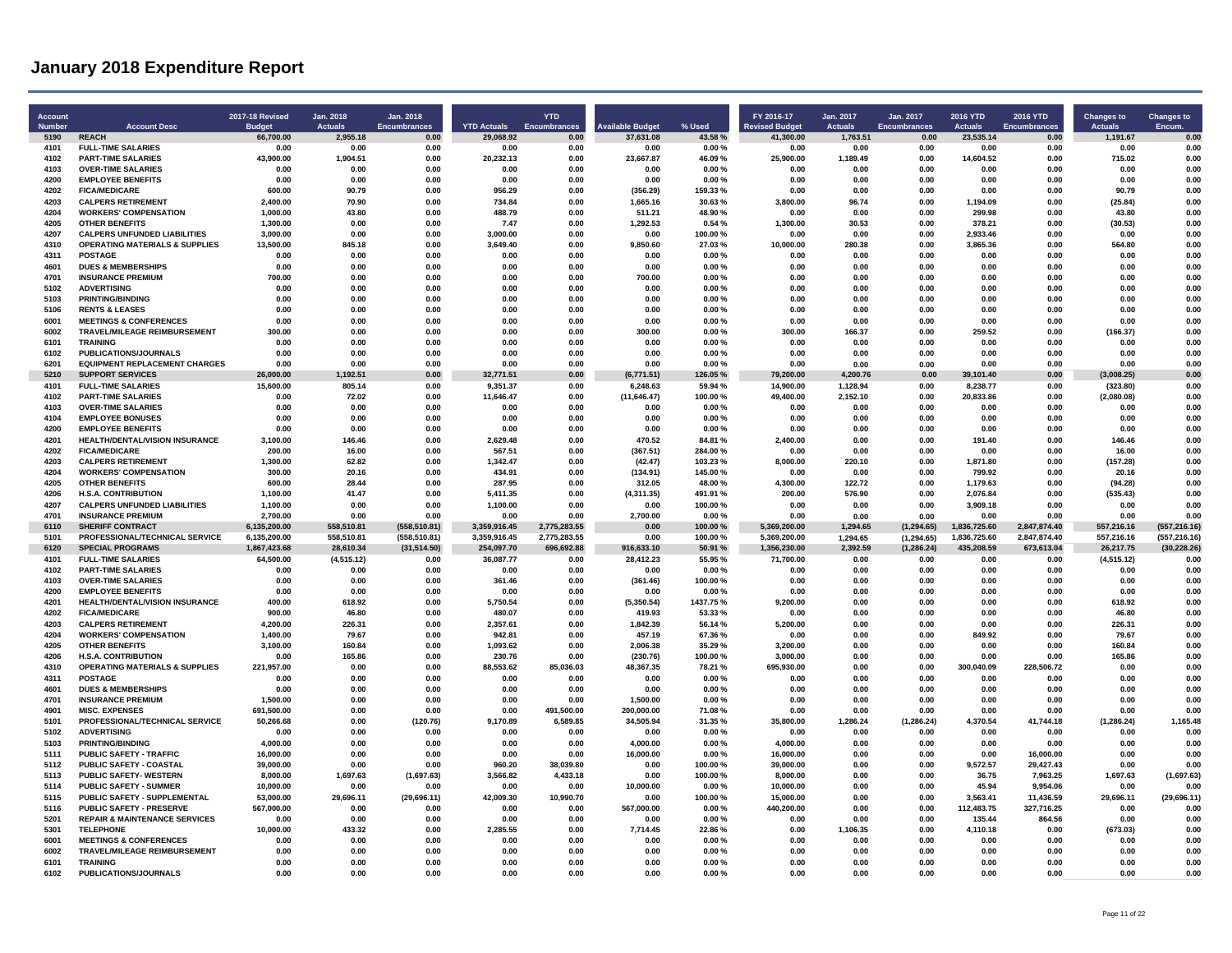| Account<br><b>Number</b> | <b>Account Desc</b>                                                      | 2017-18 Revised<br><b>Budget</b> | Jan. 2018<br><b>Actuals</b> | Jan. 2018<br><b>Encumbrances</b> | <b>YTD Actuals</b>       | <b>YTD</b><br><b>Encumbrances</b> | <b>Available Budget</b> | % Used              | FY 2016-17<br><b>Revised Budget</b> | Jan. 2017<br>Actuals    | Jan. 2017<br><b>Encumbrances</b> | 2016 YTD<br><b>Actuals</b> | <b>2016 YTD</b><br><b>Encumbrances</b> | <b>Changes to</b><br><b>Actuals</b> | <b>Changes to</b><br>Encum |
|--------------------------|--------------------------------------------------------------------------|----------------------------------|-----------------------------|----------------------------------|--------------------------|-----------------------------------|-------------------------|---------------------|-------------------------------------|-------------------------|----------------------------------|----------------------------|----------------------------------------|-------------------------------------|----------------------------|
| 6201                     | <b>EQUIPMENT REPLACEMENT CHARGES</b>                                     | 700.00                           | 0.00                        | 0.00                             | 350.00                   | 0.00                              | 350.00                  | 50.00 %             | 0.00                                | 0.00                    | 0.00                             | 0.00                       | 0.00                                   | 0.00                                | 0.00                       |
| 8201<br>6130             | <b>VEHICLES</b><br><b>ANIMAL CONTROL</b>                                 | 120,000.00<br>136,000.00         | 0.00<br>13,198.87           | 0.00<br>(9, 148.37)              | 59,896.68<br>54,880.58   | 60,103.32<br>96,525.42            | 0.00<br>(15, 406.00)    | 100.00%<br>111.33 % | 0.00<br>117,000.00                  | 0.00<br>8,193.99        | 0.00<br>(6, 183.49)              | 0.00<br>48,241.66          | 0.00<br>80,110.66                      | 0.00<br>5,004.88                    | 0.00<br>(2,964.88)         |
| 4101                     | <b>FULL-TIME SALARIES</b>                                                | 0.00                             | 0.00                        | 0.00                             | 0.00                     | 0.00                              | 0.00                    | 0.00%               | 0.00                                | 0.00                    | 0.00                             | 0.00                       | 0.00                                   | 0.00                                | 0.00                       |
| 4102                     | <b>PART-TIME SALARIES</b>                                                | 0.00                             | 0.00                        | 0.00                             | 0.00                     | 0.00                              | 0.00                    | 0.00%               | 0.00                                | 0.00                    | 0.00                             | 0.00                       | 0.00                                   | 0.00                                | 0.00                       |
| 4103                     | <b>OVER-TIME SALARIES</b>                                                | 0.00                             | 0.00                        | 0.00                             | 0.00                     | 0.00                              | 0.00                    | $0.00 \%$           | 0.00                                | 0.00                    | 0.00                             | 0.00                       | 0.00                                   | 0.00                                | 0.00                       |
| 4200                     | <b>EMPLOYEE BENEFITS</b>                                                 | 0.00                             | 0.00                        | 0.00                             | 0.00                     | 0.00                              | 0.00                    | 0.00%               | 0.00                                | 0.00                    | 0.00                             | 0.00                       | 0.00                                   | 0.00                                | 0.00                       |
| 4310                     | <b>OPERATING MATERIALS &amp; SUPPLIES</b>                                | 0.00                             | 0.00                        | 0.00                             | 0.00                     | 0.00                              | 0.00                    | 0.00%               | 0.00                                | 0.00                    | 0.00                             | 0.00                       | 0.00                                   | 0.00                                | 0.00                       |
| 4311                     | <b>POSTAGE</b>                                                           | 0.00                             | 0.00                        | 0.00                             | 0.00                     | 0.00                              | 0.00                    | 0.00%               | 0.00                                | 0.00                    | 0.00                             | 0.00                       | 0.00                                   | 0.00                                | 0.00                       |
| 4601<br>4701             | <b>DUES &amp; MEMBERSHIPS</b><br><b>INSURANCE PREMIUM</b>                | 0.00                             | 0.00<br>0.00                | 0.00<br>0.00                     | 0.00                     | 0.00<br>0.00                      | 0.00                    | 0.00%<br>100.00%    | 0.00<br>0.00                        | 0.00<br>0.00            | 0.00                             | 0.00                       | 0.00<br>0.00                           | 0.00                                | 0.00<br>0.00               |
| 4901                     | <b>MISC. EXPENSES</b>                                                    | 0.00<br>0.00                     | 0.00                        | 0.00                             | 2,748.36<br>0.00         | 0.00                              | (2,748.36)<br>0.00      | 0.00%               | 0.00                                | 0.00                    | 0.00<br>0.00                     | 0.00<br>0.00               | 0.00                                   | 0.00<br>0.00                        | 0.00                       |
| 5101                     | PROFESSIONAL/TECHNICAL SERVICE                                           | 136,000.00                       | 13.198.87                   | (9, 148.37)                      | 52,132.22                | 96.525.42                         | (12, 657.64)            | 109.31 %            | 117,000.00                          | 8,193.99                | (6, 183.49)                      | 48,241.66                  | 80.110.66                              | 5,004.88                            | (2,964.88)                 |
| 5102                     | <b>ADVERTISING</b>                                                       | 0.00                             | 0.00                        | 0.00                             | 0.00                     | 0.00                              | 0.00                    | 0.00%               | 0.00                                | 0.00                    | 0.00                             | 0.00                       | 0.00                                   | 0.00                                | 0.00                       |
| 5103                     | <b>PRINTING/BINDING</b>                                                  | 0.00                             | 0.00                        | 0.00                             | 0.00                     | 0.00                              | 0.00                    | 0.00%               | 0.00                                | 0.00                    | 0.00                             | 0.00                       | 0.00                                   | 0.00                                | 0.00                       |
| 6001                     | <b>MEETINGS &amp; CONFERENCES</b>                                        | 0.00                             | 0.00                        | 0.00                             | 0.00                     | 0.00                              | 0.00                    | 0.00%               | 0.00                                | 0.00                    | 0.00                             | 0.00                       | 0.00                                   | 0.00                                | 0.00                       |
| 6002                     | TRAVEL/MILEAGE REIMBURSEMENT                                             | 0.00                             | 0.00                        | 0.00                             | 0.00                     | 0.00                              | 0.00                    | 0.00%               | 0.00                                | 0.00                    | 0.00                             | 0.00                       | 0.00                                   | 0.00                                | 0.00                       |
| 6101<br>6102             | <b>TRAINING</b><br>PUBLICATIONS/JOURNALS                                 | 0.00<br>0.00                     | 0.00<br>0.00                | 0.00<br>0.00                     | 0.00<br>0.00             | 0.00<br>0.00                      | 0.00<br>0.00            | 0.00%<br>0.00%      | 0.00<br>0.00                        | 0.00<br>0.00            | 0.00<br>0.00                     | 0.00<br>0.00               | 0.00<br>0.00                           | 0.00<br>0.00                        | 0.00<br>0.00               |
| 6201                     | <b>EQUIPMENT REPLACEMENT CHARGES</b>                                     | 0.00                             | 0.00                        | 0.00                             | 0.00                     | 0.00                              | 0.00                    | 0.00%               | 0.00                                | 0.00                    | 0.00                             | 0.00                       | 0.00                                   | 0.00                                | 0.00                       |
| 6140                     | <b>NEIGHBORHOOD WATCH</b>                                                | 0.00                             | 0.00                        | 0.00                             | 0.00                     | 0.00                              | 0.00                    | 0.00%               | 0.00                                | 0.00                    | 0.00                             | 0.00                       | 0.00                                   | 0.00                                | 0.00                       |
| 4310                     | <b>OPERATING MATERIALS &amp; SUPPLIES</b>                                | 0.00                             | 0.00                        | 0.00                             | 0.00                     | 0.00                              | 0.00                    | 0.00%               | 0.00                                | 0.00                    | 0.00                             | 0.00                       | 0.00                                   | 0.00                                | 0.00                       |
| 5101                     | PROFESSIONAL/TECHNICAL SERVICE                                           | 0.00                             | 0.00                        | 0.00                             | 0.00                     | 0.00                              | 0.00                    | 0.00%               | 0.00                                | 0.00                    | 0.00                             | 0.00                       | 0.00                                   | 0.00                                | 0.00                       |
| 6001                     | <b>MEETINGS &amp; CONFERENCES</b>                                        | 0.00                             | 0.00                        | 0.00                             | 0.00                     | 0.00                              | 0.00                    | 0.00%               | 0.00                                | 0.00                    | 0.00                             | 0.00                       | 0.00                                   | 0.00                                | 0.00                       |
| 8110                     | <b>GRANT ADMINISTRATION</b>                                              | 0.00                             | 0.00                        | 0.00                             | 0.00                     | 0.00                              | 0.00                    | 0.00%               | 0.00                                | 0.00                    | 0.00                             | 0.00                       | 0.00                                   | 0.00                                | 0.00                       |
| 8001                     | <b>ADA IMPROVE - PROF/TECH</b>                                           | 0.00                             | 0.00                        | 0.00                             | 0.00                     | 0.00                              | 0.00                    | 0.00%               | 0.00                                | 0.00                    | 0.00                             | 0.00                       | 0.00                                   | 0.00                                | 0.00                       |
| 8810<br>8001             | <b>ADA IMPROVEMENTS</b><br><b>ADA IMPROVE - PROF/TECH</b>                | 0.00<br>0.00                     | 0.00<br>0.00                | 0.00<br>0.00                     | 0.00<br>0.00             | 0.00<br>0.00                      | 0.00<br>0.00            | 0.00%<br>0.00%      | 0.00<br>0.00                        | 0.00                    | 0.00                             | 0.00<br>0.00               | 0.00<br>0.00                           | 0.00<br>0.00                        | 0.00<br>0.00               |
| 9101                     | <b>EMERGENCY OPERATION CENTER</b>                                        | 0.00                             | 0.00                        | 0.00                             | 0.00                     | 0.00                              | 0.00                    | 0.00%               | 0.00                                | 0.00<br>0.00            | 0.00<br>0.00                     | 0.00                       | 0.00                                   | 0.00                                | 0.00                       |
| 4310                     | <b>OPERATING MATERIALS &amp; SUPPLIES</b>                                | 0.00                             | 0.00                        | 0.00                             | 0.00                     | 0.00                              | 0.00                    | 0.00%               | 0.00                                | 0.00                    | 0.00                             | 0.00                       | 0.00                                   | 0.00                                | 0.00                       |
| 4401                     | <b>COMPUTERS</b>                                                         | 0.00                             | 0.00                        | 0.00                             | 0.00                     | 0.00                              | 0.00                    | 0.00%               | 0.00                                | 0.00                    | 0.00                             | 0.00                       | 0.00                                   | 0.00                                | 0.00                       |
| 4901                     | <b>MISC EXPENSES</b>                                                     | 0.00                             | 0.00                        | 0.00                             | 0.00                     | 0.00                              | 0.00                    | 0.00%               | 0.00                                | 0.00                    | 0.00                             | 0.00                       | 0.00                                   | 0.00                                | 0.00                       |
| 5100                     | PROFESSIONAL/TECHNICAL SERVICE                                           | 0.00                             | 0.00                        | 0.00                             | 0.00                     | 0.00                              | 0.00                    | 0.00%               | 0.00                                | 0.00                    | 0.00                             | 0.00                       | 0.00                                   | 0.00                                | 0.00                       |
| 5106                     | <b>RENTS &amp; LEASES</b>                                                | 0.00                             | 0.00                        | 0.00                             | 0.00                     | 0.00                              | 0.00                    | 0.00%               | 0.00                                | 0.00                    | 0.00                             | 0.00                       | 0.00                                   | 0.00                                | 0.00                       |
| 5201                     | <b>REPAIR &amp; MAINTENANCE SERVICES</b>                                 | 0.00                             | 0.00                        | 0.00                             | 0.00                     | 0.00                              | 0.00                    | 0.00%               | 0.00                                | 0.00                    | 0.00                             | 0.00                       | 0.00                                   | 0.00                                | 0.00                       |
| 8101<br>8201             | <b>EQUIPMENT &amp; FURNITURE</b><br><b>VEHICLES</b>                      | 0.00<br>0.00                     | 0.00<br>0.00                | 0.00<br>0.00                     | 0.00<br>0.00             | 0.00<br>0.00                      | 0.00<br>0.00            | 0.00%<br>0.00%      | 0.00<br>0.00                        | 0.00<br>0.00            | 0.00<br>0.00                     | 0.00<br>0.00               | 0.00<br>0.00                           | 0.00<br>0.00                        | 0.00<br>0.00               |
| 8801                     | <b>INFRASTRUCTURES</b>                                                   | 0.00                             | 0.00                        | 0.00                             | 0.00                     | 0.00                              | 0.00                    | 0.00%               | 0.00                                | 0.00                    | 0.00                             | 0.00                       | 0.00                                   | 0.00                                | 0.00                       |
| 8802                     | <b>OTHER IMPROVEMENTS</b>                                                | 0.00                             | 0.00                        | 0.00                             | 0.00                     | 0.00                              | 0.00                    | 0.00%               | 0.00                                | 0.00                    | 0.00                             | 0.00                       | 0.00                                   | 0.00                                | 0.00                       |
| 202                      | <b>GAS TAX</b>                                                           | 1,848,293.96                     | 59.836.83                   | (45, 105.11)                     | 830,599.39               | 742,440.05                        | 275,254.52              | 85.11 %             | 1,980,883.00                        | 302,642.92              | (234, 242.42)                    | 948,786.64                 | 891,168.43                             | (242, 806.09)                       | 189, 137.31                |
| 0000                     | <b>UNASSIGNED</b>                                                        | 0.00                             | 0.00                        | 0.00                             | 0.00                     | 0.00                              | 0.00                    | 0.00%               | 0.00                                | 0.00                    | 0.00                             | 0.00                       | 0.00                                   | 0.00                                | 0.00                       |
| 9330                     | TRANSFER - INFRASTRUCTURE                                                | 0.00                             | 0.00                        | 0.00                             | 0.00                     | 0.00                              | 0.00                    | 0.00%               | 0.00                                | 0.00                    | 0.00                             | 0.00                       | 0.00                                   | 0.00                                | 0.00                       |
| 3120                     | <b>TRAFFIC SAFETY</b>                                                    | 10.000.00                        | 1.989.04                    | (510.68)                         | 16.008.81                | 2.785.37                          | (8,794.18)              | 187.94%             | 18.500.00                           | 1.615.21                | 0.00                             | 8.440.79                   | 90.000.00                              | 373.83                              | (510.68)                   |
| 4101                     | <b>FULL-TIME SALARIES</b>                                                | 0.00                             | 0.00                        | 0.00                             | 0.00                     | 0.00                              | 0.00                    | 0.00%               | 0.00                                | 0.00                    | 0.00                             | 0.00                       | 0.00                                   | 0.00                                | 0.00                       |
| 4102<br>4103             | <b>PART-TIME SALARIES</b><br><b>OVER-TIME SALARIES</b>                   | 0.00<br>0.00                     | 0.00<br>0.00                | 0.00<br>0.00                     | 0.00<br>0.00             | 0.00<br>0.00                      | 0.00<br>0.00            | 0.00%<br>0.00%      | 0.00<br>0.00                        | 0.00<br>0.00            | 0.00<br>0.00                     | 0.00<br>0.00               | 0.00<br>0.00                           | 0.00<br>0.00                        | 0.00<br>0.00               |
| 4200                     | <b>EMPLOYEE BENEFITS</b>                                                 | 0.00                             | 0.00                        | 0.00                             | 0.00                     | 0.00                              | 0.00                    | 0.00%               | 0.00                                | 0.00                    | 0.00                             | 0.00                       | 0.00                                   | 0.00                                | 0.00                       |
| 5101                     | PROFESSIONAL/TECHNICAL SERVICE                                           | 0.00                             | 0.00                        | 0.00                             | 0.00                     | 0.00                              | 0.00                    | 0.00%               | 8.500.00                            | 0.00                    | 0.00                             | 0.00                       | 0.00                                   | 0.00                                | 0.00                       |
| 5201                     | <b>REPAIR &amp; MAINTENANCE SERVICES</b>                                 | 10.000.00                        | 510.68                      | (510.68)                         | 7,214.63                 | 2.785.37                          | 0.00                    | 100.00%             | 10.000.00                           | 0.00                    | 0.00                             | (41.14)                    | 0.00                                   | 510.68                              | (510.68)                   |
| 5304                     | <b>ELECTRIC</b>                                                          | 0.00                             | 1.478.36                    | 0.00                             | 8.794.18                 | 0.00                              | (8,794.18)              | 100.00%             | 0.00                                | 1,615.21                | 0.00                             | 8,481.93                   | 0.00                                   | (136.85)                            | 0.00                       |
| 8802                     | <b>OTHER IMPROVEMENTS</b>                                                | 0.00                             | 0.00                        | 0.00                             | 0.00                     | 0.00                              | 0.00                    | 0.00%               | 0.00                                | 0.00                    | 0.00                             | 0.00                       | 90,000.00                              | 0.00                                | 0.00                       |
| 3170                     | <b>STREET PAVEMENT MAINTENANCE</b>                                       | 245,000.00                       | 22,847.15                   | (22, 847.15)                     | 133,006.15               | 111,993.85                        | 0.00                    | 100.00%             | 245,000.00                          | 79,336.25               | (79, 336.25)                     | 79,336.25                  | 165,663.75                             | (56, 489.10)                        | 56,489.10                  |
| 4101<br>4102             | <b>FULL-TIME SALARIES</b><br><b>PART-TIME SALARIES</b>                   | 0.00<br>0.00                     | 0.00<br>0.00                | 0.00<br>0.00                     | 0.00<br>0.00             | 0.00<br>0.00                      | 0.00<br>0.00            | 0.00%<br>0.00%      | 0.00<br>0.00                        | 0.00<br>0.00            | 0.00<br>0.00                     | 0.00<br>0.00               | 0.00<br>0.00                           | 0.00<br>0.00                        | 0.00<br>0.00               |
| 4103                     | <b>OVER-TIME SALARIES</b>                                                | 0.00                             | 0.00                        | 0.00                             | 0.00                     | 0.00                              | 0.00                    | 0.00%               | 0.00                                | 0.00                    | 0.00                             | 0.00                       | 0.00                                   | 0.00                                | 0.00                       |
| 4200                     | <b>EMPLOYEE BENEFITS</b>                                                 | 0.00                             | 0.00                        | 0.00                             | 0.00                     | 0.00                              | 0.00                    | 0.00%               | 0.00                                | 0.00                    | 0.00                             | 0.00                       | 0.00                                   | 0.00                                | 0.00                       |
| 4310                     | <b>OPERATING MATERIALS &amp; SUPPLIES</b>                                | 0.00                             | 0.00                        | 0.00                             | 0.00                     | 0.00                              | 0.00                    | 0.00%               | 0.00                                | 0.00                    | 0.00                             | 0.00                       | 0.00                                   | 0.00                                | 0.00                       |
| 4311                     | <b>POSTAGE</b>                                                           | 0.00                             | 0.00                        | 0.00                             | 0.00                     | 0.00                              | 0.00                    | 0.00%               | 0.00                                | 0.00                    | 0.00                             | 0.00                       | 0.00                                   | 0.00                                | 0.00                       |
| 4901                     | <b>MISC. EXPENSES</b>                                                    | 0.00                             | 0.00                        | 0.00                             | 0.00                     | 0.00                              | 0.00                    | 0.00%               | 0.00                                | 0.00                    | 0.00                             | 0.00                       | 0.00                                   | 0.00                                | 0.00                       |
| 5101                     | PROFESSIONAL/TECHNICAL SERVICE                                           | 0.00                             | 0.00                        | 0.00                             | 0.00                     | 0.00                              | 0.00                    | 0.00%               | 0.00                                | 0.00                    | 0.00                             | 0.00                       | 0.00                                   | 0.00                                | 0.00                       |
| 5102                     | <b>ADVERTISING</b>                                                       | 0.00                             | 0.00                        | 0.00                             | 0.00                     | 0.00                              | 0.00                    | 0.00%               | 0.00                                | 0.00                    | 0.00                             | 0.00                       | 0.00                                   | 0.00                                | 0.00                       |
| 5103                     | <b>PRINTING/BINDING</b>                                                  | 0.00                             | 0.00                        | 0.00                             | 0.00                     | 0.00                              | 0.00                    | 0.00%               | 0.00                                | 0.00                    | 0.00                             | 0.00                       | 0.00                                   | 0.00                                | 0.00                       |
| 5201<br>3180             | <b>REPAIR &amp; MAINTENANCE SERVICES</b><br>STREET LANDSCAPE MAINTENANCE | 245,000.00<br>1,284,100.00       | 22,847.15<br>34,024.64      | (22, 847.15)<br>(20, 681.00)     | 133,006.15<br>468,059.43 | 111,993.85<br>592,849.53          | 0.00<br>223,191.04      | 100.00%<br>82.62%   | 245,000.00<br>1,677,383.00          | 79,336.25<br>221,691.46 | (79, 336.25)<br>(154, 906.17)    | 79,336.25<br>861,009.60    | 165,663.75<br>620,044.68               | (56, 489.10)<br>(187, 666.82)       | 56,489.10<br>134,225.17    |
| 4101                     | <b>FULL-TIME SALARIES</b>                                                | 0.00                             | 0.00                        | 0.00                             | 0.00                     | 0.00                              | 0.00                    | 0.00%               | 0.00                                | 0.00                    | 0.00                             | 0.00                       | 0.00                                   | 0.00                                | 0.00                       |
| 4102                     | <b>PART-TIME SALARIES</b>                                                | 0.00                             | 0.00                        | 0.00                             | 0.00                     | 0.00                              | 0.00                    | 0.00%               | 0.00                                | 0.00                    | 0.00                             | 0.00                       | 0.00                                   | 0.00                                | 0.00                       |
| 4103                     | <b>OVER-TIME SALARIES</b>                                                | 0.00                             | 0.00                        | 0.00                             | 0.00                     | 0.00                              | 0.00                    | 0.00%               | 0.00                                | 0.00                    | 0.00                             | 0.00                       | 0.00                                   | 0.00                                | 0.00                       |
| 4200                     | <b>EMPLOYEE BENEFITS</b>                                                 | 0.00                             | 0.00                        | 0.00                             | 0.00                     | 0.00                              | 0.00                    | 0.00%               | 0.00                                | 0.00                    | 0.00                             | 0.00                       | 0.00                                   | 0.00                                | 0.00                       |
| 4310                     | <b>OPERATING MATERIALS &amp; SUPPLIES</b>                                | 250,000.00                       | 1,715.86                    | (1,715.86)                       | 11,984.20                | 24,601.19                         | 213,414.61              | 14.63%              | 160,000.00                          | 11,703.18               | (11,703.18)                      | 27,197.89                  | 17,685.11                              | (9,987.32)                          | 9,987.32                   |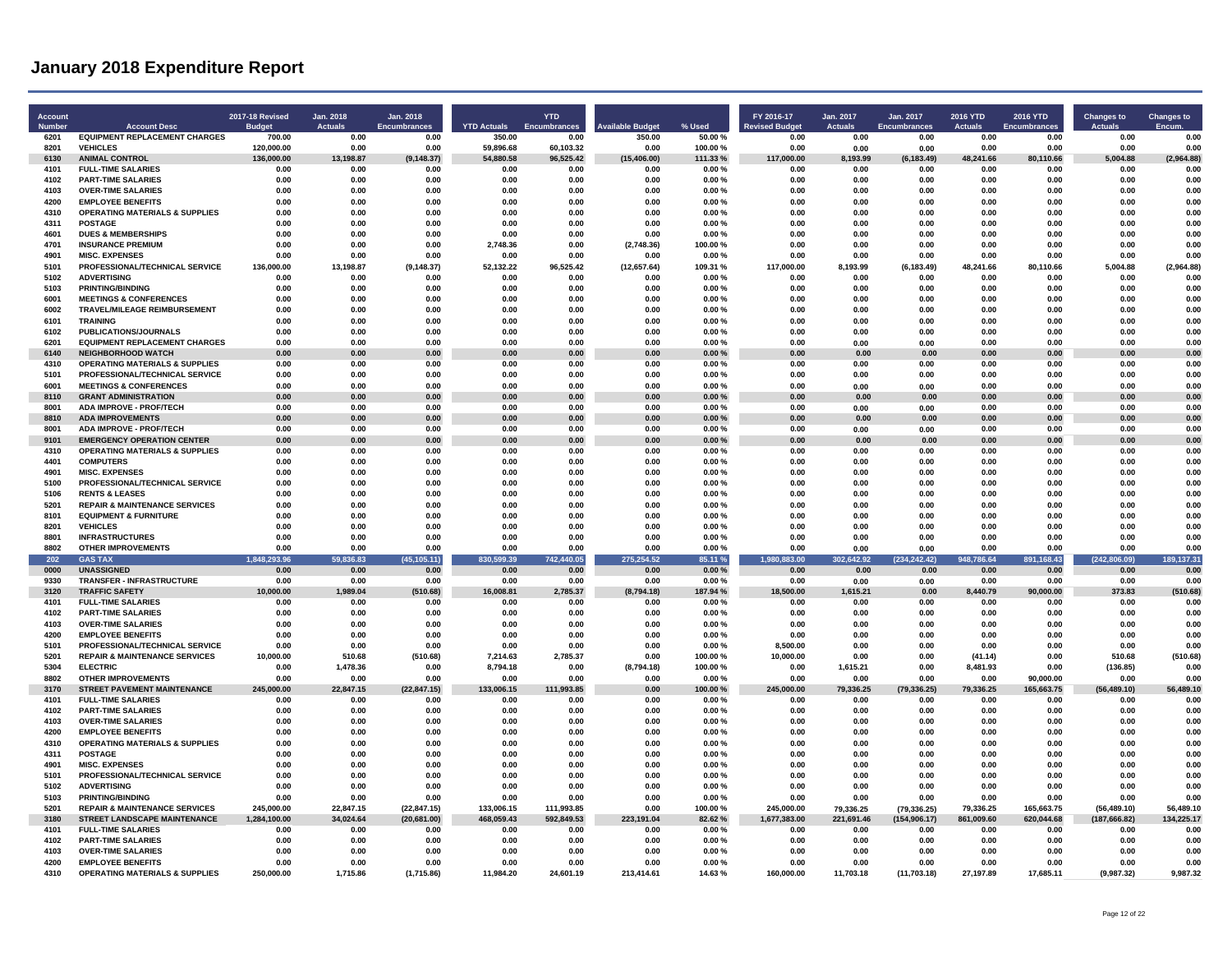| Account<br>Number | <b>Account Desc</b>                                                         | 2017-18 Revised       | Jan. 2018<br><b>Actuals</b> | Jan. 2018<br><b>Encumbrances</b> | <b>YTD Actuals</b> | <b>YTD</b><br><b>Encumbrances</b> | vailable Budget      | % Used             | FY 2016-17<br><b>Revised Budget</b> | Jan. 2017<br><b>Actuals</b> | Jan. 2017<br><b>Encumbrances</b> | 2016 YTD<br><b>Actuals</b> | 2016 YTD<br>Encumbrances | <b>Changes to</b><br><b>Actuals</b> | <b>Changes to</b><br>Encum |
|-------------------|-----------------------------------------------------------------------------|-----------------------|-----------------------------|----------------------------------|--------------------|-----------------------------------|----------------------|--------------------|-------------------------------------|-----------------------------|----------------------------------|----------------------------|--------------------------|-------------------------------------|----------------------------|
| 4311              | <b>POSTAGE</b>                                                              | <b>Budget</b><br>0.00 | 0.00                        | 0.00                             | 0.00               | 0.00                              | 0.00                 | 0.00%              | 0.00                                | 0.00                        | 0.00                             | 0.00                       | 0.00                     | 0.00                                | 0.00                       |
| 4901              | <b>MISC. EXPENSES</b>                                                       | 0.00                  | 0.00                        | 0.00                             | 0.00               | 0.00                              | 0.00                 | 0.00%              | 0.00                                | n nn                        | n nn                             | 0.00                       | 0.00                     | 0.00                                | 0.00                       |
| 5101              | PROFESSIONAL/TECHNICAL SERVICE                                              | 15,000.00             | 0.00                        | 0.00                             | 3,325.00           | 2,675.00                          | 9,000.00             | 40.00%             | 15,000.00                           | 0.00                        | 0.00                             | 0.00                       | 0.00                     | 0.00                                | 0.00                       |
| 5102              | <b>ADVERTISING</b>                                                          | 0.00                  | 0.00                        | 0.00                             | 0.00               | 0.00                              | 0.00                 | 0.00%              | 0.00                                | 0.00                        | 0.00                             | 0.00                       | 0.00                     | 0.00                                | 0.00                       |
| 5103              | <b>PRINTING/BINDING</b>                                                     | 0.00                  | 0.00                        | 0.00                             | 0.00               | 0.00                              | 0.00                 | 0.00%              | 0.00                                | 0.00                        | 0.00                             | 0.00                       | 0.00                     | 0.00                                | 0.00                       |
| 5106<br>5201      | <b>RENTS &amp; LEASES</b><br><b>REPAIR &amp; MAINTENANCE SERVICES</b>       | 0.00<br>913.100.00    | 0.00<br>18,965.14           | 0.00<br>(18, 965.14)             | 0.00<br>380,370.52 | 0.00<br>565,573.34                | 0.00<br>(32, 843.86) | 0.00%<br>103.60%   | 0.00<br>1,416,383.00                | 0.00<br>142,597.25          | 0.00<br>(143, 202.99)            | 0.00<br>722.450.45         | 0.00<br>602.359.57       | 0.00<br>(123, 632.11)               | 0.00<br>124.237.85         |
| 5301              | <b>TELEPHONE</b>                                                            | 0.00                  | 0.00                        | 0.00                             | 2,794.15           | 0.00                              | (2,794.15)           | 100.00%            | 0.00                                | 0.00                        | 0.00                             | 283.37                     | 0.00                     | 0.00                                | 0.00                       |
| 5302              | <b>WATER</b>                                                                | 100,000.00            | 12,870.19                   | 0.00                             | 66,779.67          | 0.00                              | 33,220.33            | 66.78%             | 80,000.00                           | 66,923.49                   | 0.00                             | 108.244.02                 | 0.00                     | (54,053.30)                         | 0.00                       |
| 5303              | <b>GAS</b>                                                                  | 0.00                  | 0.00                        | 0.00                             | 0.00               | 0.00                              | 0.00                 | 0.00%              | 0.00                                | 0.00                        | 0.00                             | 0.00                       | 0.00                     | 0.00                                | 0.00                       |
| 5304              | <b>ELECTRIC</b>                                                             | 6,000.00              | 473.45                      | 0.00                             | 2,805.89           | 0.00                              | 3,194.11             | 46.77%             | 6.000.00                            | 467.54                      | 0.00                             | 2,833.87                   | 0.00                     | 5.91                                | 0.00                       |
| 6201              | <b>EQUIPMENT REPLACEMENT CHARGES</b>                                        | 0.00                  | 0.00                        | 0.00                             | 0.00               | 0.00                              | 0.00                 | 0.00%              | 0.00                                | 0.00                        | 0.00                             | 0.00                       | 0.00                     | 0.00                                | 0.00                       |
| 9330<br>3220      | <b>TRANSFER - INFRASTRUCTURE</b><br><b>I ANDSLIDE</b>                       | 0.00<br>75.460.00     | 0.00<br>0.00                | 0.00<br>0.00                     | 0.00<br>0.00       | 0.00<br>15,460.00                 | 0.00<br>60,000.00    | 0.00%<br>20.49%    | 0.00<br>40.000.00                   | 0.00<br>0.00                | 0.00<br>0.00                     | 0.00<br>0.00               | 0.00<br>15,460.00        | 0.00<br>0.00                        | 0.00<br>0.00               |
| 5101              | PROFESSIONAL/TECHNICAL SERVICE                                              | 20,000.00             | 0.00                        | 0.00                             | 0.00               | 0.00                              | 20,000.00            | 0.00%              | 0.00                                | 0.00                        | 0.00                             | 0.00                       | 0.00                     | 0.00                                | 0.00                       |
| 5201              | <b>REPAIR &amp; MAINTENANCE SERVICES</b>                                    | 55,460.00             | 0.00                        | 0.00                             | 0.00               | 15,460.00                         | 40,000.00            | 27.88%             | 40,000.00                           | 0.00                        | 0.00                             | 0.00                       | 15,460.00                | 0.00                                | 0.00                       |
| 8801              | SIDEWALK REPAIR & REPLACEMENT                                               | 233,733.96            | 976.00                      | (1,066.28)                       | 213,525.00         | 19,351.30                         | 857.66               | 99.63%             | 0.00                                | 0.00                        | 0.00                             | 0.00                       | 0.00                     | 976.00                              | (1,066.28)                 |
| 8006              | SIDEWALK - INSPECTION SERVICES                                              | 31,835.96             | 976.00                      | (1,066.28)                       | 13,526.00          | 17,452.30                         | 857.66               | 97.30%             | 0.00                                | 0.00                        | 0.00                             | 0.00                       | 0.00                     | 976.00                              | (1,066.28)                 |
| 8010              | SIDEWALK - MAINTENANCE/REPAIRS                                              | 0.00                  | 0.00                        | 0.00                             | 0.00               | 0.00                              | 0.00                 | 0.00%              | 0.00                                | 0.00                        | 0.00                             | 0.00                       | 0.00                     | 0.00                                | 0.00                       |
| 8802              | SIDEWALK REPAIR - OTHR IMPROV                                               | 201,898.00            | 0.00                        | 0.00                             | 199,999.00         | 1.899.00                          | 0.00                 | 100.00%            | 0.00                                | 0.00                        | 0.00                             | 0.00                       | 0.00                     | 0.00                                | 0.00                       |
| 8812<br>8802      | HAWTHORNE BLVD. TRAFFIC SIGNAL<br>HAWTHORNE SYNCH - OTHER IMPROV            | 0.00<br>0.00          | 0.00<br>0.00                | $0.00\,$<br>0.00                 | 0.00<br>0.00       | 0.00<br>0.00                      | 0.00<br>0.00         | 0.00%<br>0.00%     | 0.00<br>0.00                        | 0.00<br>0.00                | 0.00<br>0.00                     | 0.00<br>0.00               | $\bf 0.00$<br>0.00       | 0.00<br>0.00                        | 0.00<br>0.00               |
| 203               | <b>1972 ACT LANDSCAPE/LIGHT</b>                                             | 0.00                  | 0.00                        | 0.00                             | 0.00               | 1,308.76                          | (1, 308.76)          | 100.00%            | 273,720.00                          | 18.589.48                   | (18,685.13)                      | 64.988.26                  | 175.072.58               | (18.589.48)                         | 18.685.13                  |
| 0000              | <b>UNASSIGNED</b>                                                           | 0.00                  | 0.00                        | 0.00                             | 0.00               | 1,308.76                          | (1,308.76)           | 100.00%            | 273.720.00                          | 18.589.48                   | (18,685.13)                      | 64.988.26                  | 175,072.58               | (18, 589.48)                        | 18.685.13                  |
| 4311              | <b>POSTAGE</b>                                                              | 0.00                  | 0.00                        | 0.00                             | 0.00               | 0.00                              | 0.00                 | 0.00%              | 0.00                                | 0.00                        | 0.00                             | 0.00                       | 0.00                     | 0.00                                | 0.00                       |
| 5101              | PROFESSIONAL/TECHNICAL SERVICE                                              | 0.00                  | 0.00                        | 0.00                             | 0.00               | 0.00                              | 0.00                 | 0.00%              | 11.600.00                           | 0.00                        | 0.00                             | 7.487.96                   | 7.000.00                 | 0.00                                | 0.00                       |
| 5102              | <b>ADVERTISING</b>                                                          | 0.00                  | 0.00                        | 0.00                             | 0.00               | 0.00                              | 0.00                 | 0.00%              | 500.00                              | 0.00                        | 0.00                             | 0.00                       | 500.00                   | 0.00                                | 0.00                       |
| 5103<br>5107      | <b>PRINTING/BINDING</b><br><b>LEGAL SERVICES - GENERAL</b>                  | 0.00<br>0.00          | 0.00<br>0.00                | 0.00<br>0.00                     | 0.00<br>0.00       | 0.00<br>0.00                      | 0.00<br>0.00         | 0.00%<br>0.00%     | 0.00<br>0.00                        | 0.00<br>0.00                | 0.00<br>0.00                     | 0.00<br>0.00               | 0.00<br>0.00             | 0.00<br>0.00                        | 0.00<br>0.00               |
| 5201              | <b>REPAIR &amp; MAINTENANCE SERVICES</b>                                    | 0.00                  | 0.00                        | 0.00                             | 0.00               | 1,308.76                          | (1,308.76)           | 100.00%            | 194,520.00                          | 18,589.48                   | (18,685.13)                      | 24,450.30                  | 167,572.58               | (18,589.48)                         | 18,685.13                  |
| 5304              | <b>ELECTRIC</b>                                                             | 0.00                  | 0.00                        | 0.00                             | 0.00               | 0.00                              | 0.00                 | 0.00%              | 1,000.00                            | 0.00                        | 0.00                             | 0.00                       | 0.00                     | 0.00                                | 0.00                       |
| 6203              | <b>ADMINISTRATIVE OVERHEAD</b>                                              | 0.00                  | 0.00                        | 0.00                             | 0.00               | 0.00                              | 0.00                 | 0.00%              | 66.100.00                           | 0.00                        | 0.00                             | 33.050.00                  | 0.00                     | 0.00                                | 0.00                       |
| 9202              | <b>TRANSFER - STREET MAINTENANCE</b>                                        | 0.00                  | 0.00                        | 0.00                             | 0.00               | 0.00                              | 0.00                 | 0.00%              | 0.00                                | 0.00                        | 0.00                             | 0.00                       | 0.00                     | 0.00                                | 0.00                       |
| 9330              | TRANSFER - INFRASTRUCTURE                                                   | 0.00                  | 0.00                        | 0.00                             | 0.00               | 0.00                              | 0.00                 | 0.00%              | 0.00                                | 0.00                        | 0.00                             | 0.00                       | 0.00                     | 0.00                                | 0.00                       |
| 209<br>0000       | <b>EL PRADO LIGHTING DISTRICT</b><br><b>UNASSIGNED</b>                      | 800.00<br>800.00      | 0.00<br>0.00                | 0.00<br>0.00                     | 265.41<br>265.41   | 282.82<br>282.82                  | 251.77<br>251.77     | 68.50 %<br>68.50 % | 800.00<br>800.00                    | 0.00<br>0.00                | 0.00<br>0.00                     | 30.85<br>30.85             | 0.00<br>0.00             | 0.00<br>0.00                        | 0.00<br>0.00               |
| 5101              | PROFESSIONAL/TECHNICAL SERVICE                                              | 0.00                  | 0.00                        | 0.00                             | 0.00               | 0.00                              | 0.00                 | 0.00%              | 0.00                                | 0.00                        | 0.00                             | 30.85                      | 0.00                     | 0.00                                | 0.00                       |
| 5201              | <b>REPAIR &amp; MAINTENANCE SERVICES</b>                                    | 500.00                | 0.00                        | 0.00                             | 265.41             | 282.82                            | (48.23)              | 109.60%            | 500.00                              | 0.00                        | 0.00                             | 0.00                       | 0.00                     | 0.00                                | 0.00                       |
| 5304              | <b>ELECTRIC</b>                                                             | 300.00                | 0.00                        | 0.00                             | 0.00               | 0.00                              | 300.00               | 0.00%              | 300.00                              | 0.00                        | 0.00                             | 0.00                       | 0.00                     | 0.00                                | 0.00                       |
| 211               | <b>1911 ACT STREET LIGHTING</b>                                             | 1,523,910.00          | 54.590.68                   | (28, 095.06)                     | 323,982.69         | 48,385.88                         | 1,151,541.43         | 24.44 %            | 487,000.00                          | 30.303.37                   | (3,229.72)                       | 226,428.96                 | 256.00                   | 24,287.31                           | (24, 865.34)               |
| 0000              | <b>UNASSIGNED</b>                                                           | 523,910.00            | 32,210.68                   | (5,715.06)                       | 282,532.49         | 45,236.08                         | 196,141.43           | 62.56%             | 487,000.00                          | 30,303.37                   | (3, 229.72)                      | 226,428.96                 | 256.00                   | 1,907.31                            | (2,485.34)                 |
| 4310<br>5101      | <b>OPERATING MATERIALS &amp; SUPPLIES</b><br>PROFESSIONAL/TECHNICAL SERVICE | 0.00<br>7.900.00      | 0.00<br>0.00                | 0.00<br>0.00                     | 0.00<br>0.00       | 0.00<br>0.00                      | 0.00<br>7.900.00     | 0.00%<br>0.00%     | 0.00<br>7.900.00                    | 0.00<br>0.00                | 0.00<br>0.00                     | 344.00<br>0.00             | 256.00<br>0.00           | 0.00<br>0.00                        | 0.00<br>0.00               |
| 5201              | <b>REPAIR &amp; MAINTENANCE SERVICES</b>                                    | 111.910.00            | 5.715.06                    | (5,715.06)                       | 80.738.83          | 31.171.17                         | 0.00                 | 100.00%            | 75.000.00                           | 4.408.40                    | (3.229.72)                       | 30.307.47                  | 0.00                     | 1.306.66                            | (2.485.34)                 |
| 5304              | <b>ELECTRIC</b>                                                             | 323,000.00            | 26.495.62                   | 0.00                             | 161,243.66         | 14,064.91                         | 147,691.43           | 54.28%             | 323,000.00                          | 25.894.97                   | 0.00                             | 155,227.49                 | 0.00                     | 600.65                              | 0.00                       |
| 6203              | <b>ADMINISTRATIVE OVERHEAD</b>                                              | 81,100.00             | 0.00                        | 0.00                             | 40,550.00          | 0.00                              | 40,550.00            | 50.00 %            | 81,100.00                           | 0.00                        | 0.00                             | 40,550.00                  | 0.00                     | 0.00                                | 0.00                       |
| 8802              | <b>OTHER IMPROVEMENTS</b>                                                   | 0.00                  | 0.00                        | 0.00                             | 0.00               | 0.00                              | 0.00                 | 0.00%              | 0.00                                | 0.00                        | 0.00                             | 0.00                       | 0.00                     | 0.00                                | 0.00                       |
| 9202              | <b>TRANSFER - STREET MAINTENANCE</b>                                        | 0.00                  | 0.00                        | 0.00                             | 0.00               | 0.00                              | 0.00                 | 0.00%              | 0.00                                | 0.00                        | 0.00                             | 0.00                       | 0.00                     | 0.00                                | 0.00                       |
| 9330<br>8411      | <b>TRANSFER - INFRASTRUCTURE</b><br><b>PVIC PARKING LOT LIGHTING</b>        | 0.00<br>200.000.00    | 0.00<br>22,380.00           | 0.00<br>(22, 380.00)             | 0.00<br>29,450.20  | 0.00<br>149.80                    | 0.00<br>170,400.00   | 0.00%<br>14.80%    | 0.00<br>0.00                        | 0.00<br>0.00                | 0.00<br>0.00                     | 0.00<br>0.00               | 0.00<br>0.00             | 0.00<br>22,380.00                   | 0.00<br>(22, 380.00)       |
| 8403              | <b>PARKS IMPROVEMENTS</b>                                                   | 200,000.00            | 22,380.00                   | (22, 380.00)                     | 29,450.20          | 14980                             | 170,400.00           | 14.80%             | 0.00                                | 0.00                        | 0.00                             | 0.00                       | 0.00                     | 22,380.00                           | (22, 380.00)               |
| 8821              | <b>STREET LIGHTS ACQUISITION</b>                                            | 800,000.00            | 0.00                        | 0.00                             | 12,000.00          | 3,000.00                          | 785,000.00           | 1.88%              | 0.00                                | 0.00                        | 0.00                             | $\boldsymbol{0.00}$        | 0.00                     | 0.00                                | 0.00                       |
| 8099              | <b>MISC./OTHER EXPENSES</b>                                                 | 800,000.00            | 0.00                        | 0.00                             | 12,000.00          | 3,000.00                          | 785,000.00           | 1.88%              | 0.00                                | 0.00                        | 0.00                             | 0.00                       | 0.00                     | 0.00                                | 0.00                       |
| 212               | <b>BEAUTIFICATION</b>                                                       | 475.000.00            | 0.00                        | 25.000.00                        | 13,176.81          | 29.143.19                         | 432.680.00           | 8.91%              | 0.00                                | 0.00                        | 0.00                             | 0.00                       | 0.00                     | 0.00                                | 25,000.00                  |
| 0000              | <b>UNASSIGNED</b>                                                           | 0.00                  | 0.00                        | 0.00                             | 0.00               | 0.00                              | 0.00                 | 0.00%              | 0.00                                | 0.00                        | 0.00                             | 0.00                       | 0.00                     | 0.00                                | 0.00                       |
| 4101<br>4102      | <b>FULL-TIME SALARIES</b><br><b>PART-TIME SALARIES</b>                      | 0.00<br>0.00          | 0.00<br>0.00                | 0.00<br>0.00                     | 0.00<br>0.00       | 0.00<br>0.00                      | 0.00<br>0.00         | 0.00%<br>0.00%     | 0.00<br>0.00                        | 0.00<br>0.00                | 0.00<br>0.00                     | 0.00<br>0.00               | 0.00<br>0.00             | 0.00<br>0.00                        | 0.00<br>0.00               |
| 4103              | <b>OVER-TIME SALARIES</b>                                                   | 0.00                  | 0.00                        | 0.00                             | 0.00               | 0.00                              | 0.00                 | 0.00%              | 0.00                                | 0.00                        | 0.00                             | 0.00                       | 0.00                     | 0.00                                | 0.00                       |
| 4200              | <b>EMPLOYEE BENEFITS</b>                                                    | 0.00                  | 0.00                        | 0.00                             | 0.00               | 0.00                              | 0.00                 | 0.00%              | 0.00                                | 0.00                        | 0.00                             | 0.00                       | 0.00                     | 0.00                                | 0.00                       |
| 4901              | <b>MISC. EXPENSES</b>                                                       | 0.00                  | 0.00                        | 0.00                             | 0.00               | 0.00                              | 0.00                 | 0.00%              | 0.00                                | 0.00                        | 0.00                             | 0.00                       | 0.00                     | 0.00                                | 0.00                       |
| 5101              | PROFESSIONAL/TECHNICAL SERVICE                                              | 0.00                  | 0.00                        | 0.00                             | 0.00               | 0.00                              | 0.00                 | 0.00%              | 0.00                                | 0.00                        | 0.00                             | 0.00                       | 0.00                     | 0.00                                | 0.00                       |
| 6203              | <b>ADMINISTRATIVE OVERHEAD</b>                                              | 0.00                  | 0.00                        | 0.00                             | 0.00               | 0.00                              | 0.00                 | 0.00%              | 0.00                                | 0.00                        | 0.00                             | 0.00                       | 0.00                     | 0.00                                | 0.00                       |
| 8802              | <b>OTHER IMPROVEMENTS</b>                                                   | 0.00                  | 0.00                        | 0.00                             | 0.00               | 0.00                              | 0.00                 | 0.00%              | 0.00                                | 0.00                        | 0.00                             | 0.00                       | 0.00                     | 0.00                                | 0.00<br>0.00               |
| 9202<br>9330      | TRANSFER - STREET MAINTENANCE<br><b>TRANSFER - INFRASTRUCTURE</b>           | 0.00<br>0.00          | 0.00<br>0.00                | 0.00<br>0.00                     | 0.00<br>0.00       | 0.00<br>0.00                      | 0.00<br>0.00         | 0.00%<br>0.00%     | 0.00<br>0.00                        | 0.00<br>0.00                | 0.00<br>0.00                     | 0.00<br>0.00               | 0.00<br>0.00             | 0.00<br>0.00                        | 0.00                       |
| 8820              | <b>PVDW MEDIAN IMPROVEMENT</b>                                              | 475,000.00            | 0.00                        | 25,000.00                        | 13,176.81          | 29,143.19                         | 432,680.00           | 8.91%              | 0.00                                | 0.00                        | 0.00                             | 0.00                       | 0.00                     | 0.00                                | 25,000.00                  |
| 8802              | <b>OTHER IMPROVEMENTS</b>                                                   | 475,000.00            | 0.00                        | 25,000.00                        | 13,176.81          | 29,143.19                         | 432,680.00           | 8.91%              | 0.00                                | 0.00                        | 0.00                             | 0.00                       | 0.00                     | 0.00                                | 25.000.00                  |
| 213               | <b>WASTE REDUCTION</b>                                                      | 293.200.00            | 13.290.78                   | (4.712.58)                       | 135.322.39         | 90.833.71                         | 67.043.90            | 77.13%             | 292.697.00                          | 17.687.74                   | (11, 597.11)                     | 101.544.54                 | 81.850.04                | (4.396.96)                          | 6.884.53                   |
| 0000              | <b>UNASSIGNED</b>                                                           | 293.200.00            | 13,290.78                   | (4,712.58)                       | 135.322.39         | 90,833.71                         | 67,043.90            | 77.13%             | 292.697.00                          | 17,687.74                   | (11, 597.11)                     | 101,544.54                 | 81.850.04                | (4,396.96)                          | 6,884.53                   |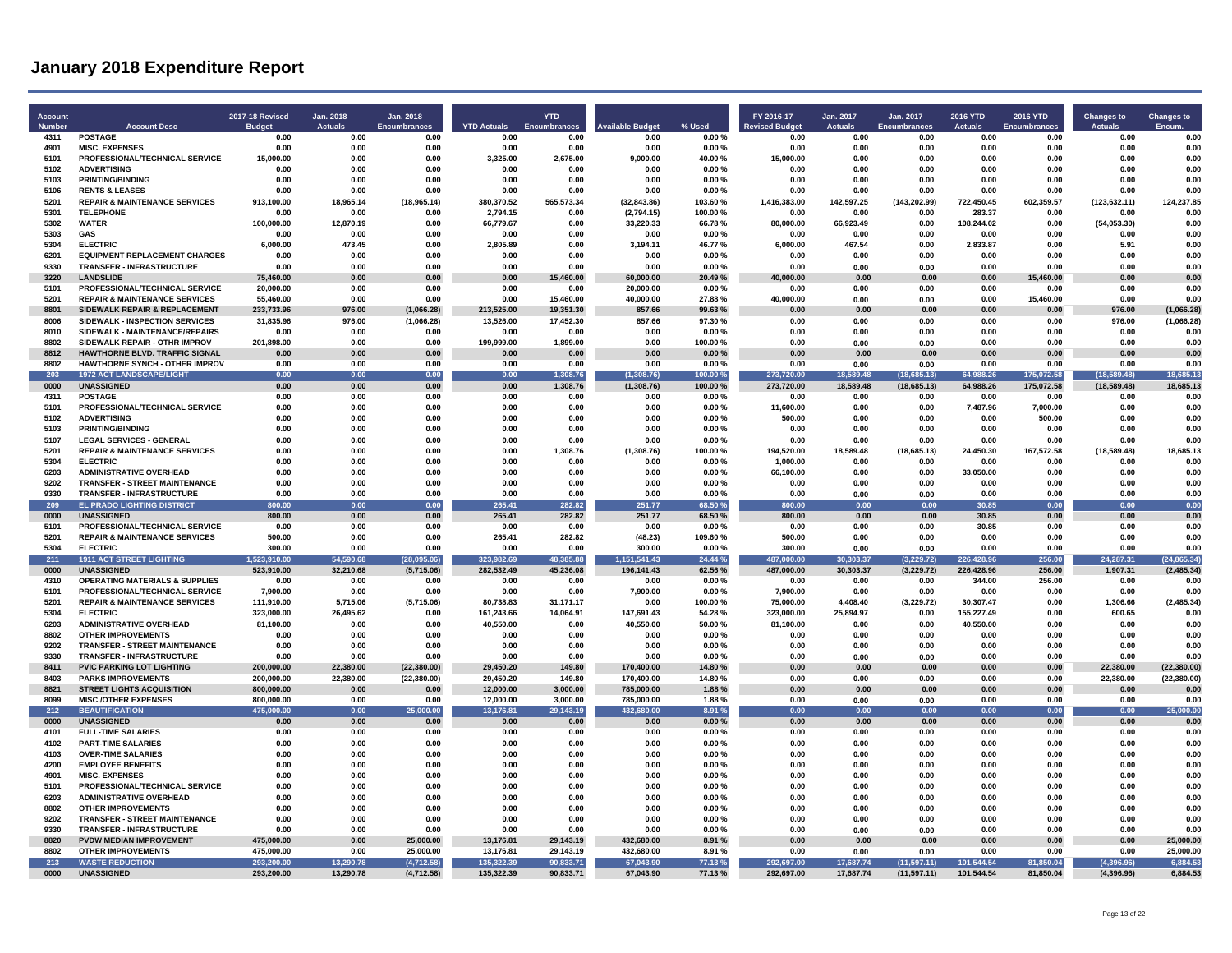| Account<br>Number | <b>Account Desc</b>                                                   | <b>2017-18 Revised</b><br><b>Budget</b> | Jan. 2018<br><b>Actuals</b> | Jan. 2018<br><b>Encumbrances</b> | <b>YTD Actuals</b>      | <b>YTD</b><br><b>Encumbrances</b> | <b>Available Budget</b> | % Used             | FY 2016-17<br><b>Revised Budget</b> | Jan. 2017<br>Actuals | Jan. 2017<br><b>Encumbrances</b> | 2016 YTD<br><b>Actuals</b> | 2016 YTD<br><b>Encumbrances</b> | <b>Changes to</b><br><b>Actuals</b> | <b>Changes to</b>   |
|-------------------|-----------------------------------------------------------------------|-----------------------------------------|-----------------------------|----------------------------------|-------------------------|-----------------------------------|-------------------------|--------------------|-------------------------------------|----------------------|----------------------------------|----------------------------|---------------------------------|-------------------------------------|---------------------|
| 4101              | <b>FULL-TIME SALARIES</b>                                             | 54,200.00                               | 7,332.45                    | 0.00                             | 35,342.77               | 0.00                              | 18,857.23               | 65.21 %            | 52,400.00                           | 4,204.54             | 0.00                             | 29,114.83                  | 0.00                            | 3,127.91                            | 0.00                |
| 4102              | <b>PART-TIME SALARIES</b>                                             | 0.00                                    | 0.00                        | 0.00                             | 0.00                    | 0.00                              | 0.00                    | 0.00%              | 0.00                                | 0.00                 | 0.00                             | 0.00                       | 0.00                            | 0.00                                | 0.00                |
| 4103              | <b>OVER-TIME SALARIES</b>                                             | 0.00                                    | 0.00                        | 0.00                             | 0.00                    | 0.00                              | 0.00                    | 0.00%              | 0.00                                | 0.00                 | 0.00                             | 0.00                       | 0.00                            | 0.00                                | 0.00                |
| 4104              | <b>EMPLOYEE BONUSES</b>                                               | 0.00                                    | 0.00                        | 0.00                             | 0.00                    | 0.00                              | 0.00                    | 0.00%              | 0.00                                | 0.00                 | 0.00                             | 0.00                       | 0.00                            | 0.00                                | 0.00                |
| 4200              | <b>EMPLOYEE BENEFITS</b>                                              | 0.00                                    | 0.00                        | 0.00                             | 0.00                    | 0.00                              | 0.00                    | 0.00%              | 1,200.00                            | 0.00                 | 0.00                             | 0.00                       | 0.00                            | 0.00                                | 0.00                |
| 4201              | HEALTH/DENTAL/VISION INSURANCE                                        | 8,900.00                                | 531.05                      | 0.00                             | 8,165.31                | 0.00                              | 734.69                  | 91.74%             | 9,100.00                            | 0.00                 | 0.00                             | 0.00                       | 0.00                            | 531.05                              | 0.00                |
| 4202              | <b>FICA/MEDICARE</b>                                                  | 800.00                                  | 100.91                      | 0.00                             | 452.02                  | 0.00                              | 347.98                  | 56.50%             | 0.00                                | 0.00                 | 0.00                             | 0.00                       | 0.00                            | 100.91                              | 0.00                |
| 4203<br>4204      | <b>CALPERS RETIREMENT</b><br><b>WORKERS' COMPENSATION</b>             | 5,500.00                                | 261.44<br>63.86             | 0.00<br>0.00                     | 3,016.63<br>657.86      | 0.00<br>0.00                      | 2,483.37<br>542.14      | 54.85%<br>54.83%   | 9,800.00<br>0.00                    | 398.18<br>0.00       | 0.00<br>0.00                     | 2,984.68<br>599.94         | 0.00<br>0.00                    | (136.74)                            | 0.00<br>0.00        |
| 4205              | <b>OTHER BENEFITS</b>                                                 | 1,200.00<br>1,600.00                    | 115.76                      | 0.00                             | 684.15                  | 0.00                              | 915.85                  | 42.75%             | 0.00                                | 112.41               | 0.00                             | 819.26                     | 0.00                            | 63.86<br>3.35                       | 0.00                |
| 4206              | <b>H.S.A. CONTRIBUTION</b>                                            | 3.000.00                                | 120.79                      | 0.00                             | 2.592.80                | 0.00                              | 407.20                  | 86.43%             | 1,500.00                            | 230.76               | 0.00                             | 3.230.64                   | 0.00                            | (109.97)                            | 0.00                |
| 4207              | <b>CALPERS UNFUNDED LIABILITIES</b>                                   | 6,600.00                                | 0.00                        | 0.00                             | 6,600.00                | 0.00                              | 0.00                    | 100.00%            | 0.00                                | 0.00                 | 0.00                             | 6,691.13                   | 0.00                            | 0.00                                | 0.00                |
| 4310              | <b>OPERATING MATERIALS &amp; SUPPLIES</b>                             | 22.000.00                               | 0.00                        | 0.00                             | 864.15                  | 542.68                            | 20,593.17               | 6.40%              | 12.000.00                           | 0.00                 | 0.00                             | 87.20                      | 0.00                            | 0.00                                | 0.00                |
| 4311              | POSTAGE                                                               | 6.000.00                                | 0.00                        | 0.00                             | 0.00                    | 6.000.00                          | 0.00                    | 100.00%            | 6.000.00                            | 0.00                 | 0.00                             | 4.092.00                   | 0.00                            | 0.00                                | 0.00                |
| 4601              | <b>DUES &amp; MEMBERSHIPS</b>                                         | 700.00                                  | 0.00                        | 0.00                             | 145.00                  | 0.00                              | 555.00                  | 20.71%             | 700.00                              | 0.00                 | 0.00                             | 3.591.24                   | 0.00                            | 0.00                                | 0.00                |
| 4701              | <b>INSURANCE PREMIUM</b>                                              | 0.00                                    | 0.00                        | 0.00                             | 0.00                    | 0.00                              | 0.00                    | 0.00%              | 3,000.00                            | 0.00                 | 0.00                             | 0.00                       | 0.00                            | 0.00                                | 0.00                |
| 4901              | <b>MISC. EXPENSES</b>                                                 | 14,300.00                               | 51.94                       | 0.00                             | 4,826.94                | 0.00                              | 9,473.06                | 33.76%             | 14,500.00                           | 1,000.00             | 0.00                             | 5,250.00                   | 0.00                            | (948.06)                            | 0.00                |
| 5101              | PROFESSIONAL/TECHNICAL SERVICE                                        | 48,000.00                               | 1.620.00                    | (1,620.00)                       | 19,257.28               | 32,934.38                         | (4, 191.66)             | 108.73%            | 48,000.00                           | 4,104.00             | (4, 104.00)                      | 15.429.00                  | 27,659.00                       | (2,484.00)                          | 2,484.00            |
| 5102              | <b>ADVERTISING</b>                                                    | 14.500.00                               | 0.00                        | 0.00                             | 4,412.50                | 18,187.50                         | (8, 100.00)             | 155.86%            | 15,500.00                           | 0.00                 | 0.00                             | 7,383.04                   | 426.96                          | 0.00                                | 0.00                |
| 5103              | <b>PRINTING/BINDING</b>                                               | 12.000.00                               | 1.760.39                    | (1,760.39)                       | 3.306.33                | 193.67                            | 8.500.00                | 29.17%             | 12.000.00                           | 1.449.93             | (1.450.44)                       | 9.754.37                   | 2.543.12                        | 310.46                              | (309.95)            |
| 5107              | <b>LEGAL SERVICES - GENERAL</b>                                       | 0.00                                    | 0.00                        | 0.00                             | 0.00                    | 0.00                              | 0.00                    | 0.00%              | 0.00                                | 0.00                 | 0.00                             | 0.00                       | 0.00                            | 0.00                                | 0.00                |
| 5201              | <b>REPAIR &amp; MAINTENANCE SERVICES</b>                              | 84,200.00                               | 1.332.19                    | (1, 332.19)                      | 40.356.93               | 32.975.48                         | 10.867.59               | 87.09%             | 97.097.00                           | 6.137.46             | (6,042.67)                       | 8.072.79                   | 51,220.96                       | (4,805.27)                          | 4.710.48            |
| 6001              | <b>MEETINGS &amp; CONFERENCES</b>                                     | 800.00                                  | 0.00                        | 0.00                             | 213.00                  | 0.00                              | 587.00                  | 26.63%             | 800.00                              | 22.92                | 0.00                             | 22.92                      | 0.00                            | (22.92)                             | 0.00                |
| 6002<br>6101      | TRAVEL/MILEAGE REIMBURSEMENT<br><b>TRAINING</b>                       | 300.00<br>0.00                          | 0.00<br>0.00                | 0.00<br>0.00                     | 128.72<br>0.00          | 0.00<br>0.00                      | 171.28<br>0.00          | 43.00%<br>0.00%    | 500.00<br>0.00                      | 27.54<br>0.00        | 0.00<br>0.00                     | 121.50<br>0.00             | 0.00<br>0.00                    | (27.54)<br>0.00                     | 0.00<br>0.00        |
| 6102              | <b>PUBLICATIONS/JOURNALS</b>                                          | 0.00                                    | 0.00                        | 0.00                             | 0.00                    | 0.00                              | 0.00                    | 0.00%              | 0.00                                | 0.00                 | 0.00                             | 0.00                       | 0.00                            | 0.00                                | 0.00                |
| 6203              | <b>ADMINISTRATIVE OVERHEAD</b>                                        | 8.600.00                                | 0.00                        | 0.00                             | 4,300.00                | 0.00                              | 4,300.00                | 50.00%             | 8,600.00                            | 0.00                 | 0.00                             | 4,300.00                   | 0.00                            | 0.00                                | 0.00                |
| 9101              | TRANSFER - GENERAL FUND                                               | 0.00                                    | 0.00                        | 0.00                             | 0.00                    | 0.00                              | 0.00                    | 0.00%              | 0.00                                | 0.00                 | 0.00                             | 0.00                       | 0.00                            | 0.00                                | 0.00                |
| 9202              | <b>TRANSFER - STREET MAINTENANCE</b>                                  | 0.00                                    | 0.00                        | 0.00                             | 0.00                    | 0.00                              | 0.00                    | 0.00%              | 0.00                                | 0.00                 | 0.00                             | 0.00                       | 0.00                            | 0.00                                | 0.00                |
| 214               | <b>AIR QUALITY MANAGEMENT</b>                                         | 50.000.00                               | 24,997.54                   | (24, 997.54)                     | 24,997.54               | 25,002.46                         | 0.00                    | 100.00%            | 50.000.00                           | 0.00                 | 0.00                             | 25.000.00                  | 25,000.00                       | 24,997.54                           | (24, 997.54)        |
| 0000              | <b>UNASSIGNED</b>                                                     | 50,000.00                               | 24,997.54                   | (24, 997.54)                     | 24,997.54               | 25,002.46                         | 0.00                    | 100.00%            | 50,000.00                           | 0.00                 | 0.00                             | 25,000.00                  | 25,000.00                       | 24,997.54                           | (24, 997.54)        |
| 4601              | <b>DUES &amp; MEMBERSHIPS</b>                                         | 0.00                                    | 0.00                        | 0.00                             | 0.00                    | 0.00                              | 0.00                    | 0.00%              | 0.00                                | 0.00                 | 0.00                             | 0.00                       | 0.00                            | 0.00                                | 0.00                |
| 5201              | <b>REPAIR &amp; MAINTENANCE SERVICES</b>                              | 50.000.00                               | 24,997.54                   | (24, 997.54)                     | 24,997.54               | 25,002.46                         | 0.00                    | 100.00%            | 50.000.00                           | 0.00                 | 0.00                             | 25,000.00                  | 25,000.00                       | 24,997.54                           | (24, 997.54)        |
| 8201              | <b>VEHICLES</b>                                                       | 0.00                                    | 0.00                        | 0.00                             | 0.00                    | 0.00                              | 0.00                    | 0.00%              | 0.00                                | 0.00                 | 0.00                             | 0.00                       | 0.00                            | 0.00                                | 0.00                |
| 9330              | <b>TRANSFER - INFRASTRUCTURE</b>                                      | 0.00                                    | 0.00                        | 0.00                             | 0.00                    | 0.00                              | 0.00                    | 0.00%              | 0.00                                | 0.00                 | 0.00                             | 0.00                       | 0.00                            | 0.00                                | 0.00                |
| 215               | <b>PROPOSITION C</b>                                                  | 600.000.00                              | 3.254.00                    | (3, 254.00)                      | 79,758.68               | 520,241.32                        | 0.00                    | 100.00%            | 956,672.00                          | 0.00                 | 0.00                             | 24.810.00                  | 495,190.00                      | 3.254.00                            | (3,254.00)          |
| 0000              | <b>UNASSIGNED</b>                                                     | 0.00                                    | 0.00                        | 0.00                             | 0.00                    | 0.00                              | 0.00                    | 0.00%              | 956,672.00                          | 0.00                 | 0.00                             | 24.810.00                  | 495,190.00                      | 0.00                                | 0.00                |
| 4101              | <b>FULL-TIME SALARIES</b><br><b>EMPLOYEE BENEFITS</b>                 | 0.00                                    | 0.00                        | 0.00                             | 0.00                    | 0.00                              | 0.00                    | 0.00%              | 0.00                                | 0.00                 | 0.00                             | 0.00                       | 0.00                            | 0.00                                | 0.00                |
| 4200<br>5101      | PROFESSIONAL/TECHNICAL SERVICE                                        | 0.00<br>0.00                            | 0.00<br>0.00                | 0.00<br>0.00                     | 0.00<br>0.00            | 0.00<br>0.00                      | 0.00<br>0.00            | 0.00%<br>0.00%     | 0.00<br>18,000.00                   | 0.00<br>0.00         | 0.00<br>0.00                     | 0.00<br>0.00               | 0.00<br>0.00                    | 0.00<br>0.00                        | 0.00<br>0.00        |
| 5201              | <b>REPAIR &amp; MAINTENANCE SERVICES</b>                              | 0.00                                    | 0.00                        | 0.00                             | 0.00                    | 0.00                              | 0.00                    | 0.00%              | 938.672.00                          | 0.00                 | 0.00                             | 24.810.00                  | 495.190.00                      | 0.00                                | 0.00                |
| 9202              | <b>TRANSFER - STREET MAINTENANCE</b>                                  | 0.00                                    | 0.00                        | 0.00                             | 0.00                    | 0.00                              | 0.00                    | 0.00%              | 0.00                                | 0.00                 | 0.00                             | 0.00                       | 0.00                            | 0.00                                | 0.00                |
| 9330              | <b>TRANSFER - INFRASTRUCTURE</b>                                      | 0.00                                    | 0.00                        | 0.00                             | 0.00                    | 0.00                              | 0.00                    | 0.00%              | 0.00                                | 0.00                 | 0.00                             | 0.00                       | 0.00                            | 0.00                                | 0.00                |
| 8302              | PORTUGUESE BEND RESURFACE                                             | 600,000.00                              | 3.254.00                    | (3.254.00)                       | 79,758.68               | 520,241.32                        | 0.00                    | 100.00%            | 0.00                                | 0.00                 | 0.00                             | 0.00                       | 0.00                            | 3.254.00                            | (3, 254.00)         |
| 8006              | <b>INSPECTION SERVICES</b>                                            | 18,000.00                               | 3,254.00                    | (3,254.00)                       | 5,175.50                | 12,824.50                         | 0.00                    | 100.00%            | 0.00                                | 0.00                 | 0.00                             | 0.00                       | 0.00                            | 3,254.00                            | (3,254.00)          |
| 8010              | <b>MAINTENANCE/REPAIRS</b>                                            | 582,000.00                              | 0.00                        | 0.00                             | 74,583.18               | 507,416.82                        | 0.00                    | 100.00%            | 0.00                                | 0.00                 | 0.00                             | 0.00                       | 0.00                            | 0.00                                | 0.00                |
| 8802              | <b>OTHER IMPROVEMENTS</b>                                             | 0.00                                    | 0.00                        | 0.00                             | 0.00                    | 0.00                              | 0.00                    | 0.00%              | 0.00                                | 0.00                 | 0.00                             | 0.00                       | 0.00                            | 0.00                                | 0.00                |
| 216               | <b>PROPOSITION A</b>                                                  | 949.487.48                              | 318,677.66                  | (318.677.66)                     | 546.913.23              | 381,574.25                        | 21.000.00               | 97.79%             | 638.300.00                          | 433.09               | 432.59                           | 306.621.40                 | 306.393.10                      | 318.244.57                          | (318.245.07)        |
| 0000              | <b>UNASSIGNED</b>                                                     | 648.300.00                              | 311,122.43                  | (311, 122.43)                    | 311,564.13              | 310,735.87                        | 26,000.00               | 95.99%             | 638.300.00                          | 433.09               | (432.59)                         | 306,621.40                 | 306,393.10                      | 310,689.34                          | (310.689.84)        |
| 4101              | <b>FULL-TIME SALARIES</b>                                             | 0.00                                    | 0.00                        | 0.00                             | 0.00                    | 0.00                              | 0.00                    | 0.00%              | 0.00                                | 0.00                 | 0.00                             | 0.00                       | 0.00                            | 0.00                                | 0.00                |
| 4102              | <b>PART-TIME SALARIES</b>                                             | 0.00                                    | 0.00                        | 0.00                             | 0.00                    | 0.00                              | 0.00                    | 0.00%              | 0.00                                | 0.00                 | 0.00                             | 0.00                       | 0.00                            | 0.00                                | 0.00                |
| 4103<br>4200      | <b>OVER-TIME SALARIES</b>                                             | 0.00<br>0.00                            | 0.00<br>0.00                | 0.00<br>0.00                     | 0.00<br>0.00            | 0.00<br>0.00                      | 0.00<br>0.00            | $0.00 \%$<br>0.00% | 0.00<br>0.00                        | 0.00<br>0.00         | 0.00<br>0.00                     | 0.00<br>0.00               | 0.00<br>0.00                    | 0.00<br>0.00                        | 0.00<br>0.00        |
| 4310              | <b>EMPLOYEE BENEFITS</b><br><b>OPERATING MATERIALS &amp; SUPPLIES</b> | 0.00                                    | 0.00                        | 0.00                             | 0.00                    | 0.00                              | 0.00                    | 0.00%              | 0.00                                | 0.00                 | 0.00                             | 0.00                       | 0.00                            | 0.00                                | 0.00                |
| 4311              | POSTAGE                                                               | 0.00                                    | 0.00                        | 0.00                             | 0.00                    | 0.00                              | 0.00                    | 0.00%              | 0.00                                | 0.00                 | 0.00                             | 0.00                       | 0.00                            | 0.00                                | 0.00                |
| 4901              | <b>MISC. EXPENSES</b>                                                 | 0.00                                    | 0.00                        | 0.00                             | 0.00                    | 0.00                              | 0.00                    | 0.00%              | 0.00                                | 0.00                 | 0.00                             | 0.00                       | 0.00                            | 0.00                                | 0.00                |
| 5102              | <b>ADVERTISING</b>                                                    | 0.00                                    | 0.00                        | 0.00                             | 0.00                    | 0.00                              | 0.00                    | 0.00%              | 0.00                                | 0.00                 | 0.00                             | 0.00                       | 0.00                            | 0.00                                | 0.00                |
| 5103              | <b>PRINTING/BINDING</b>                                               | 2,000.00                                | 502.97                      | (502.97)                         | 944.67                  | 55.33                             | 1.000.00                | 50.00%             | 2,000.00                            | 433.09               | (432.59)                         | 964.40                     | 736.10                          | 69.88                               | (70.38)             |
| 5201              | <b>REPAIR &amp; MAINTENANCE SERVICES</b>                              | 626,300.00                              | 310,619.46                  | (310, 619.46)                    | 310,619.46              | 310,680.54                        | 5,000.00                | 99.20%             | 616,300.00                          | 0.00                 | 0.00                             | 305,657.00                 | 305,657.00                      | 310,619.46                          | (310, 619.46)       |
| 8802              | <b>OTHER IMPROVEMENTS</b>                                             | 20.000.00                               | 0.00                        | 0.00                             | 0.00                    | 0.00                              | 20.000.00               | 0.00%              | 20.000.00                           | 0.00                 | 0.00                             | 0.00                       | 0.00                            | 0.00                                | 0.00                |
| 9203              | TRANSFER - 1972 ACT LANDSCAPE                                         | 0.00                                    | 0.00                        | 0.00                             | 0.00                    | 0.00                              | 0.00                    | 0.00%              | 0.00                                | 0.00                 | 0.00                             | 0.00                       | 0.00                            | 0.00                                | 0.00                |
| 9330              | TRANSFER - INFRASTRUCTURE                                             | 0.00                                    | 0.00                        | 0.00                             | 0.00                    | 0.00                              | 0.00                    | 0.00%              | 0.00                                | 0.00                 | 0.00                             | 0.00                       | 0.00                            | 0.00                                | 0.00                |
| 8031              | <b>STREET IMPROVEMENTS</b>                                            | 0.00                                    | 0.00                        | 0.00                             | 0.00                    | 0.00                              | 0.00                    | 0.00%              | 0.00                                | 0.00                 | 0.00                             | 0.00                       | 0.00                            | 0.00                                | 0.00                |
| 8802              | <b>OTHER IMPROVEMENTS</b>                                             | 0.00                                    | 0.00                        | 0.00                             | 0.00                    | 0.00                              | 0.00                    | 0.00%              | 0.00                                | 0.00                 | 0.00                             | 0.00                       | 0.00                            | 0.00                                | 0.00                |
| 8406              | <b>LOWER HESSE PARK</b>                                               | 114,932.00                              | 0.00                        | 0.00                             | 56,022.26               | 63,909.74                         | (5,000.00)              | 104.35%            | 0.00                                | 0.00                 | 0.00                             | 0.00                       | 0.00                            | 0.00                                | 0.00                |
| 8403              | <b>LOWER HESSE - PARKS IMPROVE</b>                                    | 114,932.00                              | 0.00                        | 0.00                             | 56,022.26               | 63,909.74                         | (5,000.00)              | 104.35%            | 0.00                                | 0.00                 | 0.00                             | 0.00                       | 0.00                            | 0.00                                | 0.00                |
| 8803              | <b>HAWTHORNE PEDESTRIAN LINKAGE</b>                                   | 186.255.48                              | 7.555.23                    | (7, 555.23)                      | 179.326.84              | 6.928.64                          | 0.00                    | 100.00%            | 0.00                                | 0.00                 | 0.00                             | 0.00                       | 0.00                            | 7,555.23                            | (7, 555.23)         |
| 8802<br>217       | <b>HAWTHORNE LINK - OTHER IMPROV</b><br><b>PUBLIC SAFETY GRANTS</b>   | 186,255.48<br>140,000.00                | 7,555.23<br>0.00            | (7, 555.23)<br>0.00              | 179,326.84<br>70,000.00 | 6,928.64<br>0.00                  | 0.00<br>70,000.00       | 100.00%<br>50.00 % | 0.00<br>100,000.00                  | 0.00<br>0.00         | 0.00<br>0.00                     | 0.00<br>50,000.00          | 0.00<br>0.00                    | 7,555.23<br>0.00                    | (7, 555.23)<br>0.00 |
|                   |                                                                       |                                         |                             |                                  |                         |                                   |                         |                    |                                     |                      |                                  |                            |                                 |                                     |                     |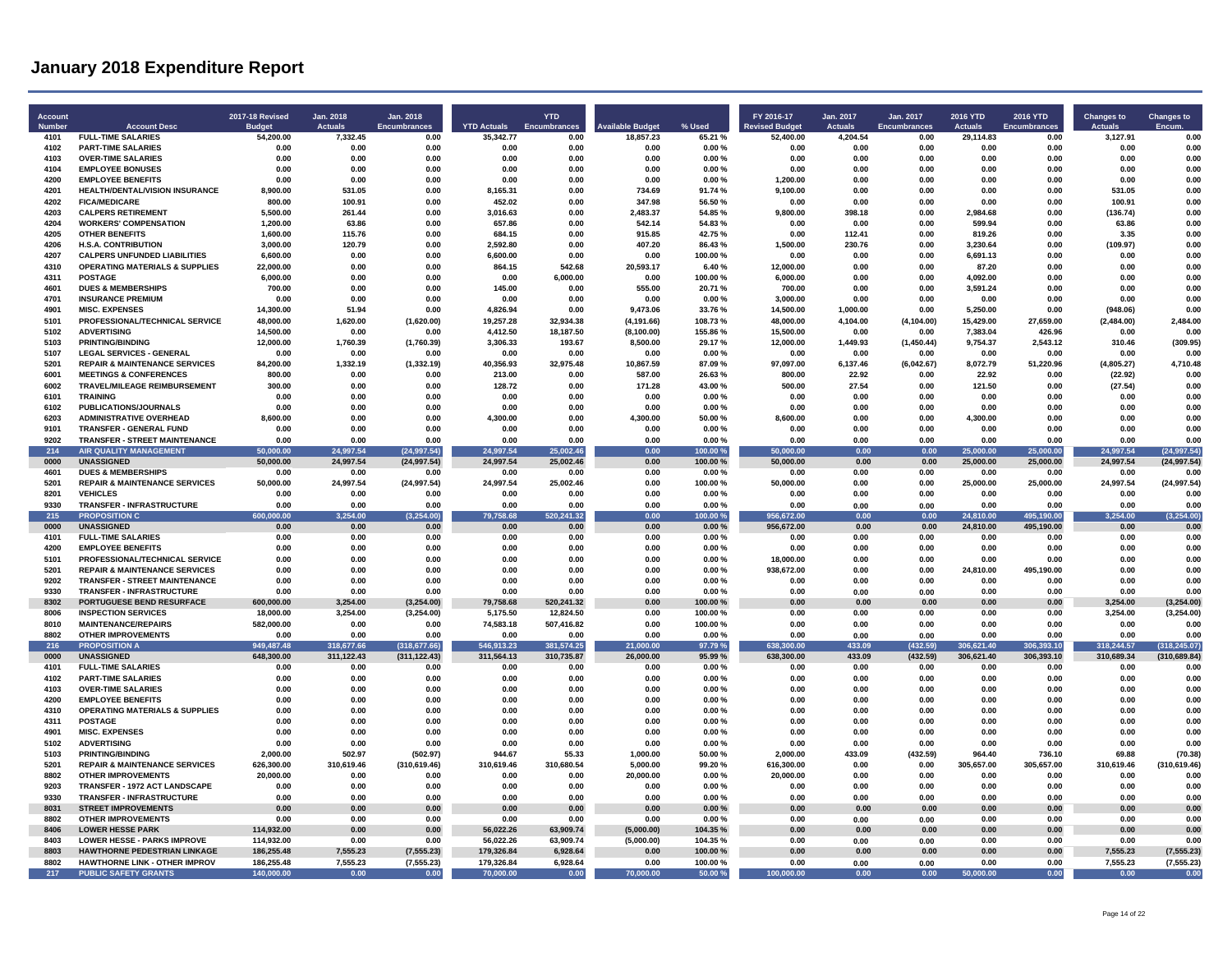| Account<br>Number | <b>Account Desc</b>                                                   | 2017-18 Revised<br><b>Budge</b> | Jan. 2018<br>Actuals | Jan. 2018<br><b>Encumbrances</b> | <b>YTD Actuals</b>    | <b>YTD</b><br>Encumbrances | <b>Available Budget</b> | % Used             | FY 2016-17<br><b>Revised Budget</b> | Jan. 2017<br><b>Actuals</b> | Jan. 2017<br><b>Encumbrances</b> | <b>2016 YTD</b><br><b>Actuals</b> | 2016 YTD<br><b>Encumbrances</b> | <b>Changes to</b><br><b>Actuals</b> | <b>Changes to</b><br>Encum. |
|-------------------|-----------------------------------------------------------------------|---------------------------------|----------------------|----------------------------------|-----------------------|----------------------------|-------------------------|--------------------|-------------------------------------|-----------------------------|----------------------------------|-----------------------------------|---------------------------------|-------------------------------------|-----------------------------|
| 0000              | <b>UNASSIGNED</b>                                                     | 140.000.00                      | 0.00                 | 0.00                             | 70,000.00             | 0.00                       | 70,000.00               | 50.00%             | 100,000.00                          | 0.00                        | 0.00                             | 50,000.00                         | 0.00                            | 0.00                                | 0.00                        |
| 4901<br>9101      | <b>MISC. EXPENSES</b><br>TRANSFER - GENERAL FUND                      | 0.00<br>140,000.00              | 0.00<br>0.00         | 0.00<br>0.00                     | 0.00<br>70,000.00     | 0.00<br>0.00               | 0.00<br>70,000.00       | 0.00%<br>50.00%    | 0.00<br>100,000.00                  | 0.00<br>0.00                | 0.00<br>0.00                     | 0.00<br>50,000.00                 | 0.00<br>0.00                    | 0.00<br>0.00                        | 0.00<br>0.00                |
| 218               | <b>RDA HOUSING SET-ASIDE</b>                                          | 0.00                            | 0.00                 | 0.00                             | 0.00                  | 0.00                       | 0.00                    | 0.00%              | 0.00                                | 0.00                        | 0.00                             | 0.00                              | 0.00                            | 0.00                                | 0.00                        |
| 0000              | <b>UNASSIGNED</b>                                                     | 0.00                            | 0.00                 | 0.00                             | 0.00                  | 0.00                       | 0.00                    | 0.00%              | 0.00                                | 0.00                        | 0.00                             | 0.00                              | 0.00                            | 0.00                                | 0.00                        |
| 4901              | <b>MISC. EXPENSES</b>                                                 | 0.00                            | 0.00                 | 0.00                             | 0.00                  | 0.00                       | 0.00                    | 0.00%              | 0.00                                | 0.00                        | 0.00                             | 0.00                              | 0.00                            | 0.00                                | 0.00                        |
| 5101<br>8802      | PROFESSIONAL/TECHNICAL SERVICE<br><b>OTHER IMPROVEMENTS</b>           | 0.00<br>0.00                    | 0.00<br>0.00         | 0.00<br>0.00                     | 0.00<br>0.00          | 0.00<br>0.00               | 0.00<br>0.00            | 0.00%<br>0.00%     | 0.00<br>0.00                        | 0.00<br>0.00                | 0.00<br>0.00                     | 0.00<br>0.00                      | 0.00<br>0.00                    | 0.00<br>0.00                        | 0.00<br>0.00                |
| 8803              | <b>I AND</b>                                                          | 0.00                            | 0.00                 | 0.00                             | 0.00                  | 0.00                       | 0.00                    | 0.00%              | 0.00                                | 0.00                        | 0.00                             | 0.00                              | 0.00                            | 0.00                                | 0.00                        |
| 9101              | <b>TRANSFER - GENERAL FUND</b>                                        | 0.00                            | 0.00                 | 0.00                             | 0.00                  | 0.00                       | 0.00                    | 0.00%              | 0.00                                | 0.00                        | 0.00                             | 0.00                              | 0.00                            | 0.00                                | 0.00                        |
| 220<br>0000       | <b>MEASURER</b><br><b>UNASSIGNED</b>                                  | non on<br>650<br>0.00           | n nn<br>0.00         | 0.00<br>0.00                     | 0.00<br>0.00          | 0.00<br>0.00               | 650,000.00<br>0.00      | 0.00%<br>0.00%     | 0.00<br>0.00                        | 0.00<br>0.00                | 0.00<br>0.00                     | 0.00<br>0.00                      | 0.00<br>0.00                    | 0.00<br>0.00                        | 0.00<br>0.00                |
| 4101              | <b>FULL-TIME SALARIES</b>                                             | 0.00                            | 0.00                 | 0.00                             | 0.00                  | 0.00                       | 0.00                    | 0.00%              | 0.00                                | 0.00                        | 0.00                             | 0.00                              | 0.00                            | 0.00                                | 0.00                        |
| 4200              | <b>EMPLOYEE BENEFITS</b>                                              | 0.00                            | 0.00                 | 0.00                             | 0.00                  | 0.00                       | 0.00                    | 0.00%              | 0.00                                | 0.00                        | 0.00                             | 0.00                              | 0.00                            | 0.00                                | 0.00                        |
| 8802              | <b>OTHER IMPROVEMENTS</b>                                             | 0.00                            | 0.00                 | 0.00                             | 0.00                  | 0.00                       | 0.00                    | 0.00%              | 0.00                                | 0.00                        | 0.00                             | 0.00                              | 0.00                            | 0.00                                | 0.00                        |
| 9330<br>3180      | <b>TRANSFER - INFRASTRUCTURE</b><br>STREET LANDSCAPE MAINTENANCE      | 0.00<br>0.00                    | 0.00<br>0.00         | 0.00<br>0.00                     | 0.00<br>0.00          | 0.00<br>0.00               | 0.00<br>0.00            | 0.00%<br>$0.00 \%$ | 0.00<br>0.00                        | 0.00<br>0.00                | 0.00<br>0 <sub>0</sub>           | 0.00<br>0.00                      | 0.00<br>0.00                    | 0.00<br>0.00                        | 0.00<br>0.00                |
| 5201              | <b>REPAIR &amp; MAINTENANCE SERVICES</b>                              | 0.00                            | 0.00                 | 0.00                             | 0.00                  | 0.00                       | 0.00                    | 0.00%              | 0.00                                | 0.00                        | 0.00                             | 0.00                              | 0.00                            | 0.00                                | 0.00                        |
| 8801              | SIDEWALK REPAIR & REPLACEMENT                                         | 250,000.00                      | 0.00                 | 0.00                             | 0.00                  | 0.00                       | 250,000.00              | 0.00%              | 0.00                                | 0.00                        | 0.00                             | 0.00                              | 0.00                            | 0.00                                | 0.00                        |
| 8006              | SIDEWALK - INSPECTION SERVICES                                        | 0.00                            | 0.00                 | 0.00                             | 0.00                  | 0.00                       | 0.00                    | 0.00%              | 0.00                                | 0.00                        | 0.00                             | 0.00                              | 0.00                            | 0.00                                | 0.00                        |
| 8010              | SIDEWALK - MAINTENANCE/REPAIRS                                        | 250.000.00                      | 0.00                 | 0.00                             | 0.00                  | 0.00                       | 250.000.00              | 0.00%              | 0.00                                | 0.00                        | 0.00                             | 0.00                              | 0.00                            | 0.00                                | 0.00                        |
| 8805<br>8804      | <b>MIRALESTE ARTERIAL ST. REHAB</b><br>MIRALESTE - ARTERIAL ST. IMPRV | 0.00<br>0.00                    | 0.00<br>0.00         | 0.00<br>0.00                     | 0.00<br>0.00          | 0.00<br>0.00               | 0.00<br>0.00            | 0.00%<br>0.00%     | 0.00<br>0.00                        | 0.00<br>0.00                | 0.00<br>0.00                     | 0.00<br>0.00                      | 0.00<br>0.00                    | 0.00<br>0.00                        | 0.00<br>0.00                |
| 8808              | <b>CRENSHAW BLVD, REHAB</b>                                           | 200,000.00                      | 0.00                 | 0.00                             | 0.00                  | 0.00                       | 200.000.00              | 0.00%              | 0.00                                | 0.00                        | 0.00                             | 0.00                              | 0.00                            | 0.00                                | 0.00                        |
| 8004              | <b>ARCHITECTURE DESIGN SERVICES</b>                                   | 200,000.00                      | 0.00                 | 0.00                             | 0.00                  | 0.00                       | 200,000.00              | 0.00%              | 0.00                                | 0.00                        | 0.00                             | 0.00                              | 0.00                            | 0.00                                | 0.00                        |
| 8809              | <b>WESTERN AVE. TRAFFIC CONGEST</b>                                   | 200,000.00                      | 0.00                 | 0.00                             | 0.00                  | 0.00                       | 200,000.00              | $0.00 \%$          | 0.00                                | 0.00                        | 0.00                             | 0.00                              | 0.00                            | 0.00                                | 0.00                        |
| 8802<br>8810      | <b>OTHER IMPROVEMENTS</b><br><b>ADA IMPROVEMENTS</b>                  | 200.000.00<br>0.00              | 0.00<br>0.00         | 0.00<br>0.00                     | 0.00<br>0.00          | 0.00<br>0.00               | 200.000.00<br>0.00      | 0.00%<br>0.00%     | 0.00<br>0.00                        | 0.00<br>0.00                | 0.00<br>0.00                     | 0.00<br>0.00                      | 0.00<br>0.00                    | 0.00<br>0.00                        | 0.00<br>0.00                |
| 8006              | SIDEWALK - INSPECTION SERVICES                                        | 0.00                            | 0.00                 | 0.00                             | 0.00                  | 0.00                       | 0.00                    | 0.00%              | 0.00                                | 0.00                        | 0.00                             | 0.00                              | 0.00                            | 0.00                                | 0.00                        |
| 221               | <b>MEASURE M</b>                                                      | 536,200.00                      | (3,509.33)           | (3,429.42)                       | 71,982.19             | 80,462.81                  | 383,755.00              | 28.43%             | 0.00                                | 0.00                        | 0.00                             | 0.00                              | 0.00                            | (3,509.33)                          | (3, 429.42)                 |
| 0000              | <b>UNASSIGNED</b>                                                     | 536,200.00                      | (3,509.33)           | (3, 429.42)                      | 71,982.19             | 80,462.81                  | 383,755.00              | 28.43%             | 0.00                                | 0.00                        | 0.00                             | 0.00                              | 0.00                            | (3,509.33)                          | (3, 429.42)                 |
| 5201              | <b>REPAIR &amp; MAINTENANCE SERVICES</b>                              | 535,200.00                      | (3,509.33)           | (3, 429.42)                      | 71,982.19             | 80,462.81                  | 382,755.00              | 28.48%             | 0.00                                | 0.00                        | 0.00                             | 0.00                              | 0.00                            | (3,509.33)                          | (3, 429.42)                 |
| 5304<br>222       | <b>ELETRIC</b><br><b>HABITAT RESTORATION</b>                          | 1,000.00<br>174.300.00          | 0.00<br>36.075.00    | 0.00<br>(36,075.00)              | 0.00<br>114.558.00    | 0.00<br>65.895.00          | 1,000.00<br>(6, 153.00) | 0.00%<br>103.53%   | 0.00<br>166,500.00                  | 0.00<br>26.725.00           | 0.00<br>(35, 125.00)             | 0.00<br>96.975.00                 | 0.00<br>35,125.00               | 0.00<br>9.350.00                    | 0.00<br>(950.00)            |
| 0000              | <b>UNASSIGNED</b>                                                     | 174,300.00                      | 36,075.00            | (36,075.00)                      | 114,558.00            | 65,895.00                  | (6, 153.00)             | 103.53%            | 166,500.00                          | 26,725.00                   | (35, 125.00)                     | 96,975.00                         | 35,125.00                       | 9,350.00                            | (950.00)                    |
| 5101              | PROFESSIONAL/TECHNICAL SERVICE                                        | 155,300.00                      | 31,325.00            | (31, 325.00)                     | 100,308.00            | 61,145.00                  | (6, 153.00)             | 103.96%            | 148,000.00                          | 30,500.00                   | (30, 500.00)                     | 91,500.00                         | 30,500.00                       | 825.00                              | (825.00)                    |
| 5201              | <b>REPAIR &amp; MAINTENANCE SERVICES</b>                              | 19,000.00                       | 4,750.00             | (4,750.00)                       | 14,250.00             | 4,750.00                   | 0.00                    | 100.00%            | 18,500.00                           | (3,775.00)                  | (4,625.00)                       | 5,475.00                          | 4,625.00                        | 8,525.00                            | (125.00)                    |
| 8802<br>223       | <b>OTHER IMPROVEMENTS</b><br><b>SUBREGION ONE MAINTENANCE</b>         | 0.00<br>44.800.00               | 0.00<br>821.67       | 0.00<br>0.00                     | 0.00<br>18.369.72     | 0.00<br>13.697.63          | 0.00<br>12.732.65       | 0.00%<br>71.58%    | 0.00<br>44.800.00                   | 0.00<br>9.069.67            | 0.00<br>(5,730.46)               | 0.00<br>19.372.66                 | 0.00<br>2.269.70                | 0.00<br>(8.248.00)                  | 0.00<br>5.730.46            |
| 0000              | <b>UNASSIGNED</b>                                                     | 44.800.00                       | 821.67               | 0.00                             | 18,369.72             | 13,697.63                  | 12,732.65               | 71.58%             | 44.800.00                           | 9.069.67                    | (5,730.46)                       | 19.372.66                         | 2.269.70                        | (8, 248.00)                         | 5.730.46                    |
| 5201              | <b>REPAIR &amp; MAINTENANCE SERVICES</b>                              | 24,000.00                       | 0.00                 | 0.00                             | 12,854.13             | 13,697.63                  | (2,551.76)              | 110.63%            | 24,000.00                           | 8,279.27                    | (5,730.46)                       | 13,553.96                         | 2,269.70                        | (8, 279.27)                         | 5,730.46                    |
| 5302              | <b>WATER</b>                                                          | 20,000.00                       | 771.39               | 0.00                             | 5,213.02              | 0.00                       | 14,786.98               | 26.07%             | 20,000.00                           | 740.00                      | 0.00                             | 5,508.72                          | 0.00                            | 31.39                               | 0.00                        |
| 5304<br>224       | <b>ELECTRIC</b><br><b>MEASURE A MAINTENANCE</b>                       | 800.00<br>90,000.00             | 50.28<br>0.00        | 0.00<br>0.00                     | 302.57<br>45,000.00   | 0.00<br>0.00               | 497.43<br>45,000.00     | 37.88%<br>50.00 %  | 800.00<br>90,000.00                 | 50.40<br>0.00               | 0.00<br>0.00                     | 309.98<br>45,000.00               | 0.00<br>0.00                    | (0.12)<br>0.00                      | 0.00<br>0.00                |
| 0000              | <b>UNASSIGNED</b>                                                     | 90.000.00                       | 0.00                 | 0.00                             | 45.000.00             | 0.00                       | 45.000.00               | 50.00%             | 90.000.00                           | 0.00                        | 0.00                             | 45.000.00                         | 0.00                            | 0.00                                | 0.00                        |
| 5201              | <b>REPAIR &amp; MAINTENANCE SERVICES</b>                              | 0.00                            | 0.00                 | 0.00                             | 0.00                  | 0.00                       | 0.00                    | 0.00%              | 0.00                                | 0.00                        | 0.00                             | 0.00                              | 0.00                            | 0.00                                | 0.00                        |
| 9101              | <b>TRANSFER - GENERAL FUND</b>                                        | 90,000.00                       | 0.00                 | 0.00                             | 45,000.00             | 0.00                       | 45,000.00               | 50.00%             | 90.000.00                           | 0.00                        | 0.00                             | 45.000.00                         | 0.00                            | 0.00                                | 0.00                        |
| 225               | <b>ABALONE COVE SEWER DISTRICT</b>                                    | 252,625.00                      | 5,164.67             | (4, 207.60)                      | 78,687.36             | 37,986.87                  | 135,950.77              | 46.18%             | 249,400.00                          | 24,904.93                   | 55,223.10                        | 68,932.46                         | 108,453.02                      | (19,740.26)                         | (59, 430.70)                |
| 0000<br>4101      | <b>UNASSIGNED</b><br><b>FULL-TIME SALARIES</b>                        | 252,625.00<br>9,600.00          | 5,164.67<br>516.41   | (4, 207.60)<br>0.00              | 78,687.36<br>4,881.70 | 37,986.87<br>0.00          | 135,950.77<br>4,718.30  | 46.18%<br>50.85%   | 249,400.00<br>9,100.00              | 24,904.93<br>700.96         | 55,223.10<br>0.00                | 68,932.46<br>5,116.42             | 108,453.02<br>0.00              | (19,740.26)<br>(184.55)             | (59, 430.70)<br>0.00        |
| 4102              | <b>PART-TIME SALARIES</b>                                             | 0.00                            | 0.00                 | 0.00                             | 0.00                  | 0.00                       | 0.00                    | 0.00%              | 0.00                                | 0.00                        | 0.00                             | 0.00                              | 0.00                            | 0.00                                | 0.00                        |
| 4103              | <b>OVER-TIME SALARIES</b>                                             | 0.00                            | 0.00                 | 0.00                             | 0.00                  | 0.00                       | 0.00                    | 0.00%              | 0.00                                | 0.00                        | 0.00                             | 0.00                              | 0.00                            | 0.00                                | 0.00                        |
| 4104              | <b>EMPLOYEE BONUSES</b>                                               | 0.00                            | 0.00                 | 0.00                             | 605.00                | 0.00                       | (605.00)                | 100.00%            | 0.00                                | 0.00                        | 0.00                             | 0.00                              | 0.00                            | 0.00                                | 0.00                        |
| 4200<br>4201      | <b>EMPLOYEE BENEFITS</b><br>HEALTH/DENTAL/VISION INSURANCE            | 0.00<br>1,000.00                | 0.00<br>53.99        | 0.00<br>0.00                     | 0.00<br>896.19        | 0.00<br>0.00               | 0.00<br>103.81          | 0.00%<br>89.60%    | 200.00<br>1,100.00                  | 0.00<br>0.00                | 0.00<br>0.00                     | 0.00<br>0.00                      | 0.00<br>0.00                    | 0.00<br>53.99                       | 0.00<br>0.00                |
| 4202              | <b>FICA/MEDICARE</b>                                                  | 100.00                          | 6.66                 | 0.00                             | 69.57                 | 0.00                       | 30.43                   | 70.00%             | 0.00                                | 0.00                        | 0.00                             | 0.00                              | 0.00                            | 6.66                                | 0.00                        |
| 4203              | <b>CALPERS RETIREMENT</b>                                             | 1.000.00                        | 52.21                | 0.00                             | 543.91                | 0.00                       | 456.09                  | 54.40%             | 1.700.00                            | 70.58                       | 0.00                             | 529.05                            | 0.00                            | (18.37)                             | 0.00                        |
| 4204              | <b>WORKERS' COMPENSATION</b>                                          | 200.00                          | 11.87                | 0.00                             | 131.54                | 0.00                       | 68.46                   | 66.00%             | 0.00                                | 0.00                        | 0.00                             | 100.00                            | 0.00                            | 11.87                               | 0.00                        |
| 4205              | <b>OTHER BENEFITS</b><br><b>H.S.A. CONTRIBUTION</b>                   | 300.00<br>400.00                | 11.89                | 0.00<br>0.00                     | 89.27<br>96.91        | 0.00                       | 210.73                  | 29.67%             | 0.00                                | 17.16<br>0.00               | 0.00                             | 128.72<br>0.00                    | 0.00<br>0.00                    | (5.27)<br>23.22                     | 0.00<br>0.00                |
| 4206<br>4207      | <b>CALPERS UNFUNDED LIABILITIES</b>                                   | 1,200.00                        | 23.22<br>0.00        | 0.00                             | 1,200.00              | 0.00<br>0.00               | 303.09<br>0.00          | 24.25 %<br>100.00% | 400.00<br>0.00                      | 0.00                        | 0.00<br>0.00                     | 1,186.03                          | 0.00                            | 0.00                                | 0.00                        |
| 4701              | <b>INSURANCE PREMIUM</b>                                              | 0.00                            | 0.00                 | 0.00                             | 0.00                  | 0.00                       | 0.00                    | 0.00%              | 200.00                              | 0.00                        | 0.00                             | 0.00                              | 0.00                            | 0.00                                | 0.00                        |
| 5101              | PROFESSIONAL/TECHNICAL SERVICE                                        | 11.225.00                       | 2.200.60             | (2.200.60)                       | 11.407.60             | 3.103.40                   | (3.286.00)              | 129.27%            | 9.100.00                            | 84.60                       | (84.60)                          | 2.817.80                          | 1.032.20                        | 2.116.00                            | (2.116.00)                  |
| 5102<br>5201      | <b>ADVERTISING</b>                                                    | 500.00                          | 0.00                 | 0.00                             | 0.00                  | 0.00                       | 500.00                  | 0.00%              | 500.00                              | 0.00                        | 0.00                             | 0.00                              | 0.00                            | 0.00                                | 0.00                        |
| 5304              | <b>REPAIR &amp; MAINTENANCE SERVICES</b><br><b>ELECTRIC</b>           | 223,100.00<br>4,000.00          | 2.007.00<br>280.82   | (2,007.00)<br>0.00               | 56,965.38<br>1,800.29 | 34.883.47<br>0.00          | 131,251.15<br>2,199.71  | 41.17%<br>45.00%   | 223.100.00<br>4,000.00              | 23.744.30<br>287.33         | 55,307.70<br>0.00                | 57.446.20<br>1,608.24             | 107,420.82<br>0.00              | (21, 737.30)<br>(6.51)              | (57, 314.70)<br>0.00        |
| 8802              | <b>OTHER IMPROVEMENTS</b>                                             | 0.00                            | 0.00                 | 0.00                             | 0.00                  | 0.00                       | 0.00                    | 0.00%              | 0.00                                | 0.00                        | 0.00                             | 0.00                              | 0.00                            | 0.00                                | 0.00                        |
| 226               | <b>RPV TV</b>                                                         | 0.00                            | 0.00                 | 0.00                             | 0.00                  | 0.00                       | 0.00                    | 0.00%              | 0.00                                | 0.00                        | 0.00                             | 0.00                              | 0.00                            | 0.00                                | 0.00                        |
| 0000              | <b>UNASSIGNED</b>                                                     | 0.00                            | 0.00                 | 0.00                             | 0.00                  | 0.00                       | 0.00                    | 0.00%              | 0.00                                | 0.00                        | 0.00                             | 0.00                              | 0.00                            | 0.00                                | 0.00                        |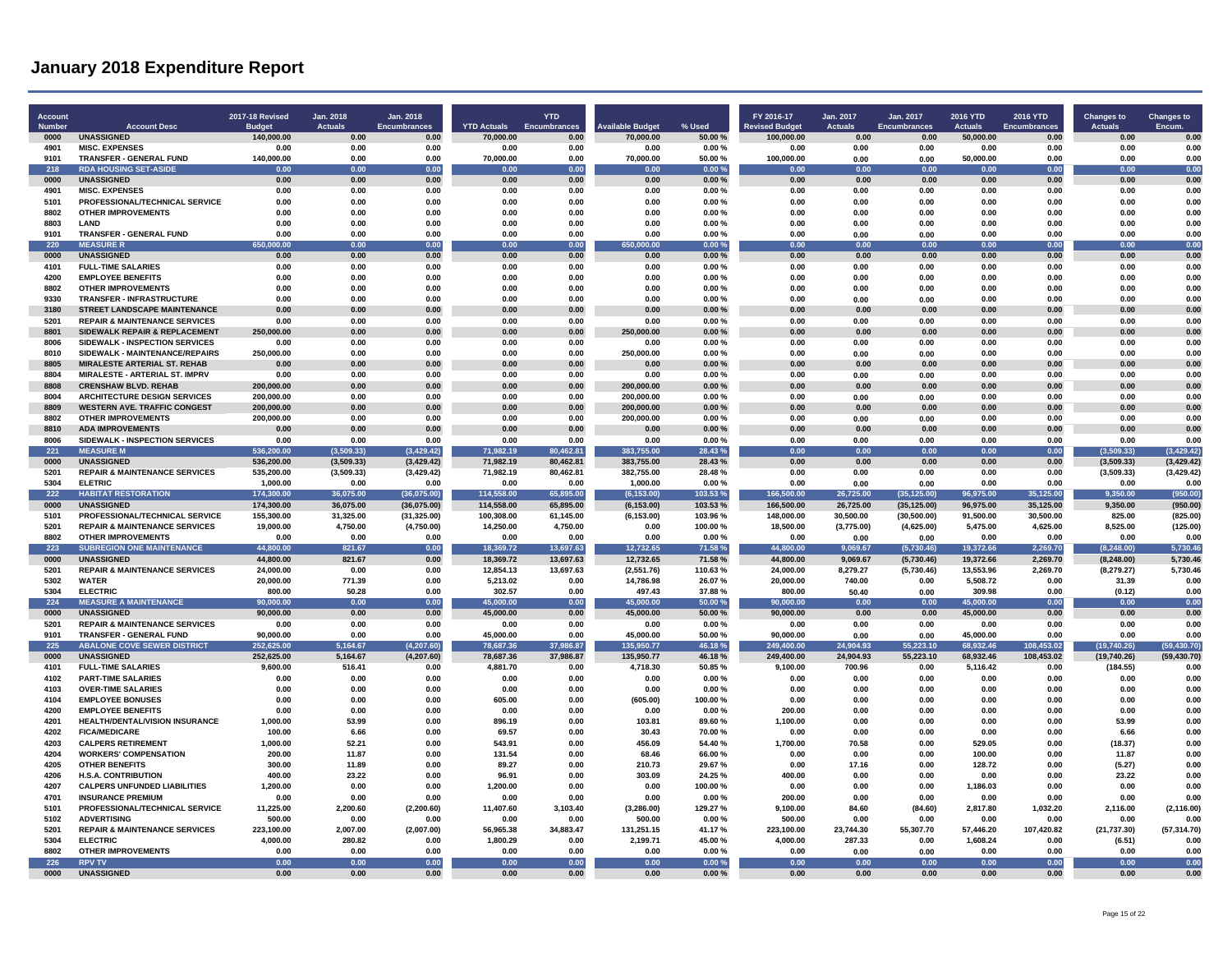| Account<br>Number | <b>Account Desc</b>                                                        | <b>2017-18 Revised</b><br><b>Budget</b> | Jan. 2018<br><b>Actuals</b> | Jan. 2018<br><b>Encumbrances</b> | <b>YTD Actuals</b>   | <b>YTD</b><br><b>Encumbrances</b> | vailable Budget        | % Used          | FY 2016-17<br><b>Revised Budget</b> | Jan. 2017<br>Actuals | Jan. 2017<br>Encumbrances | <b>2016 YTD</b><br><b>Actuals</b> | <b>2016 YTD</b><br><b>Encumbrances</b> | <b>Changes to</b><br><b>Actuals</b> | <b>Changes to</b><br><b>Encum</b> |
|-------------------|----------------------------------------------------------------------------|-----------------------------------------|-----------------------------|----------------------------------|----------------------|-----------------------------------|------------------------|-----------------|-------------------------------------|----------------------|---------------------------|-----------------------------------|----------------------------------------|-------------------------------------|-----------------------------------|
| 4102              | <b>PART-TIME SALARIES</b>                                                  | 0.00                                    | 0.00                        | 0.00                             | 0.00                 | 0.00                              | 0.00                   | 0.00%           | 0.00                                | 0.00                 | 0.00                      | 0.00                              | 0.00                                   | 0.00                                | 0.00                              |
| 4200              | <b>EMPLOYEE BENEFITS</b>                                                   | 0.00                                    | 0.00                        | 0.00                             | 0.00                 | 0.00                              | 0.00                   | 0.00%           | 0.00                                | 0.00                 | 0.00                      | 0.00                              | 0.00                                   | 0.00                                | 0.00                              |
| 4205              | <b>OTHER BENEFITS</b>                                                      | 0.00                                    | 0.00                        | 0.00                             | 0.00                 | 0.00                              | 0.00                   | 0.00%           | 0.00                                | 0.00                 | 0.00                      | 0.00                              | 0.00                                   | 0.00                                | 0.00                              |
| 4310<br>4601      | <b>OPERATING MATERIALS &amp; SUPPLIES</b><br><b>DUES &amp; MEMBERSHIPS</b> | 0.00<br>0.00                            | 0.00<br>0.00                | 0.00<br>0.00                     | 0.00<br>0.00         | 0.00<br>0.00                      | 0.00<br>0.00           | 0.00%<br>0.00%  | 0.00<br>0.00                        | 0.00<br>0.00         | 0.00<br>0.00              | 0.00<br>0.00                      | 0.00<br>0.00                           | 0.00<br>0.00                        | 0.00<br>0.00                      |
| 5101              | PROFESSIONAL/TECHNICAL SERVICE                                             | 0.00                                    | 0.00                        | 0.00                             | 0.00                 | 0.00                              | 0.00                   | 0.00%           | 0.00                                | 0.00                 | 0.00                      | 0.00                              | 0.00                                   | 0.00                                | 0.00                              |
| 5201              | <b>REPAIR &amp; MAINTENANCE SERVICES</b>                                   | 0.00                                    | 0.00                        | 0.00                             | 0.00                 | 0.00                              | 0.00                   | 0.00%           | 0.00                                | 0.00                 | 0.00                      | 0.00                              | 0.00                                   | 0.00                                | 0.00                              |
| 6201              | <b>EQUIPMENT REPLACEMENT CHARGES</b>                                       | 0.00                                    | 0.00                        | 0.00                             | 0.00                 | 0.00                              | 0.00                   | 0.00%           | 0.00                                | 0.00                 | 0.00                      | 0.00                              | 0.00                                   | 0.00                                | 0.00                              |
| 6202              | <b>EMPLOYEE BENEFIT CHARGES</b>                                            | 0.00                                    | 0.00                        | 0.00                             | 0.00                 | 0.00                              | 0.00                   | 0.00%           | 0.00                                | 0.00                 | 0.00                      | 0.00                              | 0.00                                   | 0.00                                | 0.00                              |
| 9101              | TRANSFER - GENERAL FUND                                                    | 0.00                                    | 0.00                        | 0.00                             | 0.00                 | 0.00                              | 0.00                   | 0.00%           | 0.00                                | 0.00                 | 0.00                      | 0.00                              | 0.00                                   | 0.00                                | 0.00                              |
| 227               | <b>GINSBURG CULTURAL ART BLD</b>                                           | 0.00                                    | 0.00                        | 0.00                             | 0.00                 | 0.00                              | 0.00                   | 0.00%           | 0.00                                | 0.00                 | 0.00                      | 0.00                              | 0.00                                   | 0.00                                | 0.00                              |
| 0000              | <b>UNASSIGNED</b>                                                          | 0.00                                    | 0.00                        | 0.00                             | 0.00                 | 0.00                              | 0.00                   | 0.00%           | 0.00                                | 0.00                 | 0.00                      | 0.00                              | 0.00                                   | 0.00                                | 0.00                              |
| 4310              | <b>OPERATING MATERIALS &amp; SUPPLIES</b>                                  | 0.00                                    | 0.00                        | 0.00                             | 0.00                 | 0.00                              | 0.00                   | 0.00%           | 0.00                                | 0.00                 | 0.00                      | 0.00                              | 0.00                                   | 0.00                                | 0.00                              |
| 4901<br>5101      | <b>MISC. EXPENSES</b><br>PROFESSIONAL/TECHNICAL SERVICE                    | 0.00<br>0.00                            | 0.00<br>0.00                | 0.00<br>0.00                     | 0.00<br>0.00         | 0.00<br>0.00                      | 0.00<br>0.00           | 0.00%<br>0.00%  | 0.00<br>0.00                        | 0.00<br>0.00         | 0.00<br>0.00              | 0.00<br>0.00                      | 0.00<br>0.00                           | 0.00<br>0.00                        | 0.00<br>0.00                      |
| 8802              | <b>OTHER IMPROVEMENTS</b>                                                  | 0.00                                    | 0.00                        | 0.00                             | 0.00                 | 0.00                              | 0.00                   | 0.00%           | 0.00                                | 0.00                 | 0.00                      | 0.00                              | 0.00                                   | 0.00                                | 0.00                              |
| 9330              | <b>TRANSFER - INFRASTRUCTURE</b>                                           | 0.00                                    | 0.00                        | 0.00                             | 0.00                 | 0.00                              | 0.00                   | 0.00%           | 0.00                                | 0.00                 | 0.00                      | 0.00                              | 0.00                                   | 0.00                                | 0.00                              |
| 228               | <b>DONOR RESTRICTED CONTRIBUTION</b>                                       | 612.892.75                              | 110.38                      | 17.000.00                        | 5.649.89             | 92,470.60                         | 514,772.26             | 16.01%          | 480.209.00                          | 1,618.77             | (1,618.77)                | 5,537.14                          | 15,487.61                              | (1.508.39)                          | 18,618.77                         |
| 0000              | <b>UNASSIGNED</b>                                                          | 12.892.75                               | 110.38                      | 0.00                             | 5.649.89             | 8,470.60                          | (1, 227.74)            | 109.52%         | 480.209.00                          | 1,618.77             | (1,618.77)                | 5,537.14                          | 15.487.61                              | (1,508.39)                          | 1.618.77                          |
| 4310              | <b>OPERATING MATERIALS &amp; SUPPLIES</b>                                  | 5,000.00                                | 0.00                        | 0.00                             | 2,328.51             | 3,788.85                          | (1, 117.36)            | 122.34 %        | 9,184.00                            | 343.77               | (343.77)                  | 507.85                            | (507.85)                               | (343.77)                            | 343.77                            |
| 5101              | PROFESSIONAL/TECHNICAL SERVICE                                             | 0.00                                    | 0.00                        | 0.00                             | 0.00                 | 0.00                              | 0.00                   | 0.00%           | 0.00                                | 0.00                 | 0.00                      | 485.29                            | 4,514.71                               | 0.00                                | 0.00                              |
| 5201              | <b>REPAIR &amp; MAINTENANCE SERVICES</b>                                   | 7,892.75                                | 110.38                      | 0.00                             | 3,321.38             | 4,681.75                          | (110.38)               | 101.39%         | 16,025.00                           | 1,275.00             | (1, 275.00)               | 4,544.00                          | 11,480.75                              | (1, 164.62)                         | 1,275.00                          |
| 9330              | <b>TRANSFER - INFRASTRUCTURE</b>                                           | 0.00                                    | 0.00                        | 0.00                             | 0.00                 | 0.00                              | 0.00                   | 0.00%           | 455.000.00                          | 0.00                 | 0.00                      | 0.00                              | 0.00                                   | 0.00                                | 0.00                              |
| 8501              | <b>PVIC EXHIBIT REPLACEMENT</b>                                            | 600,000.00                              | 0.00                        | 17,000.00                        | 0.00                 | 84.000.00                         | 516,000.00             | 14.00%          | 0.00                                | 0.00                 | 0.00                      | 0.00                              | 0.00                                   | 0.00                                | 17,000.00                         |
| 8001<br>8004      | PROFESSIONAL/TECH SERVICES<br><b>PVIC - ARCHITECTURE DESIGN</b>            | 24,000.00<br>300,000.00                 | 0.00<br>0.00                | 17,000.00<br>0.00                | 0.00<br>0.00         | 17,000.00<br>0.00                 | 7,000.00<br>300,000.00 | 70.83%<br>0.00% | 455,000.00<br>0.00                  | 0.00<br>0.00         | 0.00<br>0.00              | 0.00<br>0.00                      | 0.00<br>0.00                           | 0.00<br>0.00                        | 17.000.00<br>0.00                 |
| 8403              | <b>PARKS IMPROVEMENTS</b>                                                  | 276,000.00                              | 0.00                        | 0.00                             | 0.00                 | 67,000.00                         | 209,000.00             | 24.28%          | 0.00                                | 0.00                 | 0.00                      | 0.00                              | 0.00                                   | 0.00                                | 0.00                              |
| 285               | IA PORTUGUESE BEND MAINTENANCE                                             | 155,720.00                              | 326.36                      | 0.00                             | 61,904.41            | 46,542.99                         | 47,272.60              | 69.64%          | 114,900.00                          | 322.47               | 0.00                      | 1,741.44                          | 80,314.00                              | 3.89                                | 0.00                              |
| 0000              | <b>UNASSIGNED</b>                                                          | 155,720.00                              | 326.36                      | 0.00                             | 61,904.41            | 46,542.99                         | 47,272.60              | 69.64%          | 114,900.00                          | 322.47               | 0.00                      | 1,741.44                          | 80,314.00                              | 3.89                                | 0.00                              |
| 5101              | PROFESSIONAL/TECHNICAL SERVICE                                             | 89,220.00                               | 0.00                        | 0.00                             | 12.590.00            | 28.230.00                         | 48,400.00              | 45.75%          | 48,400.00                           | 0.00                 | 0.00                      | 0.00                              | 80,314.00                              | 0.00                                | 0.00                              |
| 5201              | <b>REPAIR &amp; MAINTENANCE SERVICES</b>                                   | 59,500.00                               | 0.00                        | 0.00                             | 47,356.58            | 18,312.99                         | (6, 169.57)            | 110.37%         | 59,500.00                           | 0.00                 | 0.00                      | 0.00                              | 0.00                                   | 0.00                                | 0.00                              |
| 5304              | <b>ELECTRIC</b>                                                            | 7,000.00                                | 326.36                      | 0.00                             | 1,957.83             | 0.00                              | 5,042.17               | 27.97%          | 7,000.00                            | 322.47               | 0.00                      | 1,741.44                          | 0.00                                   | 3.89                                | 0.00                              |
| 310               | <b>CDBG</b>                                                                | 305,060.00                              | 5,764.31                    | (8,020.00)                       | 17,019.31            | 220,831.00                        | 67,209.69              | 77.97 %         | 343,000.00                          | 4,207.00             | (4, 207.00)               | 15,287.00                         | 145,773.00                             | 1,557.31                            | (3,813.00)                        |
| 0000<br>4901      | <b>UNASSIGNED</b><br><b>MISC. EXPENSES</b>                                 | (139, 300.00)<br>0.00                   | (4,820.00)<br>(4,820.00)    | 0.00<br>0.00                     | 0.00<br>0.00         | 0.00<br>0.00                      | (139, 300.00)<br>0.00  | 0.00%<br>0.00%  | 0.00<br>0.00                        | 0.00<br>0.00         | 0.00<br>0.00              | 0.00<br>0.00                      | 0.00<br>0.00                           | (4,820.00)<br>(4,820.00)            | 0.00<br>0.00                      |
| 8802              | <b>OTHER IMPROVEMENTS</b>                                                  | (139, 300.00)                           | 0.00                        | 0.00                             | 0.00                 | 0.00                              | (139, 300.00)          | 0.00%           | 0.00                                | 0.00                 | 0.00                      | 0.00                              | 0.00                                   | 0.00                                | 0.00                              |
| 9330              | TRANSFER - INFRASTRUCTURE                                                  | 0.00                                    | 0.00                        | 0.00                             | 0.00                 | 0.00                              | 0.00                   | 0.00%           | 0.00                                | 0.00                 | 0.00                      | 0.00                              | 0.00                                   | 0.00                                | 0.00                              |
| 8110              | <b>GRANT ADMINISTRATION</b>                                                | 0.00                                    | 0.00                        | 0.00                             | 0.00                 | 0.00                              | 0.00                   | 0.00%           | 0.00                                | 0.00                 | 0.00                      | 0.00                              | 0.00                                   | 0.00                                | 0.00                              |
| 4101              | <b>FULL-TIME SALARIES</b>                                                  | 0.00                                    | 0.00                        | 0.00                             | 0.00                 | 0.00                              | 0.00                   | 0.00%           | 0.00                                | 0.00                 | 0.00                      | 0.00                              | 0.00                                   | 0.00                                | 0.00                              |
| 4102              | <b>PART-TIME SALARIES</b>                                                  | 0.00                                    | 0.00                        | 0.00                             | 0.00                 | 0.00                              | 0.00                   | 0.00%           | 0.00                                | 0.00                 | 0.00                      | 0.00                              | 0.00                                   | 0.00                                | 0.00                              |
| 4103              | <b>OVER-TIME SALARIES</b>                                                  | 0.00                                    | 0.00                        | 0.00                             | 0.00                 | 0.00                              | 0.00                   | 0.00%           | 0.00                                | 0.00                 | 0.00                      | 0.00                              | 0.00                                   | 0.00                                | 0.00                              |
| 4310              | <b>OPERATING MATERIALS &amp; SUPPLIES</b>                                  | 0.00                                    | 0.00                        | 0.00                             | 0.00                 | 0.00                              | 0.00                   | 0.00%           | 0.00                                | 0.00                 | 0.00                      | 0.00                              | 0.00                                   | 0.00                                | 0.00                              |
| 4311<br>5101      | <b>POSTAGE</b>                                                             | 0.00<br>0.00                            | 0.00<br>0.00                | 0.00<br>0.00                     | 0.00<br>0.00         | 0.00<br>0.00                      | 0.00<br>0.00           | 0.00%<br>0.00%  | 0.00<br>0.00                        | 0.00<br>0.00         | 0.00<br>0.00              | 0.00<br>0.00                      | 0.00<br>0.00                           | 0.00<br>0.00                        | 0.00<br>0.00                      |
| 5102              | PROFESSIONAL/TECHNICAL SERVICE<br><b>ADVERTISING</b>                       | 0.00                                    | 0.00                        | 0.00                             | 0.00                 | 0.00                              | 0.00                   | 0.00%           | 0.00                                | 0.00                 | 0.00                      | 0.00                              | 0.00                                   | 0.00                                | 0.00                              |
| 5103              | <b>PRINTING/BINDING</b>                                                    | 0.00                                    | 0.00                        | 0.00                             | 0.00                 | 0.00                              | 0.00                   | 0.00%           | 0.00                                | 0.00                 | 0.00                      | 0.00                              | 0.00                                   | 0.00                                | 0.00                              |
| 8802              | <b>OTHER IMPROVEMENTS</b>                                                  | 0.00                                    | 0.00                        | 0.00                             | 0.00                 | 0.00                              | 0.00                   | 0.00%           | 0.00                                | 0.00                 | 0.00                      | 0.00                              | 0.00                                   | 0.00                                | 0.00                              |
| 8413              | <b>DEL CERRO PARK IMPROVEMENT</b>                                          | 0.00                                    | 0.00                        | 0.00                             | 0.00                 | 0.00                              | 0.00                   | 0.00%           | 0.00                                | 0.00                 | 0.00                      | 0.00                              | 0.00                                   | 0.00                                | 0.00                              |
| 8002              | DEL CERRO - CONSTRUCT MGMT                                                 | 0.00                                    | 0.00                        | 0.00                             | 0.00                 | 0.00                              | 0.00                   | $0.00 \%$       | 0.00                                | 0.00                 | 0.00                      | 0.00                              | 0.00                                   | 0.00                                | 0.00                              |
| 8004              | DEL CERRO - ARCHITECT DESIGN                                               | 0.00                                    | 0.00                        | 0.00                             | 0.00                 | 0.00                              | 0.00                   | 0.00%           | 0.00                                | 0.00                 | 0.00                      | 0.00                              | 0.00                                   | 0.00                                | 0.00                              |
| 8403              | DEL CERRO - PARKS IMPROVE                                                  | 0.00                                    | 0.00                        | 0.00                             | 0.00                 | 0.00                              | 0.00                   | 0.00%           | 0.00                                | 0.00                 | 0.00                      | 0.00                              | 0.00                                   | 0.00                                | 0.00                              |
| 8810              | <b>ADA IMPROVEMENTS</b>                                                    | 444.360.00                              | 10.584.31                   | (8,020.00)                       | 17,019.31            | 220,831.00                        | 206.509.69             | 53.53%          | 343,000.00                          | 4,207.00             | 4,207.00)                 | 15.287.00                         | 145.773.00                             | 6,377.31                            | (3,813.00)<br>0.00                |
| 4101<br>4310      | <b>FULL-TIME SALARIES</b><br><b>OPERATING MATERIALS &amp; SUPPLIES</b>     | 0.00<br>0.00                            | 0.00<br>0.00                | 0.00<br>0.00                     | 0.00<br>0.00         | 0.00<br>0.00                      | 0.00<br>0.00           | 0.00%<br>0.00%  | 0.00<br>0.00                        | 0.00<br>0.00         | 0.00<br>0.00              | 0.00<br>0.00                      | 0.00<br>0.00                           | 0.00<br>0.00                        | 0.00                              |
| 5101              | PROFESSIONAL/TECHNICAL SERVICE                                             | 0.00                                    | 0.00                        | 0.00                             | 0.00                 | 0.00                              | 0.00                   | 0.00%           | 0.00                                | 0.00                 | 0.00                      | 0.00                              | 0.00                                   | 0.00                                | 0.00                              |
| 5102              | <b>ADVERTISING</b>                                                         | 0.00                                    | 0.00                        | 0.00                             | 0.00                 | 0.00                              | 0.00                   | 0.00%           | 0.00                                | 0.00                 | 0.00                      | 0.00                              | 0.00                                   | 0.00                                | 0.00                              |
| 8001              | ADA IMPROV - PROF/TECH                                                     | 0.00                                    | 0.00                        | 0.00                             | 0.00                 | 0.00                              | 0.00                   | 0.00%           | 0.00                                | 0.00                 | 0.00                      | 0.00                              | 0.00                                   | 0.00                                | 0.00                              |
| 8802              | <b>OTHER IMPROVEMENTS</b>                                                  | 444,360.00                              | 10.584.31                   | (8,020.00)                       | 17,019.31            | 220,831.00                        | 206,509.69             | 53.53%          | 343,000.00                          | 4.207.00             | (4, 207.00)               | 15,287.00                         | 145,773.00                             | 6,377.31                            | (3,813.00)                        |
| 311               | CDBG-F                                                                     | 0.00                                    | 0.00                        | 0.00                             | 0.00                 | 0.00                              | 0.00                   | 0.00%           | 0.00                                | 0.00                 | 0.00                      | 0.00                              | 0.00                                   | 0.00                                | 0.00                              |
| 0000              | <b>UNASSIGNED</b>                                                          | 0.00                                    | 0.00                        | 0.00                             | 0.00                 | 0.00                              | 0.00                   | 0.00%           | 0.00                                | 0.00                 | 0.00                      | 0.00                              | 0.00                                   | 0.00                                | 0.00                              |
| 5101              | PROFESSIONAL/TECHNICAL SERVICE                                             | 0.00                                    | 0.00                        | 0.00                             | 0.00                 | 0.00                              | 0.00                   | 0.00%           | 0.00                                | 0.00                 | 0.00                      | 0.00                              | 0.00                                   | 0.00                                | 0.00                              |
| 5102              | <b>ADVERTISING</b>                                                         | 0.00                                    | 0.00                        | 0.00                             | 0.00                 | 0.00                              | 0.00                   | 0.00%           | 0.00                                | 0.00                 | 0.00                      | 0.00                              | 0.00                                   | 0.00                                | 0.00                              |
| 8801<br>330       | <b>INFRASTRUCTURES</b><br><b>INFRASTRUCTURE IMPROVEMENTS</b>               | 0.00<br>10,119,518.31                   | 0.00<br>667,529.50          | 0.00<br>(377, 215.38)            | 0.00<br>5,944,050.43 | 0.00<br>3,439,350.38              | 0.00<br>736,117.50     | 0.00%<br>92.73% | 0.00<br>15,161,541.00               | 0.00<br>1,026,863.67 | 0.00<br>(992, 423.67)     | 0.00<br>5,887,355.93              | 0.00<br>2,197,244.64                   | 0.00<br>(359, 334.17)               | 0.00<br>615,208.29                |
| 0000              | <b>UNASSIGNED</b>                                                          | 0.00                                    | 0.00                        | 0.00                             | 0.00                 | 0.00                              | 0.00                   | 0.00%           | 0.00                                | 0.00                 | 0.00                      | 0.00                              | 0.00                                   | 0.00                                | 0.00                              |
| 9501              | <b>TRANSFER - WATER QUALITY</b>                                            | 0.00                                    | 0.00                        | 0.00                             | 0.00                 | 0.00                              | 0.00                   | 0.00%           | 0.00                                | 0.00                 | 0.00                      | 0.00                              | 0.00                                   | 0.00                                | 0.00                              |
| 9681              | <b>TRANSFER - EQUIPMENT REPLACE</b>                                        | 0.00                                    | 0.00                        | 0.00                             | 0.00                 | 0.00                              | 0.00                   | 0.00%           | 0.00                                | 0.00                 | 0.00                      | 0.00                              | 0.00                                   | 0.00                                | 0.00                              |
| 8001              | PAVEMENT MANAGEMENT PROGRAM                                                | 0.00                                    | 0.00                        | 0.00                             | 0.00                 | 0.00                              | 0.00                   | 0.00%           | 0.00                                | 0.00                 | 0.00                      | 0.00                              | 0.00                                   | 0.00                                | 0.00                              |
| 8001              | <b>PAVEMENT PROG - PROF/TECH</b>                                           | 0.00                                    | 0.00                        | 0.00                             | 0.00                 | 0.00                              | 0.00                   | 0.00%           | 0.00                                | 0.00                 | 0.00                      | 0.00                              | 0.00                                   | 0.00                                | 0.00                              |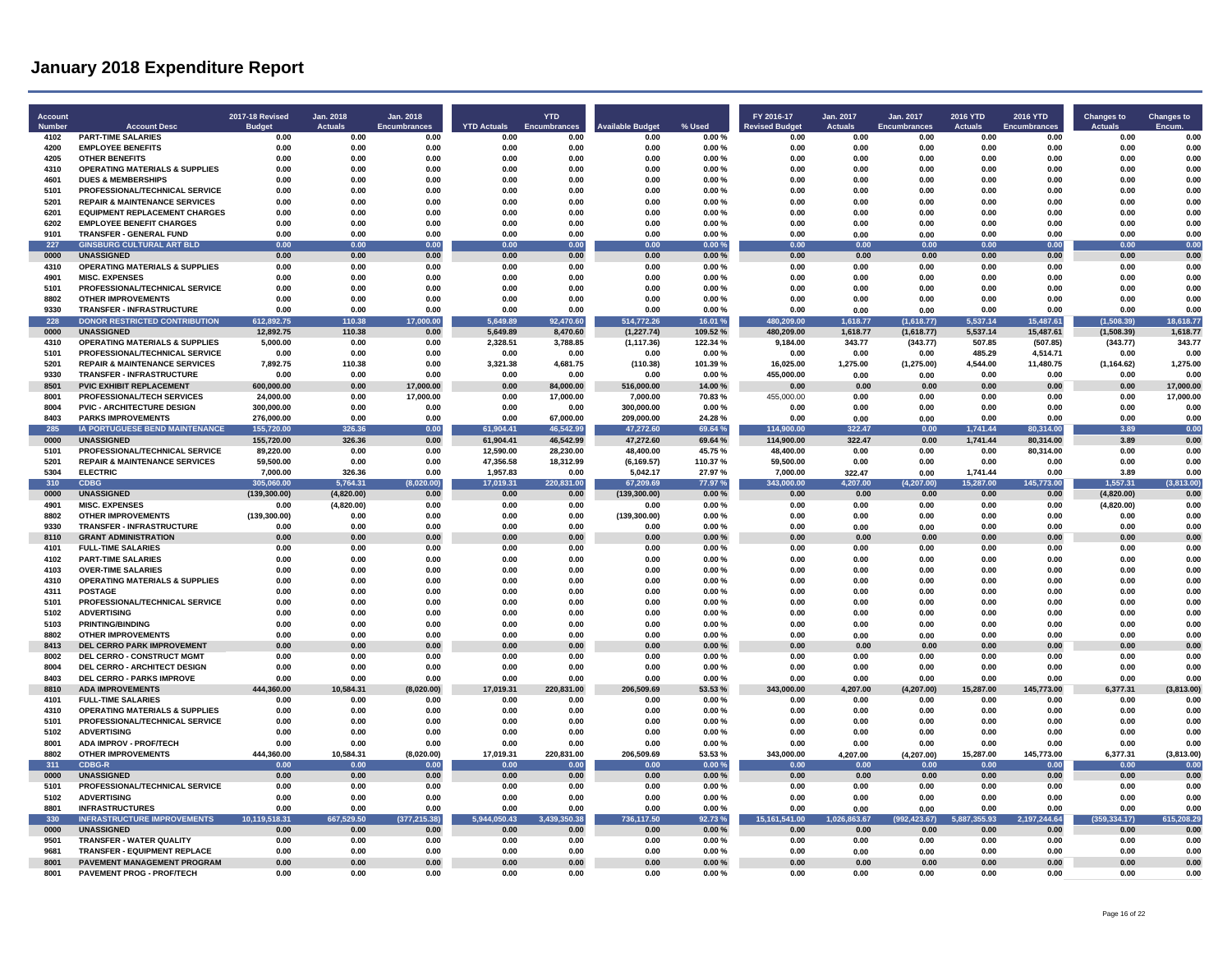| <b>Account</b><br>Number | <b>Account Desc</b>                                                     | 2017-18 Revised<br><b>Budge</b> | Jan. 2018<br>Actuals | Jan. 2018<br><b>Encumbrances</b> | <b>YTD Actuals</b> | <b>YTD</b><br>Encumbrances | <b>Available Budget</b> | % Used         | FY 2016-17<br><b>Revised Budget</b> | Jan. 2017<br><b>Actuals</b> | Jan. 2017<br>Encumbrances | <b>2016 YTD</b><br><b>Actuals</b> | <b>2016 YTD</b><br><b>Encumbrances</b> | <b>Changes to</b><br><b>Actuals</b> | <b>Changes to</b>  |
|--------------------------|-------------------------------------------------------------------------|---------------------------------|----------------------|----------------------------------|--------------------|----------------------------|-------------------------|----------------|-------------------------------------|-----------------------------|---------------------------|-----------------------------------|----------------------------------------|-------------------------------------|--------------------|
| 8802                     | PUBLIC FAC - OTHER IMPROVE                                              | 0.00                            | 0.00                 | 0.00                             | 0.00               | 0.00                       | 0.00                    | 0.00%          | 0.00                                | 0.00                        | 0.00                      | 0.00                              | 0.00                                   | 0.00                                | 0.00               |
| 8031                     | <b>STREET IMPROVEMENTS</b>                                              | (1, 132, 679.80)                | 0.00                 | 0.00                             | 0.00               | 133,222.00                 | (1, 265, 901.80)        | $-11.76%$      | 12,252,683.00                       | 965,283.67                  | (960, 283.67)             | 5,315,169.64                      | 1,298,950.64                           | (965, 283.67)                       | 960,283.67         |
| 4101                     | <b>FULL-TIME SALARIES</b>                                               | 0.00                            | 0.00                 | 0.00                             | 0.00               | 0.00                       | 0.00                    | 0.00%          | 0.00                                | 0.00                        | 0.00                      | 0.00                              | 0.00                                   | 0.00                                | 0.00               |
| 4103                     | <b>OVER-TIME SALARIES</b>                                               | 0.00                            | 0.00                 | 0.00                             | 0.00               | 0.00                       | 0.00                    | 0.00%          | 0.00                                | 0.00                        | 0.00                      | 0.00                              | 0.00                                   | 0.00                                | 0.00               |
| 4200                     | <b>EMPLOYEE BENEFITS</b>                                                | 0.00                            | 0.00                 | 0.00                             | 0.00               | 0.00                       | 0.00                    | 0.00%          | 0.00                                | 0.00                        | 0.00                      | 0.00                              | 0.00                                   | 0.00                                | 0.00               |
| 5101                     | PROFESSIONAL/TECHNICAL SERVICE                                          | 0.00                            | 0.00                 | 0.00                             | 0.00               | 0.00                       | 0.00                    | 0.00%          | 10,487.00                           | 26,397.17                   | (26, 397.17)              | 71,742.22                         | 58,744.78                              | (26, 397.17)                        | 26,397.17          |
| 5201                     | <b>REPAIR &amp; MAINTENANCE SERVICES</b>                                | 0.00                            | 0.00                 | 0.00                             | 0.00               | 0.00                       | 0.00                    | 0.00%          | 0.00                                | 0.00                        | 0.00                      | 0.00                              | 0.00                                   | 0.00                                | 0.00               |
| 8001                     | PROFESSIONAL/TECH SERVICES                                              | 44,745.00                       | 0.00                 | 0.00                             | 0.00               | 44,745.00                  | 0.00                    | 100.00%        | 0.00                                | 0.00                        | 0.00                      | 0.00                              | 0.00                                   | 0.00                                | 0.00               |
| 8099                     | <b>STREET IMP MISC/OTHER EXPENSES</b>                                   | 0.00                            | 0.00                 | 0.00                             | 0.00               | 0.00                       | 0.00                    | 0.00%          | 0.00                                | 0.00                        | 0.00                      | 0.00                              | 0.00                                   | 0.00                                | 0.00               |
| 8802                     | <b>OTHER IMPROVEMENTS</b>                                               | (1, 177, 424.80)                | 0.00                 | 0.00                             | 0.00               | 88,477.00                  | (1,265,901.80)          | $-7.51%$       | 12,242,196.00                       | 938,886.50                  | (933, 886.50)             | 5,243,427.42                      | 1,240,205.86                           | (938, 886.50)                       | 933.886.50         |
| 8032                     | <b>STORM DRAIN IMPROVEMENTS</b>                                         | 0.00                            | 0.00                 | 0.00                             | 0.00               | 0.00                       | 0.00                    | 0.00%          | 460,000.00                          | 0.00                        | 0.00                      | 0.00                              | 0.00                                   | 0.00                                | 0.00               |
| 5101<br>8801             | PROFESSIONAL/TECHNICAL SERVICE<br><b>INFRASTRUCTURES</b>                | 0.00<br>0.00                    | 0.00<br>0.00         | 0.00<br>0.00                     | 0.00<br>0.00       | 0.00<br>0.00               | 0.00<br>0.00            | 0.00%<br>0.00% | 0.00<br>0.00                        | 0.00<br>0.00                | 0.00<br>0.00              | 0.00<br>0.00                      | 0.00<br>0.00                           | 0.00<br>0.00                        | 0.00<br>0.00       |
| 8802                     | <b>OTHER IMPROVEMENTS</b>                                               | 0.00                            | 0.00                 | 0.00                             | 0.00               | 0.00                       | 0.00                    | 0.00%          | 460,000.00                          | 0.00                        | 0.00                      | 0.00                              | 0.00                                   | 0.00                                | 0.00               |
| 8033                     | PARKS. TRAIL&OPEN SPACE IMPRO                                           | 0.00                            | 0.00                 | 0.00                             | 5.974.00           | 0.00                       | (5,974.00)              | 100.00%        | 381.837.00                          | 26.809.69                   | (15, 309.69)              | 274.512.79                        | 255.305.50                             | (26,809.69)                         | 15.309.69          |
| 4101                     | <b>FULL-TIME SALARIES</b>                                               | 0.00                            | 0.00                 | 0.00                             | 0.00               | 0.00                       | 0.00                    | 0.00%          | 0.00                                | 0.00                        | 0.00                      | 0.00                              | 0.00                                   | 0.00                                | 0.00               |
| 4200                     | <b>EMPLOYEE BENEFITS</b>                                                | 0.00                            | 0.00                 | 0.00                             | 0.00               | 0.00                       | 0.00                    | 0.00%          | 0.00                                | 0.00                        | 0.00                      | 0.00                              | 0.00                                   | 0.00                                | 0.00               |
| 5101                     | PROFESSIONAL/TECHNICAL SERVICE                                          | 0.00                            | 0.00                 | 0.00                             | 0.00               | 0.00                       | 0.00                    | 0.00%          | 0.00                                | 15,309.69                   | (15, 309.69)              | 37,788.07                         | 65,911.93                              | (15, 309.69)                        | 15,309.69          |
| 8401                     | <b>BUILDINGS</b>                                                        | 0.00                            | 0.00                 | 0.00                             | 0.00               | 0.00                       | 0.00                    | 0.00%          | 0.00                                | 0.00                        | 0.00                      | 0.00                              | 0.00                                   | 0.00                                | 0.00               |
| 8801                     | <b>INFRASTRUCTURES</b>                                                  | 0.00                            | 0.00                 | 0.00                             | 0.00               | 0.00                       | 0.00                    | 0.00%          | 0.00                                | 0.00                        | 0.00                      | 0.00                              | 0.00                                   | 0.00                                | 0.00               |
| 8802                     | <b>OTHER IMPROVEMENTS</b>                                               | 0.00                            | 0.00                 | 0.00                             | 5.974.00           | 0.00                       | (5,974.00)              | 100.00%        | 381.837.00                          | 11.500.00                   | 0.00                      | 236,724.72                        | 189,393.57                             | (11,500.00)                         | 0.00               |
| 8803                     | <b>I AND</b>                                                            | 0.00                            | 0.00                 | 0.00                             | 0.00               | 0.00                       | 0.00                    | 0.00%          | 0.00                                | 0.00                        | 0.00                      | 0.00                              | 0.00                                   | 0.00                                | 0.00               |
| 8035                     | <b>SEWER IMPROVEMENTS</b>                                               | 0.00                            | 0.00                 | 0.00                             | 0.00               | 0.00                       | 0.00                    | 0.00%          | 200,000.00                          | 0.00                        | 0.00                      | 0.00                              | 0.00                                   | 0.00                                | 0.00               |
| 5101                     | PROFESSIONAL/TECHNICAL SERVICE                                          | 0.00                            | 0.00                 | 0.00                             | 0.00               | 0.00                       | 0.00                    | 0.00%          | 0.00                                | 0.00                        | 0.00                      | 0.00                              | 0.00                                   | 0.00                                | 0.00               |
| 8801                     | <b>INFRASTRUCTURES</b>                                                  | 0.00                            | 0.00                 | 0.00                             | 0.00               | 0.00                       | 0.00                    | 0.00%          | 0.00                                | 0.00                        | 0.00                      | 0.00                              | 0.00                                   | 0.00                                | 0.00               |
| 8802                     | <b>OTHER IMPROVEMENTS</b>                                               | 0.00                            | 0.00                 | 0.00                             | 0.00               | 0.00                       | 0.00                    | 0.00%          | 200,000.00                          | 0.00                        | 0.00                      | 0.00                              | 0.00                                   | 0.00                                | 0.00               |
| 8036                     | <b>BUILDING IMPROVEMENTS</b>                                            | 0.00                            | 0.00                 | 0.00                             | 0.00               | 0.00                       | 0.00                    | 0.00%          | 322.000.00                          | 10.018.57                   | 881.43                    | 23,922.77                         | 35,172.23                              | (10, 018.57)                        | (881.43)           |
| 4311                     | POSTAGE                                                                 | 0.00                            | 0.00                 | 0.00                             | 0.00               | 0.00                       | 0.00                    | 0.00%          | 0.00                                | 3,400.00                    | (200.00)                  | 11,000.00                         | (2,800.00)                             | (3,400.00)                          | 200.00             |
| 5101                     | PROFESSIONAL/TECHNICAL SERVICE                                          | 0.00                            | 0.00                 | 0.00                             | 0.00               | 0.00                       | 0.00                    | 0.00%          | 0.00                                | 0.00                        | 0.00                      | 0.00                              | 0.00                                   | 0.00                                | 0.00               |
| 5103<br>8101             | <b>PRINTING/BINDING</b><br><b>EQUIPMENT &amp; FURNITURE</b>             | 0.00<br>0.00                    | 0.00<br>0.00         | 0.00<br>0.00                     | 0.00<br>0.00       | 0.00<br>0.00               | 0.00<br>0.00            | 0.00%<br>0.00% | 0.00<br>0.00                        | 6,618.57<br>0.00            | 1,081.43<br>0.00          | 6,618.57<br>6,089.20              | 1,081.43<br>1,410.80                   | (6,618.57)<br>0.00                  | (1,081.43)<br>0.00 |
| 8802                     | <b>OTHER IMPROVEMENTS</b>                                               | 0.00                            | 0.00                 | 0.00                             | 0.00               | 0.00                       | 0.00                    | 0.00%          | 322,000.00                          | 0.00                        |                           | 215.00                            | 35.480.00                              | 0.00                                | 0.00               |
| 8043                     | <b>LANDSLIDE IMPROVEMENTS</b>                                           | 0.00                            | 0.00                 | 0.00                             | 0.00               | 0.00                       | 0.00                    | 0.00%          | 1.256.798.00                        | 15,241.24                   | 0.00<br>(14, 201.24)      | 167,723.28                        | 589,620.72                             | (15, 241.24)                        | 14,201.24          |
| 5101                     | PROFESSIONAL/TECHNICAL SERVICE                                          | 0.00                            | 0.00                 | 0.00                             | 0.00               | 0.00                       | 0.00                    | 0.00%          | 75,000.00                           | 0.00                        | 0.00                      | 0.00                              | 0.00                                   | 0.00                                | 0.00               |
| 5102                     | <b>ADVERTISING</b>                                                      | 0.00                            | 0.00                 | 0.00                             | 0.00               | 0.00                       | 0.00                    | 0.00%          | 0.00                                | 640.00                      | 0.00                      | 640.00                            | 0.00                                   | (640.00)                            | 0.00               |
| 5103                     | <b>PRINTING/BINDING</b>                                                 | 0.00                            | 0.00                 | 0.00                             | 0.00               | 0.00                       | 0.00                    | 0.00%          | 0.00                                | 366.24                      | 33.76                     | 366.24                            | 33.76                                  | (366.24)                            | (33.76)            |
| 8802                     | <b>OTHER IMPROVEMENTS</b>                                               | 0.00                            | 0.00                 | 0.00                             | 0.00               | 0.00                       | 0.00                    | 0.00%          | 1.181.798.00                        | 14,235.00                   | (14, 235.00)              | 166.717.04                        | 589.586.96                             | (14.235.00)                         | 14.235.00          |
| 8101                     | <b>ENGINEERING REV/LABOR COMP</b>                                       | 77.910.00                       | 0.00                 | 25.000.00                        | 16.070.00          | 26.840.00                  | 35.000.00               | 55.08%         | 0.00                                | 0.00                        | 0.00                      | 0.00                              | 0.00                                   | 0.00                                | 25.000.00          |
| 8001                     | <b>ENGINNEERING REVIEW -PROF/TECH</b>                                   | 77,910.00                       | 0.00                 | 25,000.00                        | 16,070.00          | 26,840.00                  | 35,000.00               | 55.08%         | 0.00                                | 0.00                        | 0.00                      | 0.00                              | 0.00                                   | 0.00                                | 25.000.00          |
| 8102                     | <b>INFRASTRUCTURE MGMT.PLAN</b>                                         | 25.000.00                       | 0.00                 | 0.00                             | 0.00               | 5,000.00                   | 20,000.00               | 20.00%         | 0.00                                | 0.00                        | 0.00                      | 0.00                              | 0.00                                   | 0.00                                | 0.00               |
| 8001                     | IMP - PROFESSIONAL /TECH                                                | 25,000.00                       | 0.00                 | 0.00                             | 0.00               | 5,000.00                   | 20,000.00               | 20.00 %        | 0.00                                | 0.00                        | 0.00                      | 0.00                              | 0.00                                   | 0.00                                | 0.00               |
| 8103                     | SANITARY SEWER CAP ANALYSIS                                             | 0.00                            | 0.00                 | 0.00                             | 0.00               | 0.00                       | 0.00                    | 0.00%          | 0.00                                | 0.00                        | 0.00                      | 0.00                              | 0.00                                   | 0.00                                | 0.00               |
| 8001                     | SANITARY SEWER - PROF/TECH                                              | 0.00                            | 0.00                 | 0.00                             | 0.00               | 0.00                       | 0.00                    | 0.00%          | 0.00                                | 0.00                        | 0.00                      | 0.00                              | 0.00                                   | 0.00                                | 0.00               |
| 8110                     | <b>GRANT ADMINISTRATION</b>                                             | 70.000.00                       | 0.00                 | 0.00                             | 11.387.36          | 13.612.64                  | 45.000.00               | 35.71%         | 288.223.00                          | 9.510.50                    | (3.510.50)                | 106.027.45                        | 18.195.55                              | (9.510.50)                          | 3.510.50           |
| 4101                     | <b>FULL-TIME SALARIES</b>                                               | 0.00                            | 0.00                 | 0.00                             | 0.00               | 0.00                       | 0.00                    | 0.00%          | 0.00                                | 0.00                        | 0.00                      | 0.00                              | 0.00                                   | 0.00                                | 0.00               |
| 4102                     | <b>PART-TIME SALARIES</b>                                               | 0.00                            | 0.00                 | 0.00                             | 0.00               | 0.00                       | 0.00                    | 0.00%          | 0.00                                | 0.00                        | 0.00                      | 0.00                              | 0.00                                   | 0.00                                | 0.00               |
| 4103                     | <b>OVER-TIME SALARIES</b>                                               | 0.00                            | 0.00                 | 0.00                             | 0.00               | 0.00                       | 0.00                    | 0.00%          | 0.00                                | 0.00<br>0.00                | 0.00                      | 0.00                              | 0.00<br>0.00                           | 0.00                                | 0.00               |
| 4200<br>4310             | <b>EMPLOYEE BENEFITS</b><br><b>OPERATING MATERIALS &amp; SUPPLIES</b>   | 0.00<br>0.00                    | 0.00<br>0.00         | 0.00<br>0.00                     | 0.00<br>0.00       | 0.00<br>0.00               | 0.00<br>0.00            | 0.00%<br>0.00% | 0.00<br>0.00                        | 0.00                        | 0.00<br>0.00              | 0.00<br>0.00                      | 0.00                                   | 0.00<br>0.00                        | 0.00<br>0.00       |
| 4311                     | POSTAGE                                                                 | 0.00                            | 0.00                 | 0.00                             | 0.00               | 0.00                       | 0.00                    | 0.00%          | 0.00                                | 0.OC                        | 0.00                      | 0.00                              | 0.00                                   | 0.00                                | n nn               |
| 4901                     | <b>MISC. EXPENSES</b>                                                   | 0.00                            | 0.00                 | 0.00                             | 0.00               | 0.00                       | 0.00                    | 0.00%          | 0.00                                | 0.00                        | 0.00                      | 0.00                              | 0.00                                   | 0.00                                | 0.00               |
| 5101                     | PROFESSIONAL/TECHNICAL SERVICE                                          | 0.00                            | 0.00                 | 0.00                             | 0.00               | 0.00                       | 0.00                    | 0.00%          | 288,223.00                          | 9,510.50                    | (3,510.50)                | 106,027.45                        | 18,195.55                              | (9,510.50)                          | 3,510.50           |
| 5102                     | <b>ADVERTISING</b>                                                      | 0.00                            | 0.00                 | 0.00                             | 0.00               | 0.00                       | 0.00                    | 0.00%          | 0.00                                | 0.00                        | 0.00                      | 0.00                              | 0.00                                   | 0.00                                | 0.00               |
| 5103                     | <b>PRINTING/BINDING</b>                                                 | 0.00                            | 0.00                 | 0.00                             | 0.00               | 0.00                       | 0.00                    | 0.00%          | 0.00                                | 0.00                        | 0.00                      | 0.00                              | 0.00                                   | 0.00                                | 0.00               |
| 5201                     | <b>REPAIR &amp; MAINTENANCE SERVICES</b>                                | 0.00                            | 0.00                 | 0.00                             | 0.00               | 0.00                       | 0.00                    | 0.00%          | 0.00                                | 0.00                        | 0.00                      | 0.00                              | 0.00                                   | 0.00                                | 0.00               |
| 8001                     | <b>GRANT ADMIN - PROFESSION/TECH</b>                                    | 70,000.00                       | 0.00                 | 0.00                             | 11,387.36          | 13,612.64                  | 45,000.00               | 35.71 %        | 0.00                                | 0.00                        | 0.00                      | 0.00                              | 0.00                                   | 0.00                                | 0.00               |
| 8802                     | <b>OTHER IMPROVEMENTS</b>                                               | 0.00                            | 0.00                 | 0.00                             | 0.00               | 0.00                       | 0.00                    | 0.00%          | 0.00                                | 0.00                        | 0.00                      | 0.00                              | 0.00                                   | 0.00                                | 0.00               |
| 8202                     | <b>ABALONE COVE SEWER REHAB</b>                                         | 0.00                            | 0.00                 | 0.00                             | 0.00               | 0.00                       | 0.00                    | 0.00%          | 0.00                                | 0.00                        | 0.00                      | 0.00                              | 0.00                                   | 0.00                                | 0.00               |
| 8806                     | AB COVE SEWER - IMPROVEMENT                                             | 0.00                            | 0.00                 | 0.00                             | 0.00               | 0.00                       | 0.00                    | 0.00%          | 0.00                                | 0.00                        | 0.00                      | 0.00                              | 0.00                                   | 0.00                                | 0.00               |
| 8203                     | ABALONE COVE SEWER RATE STUDY                                           | 175,000.00                      | 0.00                 | 0.00                             | 0.00               | 0.00                       | 175,000.00              | 0.00%          | 0.00                                | 0.00                        | 0.00                      | 0.00                              | 0.00                                   | 0.00                                | 0.00               |
| 8001                     | AB COVE SEWER - PROF/TECH                                               | 175.000.00                      | 0.00                 | 0.00                             | 0.00               | 0.00                       | 175.000.00              | 0.00%          | 0.00                                | 0.00                        | 0.00                      | 0.00                              | 0.00                                   | 0.00                                | 0.00               |
| 8301                     | <b>PVDS REALIGNMENT - EAST END</b>                                      | 240,745.00                      | 0.00                 | 0.00                             | 0.00               | 40,745.00                  | 200,000.00              | 16.92%         | 0.00                                | 0.00                        | 0.00                      | 0.00                              | 0.00                                   | 0.00                                | 0.00               |
| 8003                     | <b>PVDS - ENVIRONMENTAL REVIEW</b>                                      | 140,745.00                      | 0.00                 | 0.00                             | 0.00               | 40,745.00                  | 100,000.00              | 28.95 %        | 0.00                                | 0.00                        | 0.00                      | 0.00                              | 0.00                                   | 0.00                                | 0.00               |
| 8802                     | <b>PVDS - OTHER IMPROVE</b>                                             | 100,000.00                      | 0.00                 | 0.00                             | 0.00               | 0.00                       | 100,000.00              | 0.00%          | 0.00                                | 0.00                        | 0.00                      | 0.00                              | 0.00                                   | 0.00                                | 0.00               |
| 8303                     | PB LANDSLIDE DEWATERING WELLS                                           | 0.00                            | 0.00                 | 0.00                             | 0.00               | 0.00                       | 0.00                    | 0.00%          | 0.00                                | 0.00                        | 0.00                      | 0.00                              | 0.00                                   | 0.00                                | 0.00               |
| 8001<br>8002             | <b>DEWATERING WELLS - PROF/TECH</b><br><b>DEWATERING - CONSTRUCTION</b> | 0.00<br>0.00                    | 0.00<br>0.00         | 0.00<br>0.00                     | 0.00<br>0.00       | 0.00<br>0.00               | 0.00<br>0.00            | 0.00%<br>0.00% | 0.00<br>0.00                        | 0.00<br>0.00                | 0.00<br>0.00              | 0.00<br>0.00                      | 0.00<br>0.00                           | 0.00<br>0.00                        | 0.00<br>0.00       |
| 8802                     | <b>DEWATERING - OTHER IMPROVE</b>                                       | 0.00                            | 0.00                 | 0.00                             | 0.00               | 0.00                       | 0.00                    | 0.00%          | 0.00                                | 0.00                        | 0.00                      | 0.00                              | 0.00                                   | 0.00                                | 0.00               |
| 8304                     | PB LANDSLIDE AREA STRATEGIC                                             | 158,000.00                      | 0.00                 | 0.00                             | 56,057.75          | 27,142.25                  | 74,800.00               | 52.66%         | 0.00                                | 0.00                        | 0.00                      | 0.00                              | 0.00                                   | 0.00                                | 0.00               |
|                          |                                                                         |                                 |                      |                                  |                    |                            |                         |                |                                     |                             |                           |                                   |                                        |                                     |                    |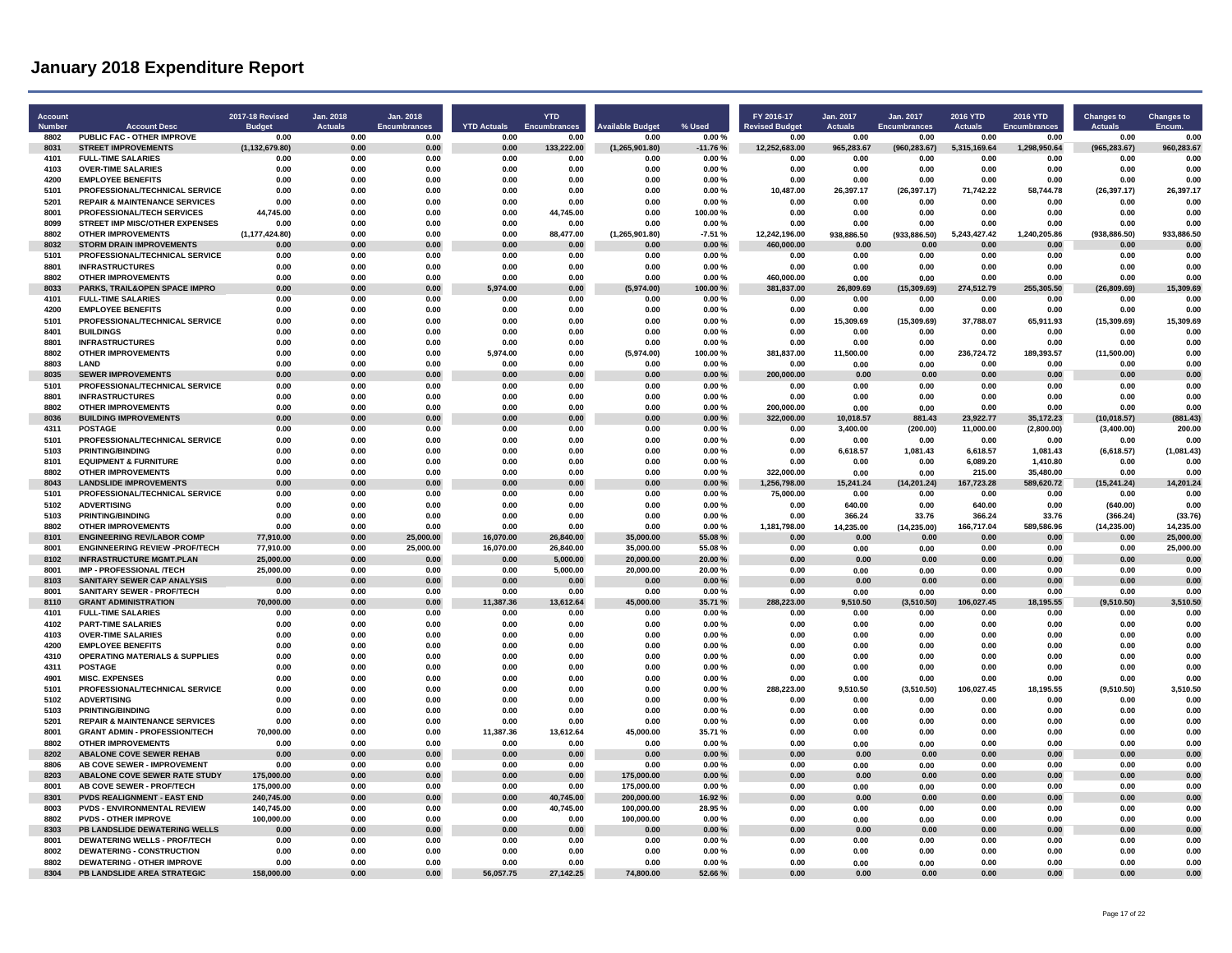| Account        |                                                                               | <b>2017-18 Revised</b>      | Jan. 2018              | Jan. 2018                |                                 | <b>YTD</b>                |                                      |                    | FY 2016-17                    | Jan. 2017              | Jan. 2017                  | <b>2016 YTD</b>        | 2016 YTD                    | <b>Changes to</b>      | <b>Changes to</b>        |
|----------------|-------------------------------------------------------------------------------|-----------------------------|------------------------|--------------------------|---------------------------------|---------------------------|--------------------------------------|--------------------|-------------------------------|------------------------|----------------------------|------------------------|-----------------------------|------------------------|--------------------------|
| Number<br>8001 | <b>Account Desc</b><br><b>LANDSLIDE - PROF/TECH</b>                           | <b>Budget</b><br>158,000.00 | <b>Actuals</b><br>0.00 | Encumbrances<br>0.00     | <b>YTD Actuals</b><br>56,057.75 | Encumbrances<br>27,142.25 | <b>Available Budget</b><br>74,800.00 | % Used<br>52.66%   | <b>Revised Budget</b><br>0.00 | <b>Actuals</b><br>0.00 | Encumbrances<br>0.00       | <b>Actuals</b><br>0.00 | <b>Encumbrances</b><br>0.00 | <b>Actuals</b><br>0.00 | <b>Encum</b><br>0.00     |
| 8403           | <b>SUNNYSIDE RIDGE TRAIL</b>                                                  | 83,154.21                   | 0.00                   | 0.00                     | 0.00                            | 83,154.21                 | 0.00                                 | 100.00%            | 0.00                          | 0.00                   | 0.00                       | 0.00                   | 0.00                        | 0.00                   | 0.00                     |
| 8001           | SUNNYSIDE RIDGE - PROF/TECH                                                   | 0.00                        | 0.00                   | 0.00                     | 0.00                            | 0.00                      | 0.00                                 | 0.00%              | 0.00                          | 0.00                   | 0.00                       | 0.00                   | 0.00                        | 0.00                   | 0.00                     |
| 8002           | SUNNYSIDE RIDGE - CONSTR MGMT                                                 | 0.00                        | 0.00                   | 0.00                     | 0.00                            | 0.00                      | 0.00                                 | 0.00%              | 0.00                          | 0.00                   | 0.00                       | 0.00                   | 0.00                        | 0.00                   | 0.00                     |
| 8099           | <b>SUNNYSIDE RIDGE - MISC./OTHER</b>                                          | 0.00                        | 0.00                   | 0.00                     | 0.00                            | 0.00                      | 0.00                                 | 0.00%              | 0.00                          | 0.00                   | 0.00                       | 0.00                   | 0.00                        | 0.00                   | 0.00                     |
| 8404           | SUNNYSIDE RIDGE - TRAILS IMPRV                                                | 83,154.21                   | 0.00                   | 0.00                     | 0.00                            | 83,154.21                 | 0.00                                 | 100.00%            | 0.00                          | 0.00                   | 0.00                       | 0.00                   | 0.00                        | 0.00                   | 0.00                     |
| 8404           | <b>COASTAL BLUFF FENCE</b>                                                    | 600,000.00                  | 0.00                   | 0.00                     | 104,562.00                      | 13,809.90                 | 481,628.10                           | 19.73%             | 0.00                          | 0.00                   | 0.00                       | 0.00                   | 0.00                        | 0.00                   | 0.00                     |
| 8099           | <b>COASTAL B MISC./OTHER EXPENSES</b>                                         | 200,000.00                  | 0.00                   | 0.00                     | 0.00                            | 0.00                      | 200,000.00                           | 0.00%              | 0.00                          | 0.00                   | 0.00                       | 0.00                   | 0.00                        | 0.00                   | 0.00                     |
| 8404<br>8802   | <b>COASTAL BLUFF - TRAILS IMPROVE</b><br><b>COASTAL BLUFF - OTHER IMPROVE</b> | 400,000.00<br>0.00          | 0.00<br>0.00           | 0.00<br>0.00             | 104.562.00<br>0.00              | 13.809.90<br>0.00         | 281.628.10<br>0.00                   | 29.59%<br>0.00%    | 0.00<br>0.00                  | 0.00                   | 0.00                       | 0.00<br>0.00           | 0.00<br>0.00                | 0.00<br>0.00           | 0.00<br>0.00             |
| 8405           | <b>LADERA LINDA COMMUNITY CNTR</b>                                            | 9,871.00                    | 0.00                   | 0.00                     | 9.871.00                        | 0.00                      | 0.00                                 | 100.00%            | 0.00                          | 0.00<br>0.00           | 0.00<br>0.00               | 0.00                   | 0.00                        | 0.00                   | 0.00                     |
| 8001           | LL MASTER PLAN - PROF/TECH                                                    | 0.00                        | 0.00                   | 0.00                     | 0.00                            | 0.00                      | 0.00                                 | 0.00%              | 0.00                          | 0.00                   | 0.00                       | 0.00                   | 0.00                        | 0.00                   | 0.00                     |
| 8004           | <b>LLINDA PLAN - ARCHITECT DESIGN</b>                                         | 9,871.00                    | 0.00                   | 0.00                     | 9,871.00                        | 0.00                      | 0.00                                 | 100.00%            | 0.00                          | 0.00                   | 0.00                       | 0.00                   | 0.00                        | 0.00                   | 0.00                     |
| 8406           | <b>LOWER HESSE PARK</b>                                                       | 0.00                        | 0.00                   | 0.00                     | 0.00                            | 0.00                      | 0.00                                 | 0.00%              | 0.00                          | 0.00                   | 0.00                       | 0.00                   | 0.00                        | 0.00                   | 0.00                     |
| 8403           | <b>LOWER HESSE - PARKS IMPROV</b>                                             | 0.00                        | 0.00                   | 0.00                     | 0.00                            | 0.00                      | 0.00                                 | 0.00%              | 0.00                          | 0.00                   | 0.00                       | 0.00                   | 0.00                        | 0.00                   | 0.00                     |
| 8411           | <b>PVIC PARKING LOT LIGHTING</b>                                              | 0.00                        | 0.00                   | 0.00                     | 0.00                            | 0.00                      | 0.00                                 | 0.00%              | 0.00                          | 0.00                   | 0.00                       | 0.00                   | 0.00                        | 0.00                   | 0.00                     |
| 8802           | <b>PVIC - OTHER IMPROVEMENTS</b>                                              | 0.00                        | 0.00                   | 0.00                     | 0.00                            | 0.00                      | 0.00                                 | 0.00%              | 0.00                          | 0.00                   | 0.00                       | 0.00                   | 0.00                        | 0.00                   | 0.00                     |
| 8412           | ADA IMPROVEMENT - HESSE PARK                                                  | 0.00                        | 0.00                   | 0.00                     | 0.00                            | 0.00                      | 0.00                                 | 0.00%              | 0.00                          | 0.00                   | 0.00                       | 0.00                   | 0.00                        | 0.00                   | 0.00                     |
| 8004<br>8413   | ADA HESSE - ARCHITECT DESIGN<br>DEL CERRO PARK IMPROVEMENT                    | 0.00<br>0.00                | 0.00<br>0.00           | 0.00<br>0.00             | 0.00<br>0.00                    | 0.00<br>0.00              | 0.00<br>0.00                         | 0.00%<br>0.00%     | 0.00<br>0.00                  | 0.00<br>0.00           | 0.00<br>0.00               | 0.00<br>0.00           | 0.00<br>0.00                | 0.00<br>0.00           | 0.00<br>0.00             |
| 8004           | <b>DEL CERRO - ARCHITECT DESIGN</b>                                           | 0.00                        | 0.00                   | 0.00                     | 0.00                            | 0.00                      | 0.00                                 | 0.00%              | 0.00                          | 0.00                   | 0.00                       | 0.00                   | 0.00                        | 0.00                   | 0.00                     |
| 8501           | PVIC EXHIBIT REPLACEMENT                                                      | 110,000.00                  | 0.00                   | 0.00                     | 0.00                            | 0.00                      | 110.000.00                           | 0.00%              | 0.00                          | 0.00                   | 0.00                       | 0.00                   | 0.00                        | 0.00                   | 0.00                     |
| 8099           | <b>PVIC - MISC./OTHER EXPENSES</b>                                            | 0.00                        | 0.00                   | 0.00                     | 0.00                            | 0.00                      | 0.00                                 | 0.00%              | 0.00                          | 0.00                   | 0.00                       | 0.00                   | 0.00                        | 0.00                   | 0.00                     |
| 8402           | <b>PVIC - BUILDING IMPROVEMENTS</b>                                           | 110,000.00                  | 0.00                   | 0.00                     | 0.00                            | 0.00                      | 110,000.00                           | 0.00%              | 0.00                          | 0.00                   | 0.00                       | 0.00                   | 0.00                        | 0.00                   | 0.00                     |
| 8502           | <b>RPVTV BUILDING IMPROVEMENT</b>                                             | 35.000.00                   | 0.00                   | 0.00                     | 0.00                            | 0.00                      | 35.000.00                            | 0.00%              | 0.00                          | 0.00                   | 0.00                       | 0.00                   | 0.00                        | 0.00                   | 0.00                     |
| 8004           | <b>RPVTV - ARCHITECTURE DESIGN</b>                                            | 0.00                        | 0.00                   | 0.00                     | 0.00                            | 0.00                      | 0.00                                 | 0.00%              | 0.00                          | 0.00                   | 0.00                       | 0.00                   | 0.00                        | 0.00                   | 0.00                     |
| 8099<br>8402   | <b>RPVTV - MISC/OTHER EXPENSES</b>                                            | 0.00                        | 0.00                   | 0.00<br>0.00             | 0.00<br>0.00                    | 0.00<br>0.00              | 0.00                                 | 0.00%              | 0.00<br>0.00                  | 0.00                   | 0.00                       | 0.00<br>0.00           | 0.00<br>0.00                | 0.00<br>0.00           | 0.00<br>0.00             |
| 8503           | <b>RPVTV - BUILDING IMPROVEMENTS</b><br><b>CIVIC CENTER</b>                   | 35,000.00<br>237,300.00     | 0.00<br>0.00           | 10,000.00                | 0.00                            | 10,000.00                 | 35,000.00<br>227,300.00              | 0.00%<br>4.21%     | 0.00                          | 0.00<br>0.00           | 0.00<br>0.00               | 0.00                   | 0.00                        | 0.00                   | 10,000.00                |
| 8009           | <b>CIVIC CENTER - PROJECT DEV</b>                                             | 10,000.00                   | 0.00                   | 10,000.00                | 0.00                            | 10.000.00                 | 0.00                                 | 100.00%            | 0.00                          | 0.00                   | 0.00                       | 0.00                   | 0.00                        | 0.00                   | 10,000.00                |
| 8099           | <b>CIVIC CENTER - MISC./OTHER</b>                                             | 0.00                        | 0.00                   | 0.00                     | 0.00                            | 0.00                      | 0.00                                 | 0.00%              | 0.00                          | 0.00                   | 0.00                       | 0.00                   | 0.00                        | 0.00                   | 0.00                     |
| 8402           | <b>CIVIC CENTER - BUILDING IMPROVE</b>                                        | 227,300.00                  | 0.00                   | 0.00                     | 0.00                            | 0.00                      | 227,300.00                           | 0.00%              | 0.00                          | 0.00                   | 0.00                       | 0.00                   | 0.00                        | 0.00                   | 0.00                     |
| 8504           | <b>CITYWIDE ADA TRANSITION PLAN</b>                                           | 746.112.90                  | 0.00                   | 0.00                     | 63.602.98                       | 387.509.92                | 295.000.00                           | 60.46%             | 0.00                          | 0.00                   | 0.00                       | 0.00                   | 0.00                        | 0.00                   | 0.00                     |
| 8004           | <b>ADA - ARCHITECTURE DESIGN</b>                                              | 150,000.00                  | 0.00                   | 0.00                     | 0.00                            | 0.00                      | 150,000.00                           | 0.00%              | 0.00                          | 0.00                   | 0.00                       | 0.00                   | 0.00                        | 0.00                   | 0.00                     |
| 8802           | <b>CITY ADA TRANS - OTHER IMPROVE</b>                                         | 596,112.90                  | 0.00                   | 0.00                     | 63.602.98                       | 387,509.92                | 145.000.00                           | 75.68%             | 0.00                          | 0.00                   | 0.00                       | 0.00                   | 0.00                        | 0.00                   | 0.00                     |
| 8505<br>8402   | PVIC SUNSET ROOM ACOUSTICAL<br>PVIC SUNSET ROOM IMPROV                        | 110,000.00<br>110,000.00    | 560.00<br>560.00       | 11,068.00<br>11,068.00   | 93,051.00<br>93,051.00          | 12,446.00<br>12,446.00    | 4,503.00<br>4,503.00                 | 95.91 %<br>95.91%  | 0.00<br>0.00                  | 0.00<br>0.00           | 0.00<br>0.00               | 0.00<br>0.00           | 0.00<br>0.00                | 560.00<br>560.00       | 11,068.00<br>11,068.00   |
| 8702           | <b>STORM DRAIN POINT REPAIR PROG</b>                                          | 32,250.00                   | 0.00                   | 32,250.00                | 0.00                            | 32,250.00                 | 0.00                                 | 100.00%            | 0.00                          | 0.00                   | 0.00                       | 0.00                   | 0.00                        | 0.00                   | 32,250.00                |
| 8004           | ARCHITECTURE DESIGN SERVICES                                                  | 32,250.00                   | 0.00                   | 32,250.00                | 0.00                            | 32,250.00                 | 0.00                                 | 100.00%            | 0.00                          | 0.00                   | 0.00                       | 0.00                   | 0.00                        | 0.00                   | 32,250.00                |
| 8707           | STORM DRAIN DEFICIENCY IMPRO                                                  | 200,551.00                  | 6.932.25               | (6,932.25)               | 19,542.69                       | 213,482.97                | (32, 474.66)                         | 116.19%            | 0.00                          | 0.00                   | 0.00                       | 0.00                   | 0.00                        | 6.932.25               | (6,932.25)               |
| 8001           | PROFESSIONAL/TECH SERVICES                                                    | 0.00                        | 5,318.00               | (5,318.00)               | 9,798.00                        | 9,986.00                  | (19, 784.00)                         | 100.00%            | 0.00                          | 0.00                   | 0.00                       | 0.00                   | 0.00                        | 5,318.00               | (5,318.00)               |
| 8006           | <b>INSPECTION SERVICES</b>                                                    | 0.00                        | 1,614.25               | (1,614.25)               | 4,482.63                        | 12,407.37                 | (16, 890.00)                         | 100.00%            | 0.00                          | 0.00                   | 0.00                       | 0.00                   | 0.00                        | 1,614.25               | (1,614.25)               |
| 8802           | SDDIP - OTHER IMPROVEMENTS                                                    | 0.00                        | 0.00                   | 0.00                     | 0.00                            | 0.00                      | 0.00                                 | 0.00%              | 0.00                          | 0.00                   | 0.00                       | 0.00                   | 0.00                        | 0.00                   | 0.00                     |
| 8807<br>8709   | SDDIP - STORMWATER IMPROVE<br><b>CONNECTOR PIPE SCREENS</b>                   | 200,551.00<br>251.100.00    | 0.00<br>0.00           | 0.00<br>0.00             | 5,262.06<br>0.00                | 191,089.60<br>0.00        | 4,199.34<br>251,100.00               | 97.91%<br>0.00%    | 0.00<br>0.00                  | 0.00<br>0.00           | 0.00<br>0.00               | 0.00<br>0.00           | 0.00<br>0.00                | 0.00<br>0.00           | 0.00<br>0.00             |
| 8807           | <b>CONNECTOR PIPE - STORMWATER</b>                                            | 251,100.00                  | 0.00                   | 0.00                     | 0.00                            | 0.00                      | 251.100.00                           | 0.00%              | 0.00                          | 0.00                   | 0.00                       | 0.00                   | 0.00                        | 0.00                   | 0.00                     |
| 8803           | <b>HAWTHORNE PEDESTRIAN LINKAGE</b>                                           | .222,710.02                 | 66,925.67              | (6,643.67)               | 1,132,030.50                    | 228,499.02                | (137, 819.50)                        | 111.27 %           | 0.00                          | 0.00                   | 0.00                       | 0.00                   | 0.00                        | 66.925.67              | (6, 643.67)              |
| 8001           | <b>HAWTHORNE PED PROF/TECH</b>                                                | 0.00                        | 0.00                   | 0.00                     | 0.00                            | 0.00                      | 0.00                                 | 0.00%              | 0.00                          | 0.00                   | 0.00                       | 0.00                   | 0.00                        | 0.00                   | 0.00                     |
| 8002           | <b>HAWTHORNE LINK - CONST MGMT</b>                                            | 59,517.50                   | 23,645.00              | 0.00                     | 118,067.50                      | 17.802.50                 | (76, 352.50)                         | 228.28%            | 0.00                          | 0.00                   | 0.00                       | 0.00                   | 0.00                        | 23.645.00              | 0.00                     |
| 8004           | <b>HAWTHORNE LINK ARCHITECT DSGN</b>                                          | 0.00                        | 0.00                   | 0.00                     | 0.00                            | 0.00                      | 0.00                                 | 0.00%              | 0.00                          | 0.00                   | 0.00                       | 0.00                   | 0.00                        | 0.00                   | 0.00                     |
| 8802           | <b>HAWTHORNE LINK - OTHER IMPROV</b>                                          | 1,163,192.52                | 43.280.67              | (6,643.67)               | 1,013,963.00                    | 210.696.52                | (61, 467.00)                         | 105.28%            | 0.00                          | 0.00                   | 0.00                       | 0.00                   | 0.00                        | 43.280.67              | (6.643.67)               |
| 8804<br>8802   | HAWTHORNE BLVD. BEAUTIFICATION                                                | 0.00                        | 0.00                   | 0.00                     | 0.00                            | 0.00                      | 0.00<br>0.00                         | 0.00%              | 0.00<br>0.00                  | 0.00                   | 0.00                       | 0.00<br>0.00           | 0.00                        | 0.00<br>0.00           | 0.00<br>0.00             |
| 8805           | <b>HAWTHORNE BEAUTY OTHER</b><br><b>MIRALESTE ARTERIAL ST. REHAB</b>          | 0.00<br>1,750,430.70        | 0.00<br>32,781.17      | 0.00<br>(32, 781.17)     | 0.00<br>1,762,201.93            | 0.00<br>133,740.25        | (145, 511.48)                        | 0.00%<br>108.31 %  | 0.00                          | 0.00<br>0.00           | 0.00<br>0.00               | 0.00                   | 0.00<br>0.00                | 32,781.17              | (32, 781.17)             |
| 8002           | <b>CONSTRUCTION MANAGEMENT</b>                                                | 105,406.50                  | 0.00                   | 0.00                     | 0.00                            | 0.00                      | 105,406.50                           | 0.00%              | 0.00                          | 0.00                   | 0.00                       | 0.00                   | 0.00                        | 0.00                   | 0.00                     |
| 8004           | <b>MIRALESTE - ARCHITECT DESIGN</b>                                           | 20,612.20                   | 0.00                   | 0.00                     | 0.00                            | 20,612.20                 | 0.00                                 | 100.00%            | 0.00                          | 0.00                   | 0.00                       | 0.00                   | 0.00                        | 0.00                   | 0.00                     |
| 8006           | <b>MIRALESTE - INSPECTION SVS</b>                                             | 0.00                        | 5,706.17               | (5,706.17)               | 62.481.75                       | 25.995.25                 | (88, 477.00)                         | 100.00%            | 0.00                          | 0.00                   | 0.00                       | 0.00                   | 0.00                        | 5,706.17               | (5,706.17)               |
| 8010           | <b>MIRALESTE MAINTENANCE/REPAIRS</b>                                          | 0.00                        | 0.00                   | 0.00                     | 22,094.00                       | 21.094.00                 | (43.188.00)                          | 100.00%            | 0.00                          | 0.00                   | 0.00                       | 0.00                   | 0.00                        | 0.00                   | 0.00                     |
| 8804           | MIRALESTE - ARTERIAL ST IMPROV                                                | 1,624,412.00                | 27,075.00              | (27,075.00)              | 1,677,626.18                    | 66,038.80                 | (119, 252.98)                        | 107.34%            | 0.00                          | 0.00                   | 0.00                       | 0.00                   | 0.00                        | 27,075.00              | (27,075.00)              |
| 8806<br>8005   | PVDS BIKE LANE IMPROVEMENTS                                                   | 76,475.00                   | 0.00                   | 4,986.50                 | 0.00                            | 4,986.50                  | 71,488.50                            | 6.52%              | 0.00                          | 0.00                   | 0.00                       | 0.00                   | 0.00                        | 0.00                   | 4,986.50                 |
| 8802           | <b>BIKE LANE - ENGINEERING DESIGN</b><br>PVDS BIKE - OTHER IMPROVE            | 0.00<br>76,475.00           | 0.00<br>0.00           | 0.00<br>4,986.50         | 0.00<br>0.00                    | 0.00<br>4,986.50          | 0.00<br>71,488.50                    | 0.00%<br>6.52%     | 0.00<br>0.00                  | 0.00<br>0.00           | 0.00<br>0.00               | 0.00<br>0.00           | 0.00<br>0.00                | 0.00<br>0.00           | 0.00<br>4,986.50         |
| 8807           | <b>PVDE AT BRONCO IMPROVEMENTS</b>                                            | 46,200.00                   | 0.00                   | 0.00                     | 0.00                            | 0.00                      | 46,200.00                            | 0.00%              | 0.00                          | 0.00                   | 0 <sup>0<sup>c</sup></sup> | 0.00                   | 0.00                        | n nn                   | 0.00                     |
| 8802           | PVDE BRONCO - OTHER IMPROVE                                                   | 0.00                        | 0.00                   | 0.00                     | 0.00                            | 0.00                      | 0.00                                 | 0.00%              | 0.00                          | 0.00                   | 0.00                       | 0.00                   | 0.00                        | 0.00                   | 0.00                     |
| 8805           | PVDE @ BRONCO - RES ST IMPROV                                                 | 46,200.00                   | 0.00                   | 0.00                     | 0.00                            | 0.00                      | 46,200.00                            | 0.00%              | 0.00                          | 0.00                   | 0.00                       | 0.00                   | 0.00                        | 0.00                   | 0.00                     |
| 8811           | <b>ARTERIAL WALLS &amp; FENCES REPL</b>                                       | 331,129.00                  | 10.412.15              | (10, 412.15)             | 27.341.65                       | 17.863.35                 | 285.924.00                           | 13.65%             | 0.00                          | 0.00                   | 0.00                       | 0.00                   | 0.00                        | 10.412.15              | (10, 412.15)             |
| 8005           | ARTERIAL WALLS - ENGINEER SRVS                                                | 0.00                        | 0.00                   | 0.00                     | 0.00                            | 0.00                      | 0.00                                 | 0.00%              | 0.00                          | 0.00                   | 0.00                       | 0.00                   | 0.00                        | 0.00                   | 0.00                     |
| 8802<br>8812   | <b>ARTERIAL WALL - OTHER IMPROVE</b><br><b>HAWTHORNE BLVD. TRAFFIC SIGNAL</b> | 331.129.00<br>25,914.88     | 10.412.15<br>0.00      | (10, 412.15)<br>8.383.33 | 27.341.65<br>20,742.40          | 17.863.35<br>34.025.81    | 285.924.00<br>(28.853.33)            | 13.65%<br>211.34 % | 0.00<br>0.00                  | 0.00<br>0.00           | 0.00<br>0.00               | 0.00<br>0.00           | 0.00<br>0.00                | 10.412.15<br>0.00      | (10, 412.15)<br>8,383.33 |
|                |                                                                               |                             |                        |                          |                                 |                           |                                      |                    |                               |                        |                            |                        |                             |                        |                          |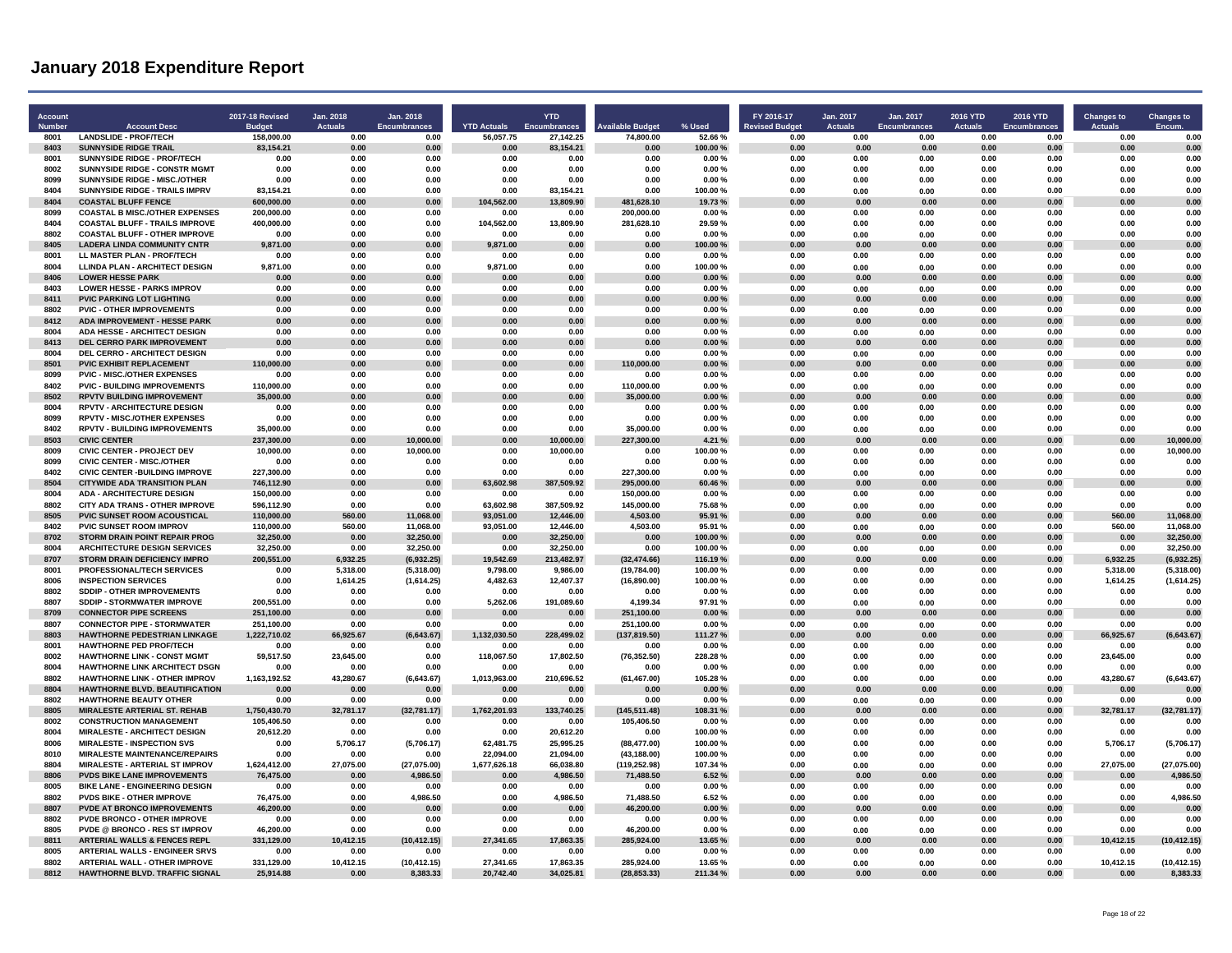| <b>Account</b><br>Number | <b>Account Desc</b>                                                      | 2017-18 Revised<br><b>Budget</b> | Jan. 2018<br><b>Actuals</b> | Jan. 2018<br><b>Encumbrances</b> | <b>YTD Actuals</b>     | <b>YTD</b><br>Encumbrances | <b>Available Budget</b> | % Used             | FY 2016-17<br><b>Revised Budget</b> | Jan. 2017<br><b>Actuals</b> | Jan. 2017<br>Encumbrances | <b>2016 YTD</b><br><b>Actuals</b> | 2016 YTD<br><b>Encumbrances</b> | <b>Changes to</b><br><b>Actuals</b> | <b>Changes to</b>     |
|--------------------------|--------------------------------------------------------------------------|----------------------------------|-----------------------------|----------------------------------|------------------------|----------------------------|-------------------------|--------------------|-------------------------------------|-----------------------------|---------------------------|-----------------------------------|---------------------------------|-------------------------------------|-----------------------|
| 8001                     | PROFESSIONAL/TECH SERVICES                                               | 0.00                             | 0.00                        | 0.00                             | 0.00                   | 20,470.00                  | (20, 470.00)            | 100.00%            | 0.00                                | 0.00                        | 0.00                      | 0.00                              | 0.00                            | 0.00                                | 0.00                  |
| 8002                     | <b>HAWTHORNE SYNCH - CONSTR MGMT</b>                                     | 0.00                             | 0.00                        | 0.00                             | 0.00                   | 0.00                       | 0.00                    | 0.00%              | 0.00                                | 0.00                        | 0.00                      | 0.00                              | 0.00                            | 0.00                                | 0.00                  |
| 8006<br>8099             | <b>HAWTHORNE SYNCH - INSPECTION</b><br><b>HAWTHORN SYNCH - MISC./EXP</b> | 4,203.00<br>0.00                 | 0.00<br>0.00                | 0.00<br>0.00                     | 0.00<br>0.00           | 4,203.00<br>0.00           | 0.00<br>0.00            | 100.00%<br>0.00%   | 0.00<br>0.00                        | 0.00<br>0.00                | 0.00<br>0.00              | 0.00<br>0.00                      | 0.00<br>0.00                    | 0.00<br>0.00                        | 0.00<br>0.00          |
| 8802                     | <b>HAWTHORNE SYNCH - OTHER IMPROV</b>                                    | 21,711.88                        | 0.00                        | 8,383.33                         | 20,742.40              | 9,352.81                   | (8, 383.33)             | 138.61%            | 0.00                                | 0.00                        | 0.00                      | 0.00                              | 0.00                            | 0.00                                | 8,383.33              |
| 8814                     | <b>PVDE GUARDRAIL REPLACEMENT</b>                                        | 13,760.00                        | 0.00                        | 0.00                             | 19,061.70              | 62,393.30                  | (67, 695.00)            | 591.97 %           | 0.00                                | 0.00                        | 0.00                      | 0.00                              | 0.00                            | 0.00                                | 0.00                  |
| 8002                     | <b>PVDE GUARDRAIL - CONSTR MGMT</b>                                      | 13,760.00                        | 0.00                        | 0.00                             | 0.00                   | 13,760.00                  | 0.00                    | 100.00%            | 0.00                                | 0.00                        | 0.00                      | 0.00                              | 0.00                            | 0.00                                | 0.00                  |
| 8005                     | <b>PVDE GUARDRAIL - ENGINEER SRVS</b>                                    | 0.00                             | 0.00                        | 0.00                             | 0.00                   | 0.00                       | 0.00                    | 0.00%              | 0.00                                | 0.00                        | 0.00                      | 0.00                              | 0.00                            | 0.00                                | 0.00                  |
| 8802                     | <b>PVDE GUARDRAIL - OTHER IMPROV</b>                                     | 0.00                             | 0.00                        | 0.00                             | 19.061.70              | 48.633.30                  | (67.695.00)             | 100.00%            | 0.00                                | 0.00                        | 0.00                      | 0.00                              | 0.00                            | 0.00                                | 0.00                  |
| 8817                     | <b>STREET REHAB CYCLE 1 - AREA 7</b>                                     | 3.578.857.40                     | 549,918.26                  | (412, 133.97)                    | 2.596.140.97           | 1,401,066.76               | (418.350.33)            | 111.69%            | 0.00                                | 0.00                        | 0.00                      | 0.00                              | 0.00                            | 549,918.26                          | (412, 133.97)         |
| 8004                     | <b>AREA 7 - ARCHITECTURE DESIGN</b>                                      | 174,057.40                       | 0.00                        | 0.00                             | 34,326.52              | 84,701.51                  | 55,029.37               | 68.38%             | 0.00                                | 0.00                        | 0.00                      | 0.00                              | 0.00                            | 0.00                                | 0.00                  |
| 8099<br>8805             | AREA 7 - MISC./OTHER EXPENSES<br>AREA 7 - RESIDENT ST IMPRVMNT           | 5,000.00<br>3,399,800.00         | 0.00<br>549,918.26          | 0.00<br>(412, 133.97)            | 0.00<br>2,561,814.45   | 5,000.00<br>1,311,365.25   | 0.00<br>(473,379.70)    | 100.00%<br>113.92% | 0.00<br>0.00                        | 0.00<br>0.00                | 0.00                      | 0.00<br>0.00                      | 0.00<br>0.00                    | 0.00<br>549,918.26                  | 0.00<br>(412, 133.97) |
| 8818                     | STREET REHAB CYCLE 2 - AREA 8                                            | 391,703.00                       | 0.00                        | 0.00                             | 3,412.50               | 388,290.50                 | 0.00                    | 100.00%            | 0.00                                | 0.00                        | 0.00<br>0.00              | 0.00                              | 0.00                            | 0.00                                | 0.00                  |
| 8004                     | <b>AREA 8 - ARCHITECT DESIGN</b>                                         | 391,703.00                       | 0.00                        | 0.00                             | 3,412.50               | 388,290.50                 | 0.00                    | 100.00%            | 0.00                                | 0.00                        | 0.00                      | 0.00                              | 0.00                            | 0.00                                | 0.00                  |
| 8822                     | <b>WESTERN AVE. ALPR</b>                                                 | 560.000.00                       | 0.00                        | 0.00                             | 0.00                   | 0.00                       | 560.000.00              | 0.00%              | 0.00                                | 0.00                        | 0.00                      | 0.00                              | 0.00                            | 0.00                                | 0.00                  |
| 8099                     | <b>WESTERN ALPR - MISC. EXPENSES</b>                                     | 560,000.00                       | 0.00                        | 0.00                             | 0.00                   | 0.00                       | 560,000.00              | 0.00%              | 0.00                                | 0.00                        | 0.00                      | 0.00                              | 0.00                            | 0.00                                | 0.00                  |
| 8823                     | <b>CREST RD. EMBANKMENT REPAIR</b>                                       | 90,000.00                        | 0.00                        | 0.00                             | 0.00                   | 16,800.00                  | 73,200.00               | 18.67%             | 0.00                                | 0.00                        | 0.00                      | 0.00                              | 0.00                            | 0.00                                | 0.00                  |
| 8010                     | <b>CREST RD. EMBANK - REPAIRS</b>                                        | 90,000.00                        | 0.00                        | 0.00                             | 0.00                   | 16,800.00                  | 73,200.00               | 18.67%             | 0.00                                | 0.00                        | 0.00                      | 0.00                              | 0.00                            | 0.00                                | 0.00                  |
| 8826<br>8002             | STREET REHAB CYCLE 7-AREA 2&6<br><b>AREA 2&amp;6 - CONSTRUCTION MGMT</b> | 3,024.00                         | 0.00<br>0.00                | 0.00<br>0.00                     | 3,000.00<br>0.00       | 152,470.00<br>0.00         | (152, 446.00)<br>0.00   | 5141.20%<br>0.00%  | 0.00<br>0.00                        | 0.00<br>0.00                | 0.00                      | 0.00                              | 0.00<br>0.00                    | 0.00                                | 0.00<br>0.00          |
| 8004                     | <b>AREA 2&amp;6 - ARCHITECT DESIGN</b>                                   | 0.00<br>3,024.00                 | 0.00                        | 0.00                             | 3,000.00               | 152,470.00                 | (152, 446.00)           | 5141.20%           | 0.00                                | 0.00                        | 0.00<br>0.00              | 0.00<br>0.00                      | 0.00                            | 0.00<br>0.00                        | 0.00                  |
| 8805                     | AREA 2&6 - RESIDENTIAL ST IMPR                                           | 0.00                             | 0.00                        | 0.00                             | 0.00                   | 0.00                       | 0.00                    | 0.00%              | 0.00                                | 0.00                        | 0.00                      | 0.00                              | 0.00                            | 0.00                                | 0.00                  |
| 331                      | <b>FEDERAL GRANTS</b>                                                    | 1,131,300.00                     | 0.00                        | 0.00                             | 0.00                   | 0.00                       | 1,131,300.00            | 0.00%              | 0.00                                | 0.00                        | 0.00                      | 0.00                              | 0.00                            | 0.00                                | 0.00                  |
| 8806                     | <b>PVDS BIKE LANE IMPROVEMENTS</b>                                       | 678,500.00                       | 0.00                        | 0.00                             | 0.00                   | 0.00                       | 678.500.00              | 0.00%              | 0.00                                | 0.00                        | 0.00                      | 0.00                              | 0.00                            | 0.00                                | 0.00                  |
| 8805                     | <b>RESIDENTIAL STREET IMPRVMNT</b>                                       | 678,500.00                       | 0.00                        | 0.00                             | 0.00                   | 0.00                       | 678,500.00              | 0.00%              | 0.00                                | 0.00                        | 0.00                      | 0.00                              | 0.00                            | 0.00                                | 0.00                  |
| 8807                     | <b>PVDE AT BRONCO IMPROVEMENTS</b>                                       | 452.800.00                       | 0.00                        | 0.00                             | 0.00                   | 0.00                       | 452.800.00              | 0.00%              | 0.00                                | 0.00                        | 0.00                      | 0.00                              | 0.00                            | 0.00                                | 0.00                  |
| 8805                     | <b>RESIDENTIAL STREET IMPRVMNT</b>                                       | 452.800.00                       | 0.00                        | 0.00                             | 0.00                   | 0.00                       | 452.800.00              | 0.00%              | 0.00                                | 0.00                        | 0.00                      | 0.00                              | 0.00                            | 0.00                                | 0.00                  |
| 332                      | <b>STATE GRANTS</b>                                                      | 1,086,369.00                     | 0.00                        | 0.00                             | 0.00                   | 0.00                       | 1,086,369.00            | 0.00%              | 0.00                                | 0.00                        | 0.00                      | 0.00                              | 0.00                            | 0.00                                | 0.00                  |
| 0000<br>8802             | <b>UNASSIGNED</b><br><b>OTHER IMPROVEMENTS</b>                           | 0.00<br>0.00                     | 0.00<br>0.00                | 0.00<br>0.00                     | 0.00<br>0.00           | 0.00<br>0.00               | 0.00<br>0.00            | 0.00%<br>0.00%     | 0.00<br>0.00                        | 0.00<br>0.00                | 0.00<br>0.00              | 0.00<br>0.00                      | 0.00<br>0.00                    | 0.00<br>0.00                        | 0.00<br>0.00          |
| 8709                     | <b>CONNECTOR PIPE SCREENS</b>                                            | 600,000.00                       | 0.00                        | 0.00                             | 0.00                   | 0.00                       | 600,000.00              | 0.00%              | 0.00                                | 0.00                        | 0.00                      | 0.00                              | 0.00                            | 0.00                                | 0.00                  |
| 8807                     | <b>STORMWATER IMPROVEMENTS</b>                                           | 600.000.00                       | 0.00                        | 0.00                             | 0.00                   | 0.00                       | 600,000.00              | 0.00%              | 0.00                                | 0.00                        | 0.00                      | 0.00                              | 0.00                            | 0.00                                | 0.00                  |
| 8817                     | <b>STREET REHAB CYCLE 1 - AREA 7</b>                                     | 243.183.00                       | 0.00                        | 0.00                             | 0.00                   | 0.00                       | 243,183.00              | 0.00%              | 0.00                                | 0.00                        | 0.00                      | 0.00                              | 0.00                            | 0.00                                | 0.00                  |
| 8805                     | AREA 7 - RESIDEN ST IMPRVMNT                                             | 243,183.00                       | 0.00                        | 0.00                             | 0.00                   | 0.00                       | 243,183.00              | 0.00%              | 0.00                                | 0.00                        | 0.00                      | 0.00                              | 0.00                            | 0.00                                | 0.00                  |
| 8825                     | <b>CREST ROAD REHAB</b>                                                  | 243,186.00                       | 0.00                        | 0.00                             | 0.00                   | 0.00                       | 243,186.00              | 0.00%              | 0.00                                | 0.00                        | 0.00                      | 0.00                              | 0.00                            | 0.00                                | 0.00                  |
| 8805                     | <b>CREST RD REHAB - RES ST IMPROV</b>                                    | 243,186.00                       | 0.00                        | 0.00                             | 0.00                   | 0.00                       | 243,186.00              | 0.00%              | 0.00                                | 0.00                        | 0.00                      | 0.00                              | 0.00                            | 0.00                                | 0.00                  |
| 334<br>nnnn              | <b>QUIMBY PARK DEVELOPMENT</b><br><b>UNASSIGNED</b>                      | 1,666,136.27<br>n nn             | 28,071.00<br>0.00           | (28,071.00)<br>0.00              | 784.94<br>741<br>0.00  | 369,826.33<br>0.00         | 554,525.00<br>0.00      | 66.72%<br>0.00%    | 1,002,575.00<br>1,002,575.00        | 0.00<br>0.00                | 0.00<br>0.00              | 0.00<br>0.00                      | 0.00<br>0.00                    | 28,071.00<br>0.00                   | (28,071.00)<br>0.00   |
| 5100                     | PROFESSIONAL/TECHNICAL SERVICE                                           | 0.00                             | 0.00                        | 0.00                             | 0.00                   | 0.00                       | 0.00                    | 0.00%              | 0.00                                | 0.00                        | 0.00                      | 0.00                              | 0.00                            | 0.00                                | 0.00                  |
| 5101                     | PROFESSIONAL/TECHNICAL SERVICE                                           | 0.00                             | 0.00                        | 0.00                             | 0.00                   | 0.00                       | 0.00                    | 0.00%              | 0.00                                | 0.00                        | 0.00                      | 0.00                              | 0.00                            | 0.00                                | 0.00                  |
| 8801                     | <b>INFRASTRUCTURES</b>                                                   | 0.00                             | 0.00                        | 0.00                             | 0.00                   | 0.00                       | 0.00                    | 0.00%              | 0.00                                | 0.00                        | 0.00                      | 0.00                              | 0.00                            | 0.00                                | 0.00                  |
| 8802                     | <b>OTHER IMPROVEMENTS</b>                                                | 0.00                             | 0.00                        | 0.00                             | 0.00                   | 0.00                       | 0.00                    | 0.00%              | 1,002,575.00                        | 0.00                        | 0.00                      | 0.00                              | 0.00                            | 0.00                                | 0.00                  |
| 9330                     | <b>TRANSFER - INFRASTRUCTURE</b>                                         | 0.00                             | 0.00                        | 0.00                             | 0.00                   | 0.00                       | 0.00                    | 0.00%              | 0.00                                | 0.00                        | 0.00                      | 0.00                              | 0.00                            | 0.00                                | 0.00                  |
| 8402                     | <b>EASTVIEW PARK - DOG PARK</b>                                          | 363.404.27                       | 0.00                        | 0.00                             | 363.383.60             | 20.67                      | 0.00                    | 100.00%            | 0.00                                | 0.00                        | 0.00                      | 0.00                              | 0.00                            | 0.00                                | 0.00                  |
| 8403<br>8802             | <b>EASTVIEW DOG PARKS IMPROVE</b><br><b>OTHER IMPROVEMENTS</b>           | 363,404.27<br>0.00               | 0.00<br>0.00                | 0.00<br>0.00                     | 363,383.60<br>0.00     | 20.67<br>0.00              | 0.00<br>0.00            | 100.00%<br>0.00%   | 0.00<br>0.00                        | 0.00<br>0.00                | 0.00<br>0.00              | 0.00<br>0.00                      | 0.00<br>0.00                    | 0.00<br>0.00                        | 0.00<br>0.00          |
| 8405                     | <b>LADERA LINDA COMMUNITY CNTR</b>                                       | 350,000.00                       | 28.071.00                   | (28,071.00)                      | 55,588.80              | 15,886.20                  | 278,525.00              | 20.42%             | 0.00                                | 0.00                        | 0.00                      | 0.00                              | 0.00                            | 28,071.00                           | (28,071.00)           |
| 8004                     | <b>ARCHITECTURE DESIGN SERVICES</b>                                      | 0.00                             | 26,571.00                   | (26, 571.00)                     | 54,088.80              | 15,886.20                  | (69, 975.00)            | 100.00%            | 0.00                                | 0.00                        | 0.00                      | 0.00                              | 0.00                            | 26,571.00                           | (26, 571.00)          |
| 8402                     | <b>BUILDING IMPROVEMENTS</b>                                             | 350.000.00                       | 1.500.00                    | (1,500.00)                       | 1.500.00               | 0.00                       | 348.500.00              | 0.43%              | 0.00                                | 0.00                        | 0.00                      | 0.00                              | 0.00                            | 1.500.00                            | (1,500.00)            |
| 8406                     | <b>LOWER HESSE PARK</b>                                                  | 652.732.00                       | 0.00                        | 0.00                             | 300,590.49             | 352,141.51                 | 0.00                    | 100.00%            | 0.00                                | 0.00                        | 0.00                      | 0.00                              | 0.00                            | 0.00                                | 0.00                  |
| 8002                     | <b>LOWER HESSE - CONSTR MGMT</b>                                         | 0.00                             | 0.00                        | 0.00                             | 0.00                   | 0.00                       | 0.00                    | 0.00%              | 0.00                                | 0.00                        | 0.00                      | 0.00                              | 0.00                            | 0.00                                | 0.00                  |
| 8004                     | <b>ARCHITECTURE DESIGN SERVICES</b>                                      | 0.00                             | 0.00                        | 0.00                             | 0.00                   | 0.00                       | 0.00                    | 0.00%              | 0.00                                | 0.00                        | 0.00                      | 0.00                              | 0.00                            | 0.00                                | 0.00                  |
| 8006<br>8403             | <b>LOWER HESSE - INSPECTION</b><br><b>LOWER HESSE - PARKS IMPROVE</b>    | 25,800.00<br>626,932.00          | 0.00<br>0.00                | 0.00<br>0.00                     | 7,740.00<br>292,850.49 | 18,060.00<br>334,081.51    | 0.00<br>0.00            | 100.00%<br>100.00% | 0.00<br>0.00                        | 0.00<br>0.00                | 0.00<br>0.00              | 0.00<br>0.00                      | 0.00<br>0.00                    | 0.00<br>0.00                        | 0.00<br>0.00          |
| 8802                     | <b>OTHER IMPROVEMENTS</b>                                                | 0.00                             | 0.00                        | 0.00                             | 0.00                   | 0.00                       | 0.00                    | 0.00%              | 0.00                                | 0.00                        | 0.00                      | 0.00                              | 0.00                            | 0.00                                | 0.00                  |
| 8407                     | ARAI ONE COVE REACH                                                      | 150.000.00                       | 0.00                        | 0.00                             | 0.00                   | 0.00                       | 150,000.00              | 0.00%              | 0.00                                | 0.00                        | 0.00                      | 0.00                              | 0.00                            | 0.00                                | 0.00                  |
| 8404                     | TRAILS/OPEN SPACE IMPROVEMNT                                             | 150,000.00                       | 0.00                        | 0.00                             | 0.00                   | 0.00                       | 150,000.00              | 0.00%              | 0.00                                | 0.00                        | 0.00                      | 0.00                              | 0.00                            | 0.00                                | 0.00                  |
| 8802                     | <b>OTHER IMPROVEMENTS</b>                                                | 0.00                             | 0.00                        | 0.00                             | 0.00                   | 0.00                       | 0.00                    | 0.00%              | 0.00                                | 0.00                        | 0.00                      | 0.00                              | 0.00                            | 0.00                                | 0.00                  |
| 8410                     | <b>CONESTOGA TRAIL CONNECTION</b>                                        | 150,000.00                       | 0.00                        | 0.00                             | 22,222.05              | 1,777.95                   | 126,000.00              | 16.00%             | 0.00                                | 0.00                        | 0.00                      | 0.00                              | 0.00                            | 0.00                                | 0.00                  |
| 8004                     | <b>ARCHITECTURE DESIGN SERVICES</b>                                      | 0.00                             | 0.00                        | 0.00                             | 0.00                   | 0.00                       | 0.00                    | 0.00%              | 0.00                                | 0.00                        | 0.00                      | 0.00                              | 0.00                            | 0.00                                | 0.00                  |
| 8404                     | TRAILS/OPEN SPACE IMPROVEMNT                                             | 150,000.00                       | 0.00                        | 0.00                             | 22,222.05              | 1,777.95                   | 126,000.00              | 16.00%             | 0.00                                | 0.00                        | 0.00                      | 0.00                              | 0.00                            | 0.00                                | 0.00                  |
| 336<br>0000              | <b>I OW-MODERATE INCOME HOUSING</b><br><b>UNASSIGNED</b>                 | 0.00<br>0.00                     | 0.00                        | 0.00<br>0.00                     | 0.00                   | 0.00<br>$0.00\,$           | 0.00<br>0.00            | 0.00%              | 0.00<br>0.00                        | 0.00                        | 0.00<br>0.00              | 0.00                              | 0.00<br>0.00                    | 0.00<br>0.00                        | 0.00<br>0.00          |
| 5101                     | PROFESSIONAL/TECHNICAL SERVICE                                           | 0.00                             | 0.00<br>0.00                | 0.00                             | 0.00<br>0.00           | 0.00                       | 0.00                    | 0.00%<br>0.00%     | 0.00                                | 0.00<br>0.00                | 0.00                      | 0.00<br>0.00                      | 0.00                            | 0.00                                | 0.00                  |
| 5201                     | <b>REPAIR &amp; MAINTENANCE SERVICES</b>                                 | 0.00                             | 0.00                        | 0.00                             | 0.00                   | 0.00                       | 0.00                    | 0.00%              | 0.00                                | 0.00                        | 0.00                      | 0.00                              | 0.00                            | 0.00                                | 0.00                  |
| 8802                     | <b>OTHER IMPROVEMENTS</b>                                                | 0.00                             | 0.00                        | 0.00                             | 0.00                   | 0.00                       | 0.00                    | 0.00%              | 0.00                                | 0.00                        | 0.00                      | 0.00                              | 0.00                            | 0.00                                | 0.00                  |
| 8803                     | LAND                                                                     | 0.00                             | 0.00                        | 0.00                             | 0.00                   | 0.00                       | 0.00                    | 0.00%              | 0.00                                | 0.00                        | 0.00                      | 0.00                              | 0.00                            | 0.00                                | 0.00                  |
| 9330                     | <b>TRANSFER - INFRASTRUCTURE</b>                                         | 0.00                             | 0.00                        | 0.00                             | 0.00                   | 0.00                       | 0.00                    | 0.00%              | 0.00                                | 0.00                        | 0.00                      | 0.00                              | 0.00                            | 0.00                                | 0.00                  |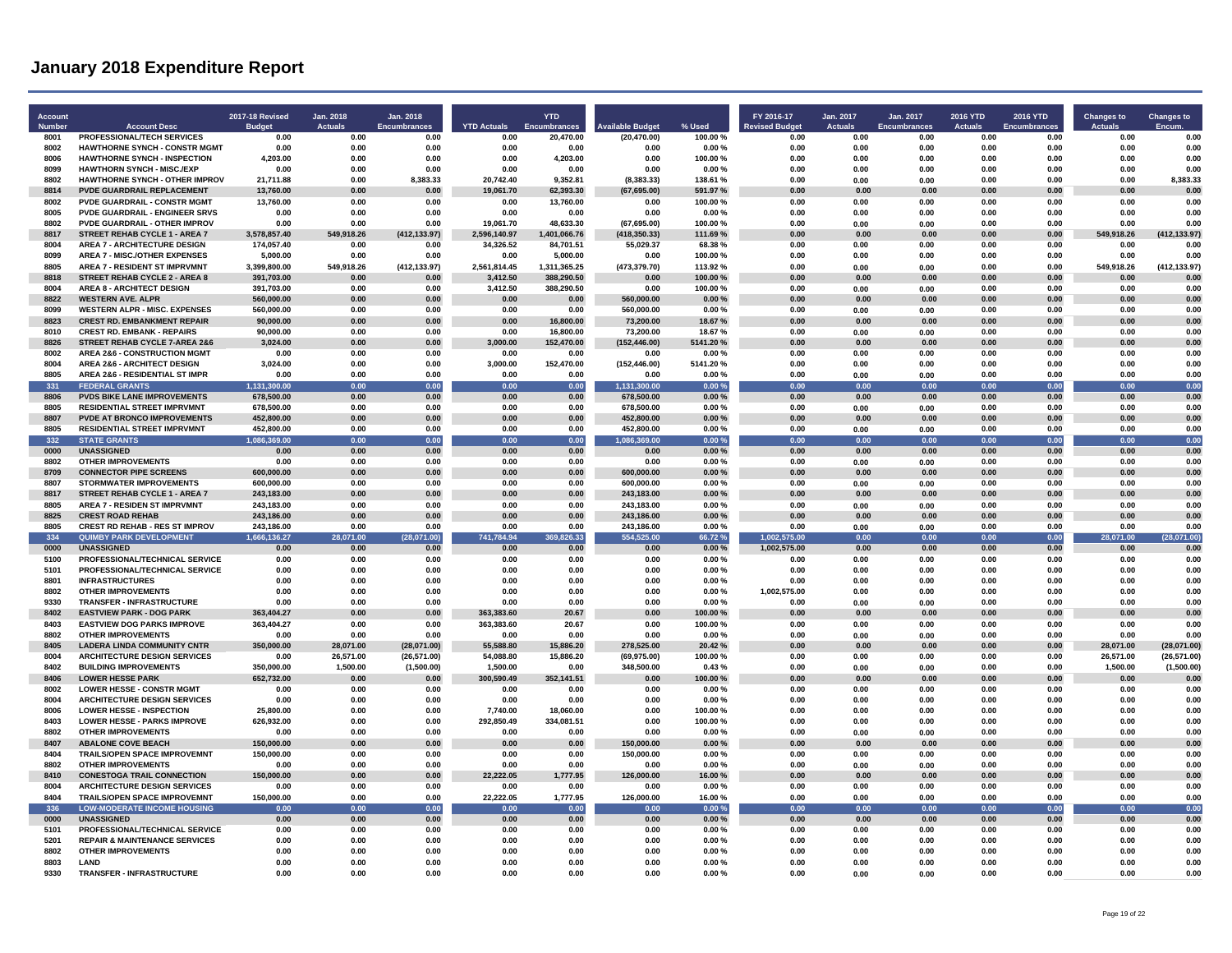| Account<br>Number | <b>Account Desc</b>                                           | 2017-18 Revised<br><b>Budget</b> | Jan. 2018<br><b>Actuals</b> | Jan. 2018<br><b>Encumbrances</b> | <b>YTD Actuals</b> | <b>YTD</b><br><b>Encumbrances</b> | <b>Available Budget</b> | % Used         | FY 2016-17<br><b>Revised Budget</b> | Jan. 2017<br><b>Actuals</b> | Jan. 2017<br><b>Encumbrances</b> | <b>2016 YTD</b><br><b>Actuals</b> | 2016 YTD<br><b>Encumbrances</b> | <b>Changes to</b><br><b>Actuals</b> | <b>Changes to</b><br>Encum. |
|-------------------|---------------------------------------------------------------|----------------------------------|-----------------------------|----------------------------------|--------------------|-----------------------------------|-------------------------|----------------|-------------------------------------|-----------------------------|----------------------------------|-----------------------------------|---------------------------------|-------------------------------------|-----------------------------|
| 337               | <b>AFFORDABLE HOUSING PROJECTS</b>                            | 0.00                             | 0.00                        | 0.00                             | 0.00               | 0.00                              | 0.00                    | 0.00%          | 0.00                                | 0.00                        | 0.00                             | 0.00                              | 0.00                            | 0.00                                | 0.00                        |
| 0000              | <b>UNASSIGNED</b>                                             | 0.00                             | 0.00                        | 0.00                             | 0.00               | 0.00                              | 0.00                    | 0.00%          | 0.00                                | 0.00                        | 0.00                             | 0.00                              | 0.00                            | 0.00                                | 0.00                        |
| 5101              | PROFESSIONAL/TECHNICAL SERVICE                                | 0.00                             | 0.00                        | 0.00                             | 0.00               | 0.00                              | 0.00                    | 0.00%          | 0.00                                | 0.00                        | 0.00                             | 0.00                              | 0.00                            | 0.00                                | 0.00                        |
| 5201              | <b>REPAIR &amp; MAINTENANCE SERVICES</b>                      | 0.00                             | 0.00                        | 0.00                             | 0.00               | 0.00                              | 0.00                    | 0.00%          | 0.00                                | 0.00                        | 0.00                             | 0.00                              | 0.00                            | 0.00                                | 0.00                        |
| 8802              | <b>OTHER IMPROVEMENTS</b>                                     | 0.00                             | 0.00                        | 0.00                             | 0.00               | 0.00                              | 0.00                    | 0.00%          | 0.00                                | 0.00                        | 0.00                             | 0.00                              | 0.00                            | 0.00                                | 0.00                        |
| 8803              | <b>LAND</b>                                                   | 0.00                             | 0.00                        | 0.00                             | 0.00               | 0.00                              | 0.00                    | $0.00 \%$      | 0.00                                | 0.00                        | 0.00                             | 0.00                              | 0.00                            | 0.00                                | 0.00                        |
| 9330              | <b>TRANSFER - INFRASTRUCTURE</b>                              | 0.00                             | 0.00                        | 0.00                             | 0.00               | 0.00                              | 0.00                    | 0.00%          | 0.00                                | 0.00                        | 0.00                             | 0.00                              | 0.00                            | 0.00                                | 0.00                        |
| 338               | <b>DEV IMPACT MITIGATION (EET)</b>                            | 0.00                             | 0.00                        | 0.00                             | 0.00               | 0.00                              | 0.00                    | 0.00%          | 770,137.00                          | 0.00                        | 0.00                             | 0.00                              | 0.00                            | 0.00                                | 0.00                        |
| 0000              | <b>UNASSIGNED</b>                                             | 0.00                             | 0.00                        | 0.00                             | 0.00               | 0.00                              | 0.00                    | 0.00%          | 770.137.00                          | 0.00                        | 0.00                             | 0.00                              | 0.00                            | 0.00                                | 0.00                        |
| 4310              | <b>OPERATING MATERIALS &amp; SUPPLIES</b>                     | 0.00                             | 0.00                        | 0.00                             | 0.00               | 0.00                              | 0.00                    | 0.00%          | 0.00                                | 0.00                        | 0.00                             | 0.00                              | 0.00                            | 0.00                                | 0.00                        |
| 5101              | PROFESSIONAL/TECHNICAL SERVICE                                | 0.00                             | 0.00                        | 0.00                             | 0.00               | 0.00                              | 0.00                    | 0.00%          | 0.00                                | 0.00                        | 0.00                             | 0.00                              | 0.00                            | 0.00                                | 0.00                        |
| 8099<br>8801      | <b>MISC./OTHER EXPENSES</b><br><b>INFRASTRUCTURES</b>         | 0.00<br>0.00                     | 0.00<br>0.00                | 0.00<br>0.00                     | 0.00<br>0.00       | 0.00<br>0.00                      | 0.00<br>0.00            | 0.00%<br>0.00% | 0.00<br>0.00                        | 0.00<br>0.00                | 0.00<br>0.00                     | 0.00<br>0.00                      | 0.00<br>0.00                    | 0.00<br>0.00                        | 0.00<br>0.00                |
| 8802              | <b>OTHER IMPROVEMENTS</b>                                     | 0.00                             | 0.00                        | 0.00                             | 0.00               | 0.00                              | 0.00                    | 0.00%          | 770,137.00                          | 0.00                        | 0.00                             | 0.00                              | 0.00                            | 0.00                                | 0.00                        |
| 8803              | LAND                                                          | 0.00                             | 0.00                        | 0.00                             | 0.00               | 0.00                              | 0.00                    | 0.00%          | 0.00                                | 0.00                        | 0.00                             | 0.00                              | 0.00                            | 0.00                                | 0.00                        |
| 9330              | <b>TRANSFER - INFRASTRUCTURE</b>                              | 0.00                             | 0.00                        | 0.00                             | 0.00               | 0.00                              | 0.00                    | 0.00%          | 0.00                                | 0.00                        | 0.00                             | 0.00                              | 0.00                            | 0.00                                | 0.00                        |
| 339               | <b>MEASURE A CAPITAL</b>                                      | 0.00                             | 0.00                        | 0.00                             | 0.00               | 0.00                              | 0.00                    | 0.00%          | 0.00                                | 0.00                        | 0.00                             | 0.00                              | 0.00                            | 0.00                                | 0.00                        |
| 0000              | <b>UNASSIGNED</b>                                             | 0.00                             | 0.00                        | 0.00                             | 0.00               | 0.00                              | 0.00                    | 0.00%          | 0.00                                | 0.00                        | 0.00                             | 0.00                              | 0.00                            | 0.00                                | 0.00                        |
| 5101              | PROFESSIONAL/TECHNICAL SERVICE                                | 0.00                             | 0.00                        | 0.00                             | 0.00               | 0.00                              | 0.00                    | 0.00%          | 0.00                                | 0.00                        | 0.00                             | 0.00                              | 0.00                            | 0.00                                | 0.00                        |
| 8801              | <b>INFRASTRUCTURES</b>                                        | 0.00                             | 0.00                        | 0.00                             | 0.00               | 0.00                              | 0.00                    | 0.00%          | 0.00                                | 0.00                        | 0.00                             | 0.00                              | 0.00                            | 0.00                                | 0.00                        |
| 8802              | <b>OTHER IMPROVEMENTS</b>                                     | 0.00                             | 0.00                        | 0.00                             | 0.00               | 0.00                              | 0.00                    | 0.00%          | 0.00                                | 0.00                        | 0.00                             | 0.00                              | 0.00                            | 0.00                                | 0.00                        |
| 9330              | TRANSFER - INFRASTRUCTURE                                     | 0.00                             | 0.00                        | 0.00                             | 0.00               | 0.00                              | 0.00                    | 0.00%          | 0.00                                | 0.00                        | 0.00                             | 0.00                              | 0.00                            | 0.00                                | 0.00                        |
| 340               | <b>BICYCLE/PEDESTRIAN ACCESS</b>                              | 82,500.00                        | 0.00                        | 0.00                             | 17,301.70          | 20,378.89                         | 44,819.41               | 45.67%         | 82,500.00                           | 0.00                        | 0.00                             | 0.00                              | 0.00                            | 0.00                                | 0.00                        |
| 0000              | <b>UNASSIGNED</b>                                             | 0.00                             | 0.00                        | 0.00                             | 0.00               | $0.00\,$                          | 0.00                    | 0.00%          | 82.500.00                           | 0.00                        | 0.00                             | 0.00                              | 0.00                            | $0.00\,$                            | 0.00                        |
| 4901              | <b>MISC. EXPENSES</b>                                         | 0.00                             | 0.00                        | 0.00                             | 0.00               | 0.00                              | 0.00                    | 0.00%          | 0.00                                | 0.00                        | 0.00                             | 0.00                              | 0.00                            | 0.00                                | 0.00                        |
| 8802              | <b>OTHER IMPROVEMENTS</b>                                     | 0.00                             | 0.00                        | 0.00                             | 0.00               | 0.00                              | 0.00                    | 0.00%          | 82,500.00                           | 0.00                        | 0.00                             | 0.00                              | 0.00                            | 0.00                                | 0.00                        |
| 9330              | <b>TRANSFER - INFRASTRUCTURE</b>                              | 0.00                             | 0.00                        | 0.00                             | 0.00               | 0.00                              | 0.00                    | 0.00%          | 0.00                                | 0.00                        | 0.00                             | 0.00                              | 0.00                            | 0.00                                | 0.00                        |
| 8817              | STREET REHAB CYCLE 1 - AREA 7                                 | 82.500.00                        | 0.00                        | 0.00                             | 17,301.70          | 20,378.89                         | 44,819.41               | 45.67%         | 0.00                                | 0.00                        | 0.00                             | 0.00                              | 0.00                            | 0.00                                | 0.00                        |
| 8805              | AREA 7 - RESIDENT ST IMPRVMNT                                 | 82,500.00                        | 0.00                        | 0.00                             | 17,301.70          | 20,378.89                         | 44,819.41               | 45.67%         | 0.00                                | 0.00                        | 0.00                             | 0.00                              | 0.00                            | 0.00                                | 0.00                        |
| 341               | <b>UTILITY UNDERGROUNDING</b>                                 | 0.00                             | 0.00                        | 0.00                             | 0.00               | 0.00                              | 0.00                    | 0.00%          | 0.00                                | 0.00                        | 0.00                             | 0.00                              | 0.00                            | 0.00                                | 0.00                        |
| 0000<br>5101      | <b>UNASSIGNED</b><br>PROFESSIONAL/TECHNICAL SERVICE           | 0.00<br>0.00                     | 0.00<br>0.00                | 0.00<br>0.00                     | 0.00<br>0.00       | 0.00<br>0.00                      | 0.00<br>0.00            | 0.00%<br>0.00% | 0.00<br>0.00                        | 0.00<br>0.00                | 0.00<br>0.00                     | 0.00<br>0.00                      | 0.00<br>0.00                    | $0.00\,$<br>0.00                    | 0.00<br>0.00                |
| 8801              | <b>INFRASTRUCTURES</b>                                        | 0.00                             | 0.00                        | 0.00                             | 0.00               | 0.00                              | 0.00                    | 0.00%          | 0.00                                | 0.00                        | 0.00                             | 0.00                              | 0.00                            | 0.00                                | 0.00                        |
| 8802              | <b>OTHER IMPROVEMENTS</b>                                     | 0.00                             | 0.00                        | 0.00                             | 0.00               | 0.00                              | 0.00                    | 0.00%          | 0.00                                | 0.00                        | 0.00                             | 0.00                              | 0.00                            | 0.00                                | 0.00                        |
| 9330              | <b>TRANSFER - INFRASTRUCTURE</b>                              | 0.00                             | 0.00                        | 0.00                             | 0.00               | 0.00                              | 0.00                    | 0.00%          | 0.00                                | 0.00                        | 0.00                             | 0.00                              | 0.00                            | 0.00                                | 0.00                        |
| 342               | <b>ROADWAY BEAUTIFICATION</b>                                 | 0.00                             | 0.00                        | 0.00                             | 0.00               | 0.00                              | 0.00                    | 0.00%          | 0.00                                | 0.00                        | 0.00                             | 0.00                              | 0.00                            | 0.00                                | 0.00                        |
| 0000              | <b>UNASSIGNED</b>                                             | 0.00                             | 0.00                        | 0.00                             | 0.00               | 0.00                              | 0.00                    | 0.00%          | 0.00                                | 0.00                        | 0.00                             | 0.00                              | 0.00                            | 0.00                                | 0.00                        |
| 5101              | PROFESSIONAL/TECHNICAL SERVICE                                | 0.00                             | 0.00                        | 0.00                             | 0.00               | 0.00                              | 0.00                    | 0.00%          | 0.00                                | 0.00                        | 0.00                             | 0.00                              | 0.00                            | 0.00                                | 0.00                        |
| 8801              | <b>INFRASTRUCTURES</b>                                        | 0.00                             | 0.00                        | 0.00                             | 0.00               | 0.00                              | 0.00                    | 0.00%          | 0.00                                | 0.00                        | 0.00                             | 0.00                              | 0.00                            | 0.00                                | 0.00                        |
| 8802              | <b>OTHER IMPROVEMENTS</b>                                     | 0.00                             | 0.00                        | 0.00                             | 0.00               | 0.00                              | 0.00                    | 0.00%          | 0.00                                | 0.00                        | 0.00                             | 0.00                              | 0.00                            | 0.00                                | 0.00                        |
| 9330              | TRANSFER - INFRASTRUCTURE                                     | 0.00                             | 0.00                        | 0.00                             | 0.00               | 0.00                              | 0.00                    | 0.00%          | 0.00                                | 0.00                        | 0.00                             | 0.00                              | 0.00                            | 0.00                                | 0.00                        |
| 375               | <b>RDA PORTUGUESE BEND PROJECTS</b>                           | 0.00                             | 0.00                        | 0.00                             | 0.00               | 0.00                              | 0.00                    | 0.00%          | 0.00                                | 0.00                        | 0.00                             | 0.00                              | 0.00                            | 0.00                                | 0.00                        |
| 0000              | <b>UNASSIGNED</b>                                             | 0.00                             | 0.00                        | 0.00                             | 0.00               | 0.00                              | 0.00                    | 0.00%          | 0.00                                | 0.00                        | 0.00                             | 0.00                              | 0.00                            | 0.00                                | 0.00                        |
| 4310              | <b>OPERATING MATERIALS &amp; SUPPLIES</b>                     | 0.00                             | 0.00                        | 0.00                             | 0.00               | 0.00                              | 0.00                    | 0.00%          | 0.00                                | 0.00                        | 0.00                             | 0.00                              | 0.00                            | 0.00                                | 0.00                        |
| 4601              | <b>DUES &amp; MEMBERSHIPS</b>                                 | 0.00                             | 0.00                        | 0.00                             | 0.00               | 0.00                              | 0.00                    | 0.00%          | 0.00                                | 0.00                        | 0.00                             | 0.00                              | 0.00                            | 0.00                                | 0.00                        |
| 4701              | <b>INSURANCE PREMIUM</b>                                      | 0.00                             | 0.00                        | 0.00                             | 0.00               | 0.00                              | 0.00                    | 0.00%          | 0.00                                | 0.00                        | 0.00                             | 0.00                              | 0.00                            | 0.00                                | 0.00                        |
| 5101              | PROFESSIONAL/TECHNICAL SERVICE                                | 0.00                             | 0.00                        | 0.00                             | 0.00               | 0.00                              | 0.00                    | 0.00%          | 0.00                                | 0.00                        | 0.00                             | 0.00                              | 0.00                            | 0.00                                | 0.00                        |
| 5107              | <b>LEGAL SERVICES - GENERAL</b>                               | 0.00                             | 0.00                        | 0.00                             | 0.00               | 0.00                              | 0.00                    | 0.00%          | 0.00                                | 0.00                        | 0.00                             | 0.00                              | 0.00                            | 0.00                                | 0.00                        |
| 8802<br>9330      | <b>OTHER IMPROVEMENTS</b><br><b>TRANSFER - INFRASTRUCTURE</b> | 0.00<br>0.00                     | 0.00<br>0.00                | 0.00<br>0.00                     | 0.00<br>0.00       | 0.00<br>0.00                      | 0.00<br>0.00            | 0.00%<br>0.00% | 0.00<br>0.00                        | 0.00                        | 0.00                             | 0.00<br>0.00                      | 0.00<br>0.00                    | 0.00<br>0.00                        | 0.00<br>0.00                |
| 380               | <b>RDA ABALONE COVE PROJECTS</b>                              | 0.00                             | 0.00                        | 0.00                             | 0.00               | 0.00                              | 0.00                    | 0.00%          | 0.00                                | 0.00<br>0.00                | 0.00<br>0.00                     | 0.00                              | 0.00                            | 0.00                                | 0.00                        |
| 0000              | <b>UNASSIGNED</b>                                             | 0.00                             | 0.00                        | 0.00                             | 0.00               | 0.00                              | 0.00                    | 0.00%          | 0.00                                | 0.00                        | 0.00                             | 0.00                              | 0.00                            | 0.00                                | 0.00                        |
| 5101              | PROFESSIONAL/TECHNICAL SERVICE                                | 0.00                             | 0.00                        | 0.00                             | 0.00               | 0.00                              | 0.00                    | 0.00%          | 0.00                                | 0.00                        | 0.00                             | 0.00                              | 0.00                            | 0.00                                | 0.00                        |
| 5107              | <b>LEGAL SERVICES - GENERAL</b>                               | 0.00                             | 0.00                        | 0.00                             | 0.00               | 0.00                              | 0.00                    | 0.00%          | 0.00                                | 0.00                        | 0.00                             | 0.00                              | 0.00                            | 0.00                                | 0.00                        |
| 8802              | <b>OTHER IMPROVEMENTS</b>                                     | 0.00                             | 0.00                        | 0.00                             | 0.00               | 0.00                              | 0.00                    | 0.00%          | 0.00                                | 0.00                        | 0.00                             | 0.00                              | 0.00                            | 0.00                                | 0.00                        |
| 9330              | TRANSFER - INFRASTRUCTURE                                     | 0.00                             | 0.00                        | 0.00                             | 0.00               | 0.00                              | 0.00                    | 0.00%          | 0.00                                | 0.00                        | 0.00                             | 0.00                              | 0.00                            | 0.00                                | 0.00                        |
| 410               | <b>RDA DERT SERVICE</b>                                       | 0.00                             | 0.00                        | 0.00                             | 0.00               | 0.00                              | 0.00                    | 0.00 %         | 0.00                                | 0.00                        | 0.00                             | 0.00                              | 0.00                            | $\overline{0}$                      | 0.00                        |
| 0000              | <b>UNASSIGNED</b>                                             | 0.00                             | 0.00                        | 0.00                             | 0.00               | 0.00                              | 0.00                    | 0.00%          | 0.00                                | 0.00                        | 0.00                             | 0.00                              | 0.00                            | 0.00                                | 0.00                        |
| 4901              | <b>MISC. EXPENSES</b>                                         | 0.00                             | 0.00                        | 0.00                             | 0.00               | 0.00                              | 0.00                    | 0.00%          | 0.00                                | 0.00                        | 0.00                             | 0.00                              | 0.00                            | 0.00                                | 0.00                        |
| 5101              | PROFESSIONAL/TECHNICAL SERVICE                                | 0.00                             | 0.00                        | 0.00                             | 0.00               | 0.00                              | 0.00                    | 0.00%          | 0.00                                | 0.00                        | 0.00                             | 0.00                              | 0.00                            | 0.00                                | 0.00                        |
| 5105              | <b>INTEREST EXPENSES</b>                                      | 0.00                             | 0.00                        | 0.00                             | 0.00               | 0.00                              | 0.00                    | 0.00%          | 0.00                                | 0.00                        | 0.00                             | 0.00                              | 0.00                            | 0.00                                | 0.00                        |
| 7101              | <b>PRINCIPAL</b>                                              | 0.00                             | 0.00                        | 0.00                             | 0.00               | 0.00                              | 0.00                    | 0.00%          | 0.00                                | 0.00                        | 0.00                             | 0.00                              | 0.00                            | 0.00                                | 0.00                        |
| 7102              | <b>INTEREST EXPENSES</b>                                      | 0.00                             | 0.00                        | 0.00                             | 0.00               | 0.00                              | 0.00                    | 0.00%          | 0.00                                | 0.00                        | 0.00                             | 0.00                              | 0.00                            | 0.00                                | 0.00                        |
| 9101              | TRANSFER - GENERAL FUND                                       | 0.00                             | 0.00                        | 0.00                             | 0.00               | 0.00                              | 0.00                    | 0.00%          | 0.00                                | 0.00                        | 0.00                             | 0.00                              | 0.00                            | 0.00                                | 0.00                        |
| 501               | <b>WATER QUALITY/FLOOD PROTECTION</b>                         | 4,130,566.45                     | 28,172.50                   | (28, 172.50)                     | 2,511,656.29       | 1,698,528.50                      | (79, 618.34)            | 101.93%        | 4,377,914.00                        | 81,528.58                   | (78, 470.95)                     | 497,228.44                        | 1,228,199.16                    | (53, 356.08)                        | 50,298.45                   |
| 0000              | <b>UNASSIGNED</b>                                             | 0.00                             | 0.00                        | 0.00                             | 150.00             | 0.00                              | (150.00)                | 100.00%        | 4,377,914.00                        | 81,528.58                   | (78, 470.95)                     | 497,228.44                        | 1,228,199.16                    | (81, 528.58)                        | 78,470.95                   |
| 4101<br>4103      | <b>FULL-TIME SALARIES</b><br><b>OVER-TIME SALARIES</b>        | 0.00<br>0.00                     | 0.00<br>0.00                | 0.00<br>0.00                     | 0.00<br>0.00       | 0.00<br>0.00                      | 0.00<br>0.00            | 0.00%<br>0.00% | 114,500.00<br>0.00                  | 2,498.05<br>0.00            | 0.00<br>0.00                     | 41,504.79<br>0.00                 | 0.00<br>0.00                    | (2,498.05)<br>0.00                  | 0.00<br>0.00                |
| 4200              | <b>EMPLOYEE BENEFITS</b>                                      | 0.00                             | 0.00                        | 0.00                             | 0.00               | 0.00                              | 0.00                    | 0.00%          | 2.600.00                            | 0.00                        | 0.00                             | 0.00                              | 0.00                            | 0.00                                | 0.00                        |
|                   |                                                               |                                  |                             |                                  |                    |                                   |                         |                |                                     |                             |                                  |                                   |                                 |                                     |                             |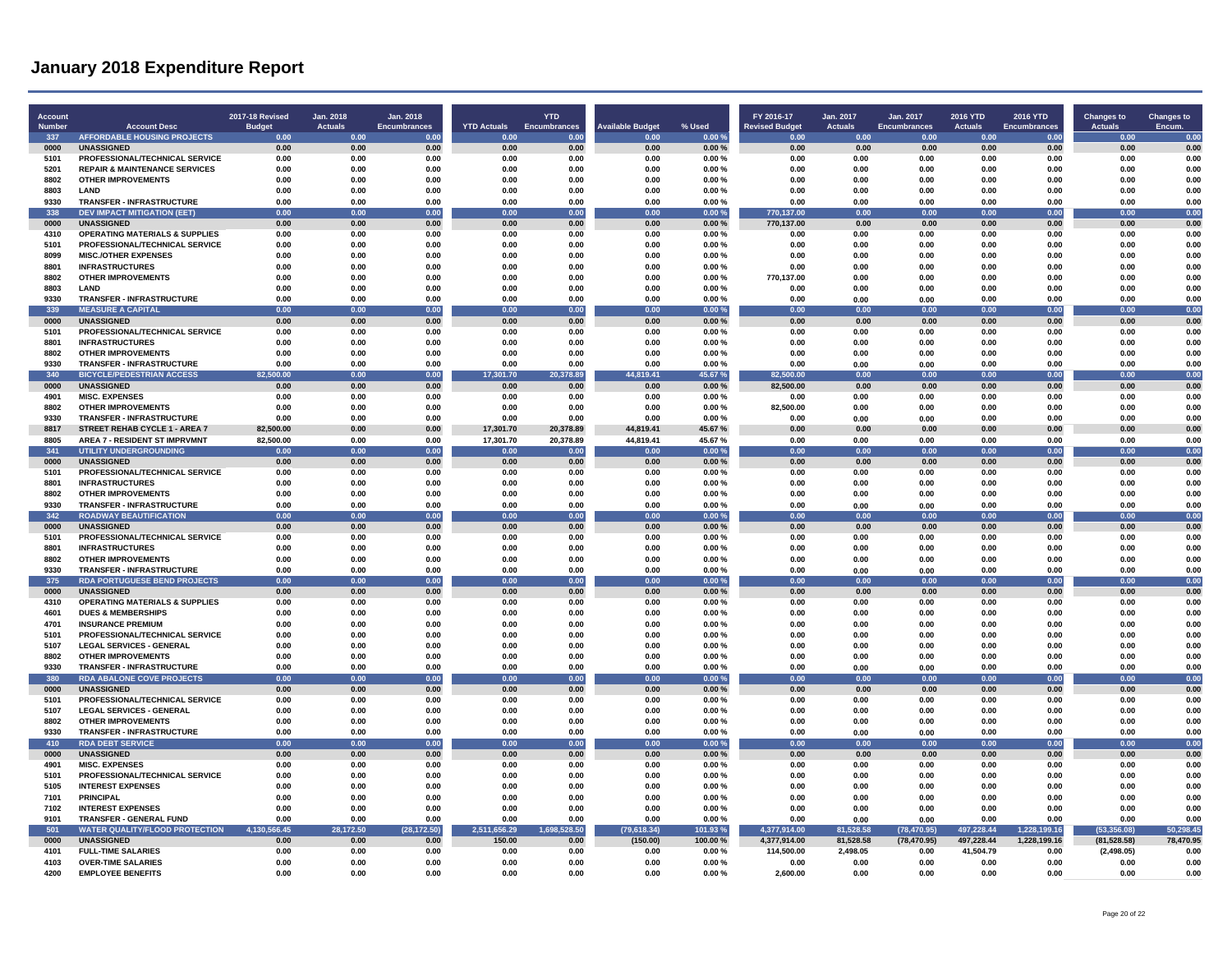| <b>Account</b><br>Number | <b>Account Desc</b>                                             | <b>2017-18 Revised</b><br><b>Budget</b> | Jan. 2018<br>Actuals | Jan. 2018<br><b>Encumbrances</b> | <b>YTD Actuals</b>        | <b>YTD</b><br>Encumbrances | <b>Available Budget</b> | % Used             | FY 2016-17<br><b>Revised Budget</b> | Jan. 2017<br><b>Actuals</b> | Jan. 2017<br>Encumbrances | 2016 YTD<br><b>Actuals</b> | 2016 YTD<br><b>Encumbrances</b> | <b>Changes to</b><br><b>Actuals</b> | Changes to<br>Encum |
|--------------------------|-----------------------------------------------------------------|-----------------------------------------|----------------------|----------------------------------|---------------------------|----------------------------|-------------------------|--------------------|-------------------------------------|-----------------------------|---------------------------|----------------------------|---------------------------------|-------------------------------------|---------------------|
| 4201                     | <b>HEALTH/DENTAL/VISION INSURANCE</b>                           | 0.00                                    | 0.00                 | 0.00                             | 0.00                      | 0.00                       | 0.00                    | 0.00%              | 8,000.00                            | 50.40                       | 0.00                      | 943.60                     | 0.00                            | (50.40)                             | 0.00                |
| 4202                     | <b>FICA/MEDICARE</b>                                            | 0.00                                    | 0.00                 | 0.00                             | 0.00                      | 0.00                       | 0.00                    | 0.00%              | 0.00                                | 0.00                        | 0.00                      | 0.00                       | 0.00                            | 0.00                                | 0.00                |
| 4203                     | <b>CALPERS RETIREMENT</b>                                       | 0.00                                    | 0.00                 | 0.00                             | 0.00                      | 0.00                       | 0.00                    | 0.00%              | 20,000.00                           | 210.42                      | 0.00                      | 4,090.38                   | 0.00                            | (210.42)                            | 0.00                |
| 4204<br>4205             | <b>WORKERS' COMPENSATION</b><br><b>OTHER BENEFITS</b>           | 0.00<br>0.00                            | 0.00<br>0.00         | 0.00<br>0.00                     | 0.00<br>0.00              | 0.00<br>0.00               | 0.00<br>0.00            | 0.00%<br>0.00%     | 0.00<br>0.00                        | 0.00<br>68.00               | 0.00<br>0.00              | 1.299.88<br>1.244.77       | 0.00<br>0.00                    | 0.00                                | 0.00<br>0.00        |
| 4206                     | <b>H.S.A. CONTRIBUTION</b>                                      | 0.00                                    | 0.00                 | 0.00                             | 0.00                      | 0.00                       | 0.00                    | 0.00%              | 1,400.00                            | 230.76                      | 0.00                      | 4,730.58                   | 0.00                            | (68.00)<br>(230.76)                 | 0.00                |
| 4207                     | <b>CALPERS UNFUNDED LIABILITIES</b>                             | 0.00                                    | 0.00                 | 0.00                             | 0.00                      | 0.00                       | 0.00                    | 0.00%              | 0.00                                | 0.00                        | 0.00                      | 13,127.30                  | 0.00                            | 0.00                                | 0.00                |
| 4310                     | <b>OPERATING MATERIALS &amp; SUPPLIES</b>                       | 0.00                                    | 0.00                 | 0.00                             | 0.00                      | 0.00                       | 0.00                    | 0.00%              | 0.00                                | 0.00                        | 0.00                      | 0.00                       | 0.00                            | 0.00                                | 0.00                |
| 4701                     | <b>INSURANCE PREMIUM</b>                                        | 0.00                                    | 0.00                 | 0.00                             | 0.00                      | 0.00                       | 0.00                    | 0.00%              | 3.300.00                            | 0.00                        | 0.00                      | 0.00                       | 0.00                            | 0.00                                | 0.00                |
| 4801                     | <b>FURNITURE &amp; EQUIPMENT DEP</b>                            | 0.00                                    | 0.00                 | 0.00                             | 0.00                      | 0.00                       | 0.00                    | 0.00%              | 0.00                                | 0.00                        | 0.00                      | 0.00                       | 0.00                            | 0.00                                | 0.00                |
| 4901                     | <b>MISC. EXPENSES</b>                                           | 0.00                                    | 0.00                 | 0.00                             | 0.00                      | 0.00                       | 0.00                    | 0.00%              | 0.00                                | 0.00                        | 0.00                      | 0.00                       | 0.00                            | 0.00                                | 0.00                |
| 5101<br>5102             | PROFESSIONAL/TECHNICAL SERVICE<br><b>ADVERTISING</b>            | 0.00<br>0.00                            | 0.00<br>0.00         | 0.00<br>0.00                     | 0.00<br>0.00              | 0.00<br>0.00               | 0.00<br>0.00            | 0.00%<br>0.00%     | 303,944.00<br>0.00                  | 31,951.45<br>0.00           | (31, 951.45)<br>0.00      | 171,283.46<br>0.00         | 132,660.84<br>0.00              | (31, 951.45)<br>0.00                | 31,951.45<br>0.00   |
| 5103                     | <b>PRINTING/BINDING</b>                                         | 0.00                                    | 0.00                 | 0.00                             | 0.00                      | 0.00                       | 0.00                    | 0.00%              | 0.00                                | 0.00                        | 0.00                      | 0.00                       | 0.00                            | 0.00                                | 0.00                |
| 5201                     | <b>REPAIR &amp; MAINTENANCE SERVICES</b>                        | 0.00                                    | 0.00                 | 0.00                             | 0.00                      | 0.00                       | 0.00                    | 0.00%              | 0.00                                | 0.00                        | 0.00                      | 0.00                       | 0.00                            | 0.00                                | 0.00                |
| 8099                     | MISC /OTHER EXPENSES                                            | 0.00                                    | 0.00                 | 0.00                             | 0.00                      | 0.00                       | 0.00                    | 0.00%              | 0.00                                | 0.00                        | 0.00                      | 0.00                       | 0.00                            | 0.00                                | 0.00                |
| 8802                     | <b>OTHER IMPROVEMENTS</b>                                       | 0.00                                    | 0.00                 | 0.00                             | 150.00                    | 0.00                       | (150.00)                | 100.00%            | 3,924,170.00                        | 46.519.50                   | (46, 519.50)              | 259,003.68                 | 1.095.538.32                    | (46, 519.50)                        | 46,519.50           |
| 8803                     | LAND                                                            | 0.00                                    | 0.00                 | 0.00                             | 0.00                      | 0.00                       | 0.00                    | 0.00%              | 0.00                                | 0.00                        | 0.00                      | 0.00                       | 0.00                            | 0.00                                | 0.00                |
| 9330<br>8701             | TRANSFER - INFRASTRUCTURE<br><b>STORM DRAIN LINING PROGRAM</b>  | 0.00<br>0.00                            | 0.00<br>0.00         | 0.00<br>0.00                     | 0.00<br>0.00              | 0.00<br>0.00               | 0.00<br>0.00            | 0.00%<br>0.00%     | 0.00<br>0.00                        | 0.00<br>0.00                | 0.00<br>0.00              | 0.00<br>0.00               | 0.00<br>0.00                    | 0.00<br>0.00                        | 0.00<br>0.00        |
| 8002                     | <b>STORM DRAIN LINING - CONSTMGMT</b>                           | 0.00                                    | 0.00                 | 0.00                             | 0.00                      | 0.00                       | 0.00                    | 0.00%              | 0.00                                | 0.00                        | 0.00                      | 0.00                       | 0.00                            | 0.00                                | 0.00                |
| 8006                     | <b>STORM DRAIN LINING-INSPECTION</b>                            | 0.00                                    | 0.00                 | 0.00                             | 0.00                      | 0.00                       | 0.00                    | 0.00%              | 0.00                                | 0.00                        | 0.00                      | 0.00                       | 0.00                            | 0.00                                | 0.00                |
| 8807                     | <b>STORM DRAIN LINING IMPROVEMENT</b>                           | 0.00                                    | 0.00                 | 0.00                             | 0.00                      | 0.00                       | 0.00                    | 0.00%              | 0.00                                | 0.00                        | 0.00                      | 0.00                       | 0.00                            | 0.00                                | 0.00                |
| 8702                     | STORM DRAIN POINT REPAIR PROG                                   | 2,178,120.09                            | 0.00                 | 0.00                             | 1,608,346.75              | 569,972.09                 | (198.75)                | 100.01 %           | 0.00                                | 0.00                        | 0.00                      | 0.00                       | 0.00                            | 0.00                                | 0.00                |
| 8004                     | POINT REPAIR - ARCHITECT DSGN                                   | 54,520.09                               | 0.00                 | 0.00                             | 11,778.00                 | 42,742.09                  | 0.00                    | 100.00%            | 0.00                                | 0.00                        | 0.00                      | 0.00                       | 0.00                            | 0.00                                | 0.00                |
| 8006<br>8807             | POINT REPAIR - INSPECTION<br>POINT REPAIR PROJECT IMPROVE       | 35,000.00<br>2.088.600.00               | 0.00<br>0.00         | 0.00<br>0.00                     | 35,198.75<br>1.561.370.00 | 0.00<br>527.230.00         | (198.75)<br>0.00        | 100.57%<br>100.00% | 0.00<br>0.00                        | 0.00<br>0.00                | 0.00<br>0.00              | 0.00<br>0.00               | 0.00<br>0.00                    | 0.00<br>0.00                        | 0.00<br>0.00        |
| 8706                     | ALTAMIRA CANYON CULVERT MOD                                     | 0.00                                    | 0.00                 | 0.00                             | 0.00                      | 0.00                       | 0.00                    | 0.00%              | 0.00                                | 0.00                        | 0.00                      | 0.00                       | 0.00                            | 0.00                                | 0.00                |
| 8004                     | <b>ALTAMIRA CULVERT MOD - DESIGN</b>                            | 0.00                                    | 0.00                 | 0.00                             | 0.00                      | 0.00                       | 0.00                    | 0.00%              | 0.00                                | 0.00                        | 0.00                      | 0.00                       | 0.00                            | 0.00                                | 0.00                |
| 8807                     | <b>ALTAMIRA - STORMWATER IMPROVE</b>                            | 0.00                                    | 0.00                 | 0.00                             | 0.00                      | 0.00                       | 0.00                    | 0.00%              | 0.00                                | 0.00                        | 0.00                      | 0.00                       | 0.00                            | 0.00                                | 0.00                |
| 8707                     | <b>STORM DRAIN DEFICIENCY IMPRO</b>                             | 1,874,124.97                            | 28,172.50            | (28, 172.50)                     | 903,159.54                | 1,050,235.02               | (79, 269.59)            | 104.23%            | 0.00                                | 0.00                        | 0.00                      | 0.00                       | $\boldsymbol{0.00}$             | 28,172.50                           | (28, 172.50)        |
| 8002                     | SDDIP CONSTRUCTION MGMT.                                        | 78,620.00                               | 22,320.00            | (22, 320.00)                     | 105,950.25                | 47,740.00                  | (75,070.25)             | 195.48%            | 0.00                                | 0.00                        | 0.00                      | 0.00                       | 0.00                            | 22,320.00                           | (22, 320.00)        |
| 8004<br>8005             | <b>SDDIP - ARCHITECT DESIGN</b><br>SDDIP - ENGINEERING SERVICES | 3.823.11<br>21,781.86                   | 0.00                 | 0.00                             | 0.00                      | 3.823.11<br>10,588.11      | 0.00                    | 100.00%            | 0.00                                | 0.00                        | 0.00                      | 0.00<br>0.00               | 0.00                            | 0.00<br>5,852.50                    | 0.00<br>(5,852.50)  |
| 8807                     | <b>SDDIP - STORMWATER IMPROVE</b>                               | 1,769,900.00                            | 5,852.50<br>0.00     | (5,852.50)<br>0.00               | 11,193.75<br>786,015.54   | 988,083.80                 | 0.00<br>(4, 199.34)     | 100.00%<br>100.24% | 0.00<br>0.00                        | 0.00<br>0.00                | 0.00<br>0.00              | 0.00                       | 0.00<br>0.00                    | 0.00                                | 0.00                |
| 8708                     | <b>ALTAMIRA CANYON DRAINAGE</b>                                 | 78,321.39                               | 0.00                 | 0.00                             | 0.00                      | 78,321.39                  | 0.00                    | 100.00%            | 0.00                                | 0.00                        | 0.00                      | 0.00                       | 0.00                            | 0.00                                | 0.00                |
| 8001                     | ALTAMIRA DRAINAGE - PROF/TECH                                   | 78,321.39                               | 0.00                 | 0.00                             | 0.00                      | 78,321.39                  | 0.00                    | 100.00%            | 0.00                                | 0.00                        | 0.00                      | 0.00                       | 0.00                            | 0.00                                | 0.00                |
| 8099                     | <b>ALTAMIRA DRAIN - MISC.EXPENSES</b>                           | 0.00                                    | 0.00                 | 0.00                             | 0.00                      | 0.00                       | 0.00                    | 0.00%              | 0.00                                | 0.00                        | 0.00                      | 0.00                       | 0.00                            | 0.00                                | 0.00                |
| 8807                     | <b>ALTAMIRA - STORMWATER IMPROVE</b>                            | 0.00                                    | 0.00                 | 0.00                             | 0.00                      | 0.00                       | 0.00                    | 0.00%              | 0.00                                | 0.00                        | 0.00                      | 0.00                       | 0.00                            | 0.00                                | 0.00                |
| 8710                     | <b>SAN RAMON PROJECT</b>                                        | 0.00                                    | 0.00                 | 0.00                             | 0.00                      | 0.00                       | 0.00                    | $0.00 \%$          | 0.00                                | 0.00<br>0.00                | 0.00<br>0.00              | 0.00                       | 0.00                            | 0.00                                | 0.00<br>0.00        |
| 8001<br>681              | SAN RAMON PROJ - PROF/TECH<br><b>EQUIPMENT REPLACEMENT</b>      | 0.00<br>2,103,365.28                    | 0.00<br>5,146.98     | 0.00<br>11,299.25                | 0.00<br>135,952.91        | 0.00<br>188,593.10         | 0.00<br>1,778,819.27    | 0.00%<br>15.43%    | 0.00<br>752,178.00                  | 32,610.79                   | (10, 282.65)              | 0.00<br>136,413.39         | 0.00<br>307,454.15              | 0.00<br>(27, 463.81)                | 21,581.90           |
| 0000                     | <b>UNASSIGNED</b>                                               | 2,103,365.28                            | 5,146.98             | 11.299.25                        | 135,952.91                | 188,593.10                 | 1,784,283.06            | 15.17%             | 752,178.00                          | 32,610.79                   | (10, 282.65)              | 136,413.39                 | 307,454.15                      | (27, 463.81)                        | 21,581.90           |
| 0182                     | <b>VEHICLES</b>                                                 | 0.00                                    | 0.00                 | 0.00                             | 0.00                      | 0.00                       | 0.00                    | 0.00%              | 0.00                                | 0.00                        | 0.00                      | 0.00                       | 0.00                            | 0.00                                | 0.00                |
| 4310                     | <b>OPERATING MATERIALS &amp; SUPPLIES</b>                       | 0.00                                    | 614.65               | 0.00                             | 614.65                    | 0.00                       | (614.65)                | 100.00%            | 210.000.00                          | 868.95                      | (311.96)                  | 3,830.67                   | 14,688.04                       | (254.30)                            | 311.96              |
| 4311                     | <b>POSTAGE</b>                                                  | 0.00                                    | 0.00                 | 0.00                             | 0.00                      | 0.00                       | 0.00                    | 0.00%              | 0.00                                | 0.00                        | 0.00                      | 0.00                       | 0.00                            | 0.00                                | 0.00                |
| 4401<br>4801             | <b>COMPUTERS</b><br><b>FURNITURE &amp; EQUIPMENT DEP</b>        | 429,379.00<br>0.00                      | 42.79<br>0.00        | 5.000.00<br>0.00                 | 242.29<br>0.00            | 9,179.00<br>0.00           | 419,957.71<br>0.00      | 2.19%<br>0.00%     | 364,178.00<br>0.00                  | 8,645.63<br>0.00            | (8, 295.96)<br>0.00       | 65,919.99<br>0.00          | 102,897.36<br>0.00              | (8,602.84)<br>0.00                  | 13,295.96<br>0.00   |
| 5101                     | PROFESSIONAL/TECHNICAL SERVICE                                  | 248,744.08                              | 4.489.54             | 835.46                           | 107,213.77                | 155.855.31                 | (14, 325.00)            | 105.76%            | 16,000.00                           | 12.892.65                   | (8,626.14)                | 48.925.09                  | 182,174.42                      | (8,403.11)                          | 9,461.60            |
| 5201                     | <b>REPAIR &amp; MAINTENANCE SERVICES</b>                        | 0.00                                    | 0.00                 | 0.00                             | 0.00                      | 0.00                       | 0.00                    | 0.00%              | 72.000.00                           | 4.266.51                    | (4, 266.51)               | 4.266.51                   | (4, 266.51)                     | (4, 266.51)                         | 4.266.51            |
| 6201                     | <b>EQUIPMENT REPLACEMENT CHARGES</b>                            | 0.00                                    | 0.00                 | 0.00                             | 0.00                      | 0.00                       | 0.00                    | 0.00%              | 0.00                                | 0.00                        | 0.00                      | 0.00                       | 0.00                            | 0.00                                | 0.00                |
| 8101                     | <b>EQUIPMENT &amp; FURNITURE</b>                                | 992,500.00                              | 0.00                 | 5,463.79                         | 21,099.51                 | 23,558.79                  | 953,305.49              | 3.95%              | 75,000.00                           | 5,937.05                    | 11,217.92                 | 13,471.13                  | 11,960.84                       | (5,937.05)                          | (5,754.13)          |
| 8201                     | <b>VEHICLES</b>                                                 | 432,742.20                              | 0.00                 | 0.00                             | 6,782.69                  | 0.00                       | 425,959.51              | 1.57%              | 15,000.00                           | 0.00                        | 0.00                      | 0.00                       | 0.00                            | 0.00                                | 0.00                |
| 685<br>0000              | <b>EMPLOYEE BENEFITS</b><br><b>UNASSIGNED</b>                   | 0.00<br>0.00                            | 0.00<br>0.00         | 0.00<br>0.00                     | 0.00<br>0.00              | 0.00<br>0.00               | 0.00<br>0.00            | 0.00%<br>0.00%     | 0.00<br>0.00                        | 81,534.05<br>81,534.05      | 0.00<br>0.00              | 532,056.67<br>532,056.67   | 0.00<br>0.00                    | (81, 534.05)<br>(81, 534.05)        | 0.00<br>0.00        |
| 4104                     | <b>EMPLOYEE BONUSES</b>                                         | 0.00                                    | 0.00                 | 0.00                             | 0.00                      | 0.00                       | 0.00                    | 0.00%              | 0.00                                | 0.00                        | 0.00                      | 0.00                       | 0.00                            | 0.00                                | 0.00                |
| 4201                     | <b>HEALTH/DENTAL/VISION INSURANCE</b>                           | 0.00                                    | 0.00                 | 0.00                             | 0.00                      | 0.00                       | 0.00                    | 0.00%              | 0.00                                | 81,534.05                   | 0.00                      | 532,056.67                 | 0.00                            | (81, 534.05)                        | 0.00                |
| 4202                     | <b>FICA/MEDICARE</b>                                            | 0.00                                    | 0.00                 | 0.00                             | 0.00                      | 0.00                       | 0.00                    | 0.00%              | 0.00                                | 0.00                        | 0.00                      | 0.00                       | 0.00                            | 0.00                                | 0.00                |
| 4203                     | <b>CALPERS RETIREMENT</b>                                       | 0.00                                    | 0.00                 | 0.00                             | 0.00                      | 0.00                       | 0.00                    | 0.00%              | 0.00                                | 0.00                        | 0.00                      | 0.00                       | 0.00                            | 0.00                                | 0.00                |
| 4205                     | <b>OTHER BENEFITS</b>                                           | 0.00                                    | 0.00                 | 0.00                             | 0.00                      | 0.00                       | 0.00                    | 0.00%              | 0.00                                | 0.00                        | 0.00                      | 0.00                       | 0.00                            | 0.00                                | 0.00                |
| 4701                     | <b>INSURANCE PREMIUM</b>                                        | 0.00                                    | 0.00                 | 0.00                             | 0.00                      | 0.00                       | 0.00                    | 0.00%              | 0.00                                | 0.00                        | 0.00                      | 0.00                       | 0.00                            | 0.00                                | 0.00                |
| 5102<br>6103             | <b>ADVERTISING</b><br><b>TUITION REIMBURSEMENT</b>              | 0.00<br>0.00                            | 0.00<br>0.00         | 0.00<br>0.00                     | 0.00<br>0.00              | 0.00<br>0.00               | 0.00<br>0.00            | 0.00%<br>0.00%     | 0.00<br>0.00                        | 0.00<br>0.00                | 0.00<br>0.00              | 0.00<br>0.00               | 0.00<br>0.00                    | 0.00<br>0.00                        | 0.00<br>0.00        |
| 9101                     | TRANSFER - GENERAL FUND                                         | 0.00                                    | 0.00                 | 0.00                             | 0.00                      | 0.00                       | 0.00                    | 0.00%              | 0.00                                | 0.00                        | 0.00                      | 0.00                       | 0.00                            | 0.00                                | 0.00                |
| 2999                     | NON-DEPARTMENTAL                                                | 0.00                                    | 0.00                 | 0.00                             | 0.00                      | 0.00                       | 0.00                    | $0.00 \%$          | 0.00                                | 0.00                        | 0.00                      | 0.00                       | 0.00                            | 0.00                                | 0.00                |
| 4901                     | <b>MISC. EXPENSES</b>                                           | 0.00                                    | 0.00                 | 0.00                             | 0.00                      | 0.00                       | 0.00                    | 0.00%              | 0.00                                | 0.00                        | 0.00                      | 0.00                       | 0.00                            | 0.00                                | 0.00                |
| 686                      | <b>BUILDING REPLACEMENT</b>                                     | 0.00                                    | 0.00                 | 0.00                             | 0.00                      | 0.00                       | 0.00                    | 0.00%              | 0.00                                | 0.00                        | 0.00                      | 0.00                       | 0.00                            | 0.00                                | 0.00                |
| 0000                     | <b>UNASSIGNED</b>                                               | 0.00<br>0.00                            | 0.00                 | 0.00                             | 0.00<br>0.00              | 0.00<br>0.00               | 0.00<br>0.00            | 0.00%              | 0.00<br>0.00                        | 0.00<br>0.00                | 0.00<br>0.00              | 0.00<br>0.00               | 0.00<br>0.00                    | 0.00<br>0.00                        | 0.00<br>0.00        |
| 5101                     | PROFESSIONAL/TECHNICAL SERVICE                                  |                                         | 0.00                 | 0.00                             |                           |                            |                         | 0.00%              |                                     |                             |                           |                            |                                 |                                     |                     |